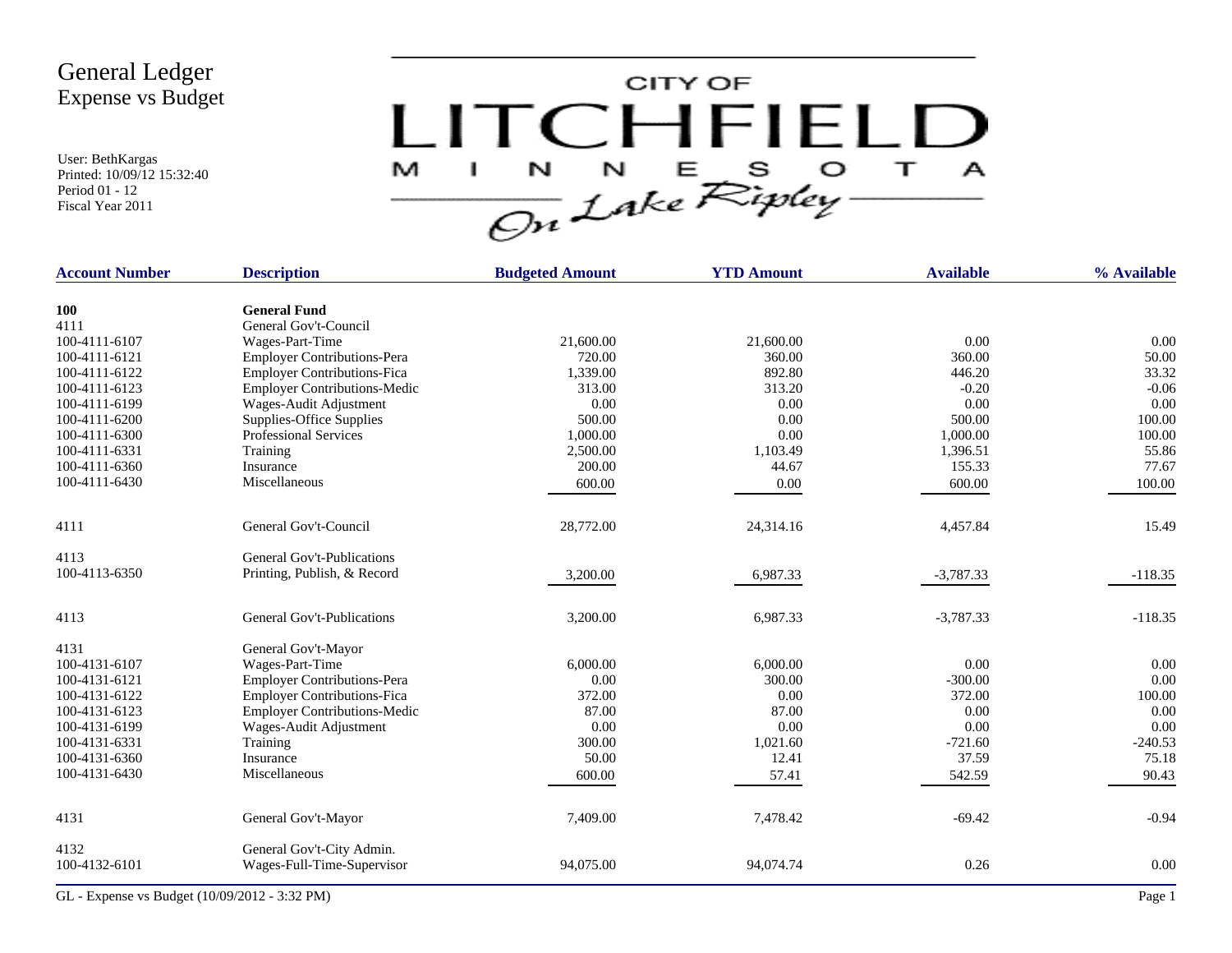| <b>Account Number</b> | <b>Description</b>                  | <b>Budgeted Amount</b> | <b>YTD Amount</b> | <b>Available</b> | % Available |
|-----------------------|-------------------------------------|------------------------|-------------------|------------------|-------------|
| 100-4132-6102         | Wages-Full-Time-Regular             | 76,161.00              | 76,160.74         | 0.26             | 0.00        |
| 100-4132-6106         | Wages-Full-Time-Overtime            | 0.00                   | 0.00              | $0.00\,$         | 0.00        |
| 100-4132-6112         | Other Pay-Sick Leave Pay            | 1,723.00               | 1,757.55          | $-34.55$         | $-2.01$     |
| 100-4132-6121         | <b>Employer Contributions-Pera</b>  | 5,522.00               | 5,517.46          | 4.54             | 0.08        |
| 100-4132-6122         | <b>Employer Contributions-Fica</b>  | 10,661.00              | 10,171.03         | 489.97           | 4.60        |
| 100-4132-6123         | <b>Employer Contributions-Medic</b> | 2,493.00               | 2,378.63          | 114.37           | 4.59        |
| 100-4132-6125         | Employer Contributions-Indv.        | 6,820.00               | 6,811.28          | 8.72             | 0.13        |
| 100-4132-6131         | Employer Paid Ins.-Health           | 33,380.00              | 33,010.84         | 369.16           | 1.11        |
| 100-4132-6132         | <b>Employer Paid Ins.-Dental</b>    | 2,385.00               | 2,392.60          | $-7.60$          | $-0.32$     |
| 100-4132-6133         | Employer Paid Ins.-Life             | 312.00                 | 325.00            | $-13.00$         | $-4.17$     |
| 100-4132-6134         | <b>Employer Paid Ins-Disability</b> | 851.00                 | 851.28            | $-0.28$          | $-0.03$     |
| 100-4132-6148         | Cafeteria Plan Service Chgs.        | 108.00                 | 108.00            | 0.00             | 0.00        |
| 100-4132-6199         | Wages-Audit Adjustment              | 0.00                   | 0.00              | 0.00             | 0.00        |
| 100-4132-6220         | Supplies-RepairMaintenance          | 300.00                 | 0.00              | 300.00           | 100.00      |
| 100-4132-6331         | Training                            | 1,600.00               | 0.00              | 1,600.00         | 100.00      |
| 100-4132-6360         | Insurance                           | 750.00                 | 1,151.36          | $-401.36$        | $-53.51$    |
| 100-4132-6430         | Miscellaneous                       | 275.00                 | 259.00            | 16.00            | 5.82        |
| 100-4132-6433         | Misc.-Dues & Subscriptions          | 500.00                 | 0.00              | 500.00           | 100.00      |
|                       |                                     |                        |                   |                  |             |
| 4132                  | General Gov't-City Admin.           | 237,916.00             | 234,969.51        | 2,946.49         | 1.24        |
| 4133                  | General Gov't-Commissions           |                        |                   |                  |             |
| 100-4133-6360         | Insurance                           | 30.00                  | 0.00              | 30.00            | 100.00      |
| 100-4133-6430         | Miscellaneous                       | 1,000.00               | 0.00              | 1,000.00         | 100.00      |
| 100-4133-6432         | Misc.-Elected Or Appointed          | 4,000.00               | 3,800.00          | 200.00           | 5.00        |
| 4133                  | General Gov't-Commissions           | 5,030.00               | 3,800.00          | 1,230.00         | 24.45       |
| 4141                  | General Gov't-Elections             |                        |                   |                  |             |
| 100-4141-6106         | Wages-Full-Time-Overtime            | 0.00                   | 0.00              | 0.00             | 0.00        |
| 100-4141-6107         | Wages-Part-Time                     | 0.00                   | 0.00              | 0.00             | 0.00        |
| 100-4141-6121         | <b>Employer Contributions-Pera</b>  | 0.00                   | 0.00              | 0.00             | 0.00        |
| 100-4141-6122         | Employer Contributions-Fica         | 0.00                   | 0.00              | 0.00             | 0.00        |
| 100-4141-6123         | <b>Employer Contributions-Medic</b> | 0.00                   | 0.00              | 0.00             | 0.00        |
| 100-4141-6199         | Wages-Audit Adjustment              | 0.00                   | 0.00              | 0.00             | 0.00        |
| 100-4141-6200         | Supplies-Office Supplies            | 0.00                   | 0.00              | 0.00             | 0.00        |
| 100-4141-6210         | <b>Supplies-Operating Supplies</b>  | 0.00                   | 0.00              | 0.00             | 0.00        |
| 100-4141-6220         | Supplies-RepairMaintenance          | 0.00                   | 0.00              | 0.00             | 0.00        |
| 100-4141-6350         | Printing, Publish, & Record         | 0.00                   | 0.00              | 0.00             | 0.00        |
| 100-4141-6360         | Insurance                           | 0.00                   | 0.00              | $0.00\,$         | 0.00        |
| 100-4141-6430         | Miscellaneous                       | 0.00                   | 0.00              | 0.00             | 0.00        |
|                       |                                     |                        |                   |                  |             |
| 4141                  | General Gov't-Elections             | 0.00                   | 0.00              | 0.00             | 0.00        |
| 4143                  | General Gov't-Clerk-Treas.          |                        |                   |                  |             |
| 100-4143-6101         | Wages-Full-Time-Supervisor          | 0.00                   | 0.00              | 0.00             | 0.00        |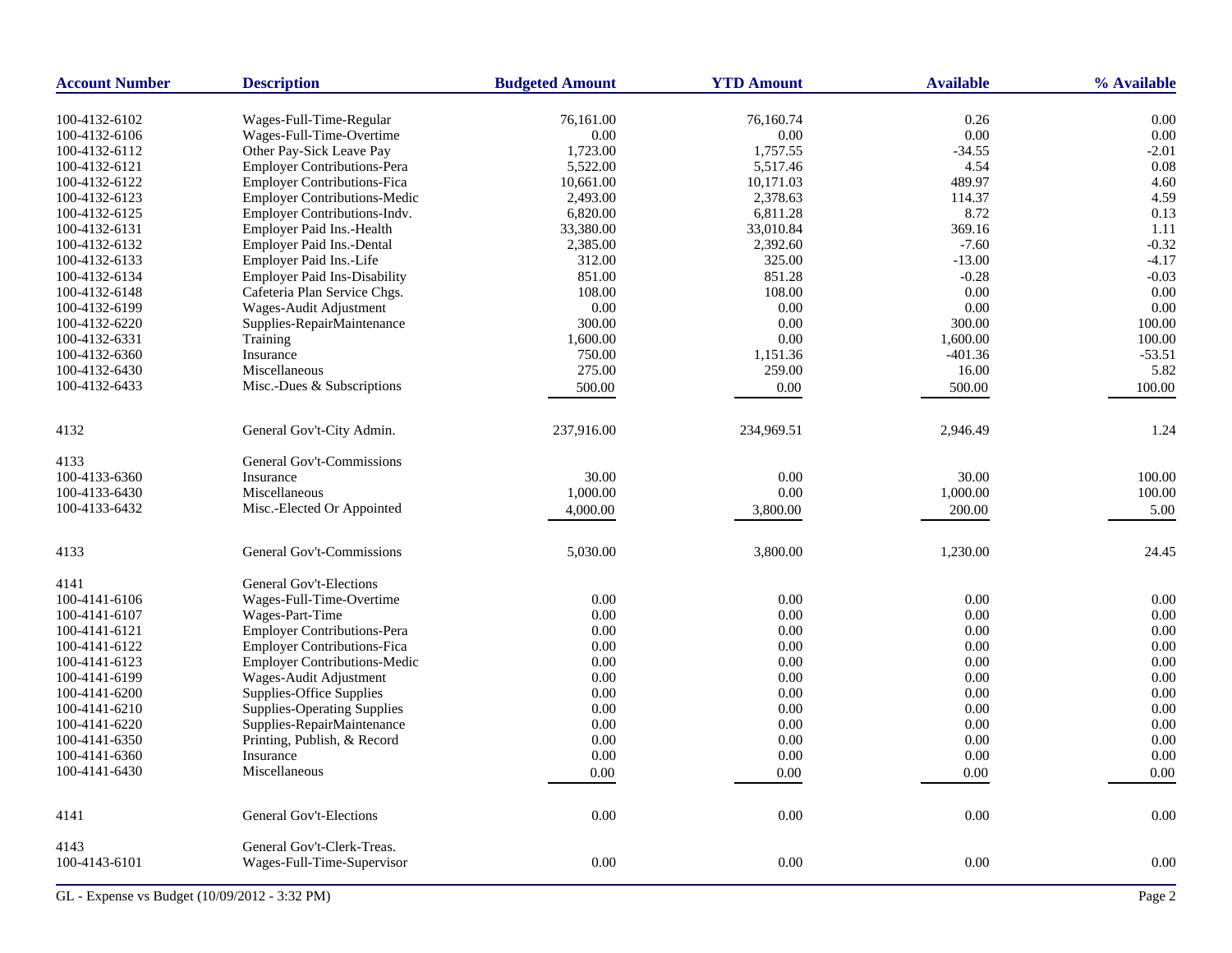| <b>Account Number</b> | <b>Description</b>                                  | <b>Budgeted Amount</b> | <b>YTD Amount</b> | <b>Available</b> | % Available |
|-----------------------|-----------------------------------------------------|------------------------|-------------------|------------------|-------------|
| 100-4143-6102         |                                                     | 25,968.00              | 28,945.15         | $-2,977.15$      | $-11.46$    |
| 100-4143-6106         | Wages-Full-Time-Regular<br>Wages-Full-Time-Overtime | 500.00                 | 159.18            | 340.82           | 68.16       |
| 100-4143-6107         | Wages-Part-Time                                     | 15,000.00              | $-979.20$         | 15,979.20        | 106.53      |
| 100-4143-6108         | Wages-Part-Time-Overtime                            | 0.00                   | 0.00              | 0.00             | 0.00        |
| 100-4143-6111         | Other Pay-Severance Pay                             | 0.00                   | 0.00              | 0.00             | 0.00        |
| 100-4143-6112         | Other Pay-Sick Leave Pay                            | 0.00                   | 0.00              | 0.00             | 0.00        |
| 100-4143-6121         | <b>Employer Contributions-Pera</b>                  | 1,883.00               | 1,965.19          | $-82.19$         | $-4.36$     |
| 100-4143-6122         | <b>Employer Contributions-Fica</b>                  | 1,610.00               | 1,673.06          | $-63.06$         | $-3.92$     |
| 100-4143-6123         | <b>Employer Contributions-Medic</b>                 | 377.00                 | 391.31            | $-14.31$         | $-3.80$     |
| 100-4143-6131         | Employer Paid Ins.-Health                           | 6,640.00               | 6,578.24          | 61.76            | 0.93        |
| 100-4143-6132         | Employer Paid Ins.-Dental                           | 466.00                 | 507.10            | $-41.10$         | $-8.82$     |
| 100-4143-6133         | Employer Paid Ins.-Life                             | 156.00                 | 156.00            | 0.00             | 0.00        |
| 100-4143-6134         | <b>Employer Paid Ins-Disability</b>                 | 130.00                 | 129.84            | 0.16             | 0.12        |
| 100-4143-6148         | Cafeteria Plan Service Chgs.                        | 200.00                 | 49.50             | 150.50           | 75.25       |
| 100-4143-6199         | Wages-Audit Adjustment                              | 0.00                   | 0.00              | 0.00             | 0.00        |
| 100-4143-6200         | Supplies-Office Supplies                            | 500.00                 | 0.00              | 500.00           | 100.00      |
| 100-4143-6220         | Supplies-RepairMaintenance                          | 200.00                 | 0.00              | 200.00           | 100.00      |
| 100-4143-6240         | Small Tools & Minor Equip.                          | 300.00                 | 0.00              | 300.00           | 100.00      |
| 100-4143-6307         | <b>Professional Services</b>                        | 500.00                 | 0.00              | 500.00           | 100.00      |
| 100-4143-6331         | Training                                            | 600.00                 | 0.00              | 600.00           | 100.00      |
| 100-4143-6360         | Insurance                                           | 1,000.00               | 290.54            | 709.46           | 70.95       |
| 100-4143-6430         | Miscellaneous                                       | 15,500.00              | 10,805.79         | 4,694.21         | 30.29       |
| 100-4143-6433         | Misc.-Dues & Subscriptions                          | 300.00                 | 0.00              | 300.00           | 100.00      |
| 100-4143-6455         | Misc.-New Employee Costs                            | 0.00                   | 0.00              | 0.00             | 0.00        |
|                       |                                                     |                        |                   |                  |             |
| 4143                  | General Gov't-Clerk-Treas.                          | 71,830.00              | 50,671.70         | 21,158.30        | 29.46       |
| 4155                  | General Gov't-Assessing                             |                        |                   |                  |             |
| 100-4155-6101         | Wages-Full-Time-Supervisor                          | 0.00                   | 0.00              | 0.00             | 0.00        |
| 100-4155-6102         | Wages-Full-Time-Regular                             | 0.00                   | 0.00              | 0.00             | 0.00        |
| 100-4155-6106         | Wages-Full-Time-Overtime                            | 0.00                   | 0.00              | 0.00             | 0.00        |
| 100-4155-6107         | Wages-Part-Time                                     | 0.00                   | 0.00              | 0.00             | 0.00        |
| 100-4155-6108         | Wages-Part-Time-Overtime                            | 0.00                   | 0.00              | 0.00             | 0.00        |
| 100-4155-6112         | Other Pay-Sick Leave Pay                            | 0.00                   | 0.00              | 0.00             | 0.00        |
| 100-4155-6114         | Auto Allowance                                      | 0.00                   | 0.00              | 0.00             | 0.00        |
| 100-4155-6121         | <b>Employer Contributions-Pera</b>                  | 0.00                   | 0.00              | 0.00             | 0.00        |
| 100-4155-6122         | <b>Employer Contributions-Fica</b>                  | 0.00                   | 0.00              | 0.00             | 0.00        |
| 100-4155-6123         | <b>Employer Contributions-Medic</b>                 | 0.00                   | 0.00              | 0.00             | 0.00        |
| 100-4155-6131         | Employer Paid Ins.-Health                           | 0.00                   | 0.00              | 0.00             | 0.00        |
| 100-4155-6132         | <b>Employer Paid Ins.-Dental</b>                    | 0.00                   | 0.00              | 0.00             | 0.00        |
| 100-4155-6133         | Employer Paid Ins.-Life                             | 0.00                   | 0.00              | 0.00             | 0.00        |
| 100-4155-6134         | <b>Employer Paid Ins-Disability</b>                 | 0.00                   | 0.00              | 0.00             | 0.00        |
| 100-4155-6148         | Cafeteria Plan Service Chgs.                        | 0.00                   | 0.00              | 0.00             | 0.00        |
| 100-4155-6199         | Wages-Audit Adjustment                              | 0.00                   | 0.00              | 0.00             | 0.00        |
| 100-4155-6200         | Supplies-Office Supplies                            | 0.00                   | 0.00              | 0.00             | 0.00        |
| 100-4155-6220         | Supplies-RepairMaintenance                          | 0.00                   | 0.00              | 0.00             | 0.00        |
| 100-4155-6240         | Small Tools & Minor Equip.                          | 0.00                   | 0.00              | 0.00             | 0.00        |
| 100-4155-6300         | <b>Professional Services</b>                        | 36,000.00              | 34,762.75         | 1,237.25         | 3.44        |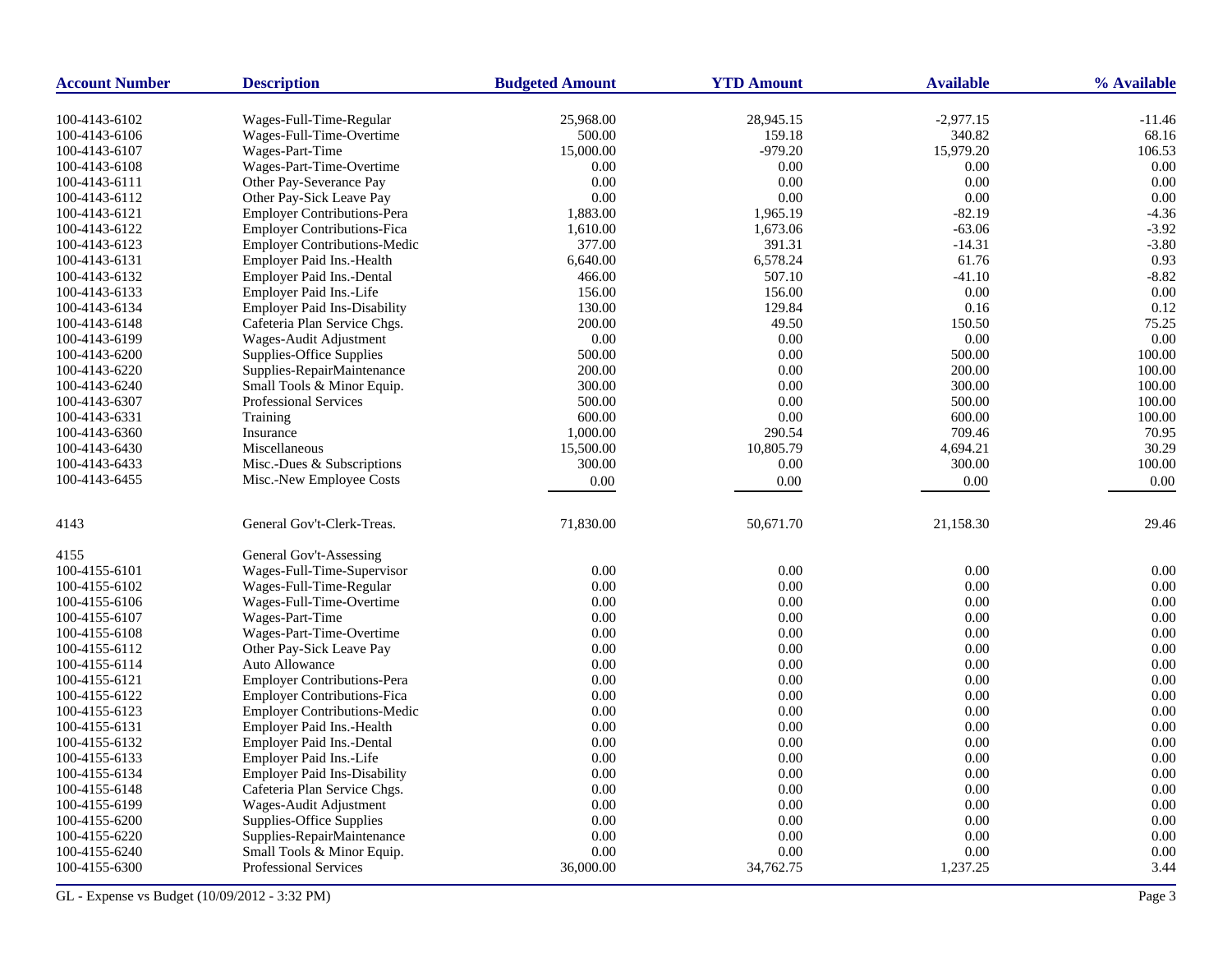| <b>Account Number</b>          | <b>Description</b>                 | <b>Budgeted Amount</b> | <b>YTD Amount</b> | <b>Available</b> | % Available       |
|--------------------------------|------------------------------------|------------------------|-------------------|------------------|-------------------|
| 100-4155-6331                  | Training                           | 0.00                   | 0.00              | 0.00             | 0.00              |
| 100-4155-6360                  | Insurance                          | 0.00                   | $0.00\,$          | $0.00\,$         | 0.00              |
| 100-4155-6400                  | Repairs And Maintenance            | 0.00                   | 0.00              | 0.00             | 0.00              |
| 100-4155-6404                  | Repairs & Maint.-Mach.Equip        | 0.00                   | 0.00              | 0.00             | 0.00              |
| 100-4155-6430                  | Miscellaneous                      | 0.00                   | $0.00\,$          | 0.00             | $0.00\,$          |
| 100-4155-6462                  | Misc.-Severance Pay                | 0.00                   | 0.00              | 0.00             | 0.00              |
|                                |                                    |                        |                   |                  |                   |
| 4155                           | General Gov't-Assessing            | 36,000.00              | 34,762.75         | 1,237.25         | 3.44              |
| 4157                           | General Gov't-Purchasing           |                        |                   |                  |                   |
| 100-4157-6200                  | Supplies-Office Supplies           | 7,500.00               | 7,168.08          | 331.92           | 4.43              |
| 100-4157-6210                  | <b>Supplies-Operating Supplies</b> | 2,500.00               | 1,502.43          | 997.57           | 39.90             |
| 100-4157-6212                  | Supplies-Operating-Fuel            | 500.00                 | $0.00\,$          | 500.00           | 100.00            |
| 100-4157-6220                  | Supplies-RepairMaintenance         | 4,700.00               | 528.11            | 4,171.89         | 88.76             |
| 100-4157-6228                  | Supplies-R & M-Vehicle             | 400.00                 | 0.00              | 400.00           | 100.00            |
| 100-4157-6240                  | Small Tools & Minor Equip.         | 500.00                 | 0.00              | 500.00           | 100.00            |
| 100-4157-6300                  | <b>Professional Services</b>       | 2,000.00               | 0.00              | 2,000.00         | 100.00            |
| 100-4157-6322                  | Communication - Postage            | 12,000.00              | 8,042.96          | 3,957.04         | 32.98             |
| 100-4157-6360                  | Insurance                          | 400.00                 | 114.50            | 285.50           | 71.38             |
| 100-4157-6400                  | Repairs And Maintenance            | 100.00                 | 5,186.33          | $-5,086.33$      | $-5,086.33$       |
| 100-4157-6404                  | Repairs & Maint.-Mach.Equip        | 6,000.00               | 3,117.51          | 2,882.49         | 48.04             |
| 100-4157-6406                  | Repairs & Maint.-Communicate       | 0.00                   | 0.00              | 0.00             | 0.00              |
| 100-4157-6413                  | Rentals - Office Equipment         | 6,400.00               | 5,506.74          | 893.26           | 13.96             |
| 100-4157-6417                  | Rentals - Revolving - 2008         | 2,662.00               | 2,662.00          | 0.00             | 0.00              |
| 100-4157-6418                  | Rentals - Revolving - 2007         | 0.00                   | $0.00\,$          | 0.00             | 0.00              |
| 100-4157-6419                  | Rentals - Revolving - 2011         | 0.00                   | 0.00              | 0.00             | 0.00              |
| 100-4157-6421                  | Rentals-Revolving-2003             | 0.00                   | 0.00              | 0.00             | 0.00              |
| 100-4157-6422                  | Rentals-Revolving-2004             | 0.00                   | $0.00\,$          | 0.00             | 0.00              |
| 100-4157-6423                  | Rentals-Revolving-2001             | 0.00                   | 0.00              | 0.00             | $0.00\,$          |
| 100-4157-6424                  | Rentals-Revolving-2002             | 0.00                   | 0.00              | 0.00             | 0.00              |
| 100-4157-6425                  | Rentals-Revolving-2006             | 0.00                   | $0.00\,$          | 0.00             | 0.00              |
| 100-4157-6427                  | Rentals-Revolving-2005             | 0.00                   | 0.00              | 0.00             | $0.00\,$          |
| 100-4157-6428                  | Rentals - Revolving - 2009         | 1,195.00               | 1,195.00          | 0.00             | 0.00              |
| 100-4157-6429                  | Rentals - Revolving - 2010         | 1,661.00               | 1,661.00          | 0.00             | 0.00              |
| 100-4157-6430                  | Miscellaneous                      | 1,600.00               | 53.43             | 1,546.57         | 96.66             |
| 100-4157-6433                  | Misc.-Dues & Subscriptions         | 1,000.00               | 150.00            | 850.00           | 85.00             |
| 4157                           | General Gov't-Purchasing           | 51,118.00              | 36,888.09         | 14,229.91        | 27.84             |
|                                |                                    |                        |                   |                  |                   |
| 4158                           | General Gov't-Ind. Auditing        |                        |                   |                  |                   |
| 100-4158-6300                  | Professional Services              | 0.00                   | $0.00\,$          | $0.00\,$         | $0.00\,$          |
| 100-4158-6301<br>100-4158-6314 | Professional-Auditing              | 20,000.00              | 17,856.00         | 2,144.00         | 10.72<br>$0.00\,$ |
|                                | Professional-Budgeting             | 0.00                   | 0.00              | 0.00             |                   |
| 100-4158-6360                  | Insurance                          | 20.00                  | 0.00              | 20.00            | 100.00            |
| 4158                           | General Gov't-Ind. Auditing        | 20,020.00              | 17,856.00         | 2,164.00         | 10.81             |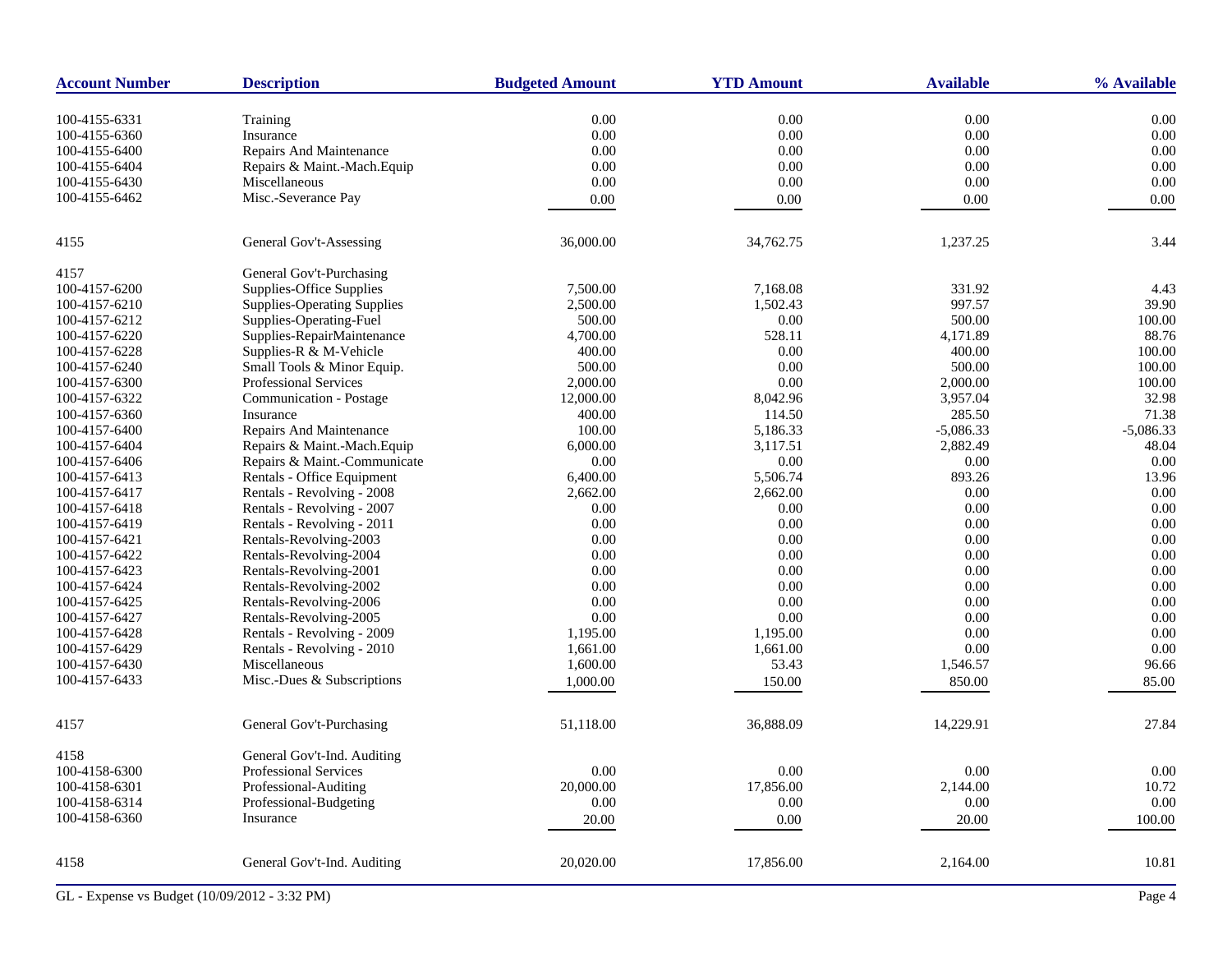| <b>Account Number</b> | <b>Description</b>                 | <b>Budgeted Amount</b> | <b>YTD Amount</b> | <b>Available</b> | % Available |
|-----------------------|------------------------------------|------------------------|-------------------|------------------|-------------|
|                       |                                    |                        |                   |                  |             |
| 4159                  | <b>Technology Services</b>         |                        |                   |                  |             |
| 100-4159-6220         | Supplies-RepairMaintenance         | 11,000.00              | 21,012.91         | $-10,012.91$     | $-91.03$    |
| 100-4159-6300         | Professional Services              | 25,000.00              | 29,147.06         | $-4,147.06$      | $-16.59$    |
| 100-4159-6417         | Rentals - Revolving - 2008         | 4,839.00               | 4,839.00          | 0.00             | 0.00        |
| 100-4159-6419         | Rentals - Revolving - 2011         | 0.00                   | 0.00              | 0.00             | 0.00        |
| 100-4159-6530         | C.O.-Other Imp.                    | 0.00                   | 0.00              | 0.00             | 0.00        |
| 4159                  | <b>Technology Services</b>         | 40,839.00              | 54,998.97         | $-14,159.97$     | $-34.67$    |
| 4161                  | General Gov't-City Attorney        |                        |                   |                  |             |
| 100-4161-6304         | Professional-Legal-Civil           | 12,000.00              | 7,738.15          | 4,261.85         | 35.52       |
| 100-4161-6308         | Professional-Legal-Criminal        | 100,000.00             | 67,208.98         | 32,791.02        | 32.79       |
| 100-4161-6319         | Professional-Retainer Fee          | 9,600.00               | 9,600.00          | 0.00             | 0.00        |
| 100-4161-6360         | Insurance                          | 125.00                 | 0.00              | 125.00           | 100.00      |
| 100-4161-6430         | Miscellaneous                      | 1,000.00               | 0.00              | 1,000.00         | 100.00      |
| 4161                  | General Gov't-City Attorney        | 122,725.00             | 84,547.13         | 38,177.87        | 31.11       |
| 4162                  | General Gov't-Other Legal          |                        |                   |                  |             |
| 100-4162-6304         | Professional-Legal-Civil           | 0.00                   | 0.00              | 0.00             | 0.00        |
| 100-4162-6308         | Professional-Legal-Criminal        | 0.00                   | 0.00              | 0.00             | 0.00        |
| 100-4162-6430         | Misc.-Ordinance Codification       | 0.00                   | 0.00              | 0.00             | 0.00        |
| 4162                  | General Gov't-Other Legal          | 0.00                   | 0.00              | 0.00             | 0.00        |
|                       |                                    |                        |                   |                  |             |
| 4191                  | General Gov't-Plan. & Zoning       |                        |                   |                  |             |
| 100-4191-6220         | Supplies-RepairMaintenance         | 200.00                 | 12.50             | 187.50           | 93.75       |
| 100-4191-6300         | <b>Professional Services</b>       | 0.00                   | 0.00              | 0.00             | 0.00        |
| 100-4191-6331         | Training                           | 0.00                   | 0.00              | 0.00             | 0.00        |
| 100-4191-6430         | Miscellaneous                      | 0.00                   | $0.00\,$          | 0.00             | 0.00        |
| 4191                  | General Gov't-Plan. & Zoning       | 200.00                 | 12.50             | 187.50           | 93.75       |
| 4194                  | General Gov't-City Hall            |                        |                   |                  |             |
| 100-4194-6210         | <b>Supplies-Operating Supplies</b> | 3,500.00               | 0.00              | 3,500.00         | 100.00      |
| 100-4194-6223         | Supplies-RepairMaintenance         | 2,000.00               | 1,257.93          | 742.07           | 37.10       |
| 100-4194-6240         | Small Tools & Minor Equip.         | 100.00                 | 2,406.83          | $-2,306.83$      | $-2,306.83$ |
| 100-4194-6307         | <b>Professional Services</b>       | 2,000.00               | 0.00              | 2,000.00         | 100.00      |
| 100-4194-6321         | Communication - Telephone          | 6,300.00               | 8,024.12          | $-1,724.12$      | $-27.37$    |
| 100-4194-6360         | Insurance                          | 3,500.00               | 2,095.50          | 1,404.50         | 40.13       |
| 100-4194-6380         | <b>Utility Services</b>            | 16,000.00              | 13,291.67         | 2,708.33         | 16.93       |
| 100-4194-6401         | Repairs & Maint.-Bldgs             | 3,000.00               | 6,558.97          | $-3,558.97$      | $-118.63$   |
| 100-4194-6407         | Repairs & Maint.-Contractual       | 18,500.00              | 14,445.60         | 4,054.40         | 21.92       |
| 100-4194-6410         | Rental                             | 0.00                   | 0.00              | 0.00             | 0.00        |
|                       |                                    |                        |                   |                  |             |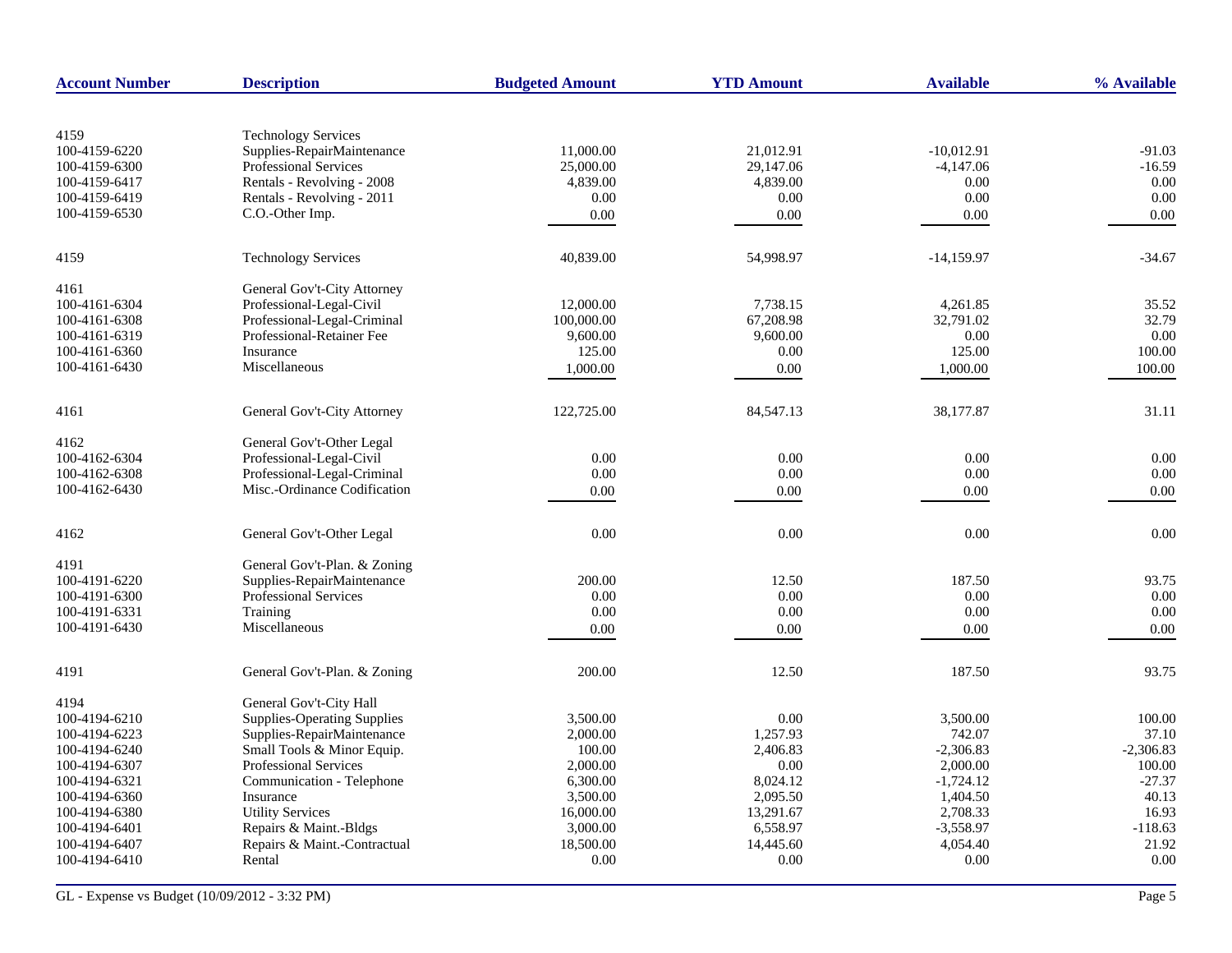| <b>Account Number</b>          | <b>Description</b>                  | <b>Budgeted Amount</b> | <b>YTD Amount</b>    | <b>Available</b>     | % Available      |
|--------------------------------|-------------------------------------|------------------------|----------------------|----------------------|------------------|
| 100-4194-6430<br>100-4194-6530 | Miscellaneous<br>C.O.-Other Imp.    | 1,000.00<br>1,000.00   | $0.00\,$<br>0.00     | 1,000.00<br>1,000.00 | 100.00<br>100.00 |
| 4194                           | General Gov't-City Hall             | 56,900.00              | 48,080.62            | 8,819.38             | 15.50            |
| 4195                           | General Gov't-Chamber Bldg.         |                        |                      |                      |                  |
| 100-4195-6360                  | Insurance                           | 30.00                  | 0.00                 | 30.00                | 100.00           |
| 100-4195-6401                  | Repairs & Maint.-Bldgs              | 0.00                   | 0.00                 | 0.00                 | 0.00             |
| 4195                           | General Gov't-Chamber Bldg.         | 30.00                  | 0.00                 | 30.00                | 100.00           |
| 4210                           | Public Safety-Police                |                        |                      |                      |                  |
| 100-4210-6101                  | Wages-Full-Time-Supervisor          | 70,165.00              | 70,164.75            | 0.25                 | 0.00             |
| 100-4210-6102                  | Wages-Full Time-Regular             | 40,823.00              | 40,823.09            | $-0.09$              | 0.00             |
| 100-4210-6103                  | Wages-Full-Time-Maintenance         | 0.00                   | 0.00                 | 0.00                 | 0.00             |
| 100-4210-6104                  | Wages-Full Time-Sergeants           | 59,959.00              | 60,247.14            | $-288.14$            | $-0.48$          |
| 100-4210-6105                  | Wages-Full Time-Officers            | 383,992.00             | 384,803.07           | $-811.07$            | $-0.21$          |
| 100-4210-6106                  | Wages-Full Time-Overtime            | 40,000.00              | 37,661.88            | 2,338.12             | 5.85             |
| 100-4210-6107                  | Wages-Part-Time                     | 2,000.00               | 0.00                 | 2,000.00             | 100.00           |
| 100-4210-6108                  | Wages-Part-Time-Overtime            | 0.00                   | 0.00                 | 0.00                 | 0.00             |
| 100-4210-6110                  | Overtime-Community Service          | 0.00                   | 0.00                 | 0.00                 | 0.00             |
| 100-4210-6111                  | Other Pay-Severance Pay             | 0.00                   | 0.00                 | 0.00                 | 0.00             |
| 100-4210-6112                  | Other Pay-Sick Leave Pay            | 3,946.00               | 4,684.21             | $-738.21$            | $-18.71$         |
| 100-4210-6113                  | Other Pay-Continuous Train          | 0.00                   | 0.00                 | 0.00                 | 0.00             |
| 100-4210-6115                  | Holiday Pay                         | 20,490.00              | 20,490.07            | $-0.07$              | 0.00             |
| 100-4210-6116                  | Pager Allowance                     | 6,300.00               | 4,200.00             | 2,100.00             | 33.33            |
| 100-4210-6121                  | <b>Employer Contributions-Pera</b>  | 80,850.00              | 85,897.22            | $-5,047.22$          | $-6.24$          |
| 100-4210-6122                  | <b>Employer Contributions-Fica</b>  | 2,531.00               | 2,296.47             | 234.53               | 9.27             |
| 100-4210-6123                  | <b>Employer Contributions-Medic</b> | 8,195.00               | 8,470.70             | $-275.70$            | $-3.36$          |
| 100-4210-6131                  | Employer Paid Ins.-Health           | 146,799.00             | 145,199.84           | 1,599.16             | 1.09             |
| 100-4210-6132                  | Employer Paid Ins.-Dental           | 12,645.00              | 12,165.10            | 479.90               | 3.80             |
| 100-4210-6133                  | Employer Paid Ins.-Life             | 1,560.00               | 1,560.00             | 0.00                 | 0.00             |
| 100-4210-6134                  | <b>Employer Paid Ins-Disability</b> | 2,775.00               | 2,775.12             | $-0.12$              | 0.00             |
| 100-4210-6148                  | Cafeteria Plan Service Chgs.        | 400.00                 | 486.00               | $-86.00$             | $-21.50$         |
| 100-4210-6199                  | Wages-Audit Adjustment              | 0.00                   | 0.00                 | 0.00                 | 0.00             |
| 100-4210-6200                  | Supplies-Office Supplies            | 3,500.00               | 2,312.60             | 1,187.40             | 33.93            |
| 100-4210-6210                  | <b>Supplies-Operating Supplies</b>  | 0.00                   | 0.00                 | 0.00                 | 0.00             |
| 100-4210-6212                  | Supplies-Operating-Fuel             | 35,000.00              | 31,923.66            | 3,076.34             | 8.79             |
| 100-4210-6217                  | Supplies-Operating-Uniforms         | 7,800.00               | 14,268.68            | $-6,468.68$          | $-82.93$         |
| 100-4210-6220                  | Supplies-RepairMaintenance          | 3,300.00               | 2,883.35             | 416.65               | 12.63            |
| 100-4210-6224                  | Supplies-Canine                     | 2,000.00               | 970.69               | 1,029.31             | 51.47            |
| 100-4210-6228                  | Supplies-R & M-Vehicle              | 4,000.00               | 2,574.62             | 1,425.38             | 35.63            |
| 100-4210-6240                  | Small Tools & Minor Equip.          | 2,000.00               | 2,097.43             | $-97.43$             | $-4.87$          |
| 100-4210-6302                  | Legal                               | 500.00                 | 0.00                 | 500.00               | 100.00           |
| 100-4210-6305                  | Professional-Medical                | 400.00                 | 2,417.23             | $-2,017.23$          | $-504.31$        |
| 100-4210-6320<br>100-4210-6331 | Communication<br>Training           | 12,000.00<br>8,000.00  | 6,344.01<br>2,204.53 | 5,655.99<br>5,795.47 | 47.13<br>72.44   |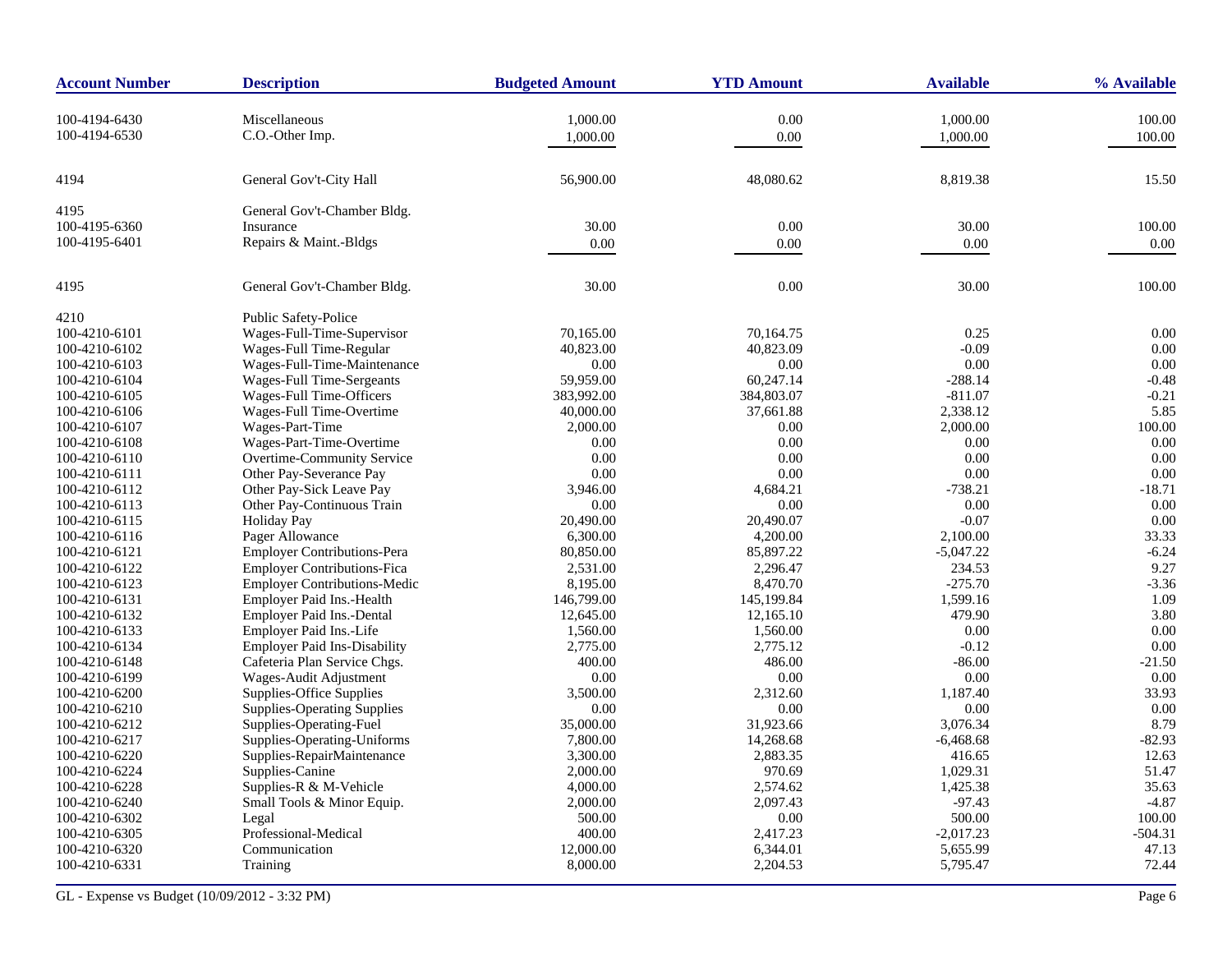| <b>Account Number</b> | <b>Description</b>                  | <b>Budgeted Amount</b> | <b>YTD Amount</b> | <b>Available</b> | % Available |
|-----------------------|-------------------------------------|------------------------|-------------------|------------------|-------------|
| 100-4210-6350         | Printing, Publish, & Record         | 1,000.00               | 161.38            | 838.62           | 83.86       |
| 100-4210-6360         | Insurance                           | 25,000.00              | 21,936.69         | 3,063.31         | 12.25       |
| 100-4210-6380         | <b>Utility Services</b>             | 250.00                 | 272.81            | $-22.81$         | $-9.12$     |
| 100-4210-6400         | Repairs And Maintenance             | 8,500.00               | 2,151.16          | 6,348.84         | 74.69       |
| 100-4210-6402         | Repairs & Maint.-Vehicles           | 7,500.00               | 11,199.75         | $-3,699.75$      | $-49.33$    |
| 100-4210-6406         | Repairs & Maint.-Communicate        | 2,700.00               | 675.12            | 2,024.88         | 75.00       |
| 100-4210-6412         | Rentals - Buildings                 | 15,000.00              | 15,000.00         | 0.00             | 0.00        |
| 100-4210-6415         | Rentals - Revolving - 2010          | 300.00                 | 300.00            | 0.00             | 0.00        |
| 100-4210-6416         | Rentals - Revolving - 2009          | 14,298.00              | 14,298.00         | 0.00             | 0.00        |
| 100-4210-6417         | Rentals - Revolving - 2008          | 27,511.00              | 27,511.00         | 0.00             | 0.00        |
| 100-4210-6418         | Rentals-Revolving-2007              | 25,793.00              | 25,793.00         | 0.00             | 0.00        |
| 100-4210-6419         | Rentals - Revolving - 2011          | 0.00                   | 0.00              | $0.00\,$         | 0.00        |
| 100-4210-6421         | Rentals-Revolving-2003              | 0.00                   | 0.00              | 0.00             | 0.00        |
| 100-4210-6422         | Rentals-Revolving-2004              | 0.00                   | 0.00              | 0.00             | 0.00        |
| 100-4210-6423         | Rentals-Revolving-2001              | 0.00                   | 0.00              | 0.00             | 0.00        |
| 100-4210-6424         | Rentals-Revolving-2002              | 0.00                   | 0.00              | $0.00\,$         | 0.00        |
| 100-4210-6425         | Rentals-Revolving-2006              | 36,080.00              | 36,080.00         | 0.00             | 0.00        |
| 100-4210-6427         | Rentals-Revolving-2005              | 0.00                   | 0.00              | 0.00             | 0.00        |
| 100-4210-6430         | Miscellaneous                       | 10,000.00              | 9,115.81          | 884.19           | 8.84        |
| 100-4210-6433         | Misc.-Dues & Subscriptions          | 2,000.00               | 2,497.70          | $-497.70$        | $-24.89$    |
| 100-4210-6436         | Misc.-Towing Charges                | 2,000.00               | 745.03            | 1,254.97         | 62.75       |
| 100-4210-6455         | Misc.-New Employee Costs            | 0.00                   | 0.00              | 0.00             | 0.00        |
| 100-4210-6731         | Transfers-Gov.-Perm.-Records        | 0.00                   | 0.00              | 0.00             | 0.00        |
| 100-4210-6732         | Transfers-Gov.-Perm-Dispatch        | 92,000.00              | 97,356.13         | $-5,356.13$      | $-5.82$     |
|                       |                                     |                        |                   |                  |             |
| 4210                  | Public Safety-Police                | 1,231,862.00           | 1,215,015.04      | 16,846.96        | 1.37        |
| 4220                  | Public Safety-Fire                  |                        |                   |                  |             |
| 100-4220-6107         | Wages-Part-Time                     | 40,000.00              | 44,413.90         | $-4,413.90$      | $-11.03$    |
| 100-4220-6108         | Wages-Part-time-Annual              | 6,550.00               | 6,700.06          | $-150.06$        | $-2.29$     |
| 100-4220-6109         | Wages-Part Time-Supervisor          | 6,650.00               | 6,000.00          | 650.00           | 9.77        |
| 100-4220-6121         | Employer Contributions-Pera         | 0.00                   | 0.00              | 0.00             | 0.00        |
| 100-4220-6122         | <b>Employer Contributions-Fica</b>  | 2,500.00               | 3,540.98          | $-1,040.98$      | $-41.64$    |
| 100-4220-6123         | <b>Employer Contributions-Medic</b> | 600.00                 | 828.18            | $-228.18$        | $-38.03$    |
| 100-4220-6199         | Wages-Audit Adjustment              | 0.00                   | 0.00              | 0.00             | 0.00        |
| 100-4220-6200         | Supplies-Office Supplies            | 400.00                 | 85.69             | 314.31           | 78.58       |
| 100-4220-6210         | <b>Supplies-Operating Supplies</b>  | 0.00                   | 0.00              | 0.00             | 0.00        |
| 100-4220-6212         | Supplies-Operating-Fuel             | 3,200.00               | 4,394.87          | $-1,194.87$      | $-37.34$    |
| 100-4220-6217         | Supplies-Operating-Uniforms         | 5,500.00               | 358.10            | 5,141.90         | 93.49       |
| 100-4220-6220         | Supplies-RepairMaintenance          | 11,900.00              | 12,889.87         | -989.87          | $-8.32$     |
| 100-4220-6240         | Small Tools & Minor Equip.          | 2,500.00               | 0.00              | 2,500.00         | 100.00      |
| 100-4220-6300         | Professional Services               | 11,000.00              | 3,850.00          | 7,150.00         | 65.00       |
| 100-4220-6321         | Communication - Telephone           | 2,300.00               | 1,869.27          | 430.73           | 18.73       |
| 100-4220-6325         | Communication - Alarm System        | 0.00                   | 0.00              | 0.00             | 0.00        |
| 100-4220-6331         | Training                            | 6,500.00               | 6,023.29          | 476.71           | 7.33        |
| 100-4220-6350         | Printing, Publish, & Record         | 100.00                 | 0.00              | 100.00           | 100.00      |
| 100-4220-6360         | Insurance                           | 16,000.00              | 19,653.50         | $-3,653.50$      | $-22.83$    |
| 100-4220-6380         | <b>Utility Services</b>             | 5,000.00               | 3,357.47          | 1,642.53         | 32.85       |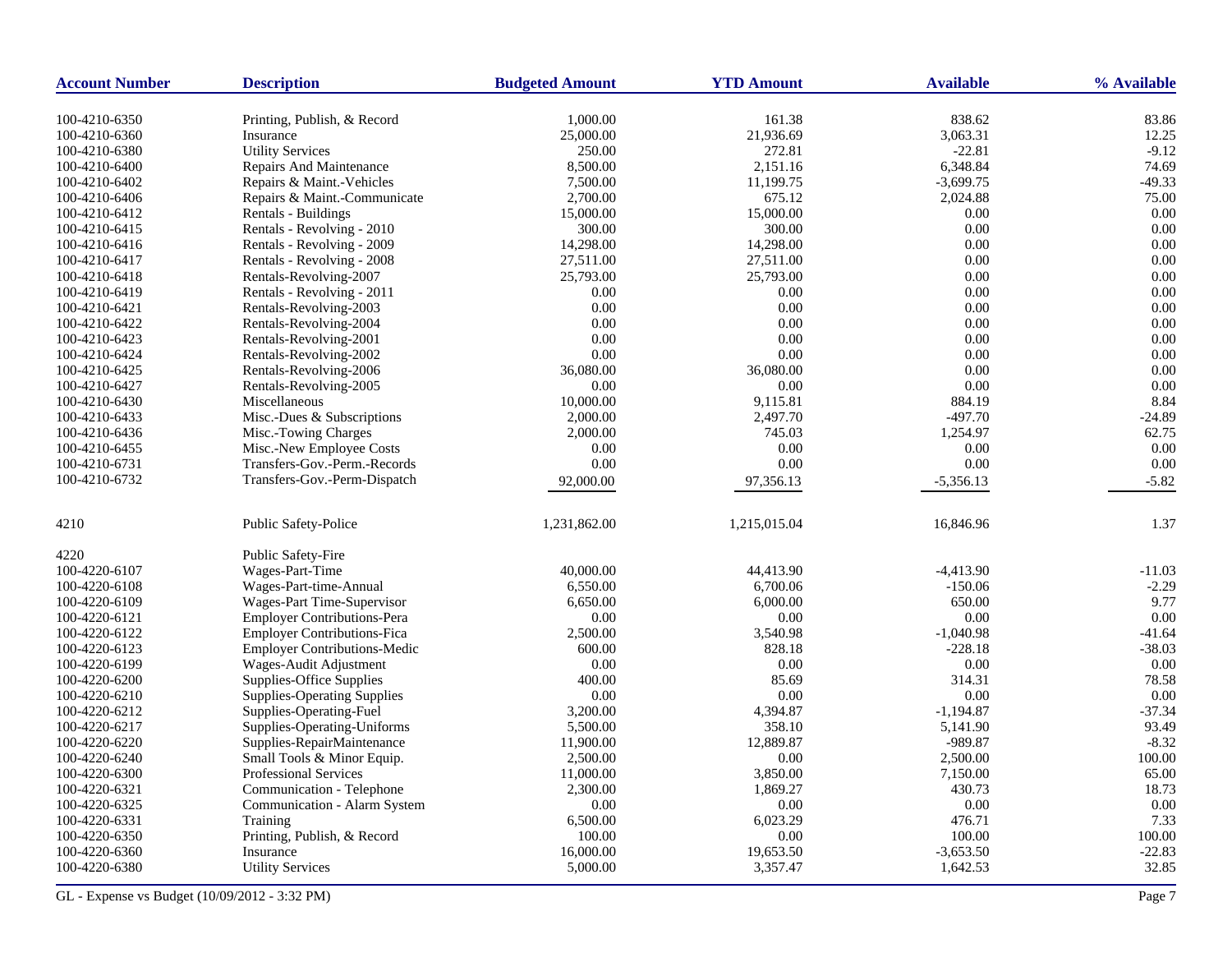| <b>Account Number</b> | <b>Description</b>                                              | <b>Budgeted Amount</b> | <b>YTD Amount</b>     | <b>Available</b>        | % Available       |
|-----------------------|-----------------------------------------------------------------|------------------------|-----------------------|-------------------------|-------------------|
| 100-4220-6383         |                                                                 |                        |                       |                         |                   |
| 100-4220-6400         | <b>Utility Services - Gas</b><br><b>Repairs And Maintenance</b> | 9,500.00<br>10,000.00  | 6,955.22<br>11,165.27 | 2,544.78<br>$-1,165.27$ | 26.79<br>$-11.65$ |
| 100-4220-6417         | Rentals - Revolving - 2008                                      | 1,214.00               | 0.00                  | 1,214.00                | 100.00            |
| 100-4220-6418         | Rentals-Revolving-2007                                          | 10,815.00              | 10,815.00             | 0.00                    | 0.00              |
| 100-4220-6421         | Rentals-Revolving-1996                                          | 0.00                   | 0.00                  | 0.00                    | 0.00              |
| 100-4220-6422         |                                                                 | 0.00                   | 0.00                  | 0.00                    | 0.00              |
|                       | Rentals-Revolving-1998                                          |                        |                       | 0.00                    | 0.00              |
| 100-4220-6423         | Rentals-Revolving-1994                                          | 0.00                   | 0.00                  |                         |                   |
| 100-4220-6424         | Rentals-Revolving-2002                                          | 0.00                   | 0.00                  | 0.00                    | 0.00              |
| 100-4220-6425         | Rentals-Revolving-2006                                          | 8,961.00               | 8,961.00              | 0.00                    | 0.00              |
| 100-4220-6427         | Rentals-Revolving-2005                                          | 0.00                   | 0.00                  | 0.00                    | 0.00              |
| 100-4220-6430         | Miscellaneous                                                   | 4,000.00               | 1,984.28              | 2,015.72                | 50.39             |
| 100-4220-6438         | Misc.-Fire Relief Levy                                          | 20,639.00              | 25,639.00             | $-5,000.00$             | $-24.23$          |
| 100-4220-6520         | C.O.-Buildings                                                  | 2,000.00               | 9,374.38              | $-7,374.38$             | $-368.72$         |
| 100-4220-6580         | C.O.-Equip.-Other                                               | 0.00                   | 0.00                  | 0.00                    | 0.00              |
| 100-4220-6582         | C.O.-Equip.-F.D.-Pagers                                         | 2,000.00               | 0.00                  | 2,000.00                | 100.00            |
| 100-4220-6736         | Transfers-Gov.-Perm-2% St.A.                                    | 33,412.00              | 40,001.00             | $-6,589.00$             | $-19.72$          |
| 100-4220-6738         | Transfer - Fire Relief Levy                                     | 0.00                   | 0.00                  | 0.00                    | 0.00              |
| 4220                  | <b>Public Safety-Fire</b>                                       | 223,241.00             | 228,860.33            | $-5,619.33$             | $-2.52$           |
| 4241                  | Public Safety-Bldg. Insp.                                       |                        |                       |                         |                   |
| 100-4241-6101         | Wages-Full-Time-Supervisor                                      | 59,959.00              | 59,958.94             | 0.06                    | 0.00              |
| 100-4241-6102         | Wages-Full-Time-Regular                                         | 0.00                   | 0.00                  | 0.00                    | 0.00              |
| 100-4241-6103         | Wages-Full-Time-Maintenance                                     | 0.00                   | 0.00                  | 0.00                    | 0.00              |
| 100-4241-6107         | Wages-Part-Time                                                 | 0.00                   | 0.00                  | 0.00                    | 0.00              |
| 100-4241-6112         | Other Pay-Sick Leave Pay                                        | 1,328.00               | 1,311.60              | 16.40                   | 1.23              |
| 100-4241-6114         | <b>Auto Allowance</b>                                           | 0.00                   | 0.00                  | 0.00                    | 0.00              |
| 100-4241-6121         | <b>Employer Contributions-Pera</b>                              | 4,347.00               | 4,343.67              | 3.33                    | 0.08              |
|                       |                                                                 |                        |                       |                         |                   |
| 100-4241-6122         | <b>Employer Contributions-Fica</b>                              | 3,800.00               | 3,558.17              | 241.83                  | 6.36              |
| 100-4241-6123         | <b>Employer Contributions-Medic</b>                             | 889.00                 | 832.16                | 56.84                   | 6.39              |
| 100-4241-6131         | Employer Paid Ins.-Health                                       | 16,690.00              | 16,505.42             | 184.58                  | 1.11              |
| 100-4241-6132         | Employer Paid Ins.-Dental                                       | 1,399.00               | 1,403.90              | $-4.90$                 | $-0.35$           |
| 100-4241-6133         | Employer Paid Ins.-Life                                         | 156.00                 | 156.00                | 0.00                    | 0.00              |
| 100-4241-6134         | <b>Employer Paid Ins-Disability</b>                             | 300.00                 | 299.88                | 0.12                    | 0.04              |
| 100-4241-6148         | Cafeteria Plan Service Chgs.                                    | 248.00                 | 54.00                 | 194.00                  | 78.23             |
| 100-4241-6199         | Wages-Audit Adjustment                                          | 0.00                   | 0.00                  | 0.00                    | 0.00              |
| 100-4241-6200         | Supplies-Office Supplies                                        | 500.00                 | 0.00                  | 500.00                  | 100.00            |
| 100-4241-6220         | Supplies-RepairMaintenance                                      | 500.00                 | 929.42                | $-429.42$               | $-85.88$          |
| 100-4241-6300         | Professional Services                                           | 0.00                   | 275.00                | $-275.00$               | 0.00              |
| 100-4241-6331         | Training                                                        | 800.00                 | 165.00                | 635.00                  | 79.38             |
| 100-4241-6360         | Insurance                                                       | 600.00                 | 418.22                | 181.78                  | 30.30             |
| 100-4241-6400         | Repairs And Maintenance                                         | 400.00                 | 0.00                  | 400.00                  | 100.00            |
| 100-4241-6423         | Rentals-Revolving-2001                                          | 0.00                   | 0.00                  | 0.00                    | 0.00              |
| 100-4241-6424         | Rentals-Revolving-2002                                          | 0.00                   | 0.00                  | 0.00                    | 0.00              |
| 100-4241-6425         | Rentals-Revolving-2006                                          | 0.00                   | 0.00                  | 0.00                    | 0.00              |
| 100-4241-6427         | Rentals-Revolving-2005                                          | 0.00                   | 0.00                  | 0.00                    | 0.00              |
| 100-4241-6430         | Miscellaneous                                                   | 1,230.00               | 555.48                | 674.52                  | 54.84             |
| 100-4241-6433         | Misc.-Dues & Subscriptions                                      | 0.00                   | 0.00                  | 0.00                    | 0.00              |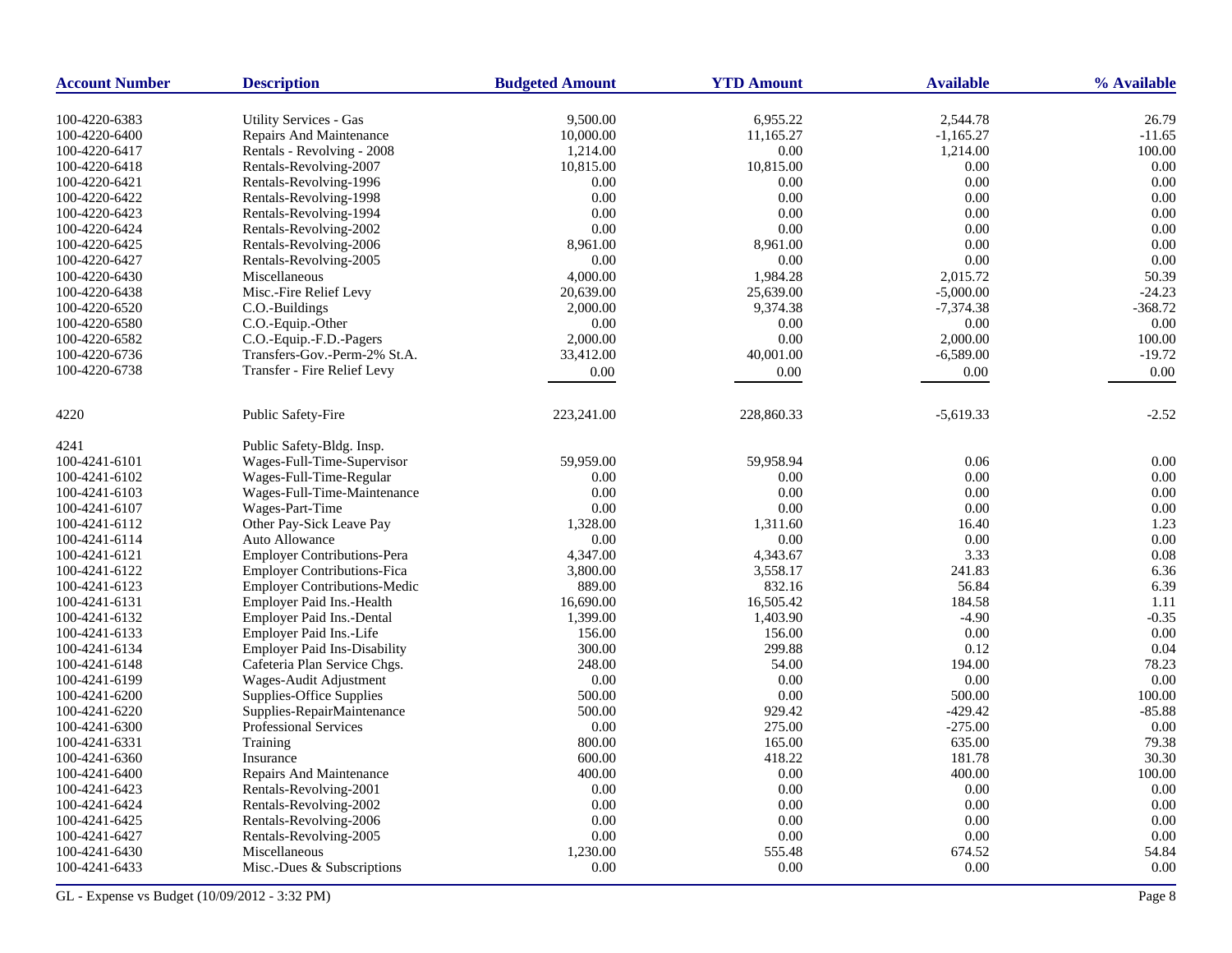| 100-4241-6462<br>0.00<br>0.00<br>0.00<br>0.00<br>Misc.-Severance Pay<br>100-4241-6737<br>Transfers-Gov.-Perm-B.P.Surc<br>600.00<br>$-872.34$<br>1,472.34<br>245.39<br>89,894.52<br>3,851.48<br>4.11<br>4241<br>Public Safety-Bldg. Insp.<br>93,746.00<br>4250<br>Public Safety-Rescue Squad<br>Wages-Part-Time<br>$-9.08$<br>100-4250-6107<br>30,000.00<br>32,724.00<br>$-2,724.00$<br>100-4250-6108<br>Wages-Part-time-Annual<br>1,600.00<br>1,600.00<br>0.00<br>0.00<br>$0.00\,$<br>Wages-Part-Time-Supervisor<br>0.00<br>100-4250-6109<br>4,100.00<br>4,100.00<br><b>Employer Contributions-Pera</b><br>$-4,724.00$<br>100-4250-6121<br>28,000.00<br>32,724.00<br>$-16.87$<br><b>Employer Contributions-Fica</b><br>353.40<br>296.60<br>45.63<br>100-4250-6122<br>650.00<br><b>Employer Contributions-Medic</b><br>94.17<br>14.49<br>100-4250-6123<br>650.00<br>555.83<br>Wages-Audit Adjustment<br>$0.00\,$<br>0.00<br>0.00<br>0.00<br>100-4250-6199<br>42.21<br>Supplies-Operating-Medical<br>2,000.00<br>1,155.78<br>844.22<br>100-4250-6211<br>100-4250-6212<br>Supplies-Operating-Fuel<br>1,200.00<br>1,293.47<br>$-93.47$<br>$-7.79$<br>Supplies-Operating-Uniforms<br>0.00<br>1,000.00<br>100.00<br>100-4250-6217<br>1,000.00<br>Supplies-RepairMaintenance<br>100-4250-6220<br>5,000.00<br>5,555.35<br>$-555.35$<br>$-11.11$<br>100.00<br>Supplies-R & M-Building<br>0.00<br>1,000.00<br>100-4250-6223<br>1,000.00<br>Supplies-R & M-Vehicle<br>1,000.00<br>0.00<br>1,000.00<br>100.00<br>100-4250-6228<br>Small Tools & Minor Equip.<br>0.00<br>0.00<br>0.00<br>100-4250-6240<br>0.00<br>Professional Services<br>0.00<br>0.00<br>100-4250-6300<br>0.00<br>0.00<br>$-79.86$<br>$-3.99$<br>Communication<br>2,000.00<br>2,079.86<br>100-4250-6320<br>100-4250-6325<br>V.F.W. Operating<br>10,000.00<br>2,315.82<br>7,684.18<br>76.84<br>5,500.00<br>2,861.75<br>2.638.25<br>47.97<br>100-4250-6331<br>Training<br>30.98<br>1,859.00<br>100-4250-6360<br>Insurance<br>6,000.00<br>4,141.00<br>57.79<br>100-4250-6380<br>Utility Services - Electric<br>6,331.04<br>8,668.96<br>15,000.00<br>51.08<br>Repairs And Maintenance<br>1,500.00<br>733.87<br>766.13<br>100-4250-6400<br>100.00<br>100-4250-6401<br>Repairs & Maint.-Bldgs<br>1,000.00<br>0.00<br>1,000.00<br>100.00<br>Repairs & Maint.-Vehicles<br>1,000.00<br>0.00<br>1,000.00<br>100-4250-6402<br>Rentals - 2010<br>10,977.00<br>10,977.00<br>0.00<br>0.00<br>100-4250-6415<br>0.00<br>100-4250-6417<br>Rentals - Revolving - 2008<br>0.00<br>0.00<br>0.00<br>0.00<br>Rentals - 2009<br>10,066.00<br>10,066.00<br>0.00<br>100-4250-6418<br>Rentals - Revolving - 2011<br>0.00<br>0.00<br>100-4250-6419<br>0.00<br>0.00<br>0.00<br>0.00<br>0.00<br>0.00<br>100-4250-6421<br>Rentals-Revolving-1996<br>Rentals-Revolving-1998<br>0.00<br>0.00<br>0.00<br>100-4250-6422<br>0.00<br>0.00<br>0.00<br>0.00<br>100-4250-6425<br>Rentals-Revolving-2006<br>0.00<br>Miscellaneous<br>2,000.00<br>514.76<br>1,485.24<br>74.26<br>100-4250-6430<br>0.00<br>0.00<br>100-4250-6433<br>Misc.-Dues & Subscriptions<br>0.00<br>0.00<br>100-4250-6437<br>Misc.-Emergency Fund<br>0.00<br>0.00<br>0.00<br>0.00<br>C.O.-Equip.-Other<br>0.00<br>0.00<br>0.00<br>100-4250-6581<br>0.00<br>C.O.-Equip.-Pagers<br>100-4250-6582<br>0.00<br>0.00<br>0.00<br>0.00<br>4250<br>Public Safety-Rescue Squad<br>21,160.07<br>14.98<br>141,243.00<br>120,082.93<br>4255<br>Public Safety-Civil Defense<br>100-4255-6220<br>500.00<br>1,285.32<br>$-785.32$<br>$-157.06$<br>Supplies-RepairMaintenance<br>0.00<br>100-4255-6331<br>0.00<br>0.00<br>0.00<br>Training | <b>Account Number</b> | <b>Description</b> | <b>Budgeted Amount</b> | <b>YTD Amount</b> | <b>Available</b> | % Available |
|------------------------------------------------------------------------------------------------------------------------------------------------------------------------------------------------------------------------------------------------------------------------------------------------------------------------------------------------------------------------------------------------------------------------------------------------------------------------------------------------------------------------------------------------------------------------------------------------------------------------------------------------------------------------------------------------------------------------------------------------------------------------------------------------------------------------------------------------------------------------------------------------------------------------------------------------------------------------------------------------------------------------------------------------------------------------------------------------------------------------------------------------------------------------------------------------------------------------------------------------------------------------------------------------------------------------------------------------------------------------------------------------------------------------------------------------------------------------------------------------------------------------------------------------------------------------------------------------------------------------------------------------------------------------------------------------------------------------------------------------------------------------------------------------------------------------------------------------------------------------------------------------------------------------------------------------------------------------------------------------------------------------------------------------------------------------------------------------------------------------------------------------------------------------------------------------------------------------------------------------------------------------------------------------------------------------------------------------------------------------------------------------------------------------------------------------------------------------------------------------------------------------------------------------------------------------------------------------------------------------------------------------------------------------------------------------------------------------------------------------------------------------------------------------------------------------------------------------------------------------------------------------------------------------------------------------------------------------------------------------------------------------------------------------------------------------------------------------------------------------------------------------------------------------------------------------------------------------------------------------------------------------------------------------------------------------------------------------------------------------------------------------------------------------------------------------------------------------------------------------------------------------------------------------------------------------------------------------------------|-----------------------|--------------------|------------------------|-------------------|------------------|-------------|
|                                                                                                                                                                                                                                                                                                                                                                                                                                                                                                                                                                                                                                                                                                                                                                                                                                                                                                                                                                                                                                                                                                                                                                                                                                                                                                                                                                                                                                                                                                                                                                                                                                                                                                                                                                                                                                                                                                                                                                                                                                                                                                                                                                                                                                                                                                                                                                                                                                                                                                                                                                                                                                                                                                                                                                                                                                                                                                                                                                                                                                                                                                                                                                                                                                                                                                                                                                                                                                                                                                                                                                                                            |                       |                    |                        |                   |                  |             |
|                                                                                                                                                                                                                                                                                                                                                                                                                                                                                                                                                                                                                                                                                                                                                                                                                                                                                                                                                                                                                                                                                                                                                                                                                                                                                                                                                                                                                                                                                                                                                                                                                                                                                                                                                                                                                                                                                                                                                                                                                                                                                                                                                                                                                                                                                                                                                                                                                                                                                                                                                                                                                                                                                                                                                                                                                                                                                                                                                                                                                                                                                                                                                                                                                                                                                                                                                                                                                                                                                                                                                                                                            |                       |                    |                        |                   |                  |             |
|                                                                                                                                                                                                                                                                                                                                                                                                                                                                                                                                                                                                                                                                                                                                                                                                                                                                                                                                                                                                                                                                                                                                                                                                                                                                                                                                                                                                                                                                                                                                                                                                                                                                                                                                                                                                                                                                                                                                                                                                                                                                                                                                                                                                                                                                                                                                                                                                                                                                                                                                                                                                                                                                                                                                                                                                                                                                                                                                                                                                                                                                                                                                                                                                                                                                                                                                                                                                                                                                                                                                                                                                            |                       |                    |                        |                   |                  |             |
|                                                                                                                                                                                                                                                                                                                                                                                                                                                                                                                                                                                                                                                                                                                                                                                                                                                                                                                                                                                                                                                                                                                                                                                                                                                                                                                                                                                                                                                                                                                                                                                                                                                                                                                                                                                                                                                                                                                                                                                                                                                                                                                                                                                                                                                                                                                                                                                                                                                                                                                                                                                                                                                                                                                                                                                                                                                                                                                                                                                                                                                                                                                                                                                                                                                                                                                                                                                                                                                                                                                                                                                                            |                       |                    |                        |                   |                  |             |
|                                                                                                                                                                                                                                                                                                                                                                                                                                                                                                                                                                                                                                                                                                                                                                                                                                                                                                                                                                                                                                                                                                                                                                                                                                                                                                                                                                                                                                                                                                                                                                                                                                                                                                                                                                                                                                                                                                                                                                                                                                                                                                                                                                                                                                                                                                                                                                                                                                                                                                                                                                                                                                                                                                                                                                                                                                                                                                                                                                                                                                                                                                                                                                                                                                                                                                                                                                                                                                                                                                                                                                                                            |                       |                    |                        |                   |                  |             |
|                                                                                                                                                                                                                                                                                                                                                                                                                                                                                                                                                                                                                                                                                                                                                                                                                                                                                                                                                                                                                                                                                                                                                                                                                                                                                                                                                                                                                                                                                                                                                                                                                                                                                                                                                                                                                                                                                                                                                                                                                                                                                                                                                                                                                                                                                                                                                                                                                                                                                                                                                                                                                                                                                                                                                                                                                                                                                                                                                                                                                                                                                                                                                                                                                                                                                                                                                                                                                                                                                                                                                                                                            |                       |                    |                        |                   |                  |             |
|                                                                                                                                                                                                                                                                                                                                                                                                                                                                                                                                                                                                                                                                                                                                                                                                                                                                                                                                                                                                                                                                                                                                                                                                                                                                                                                                                                                                                                                                                                                                                                                                                                                                                                                                                                                                                                                                                                                                                                                                                                                                                                                                                                                                                                                                                                                                                                                                                                                                                                                                                                                                                                                                                                                                                                                                                                                                                                                                                                                                                                                                                                                                                                                                                                                                                                                                                                                                                                                                                                                                                                                                            |                       |                    |                        |                   |                  |             |
|                                                                                                                                                                                                                                                                                                                                                                                                                                                                                                                                                                                                                                                                                                                                                                                                                                                                                                                                                                                                                                                                                                                                                                                                                                                                                                                                                                                                                                                                                                                                                                                                                                                                                                                                                                                                                                                                                                                                                                                                                                                                                                                                                                                                                                                                                                                                                                                                                                                                                                                                                                                                                                                                                                                                                                                                                                                                                                                                                                                                                                                                                                                                                                                                                                                                                                                                                                                                                                                                                                                                                                                                            |                       |                    |                        |                   |                  |             |
|                                                                                                                                                                                                                                                                                                                                                                                                                                                                                                                                                                                                                                                                                                                                                                                                                                                                                                                                                                                                                                                                                                                                                                                                                                                                                                                                                                                                                                                                                                                                                                                                                                                                                                                                                                                                                                                                                                                                                                                                                                                                                                                                                                                                                                                                                                                                                                                                                                                                                                                                                                                                                                                                                                                                                                                                                                                                                                                                                                                                                                                                                                                                                                                                                                                                                                                                                                                                                                                                                                                                                                                                            |                       |                    |                        |                   |                  |             |
|                                                                                                                                                                                                                                                                                                                                                                                                                                                                                                                                                                                                                                                                                                                                                                                                                                                                                                                                                                                                                                                                                                                                                                                                                                                                                                                                                                                                                                                                                                                                                                                                                                                                                                                                                                                                                                                                                                                                                                                                                                                                                                                                                                                                                                                                                                                                                                                                                                                                                                                                                                                                                                                                                                                                                                                                                                                                                                                                                                                                                                                                                                                                                                                                                                                                                                                                                                                                                                                                                                                                                                                                            |                       |                    |                        |                   |                  |             |
|                                                                                                                                                                                                                                                                                                                                                                                                                                                                                                                                                                                                                                                                                                                                                                                                                                                                                                                                                                                                                                                                                                                                                                                                                                                                                                                                                                                                                                                                                                                                                                                                                                                                                                                                                                                                                                                                                                                                                                                                                                                                                                                                                                                                                                                                                                                                                                                                                                                                                                                                                                                                                                                                                                                                                                                                                                                                                                                                                                                                                                                                                                                                                                                                                                                                                                                                                                                                                                                                                                                                                                                                            |                       |                    |                        |                   |                  |             |
|                                                                                                                                                                                                                                                                                                                                                                                                                                                                                                                                                                                                                                                                                                                                                                                                                                                                                                                                                                                                                                                                                                                                                                                                                                                                                                                                                                                                                                                                                                                                                                                                                                                                                                                                                                                                                                                                                                                                                                                                                                                                                                                                                                                                                                                                                                                                                                                                                                                                                                                                                                                                                                                                                                                                                                                                                                                                                                                                                                                                                                                                                                                                                                                                                                                                                                                                                                                                                                                                                                                                                                                                            |                       |                    |                        |                   |                  |             |
|                                                                                                                                                                                                                                                                                                                                                                                                                                                                                                                                                                                                                                                                                                                                                                                                                                                                                                                                                                                                                                                                                                                                                                                                                                                                                                                                                                                                                                                                                                                                                                                                                                                                                                                                                                                                                                                                                                                                                                                                                                                                                                                                                                                                                                                                                                                                                                                                                                                                                                                                                                                                                                                                                                                                                                                                                                                                                                                                                                                                                                                                                                                                                                                                                                                                                                                                                                                                                                                                                                                                                                                                            |                       |                    |                        |                   |                  |             |
|                                                                                                                                                                                                                                                                                                                                                                                                                                                                                                                                                                                                                                                                                                                                                                                                                                                                                                                                                                                                                                                                                                                                                                                                                                                                                                                                                                                                                                                                                                                                                                                                                                                                                                                                                                                                                                                                                                                                                                                                                                                                                                                                                                                                                                                                                                                                                                                                                                                                                                                                                                                                                                                                                                                                                                                                                                                                                                                                                                                                                                                                                                                                                                                                                                                                                                                                                                                                                                                                                                                                                                                                            |                       |                    |                        |                   |                  |             |
|                                                                                                                                                                                                                                                                                                                                                                                                                                                                                                                                                                                                                                                                                                                                                                                                                                                                                                                                                                                                                                                                                                                                                                                                                                                                                                                                                                                                                                                                                                                                                                                                                                                                                                                                                                                                                                                                                                                                                                                                                                                                                                                                                                                                                                                                                                                                                                                                                                                                                                                                                                                                                                                                                                                                                                                                                                                                                                                                                                                                                                                                                                                                                                                                                                                                                                                                                                                                                                                                                                                                                                                                            |                       |                    |                        |                   |                  |             |
|                                                                                                                                                                                                                                                                                                                                                                                                                                                                                                                                                                                                                                                                                                                                                                                                                                                                                                                                                                                                                                                                                                                                                                                                                                                                                                                                                                                                                                                                                                                                                                                                                                                                                                                                                                                                                                                                                                                                                                                                                                                                                                                                                                                                                                                                                                                                                                                                                                                                                                                                                                                                                                                                                                                                                                                                                                                                                                                                                                                                                                                                                                                                                                                                                                                                                                                                                                                                                                                                                                                                                                                                            |                       |                    |                        |                   |                  |             |
|                                                                                                                                                                                                                                                                                                                                                                                                                                                                                                                                                                                                                                                                                                                                                                                                                                                                                                                                                                                                                                                                                                                                                                                                                                                                                                                                                                                                                                                                                                                                                                                                                                                                                                                                                                                                                                                                                                                                                                                                                                                                                                                                                                                                                                                                                                                                                                                                                                                                                                                                                                                                                                                                                                                                                                                                                                                                                                                                                                                                                                                                                                                                                                                                                                                                                                                                                                                                                                                                                                                                                                                                            |                       |                    |                        |                   |                  |             |
|                                                                                                                                                                                                                                                                                                                                                                                                                                                                                                                                                                                                                                                                                                                                                                                                                                                                                                                                                                                                                                                                                                                                                                                                                                                                                                                                                                                                                                                                                                                                                                                                                                                                                                                                                                                                                                                                                                                                                                                                                                                                                                                                                                                                                                                                                                                                                                                                                                                                                                                                                                                                                                                                                                                                                                                                                                                                                                                                                                                                                                                                                                                                                                                                                                                                                                                                                                                                                                                                                                                                                                                                            |                       |                    |                        |                   |                  |             |
|                                                                                                                                                                                                                                                                                                                                                                                                                                                                                                                                                                                                                                                                                                                                                                                                                                                                                                                                                                                                                                                                                                                                                                                                                                                                                                                                                                                                                                                                                                                                                                                                                                                                                                                                                                                                                                                                                                                                                                                                                                                                                                                                                                                                                                                                                                                                                                                                                                                                                                                                                                                                                                                                                                                                                                                                                                                                                                                                                                                                                                                                                                                                                                                                                                                                                                                                                                                                                                                                                                                                                                                                            |                       |                    |                        |                   |                  |             |
|                                                                                                                                                                                                                                                                                                                                                                                                                                                                                                                                                                                                                                                                                                                                                                                                                                                                                                                                                                                                                                                                                                                                                                                                                                                                                                                                                                                                                                                                                                                                                                                                                                                                                                                                                                                                                                                                                                                                                                                                                                                                                                                                                                                                                                                                                                                                                                                                                                                                                                                                                                                                                                                                                                                                                                                                                                                                                                                                                                                                                                                                                                                                                                                                                                                                                                                                                                                                                                                                                                                                                                                                            |                       |                    |                        |                   |                  |             |
|                                                                                                                                                                                                                                                                                                                                                                                                                                                                                                                                                                                                                                                                                                                                                                                                                                                                                                                                                                                                                                                                                                                                                                                                                                                                                                                                                                                                                                                                                                                                                                                                                                                                                                                                                                                                                                                                                                                                                                                                                                                                                                                                                                                                                                                                                                                                                                                                                                                                                                                                                                                                                                                                                                                                                                                                                                                                                                                                                                                                                                                                                                                                                                                                                                                                                                                                                                                                                                                                                                                                                                                                            |                       |                    |                        |                   |                  |             |
|                                                                                                                                                                                                                                                                                                                                                                                                                                                                                                                                                                                                                                                                                                                                                                                                                                                                                                                                                                                                                                                                                                                                                                                                                                                                                                                                                                                                                                                                                                                                                                                                                                                                                                                                                                                                                                                                                                                                                                                                                                                                                                                                                                                                                                                                                                                                                                                                                                                                                                                                                                                                                                                                                                                                                                                                                                                                                                                                                                                                                                                                                                                                                                                                                                                                                                                                                                                                                                                                                                                                                                                                            |                       |                    |                        |                   |                  |             |
|                                                                                                                                                                                                                                                                                                                                                                                                                                                                                                                                                                                                                                                                                                                                                                                                                                                                                                                                                                                                                                                                                                                                                                                                                                                                                                                                                                                                                                                                                                                                                                                                                                                                                                                                                                                                                                                                                                                                                                                                                                                                                                                                                                                                                                                                                                                                                                                                                                                                                                                                                                                                                                                                                                                                                                                                                                                                                                                                                                                                                                                                                                                                                                                                                                                                                                                                                                                                                                                                                                                                                                                                            |                       |                    |                        |                   |                  |             |
|                                                                                                                                                                                                                                                                                                                                                                                                                                                                                                                                                                                                                                                                                                                                                                                                                                                                                                                                                                                                                                                                                                                                                                                                                                                                                                                                                                                                                                                                                                                                                                                                                                                                                                                                                                                                                                                                                                                                                                                                                                                                                                                                                                                                                                                                                                                                                                                                                                                                                                                                                                                                                                                                                                                                                                                                                                                                                                                                                                                                                                                                                                                                                                                                                                                                                                                                                                                                                                                                                                                                                                                                            |                       |                    |                        |                   |                  |             |
|                                                                                                                                                                                                                                                                                                                                                                                                                                                                                                                                                                                                                                                                                                                                                                                                                                                                                                                                                                                                                                                                                                                                                                                                                                                                                                                                                                                                                                                                                                                                                                                                                                                                                                                                                                                                                                                                                                                                                                                                                                                                                                                                                                                                                                                                                                                                                                                                                                                                                                                                                                                                                                                                                                                                                                                                                                                                                                                                                                                                                                                                                                                                                                                                                                                                                                                                                                                                                                                                                                                                                                                                            |                       |                    |                        |                   |                  |             |
|                                                                                                                                                                                                                                                                                                                                                                                                                                                                                                                                                                                                                                                                                                                                                                                                                                                                                                                                                                                                                                                                                                                                                                                                                                                                                                                                                                                                                                                                                                                                                                                                                                                                                                                                                                                                                                                                                                                                                                                                                                                                                                                                                                                                                                                                                                                                                                                                                                                                                                                                                                                                                                                                                                                                                                                                                                                                                                                                                                                                                                                                                                                                                                                                                                                                                                                                                                                                                                                                                                                                                                                                            |                       |                    |                        |                   |                  |             |
|                                                                                                                                                                                                                                                                                                                                                                                                                                                                                                                                                                                                                                                                                                                                                                                                                                                                                                                                                                                                                                                                                                                                                                                                                                                                                                                                                                                                                                                                                                                                                                                                                                                                                                                                                                                                                                                                                                                                                                                                                                                                                                                                                                                                                                                                                                                                                                                                                                                                                                                                                                                                                                                                                                                                                                                                                                                                                                                                                                                                                                                                                                                                                                                                                                                                                                                                                                                                                                                                                                                                                                                                            |                       |                    |                        |                   |                  |             |
|                                                                                                                                                                                                                                                                                                                                                                                                                                                                                                                                                                                                                                                                                                                                                                                                                                                                                                                                                                                                                                                                                                                                                                                                                                                                                                                                                                                                                                                                                                                                                                                                                                                                                                                                                                                                                                                                                                                                                                                                                                                                                                                                                                                                                                                                                                                                                                                                                                                                                                                                                                                                                                                                                                                                                                                                                                                                                                                                                                                                                                                                                                                                                                                                                                                                                                                                                                                                                                                                                                                                                                                                            |                       |                    |                        |                   |                  |             |
|                                                                                                                                                                                                                                                                                                                                                                                                                                                                                                                                                                                                                                                                                                                                                                                                                                                                                                                                                                                                                                                                                                                                                                                                                                                                                                                                                                                                                                                                                                                                                                                                                                                                                                                                                                                                                                                                                                                                                                                                                                                                                                                                                                                                                                                                                                                                                                                                                                                                                                                                                                                                                                                                                                                                                                                                                                                                                                                                                                                                                                                                                                                                                                                                                                                                                                                                                                                                                                                                                                                                                                                                            |                       |                    |                        |                   |                  |             |
|                                                                                                                                                                                                                                                                                                                                                                                                                                                                                                                                                                                                                                                                                                                                                                                                                                                                                                                                                                                                                                                                                                                                                                                                                                                                                                                                                                                                                                                                                                                                                                                                                                                                                                                                                                                                                                                                                                                                                                                                                                                                                                                                                                                                                                                                                                                                                                                                                                                                                                                                                                                                                                                                                                                                                                                                                                                                                                                                                                                                                                                                                                                                                                                                                                                                                                                                                                                                                                                                                                                                                                                                            |                       |                    |                        |                   |                  |             |
|                                                                                                                                                                                                                                                                                                                                                                                                                                                                                                                                                                                                                                                                                                                                                                                                                                                                                                                                                                                                                                                                                                                                                                                                                                                                                                                                                                                                                                                                                                                                                                                                                                                                                                                                                                                                                                                                                                                                                                                                                                                                                                                                                                                                                                                                                                                                                                                                                                                                                                                                                                                                                                                                                                                                                                                                                                                                                                                                                                                                                                                                                                                                                                                                                                                                                                                                                                                                                                                                                                                                                                                                            |                       |                    |                        |                   |                  |             |
|                                                                                                                                                                                                                                                                                                                                                                                                                                                                                                                                                                                                                                                                                                                                                                                                                                                                                                                                                                                                                                                                                                                                                                                                                                                                                                                                                                                                                                                                                                                                                                                                                                                                                                                                                                                                                                                                                                                                                                                                                                                                                                                                                                                                                                                                                                                                                                                                                                                                                                                                                                                                                                                                                                                                                                                                                                                                                                                                                                                                                                                                                                                                                                                                                                                                                                                                                                                                                                                                                                                                                                                                            |                       |                    |                        |                   |                  |             |
|                                                                                                                                                                                                                                                                                                                                                                                                                                                                                                                                                                                                                                                                                                                                                                                                                                                                                                                                                                                                                                                                                                                                                                                                                                                                                                                                                                                                                                                                                                                                                                                                                                                                                                                                                                                                                                                                                                                                                                                                                                                                                                                                                                                                                                                                                                                                                                                                                                                                                                                                                                                                                                                                                                                                                                                                                                                                                                                                                                                                                                                                                                                                                                                                                                                                                                                                                                                                                                                                                                                                                                                                            |                       |                    |                        |                   |                  |             |
|                                                                                                                                                                                                                                                                                                                                                                                                                                                                                                                                                                                                                                                                                                                                                                                                                                                                                                                                                                                                                                                                                                                                                                                                                                                                                                                                                                                                                                                                                                                                                                                                                                                                                                                                                                                                                                                                                                                                                                                                                                                                                                                                                                                                                                                                                                                                                                                                                                                                                                                                                                                                                                                                                                                                                                                                                                                                                                                                                                                                                                                                                                                                                                                                                                                                                                                                                                                                                                                                                                                                                                                                            |                       |                    |                        |                   |                  |             |
|                                                                                                                                                                                                                                                                                                                                                                                                                                                                                                                                                                                                                                                                                                                                                                                                                                                                                                                                                                                                                                                                                                                                                                                                                                                                                                                                                                                                                                                                                                                                                                                                                                                                                                                                                                                                                                                                                                                                                                                                                                                                                                                                                                                                                                                                                                                                                                                                                                                                                                                                                                                                                                                                                                                                                                                                                                                                                                                                                                                                                                                                                                                                                                                                                                                                                                                                                                                                                                                                                                                                                                                                            |                       |                    |                        |                   |                  |             |
|                                                                                                                                                                                                                                                                                                                                                                                                                                                                                                                                                                                                                                                                                                                                                                                                                                                                                                                                                                                                                                                                                                                                                                                                                                                                                                                                                                                                                                                                                                                                                                                                                                                                                                                                                                                                                                                                                                                                                                                                                                                                                                                                                                                                                                                                                                                                                                                                                                                                                                                                                                                                                                                                                                                                                                                                                                                                                                                                                                                                                                                                                                                                                                                                                                                                                                                                                                                                                                                                                                                                                                                                            |                       |                    |                        |                   |                  |             |
|                                                                                                                                                                                                                                                                                                                                                                                                                                                                                                                                                                                                                                                                                                                                                                                                                                                                                                                                                                                                                                                                                                                                                                                                                                                                                                                                                                                                                                                                                                                                                                                                                                                                                                                                                                                                                                                                                                                                                                                                                                                                                                                                                                                                                                                                                                                                                                                                                                                                                                                                                                                                                                                                                                                                                                                                                                                                                                                                                                                                                                                                                                                                                                                                                                                                                                                                                                                                                                                                                                                                                                                                            |                       |                    |                        |                   |                  |             |
|                                                                                                                                                                                                                                                                                                                                                                                                                                                                                                                                                                                                                                                                                                                                                                                                                                                                                                                                                                                                                                                                                                                                                                                                                                                                                                                                                                                                                                                                                                                                                                                                                                                                                                                                                                                                                                                                                                                                                                                                                                                                                                                                                                                                                                                                                                                                                                                                                                                                                                                                                                                                                                                                                                                                                                                                                                                                                                                                                                                                                                                                                                                                                                                                                                                                                                                                                                                                                                                                                                                                                                                                            |                       |                    |                        |                   |                  |             |
|                                                                                                                                                                                                                                                                                                                                                                                                                                                                                                                                                                                                                                                                                                                                                                                                                                                                                                                                                                                                                                                                                                                                                                                                                                                                                                                                                                                                                                                                                                                                                                                                                                                                                                                                                                                                                                                                                                                                                                                                                                                                                                                                                                                                                                                                                                                                                                                                                                                                                                                                                                                                                                                                                                                                                                                                                                                                                                                                                                                                                                                                                                                                                                                                                                                                                                                                                                                                                                                                                                                                                                                                            |                       |                    |                        |                   |                  |             |
|                                                                                                                                                                                                                                                                                                                                                                                                                                                                                                                                                                                                                                                                                                                                                                                                                                                                                                                                                                                                                                                                                                                                                                                                                                                                                                                                                                                                                                                                                                                                                                                                                                                                                                                                                                                                                                                                                                                                                                                                                                                                                                                                                                                                                                                                                                                                                                                                                                                                                                                                                                                                                                                                                                                                                                                                                                                                                                                                                                                                                                                                                                                                                                                                                                                                                                                                                                                                                                                                                                                                                                                                            |                       |                    |                        |                   |                  |             |
|                                                                                                                                                                                                                                                                                                                                                                                                                                                                                                                                                                                                                                                                                                                                                                                                                                                                                                                                                                                                                                                                                                                                                                                                                                                                                                                                                                                                                                                                                                                                                                                                                                                                                                                                                                                                                                                                                                                                                                                                                                                                                                                                                                                                                                                                                                                                                                                                                                                                                                                                                                                                                                                                                                                                                                                                                                                                                                                                                                                                                                                                                                                                                                                                                                                                                                                                                                                                                                                                                                                                                                                                            |                       |                    |                        |                   |                  |             |
|                                                                                                                                                                                                                                                                                                                                                                                                                                                                                                                                                                                                                                                                                                                                                                                                                                                                                                                                                                                                                                                                                                                                                                                                                                                                                                                                                                                                                                                                                                                                                                                                                                                                                                                                                                                                                                                                                                                                                                                                                                                                                                                                                                                                                                                                                                                                                                                                                                                                                                                                                                                                                                                                                                                                                                                                                                                                                                                                                                                                                                                                                                                                                                                                                                                                                                                                                                                                                                                                                                                                                                                                            |                       |                    |                        |                   |                  |             |
|                                                                                                                                                                                                                                                                                                                                                                                                                                                                                                                                                                                                                                                                                                                                                                                                                                                                                                                                                                                                                                                                                                                                                                                                                                                                                                                                                                                                                                                                                                                                                                                                                                                                                                                                                                                                                                                                                                                                                                                                                                                                                                                                                                                                                                                                                                                                                                                                                                                                                                                                                                                                                                                                                                                                                                                                                                                                                                                                                                                                                                                                                                                                                                                                                                                                                                                                                                                                                                                                                                                                                                                                            |                       |                    |                        |                   |                  |             |
|                                                                                                                                                                                                                                                                                                                                                                                                                                                                                                                                                                                                                                                                                                                                                                                                                                                                                                                                                                                                                                                                                                                                                                                                                                                                                                                                                                                                                                                                                                                                                                                                                                                                                                                                                                                                                                                                                                                                                                                                                                                                                                                                                                                                                                                                                                                                                                                                                                                                                                                                                                                                                                                                                                                                                                                                                                                                                                                                                                                                                                                                                                                                                                                                                                                                                                                                                                                                                                                                                                                                                                                                            |                       |                    |                        |                   |                  |             |
|                                                                                                                                                                                                                                                                                                                                                                                                                                                                                                                                                                                                                                                                                                                                                                                                                                                                                                                                                                                                                                                                                                                                                                                                                                                                                                                                                                                                                                                                                                                                                                                                                                                                                                                                                                                                                                                                                                                                                                                                                                                                                                                                                                                                                                                                                                                                                                                                                                                                                                                                                                                                                                                                                                                                                                                                                                                                                                                                                                                                                                                                                                                                                                                                                                                                                                                                                                                                                                                                                                                                                                                                            |                       |                    |                        |                   |                  |             |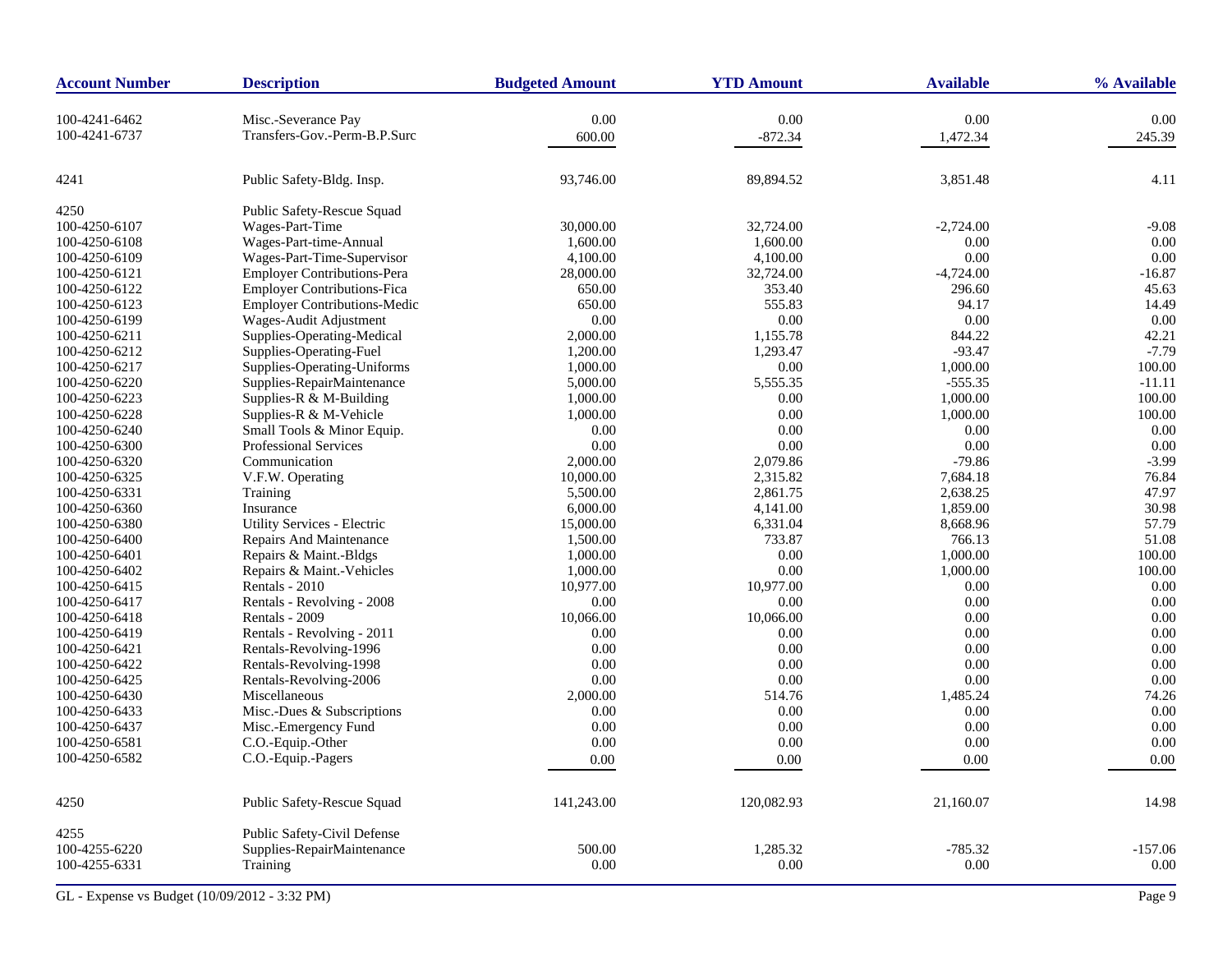| <b>Account Number</b>          | <b>Description</b>                       | <b>Budgeted Amount</b> | <b>YTD Amount</b> | <b>Available</b>      | % Available          |
|--------------------------------|------------------------------------------|------------------------|-------------------|-----------------------|----------------------|
|                                |                                          |                        |                   |                       |                      |
| 100-4255-6360                  | Insurance                                | 400.00                 | 417.00            | $-17.00$              | $-4.25$              |
| 100-4255-6380                  | Utility Services - Electric              | 250.00                 | 264.55            | $-14.55$              | $-5.82$              |
| 100-4255-6400                  | Repairs And Maintenance                  | 3,000.00               | 445.84            | 2,554.16              | 85.14<br>0.00        |
| 100-4255-6430                  | Miscellaneous                            | 0.00                   | 0.00              | 0.00                  | 100.00               |
| 100-4255-6433                  | Misc.-Dues & Subscriptions               | 1,400.00               | 0.00              | 1,400.00              |                      |
| 100-4255-6580                  | C.O.-Equip.-Other                        | 0.00                   | 0.00              | 0.00                  | 0.00                 |
| 4255                           | Public Safety-Civil Defense              | 5,550.00               | 2,412.71          | 3,137.29              | 56.53                |
| 4260                           | Public Safety-Traffic Signs              |                        |                   |                       |                      |
| 100-4260-6220                  | Supplies-RepairMaintenance               | 5,000.00               | 3,497.27          | 1,502.73              | 30.05                |
| 100-4260-6300                  | Professional Services                    | 0.00                   | 0.00              | 0.00                  | 0.00                 |
| 100-4260-6360                  | Insurance                                | 400.00                 | 418.00            | $-18.00$              | $-4.50$              |
| 100-4260-6380                  | <b>Utility Services</b>                  | 5,500.00               | 4,984.68          | 515.32                | 9.37                 |
| 4260                           | <b>Public Safety-Traffic Signs</b>       | 10,900.00              | 8,899.95          | 2,000.05              | 18.35                |
|                                |                                          |                        |                   |                       |                      |
| 4270                           | Public Safety-Animal Control             |                        |                   |                       |                      |
| 100-4270-6220<br>100-4270-6360 | Supplies-RepairMaintenance<br>Insurance  | 300.00<br>100.00       | 509.10<br>133.25  | $-209.10$<br>$-33.25$ | $-69.70$<br>$-33.25$ |
|                                |                                          |                        |                   | 644.83                | 25.79                |
| 100-4270-6380<br>100-4270-6430 | <b>Utility Services</b><br>Miscellaneous | 2,500.00<br>200.00     | 1,855.17<br>0.00  | 200.00                | 100.00               |
| 100-4270-6530                  | C.O. Other Imp                           |                        | $0.00\,$          | $0.00\,$              | 0.00                 |
|                                |                                          | 0.00                   |                   |                       |                      |
| 4270                           | Public Safety-Animal Control             | 3,100.00               | 2,497.52          | 602.48                | 19.43                |
| 4280                           | <b>Safety Program</b>                    |                        |                   |                       |                      |
| 100-4280-6300                  | <b>Professional Services</b>             | 0.00                   | 0.00              | 0.00                  | 0.00                 |
| 100-4280-6331                  | Training                                 | 0.00                   | $0.00\,$          | 0.00                  | $0.00\,$             |
| 100-4280-6430                  | Miscellaneous                            | 0.00                   | 21.78             | $-21.78$              | 0.00                 |
| 4280                           | <b>Safety Program</b>                    | 0.00                   | 21.78             | $-21.78$              | 0.00                 |
| 4309                           | Public Works Management                  |                        |                   |                       |                      |
|                                | Center                                   |                        |                   |                       |                      |
| 100-4309-6101                  | Wages-Full-Time-Supervisor               | 0.00                   | 0.00              | 0.00                  | 0.00                 |
| 100-4309-6102                  | Wages-Full-Time-Regular                  | 0.00                   | 0.00              | 0.00                  | 0.00                 |
| 100-4309-6106                  | Wages-Full-Time-Overtime                 | 0.00                   | 0.00              | 0.00                  | $0.00\,$             |
| 100-4309-6112                  | Other Pay-Sick Leave Pay                 | 0.00                   | 0.00              | 0.00                  | 0.00                 |
| 100-4309-6121                  | <b>Employer Contributions-Pera</b>       | 0.00                   | 0.00              | 0.00                  | 0.00                 |
| 100-4309-6122                  | <b>Employer Contributions-Fica</b>       | 0.00                   | 0.00              | 0.00                  | 0.00                 |
| 100-4309-6123                  | <b>Employer Contributions-Medic</b>      | 0.00                   | $0.00\,$          | 0.00                  | 0.00                 |
| 100-4309-6125                  | Employer Contributions-Indv.             | 0.00                   | 0.00              | 0.00                  | 0.00                 |
| 100-4309-6131                  | Employer Paid Ins.-Health                | 0.00                   | 0.00              | 0.00                  | 0.00                 |
| 100-4309-6132                  | <b>Employer Paid Ins.-Dental</b>         | 0.00                   | 0.00              | 0.00                  | 0.00                 |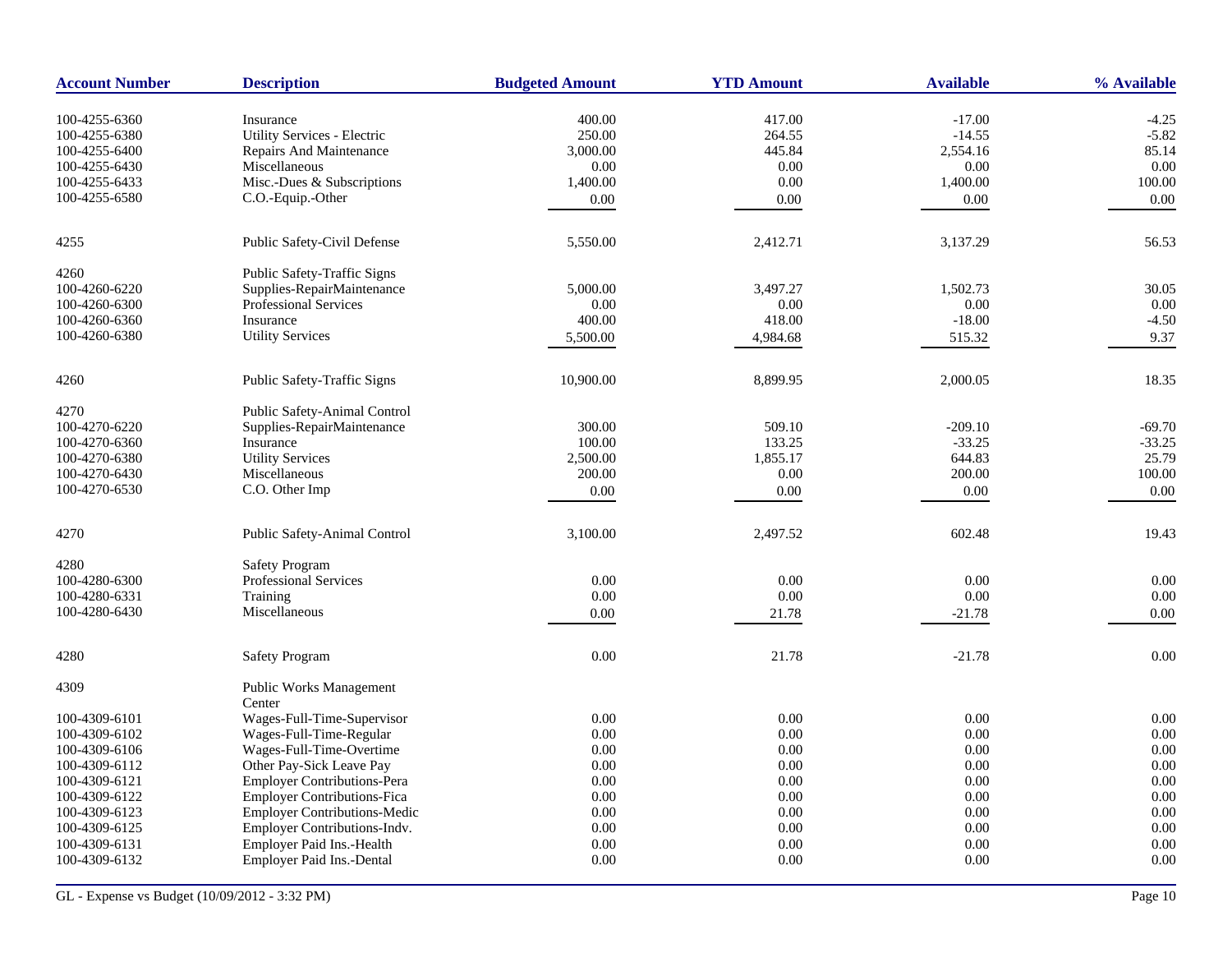| <b>Account Number</b>          | <b>Description</b>                                    | <b>Budgeted Amount</b> | <b>YTD Amount</b>     | <b>Available</b>         | % Available       |
|--------------------------------|-------------------------------------------------------|------------------------|-----------------------|--------------------------|-------------------|
| 100-4309-6133                  | Employer Paid Ins.-Life                               | 0.00                   | 0.00                  | 0.00                     | 0.00              |
| 100-4309-6134                  | <b>Employer Paid Ins-Disability</b>                   | 0.00                   | $0.00\,$              | 0.00                     | $0.00\,$          |
| 100-4309-6148                  | Cafeteria Plan Service Chgs.                          | 0.00                   | 0.00                  | 0.00                     | 0.00              |
| 100-4309-6199                  | Wages-Audit Adjustment                                | 0.00                   | 0.00                  | 0.00                     | 0.00              |
| 100-4309-6200                  | Office Supplies                                       | 1,000.00               | 268.95                | 731.05                   | 73.11             |
| 100-4309-6220                  | Supplies-RepairMaintenance                            | 3,000.00               | 246.80                | 2,753.20                 | 91.77             |
| 100-4309-6331                  | Training                                              | 0.00                   | 0.00                  | 0.00                     | 0.00              |
| 100-4309-6360                  | Insurance                                             | 0.00                   | 0.00                  | 0.00                     | 0.00              |
| 100-4309-6401                  | Repairs & Maint - Building                            | 3,000.00               | 332.81                | 2,667.19                 | 88.91             |
| 100-4309-6413                  | Rentals - Office Equipment                            | 3,000.00               | 1,435.88              | 1,564.12                 | 52.14             |
| 100-4309-6417                  |                                                       | 3,782.00               | 3,782.00              | 0.00                     | 0.00              |
|                                | Rentals - Revolving - 2008                            |                        | 3,077.15              | 1,922.85                 | 38.46             |
| 100-4309-6430                  | Miscellaneous                                         | 5,000.00               |                       |                          |                   |
| 100-4309-6433                  | Misc.-Dues & Subscriptions                            | 0.00                   | 0.00                  | 0.00                     | 0.00              |
| 4309                           | <b>Public Works Management</b>                        | 18,782.00              | 9,143.59              | 9,638.41                 | 51.32             |
|                                | Center                                                |                        |                       |                          |                   |
| 4311                           | Public Works-Engineering                              |                        |                       |                          |                   |
| 100-4311-6300                  | <b>Professional Services</b>                          | 25,000.00              | 18,347.50             | 6,652.50                 | 26.61             |
| 100-4311-6306                  | Prof. Serv.-Capital Imp. Plan                         | 0.00                   | 0.00                  | 0.00                     | 0.00              |
| 100-4311-6360                  | Insurance                                             | 100.00                 | 0.00                  | 100.00                   | 100.00            |
| 4311                           | Public Works-Engineering                              | 25,100.00              | 18,347.50             | 6,752.50                 | 26.90             |
|                                |                                                       |                        |                       |                          |                   |
| 4312                           | Public Works-Streets & Alley                          |                        |                       |                          |                   |
| 100-4312-6101                  | Wages-Full Time-Supervisior                           | 70,165.00              | 70,164.80             | 0.20                     | 0.00              |
| 100-4312-6103                  | Wages-Full Time-Maintenance                           | 122,470.00             | 104,255.93            | 18,214.07                | 14.87             |
| 100-4312-6106                  | Wages-Full Time-Overtime                              | 15,000.00              | 8,541.30              | 6,458.70                 | 43.06             |
| 100-4312-6107                  | Wages-Part-Time                                       | 38,000.00              | 30,741.54             | 7,258.46                 | 19.10             |
| 100-4312-6108                  | Wages-Part-Time-Overtime                              | 1,000.00               | 910.50                | 89.50                    | 8.95              |
| 100-4312-6111                  | Other Pay-On Call                                     | 0.00                   | 0.00                  | 0.00                     | 0.00              |
| 100-4312-6112                  | Other Pay-Sick Leave Pay                              | 2,448.00               | 2,561.26              | $-113.26$                | $-4.63$           |
| 100-4312-6116                  | Pager Allowance                                       | 7,000.00               | 6,161.16              | 838.84                   | 11.98             |
| 100-4312-6121                  | <b>Employer Contributions-Pera</b>                    | 14,474.00              | 15,146.33             | $-672.33$                | $-4.65$           |
| 100-4312-6122                  | <b>Employer Contributions-Fica</b>                    | 12,529.00              | 13,062.12             | $-533.12$                | $-4.26$           |
| 100-4312-6123                  | <b>Employer Contributions-Medic</b>                   | 2,930.00               | 3,054.78              | $-124.78$                | $-4.26$           |
| 100-4312-6131                  | <b>Employer Paid Ins.-Health</b>                      | 66,760.00              | 61,363.15             | 5,396.85                 | 8.08              |
| 100-4312-6132                  | Employer Paid Ins.-Dental                             | 4,250.00               | 4,803.94              | $-553.94$                | $-13.03$          |
| 100-4312-6133                  | Employer Paid Ins.-Life                               | 624.00                 | 611.00                | 13.00                    | 2.08              |
| 100-4312-6134                  | <b>Employer Paid Ins-Disability</b>                   | 963.00                 | 963.24                | $-0.24$                  | $-0.02$           |
| 100-4312-6148                  | Cafeteria Plan Service Chgs.                          | 400.00                 | 270.00                | 130.00                   | 32.50             |
| 100-4312-6199                  | Wages-Audit Adjustment                                | 0.00                   | 0.00                  | 0.00                     | 0.00              |
| 100-4312-6200                  | Supplies-Office Supplies                              | 400.00                 | $0.00\,$              | 400.00                   | 100.00            |
| 100-4312-6210                  | <b>Supplies-Operating Supplies</b>                    | 0.00                   | 0.00                  | 0.00                     | 0.00              |
| 100-4312-6211                  | Supplies-Operating-Road Oil                           | 500.00                 | 0.00                  | 500.00                   | 100.00            |
| 100-4312-6212<br>100-4312-6213 | Supplies-Operating-Fuel<br>Supplies-Operating-Hot Mix | 68,000.00<br>25,000.00 | 76,736.06<br>7,973.39 | $-8,736.06$<br>17,026.61 | $-12.85$<br>68.11 |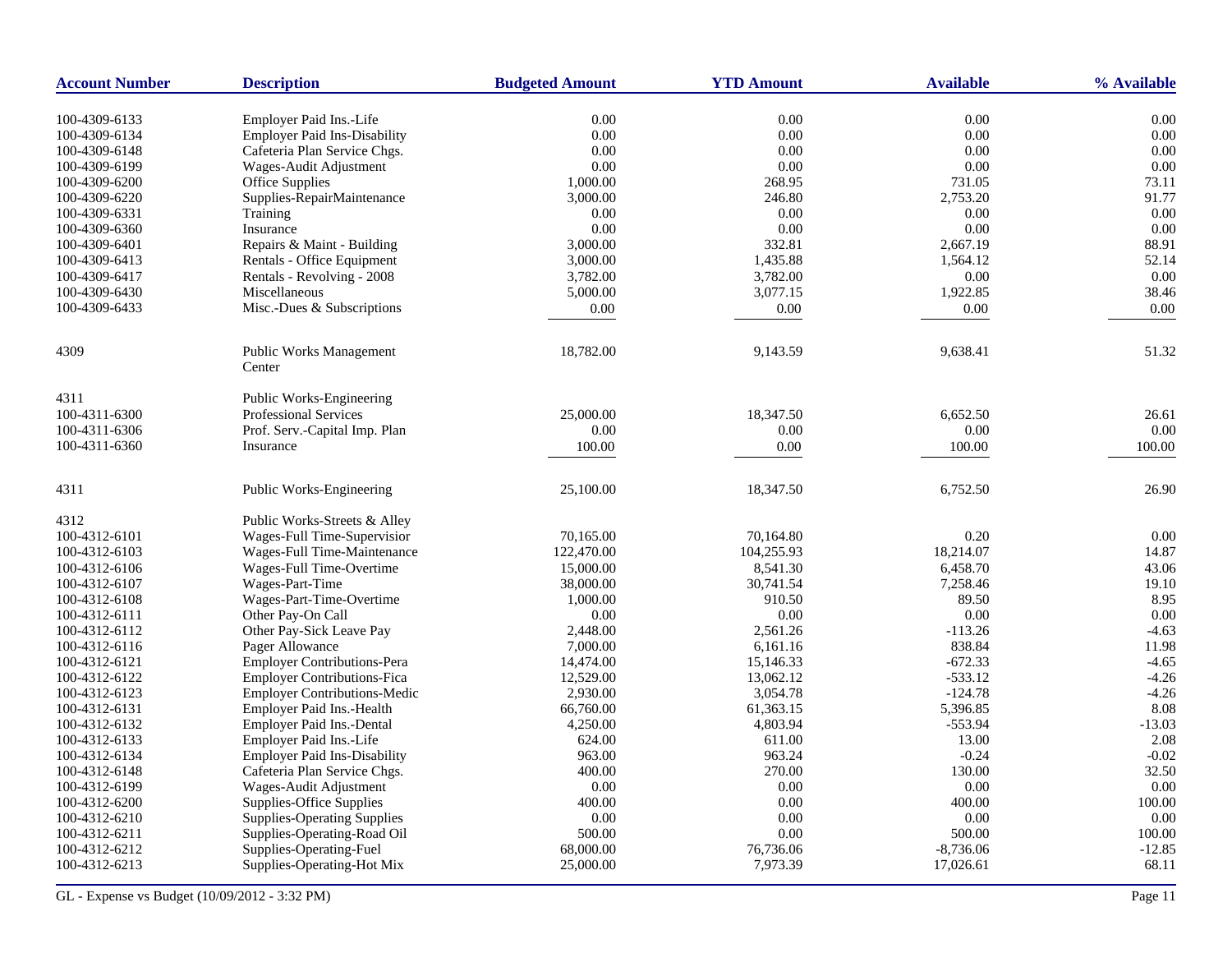| <b>Account Number</b> | <b>Description</b>               | <b>Budgeted Amount</b> | <b>YTD Amount</b> | <b>Available</b> | % Available |
|-----------------------|----------------------------------|------------------------|-------------------|------------------|-------------|
| 100-4312-6214         | Supplies-Operating-Dust Ctl      | 0.00                   | 0.00              | 0.00             | 0.00        |
| 100-4312-6215         | Supplies-Operating-Gravel        | 4,000.00               | 1,572.08          | 2,427.92         | 60.70       |
| 100-4312-6217         | Supplies - Uniform Allowance     | 1,000.00               | 1,389.54          | $-389.54$        | $-38.95$    |
| 100-4312-6221         | Supplies-R & M-Eqiupment         | 65,000.00              | 49,457.23         | 15,542.77        | 23.91       |
| 100-4312-6240         | Small Tools & Minor Equip.       | 1,500.00               | 2,402.34          | $-902.34$        | $-60.16$    |
| 100-4312-6300         | Professional Services            | 1,500.00               | 200.00            | 1,300.00         | 86.67       |
| 100-4312-6331         | Training                         | 1,200.00               | 0.00              | 1,200.00         | 100.00      |
| 100-4312-6360         | Insurance                        | 17,000.00              | 24,783.26         | $-7,783.26$      | $-45.78$    |
| 100-4312-6380         | <b>Utility Services</b>          | 800.00                 | 0.00              | 800.00           | 100.00      |
| 100-4312-6400         | Repairs And Maintenance          | 15,000.00              | 22,679.68         | $-7,679.68$      | $-51.20$    |
| 100-4312-6410         | Rentals                          | 4,000.00               | 2,400.00          | 1,600.00         | 40.00       |
| 100-4312-6415         | Rentals - Revolving - 2010       | 8,368.00               | 8,368.00          | 0.00             | 0.00        |
| 100-4312-6416         | Rentals - Revolving - 2009       | 3,397.00               | 3,397.00          | 0.00             | 0.00        |
| 100-4312-6417         | Rentals - Revolving - 2008       | 0.00                   | 0.00              | 0.00             | 0.00        |
| 100-4312-6418         | Rentals-Revolving-2007           | 0.00                   | 0.00              | 0.00             | 0.00        |
| 100-4312-6419         | Rentals - Revolving - 2011       | 0.00                   | 0.00              | 0.00             | 0.00        |
| 100-4312-6421         | Rentals-Revolving-2003           | 0.00                   | 0.00              | 0.00             | 0.00        |
| 100-4312-6422         | Rentals-Revolving-2004           | 0.00                   | 0.00              | 0.00             | 0.00        |
| 100-4312-6423         | Rentals-Revolving-2001           | 0.00                   | 0.00              | 0.00             | 0.00        |
| 100-4312-6424         | Rentals-Revolving-2002           | 0.00                   | 0.00              | 0.00             | 0.00        |
| 100-4312-6425         | Rentals-Revolving-2006           | 6,405.00               | 6,405.00          | 0.00             | 0.00        |
| 100-4312-6427         | Rentals-Revolving-2005           | 0.00                   | 0.00              | 0.00             | 0.00        |
| 100-4312-6430         | Miscellaneous                    | 8,000.00               | 4,842.71          | 3,157.29         | 39.47       |
| 100-4312-6438         | Misc.-Sealcoat Project           | 0.00                   | 0.00              | 0.00             | 0.00        |
| 100-4312-6442         | Uncollectible Accounts           | 0.00                   | 0.00              | 0.00             | 0.00        |
| 100-4312-6455         | Misc.-New Employee Costs         | 0.00                   | 0.00              | 0.00             | 0.00        |
| 100-4312-6530         | C.O.-Curb & Gutter               |                        | 0.00              |                  | 0.00        |
|                       |                                  | 0.00                   |                   | 0.00             |             |
| 4312                  | Public Works-Streets & Alley     | 590,083.00             | 535,217.34        | 54,865.66        | 9.30        |
| 4313                  | <b>Public Works-Sidewalks</b>    |                        |                   |                  |             |
| 100-4313-6300         | <b>Professional Services</b>     | 0.00                   | 0.00              | 0.00             | 0.00        |
| 100-4313-6360         | Insurance                        | 0.00                   | 0.00              | 0.00             | 0.00        |
| 100-4313-6400         | Repairs And Maintenance          | 6,000.00               | 1,150.00          | 4,850.00         | 80.83       |
| 100-4313-6539         | C.O.-Other Imp.-Contract A       | 0.00                   | 0.00              | 0.00             | 0.00        |
| 100-4313-6540         | C.O.-Other Imp.-Contract Btr     | 0.00                   | 0.00              | 0.00             | 0.00        |
| 4313                  | <b>Public Works-Sidewalks</b>    | 6,000.00               | 1,150.00          | 4,850.00         | 80.83       |
| 4314                  | <b>Public Works-Snow Removal</b> |                        |                   |                  |             |
| 100-4314-6215         | Supplies-Operating-Gravel        | 3,000.00               | 3,076.17          | $-76.17$         | $-2.54$     |
| 100-4314-6216         | Supplies-Operating-SaltChlo      | 14,000.00              | 10,670.62         | 3,329.38         | 23.78       |
| 100-4314-6220         | Supplies-RepairMaintenance       | 14,000.00              | 5,665.62          | 8,334.38         | 59.53       |
| 100-4314-6240         | Small Tools & Minor Equip.       | 100.00                 | 0.00              | 100.00           | 100.00      |
| 100-4314-6360         | Insurance                        | 900.00                 | 0.00              | 900.00           | 100.00      |
| 100-4314-6400         | <b>Repairs And Maintenance</b>   | 6,000.00               | 12,729.00         | $-6,729.00$      | $-112.15$   |
| 100-4314-6410         | Rentals                          | 1,000.00               | 0.00              | 1,000.00         | 100.00      |
|                       |                                  |                        |                   |                  |             |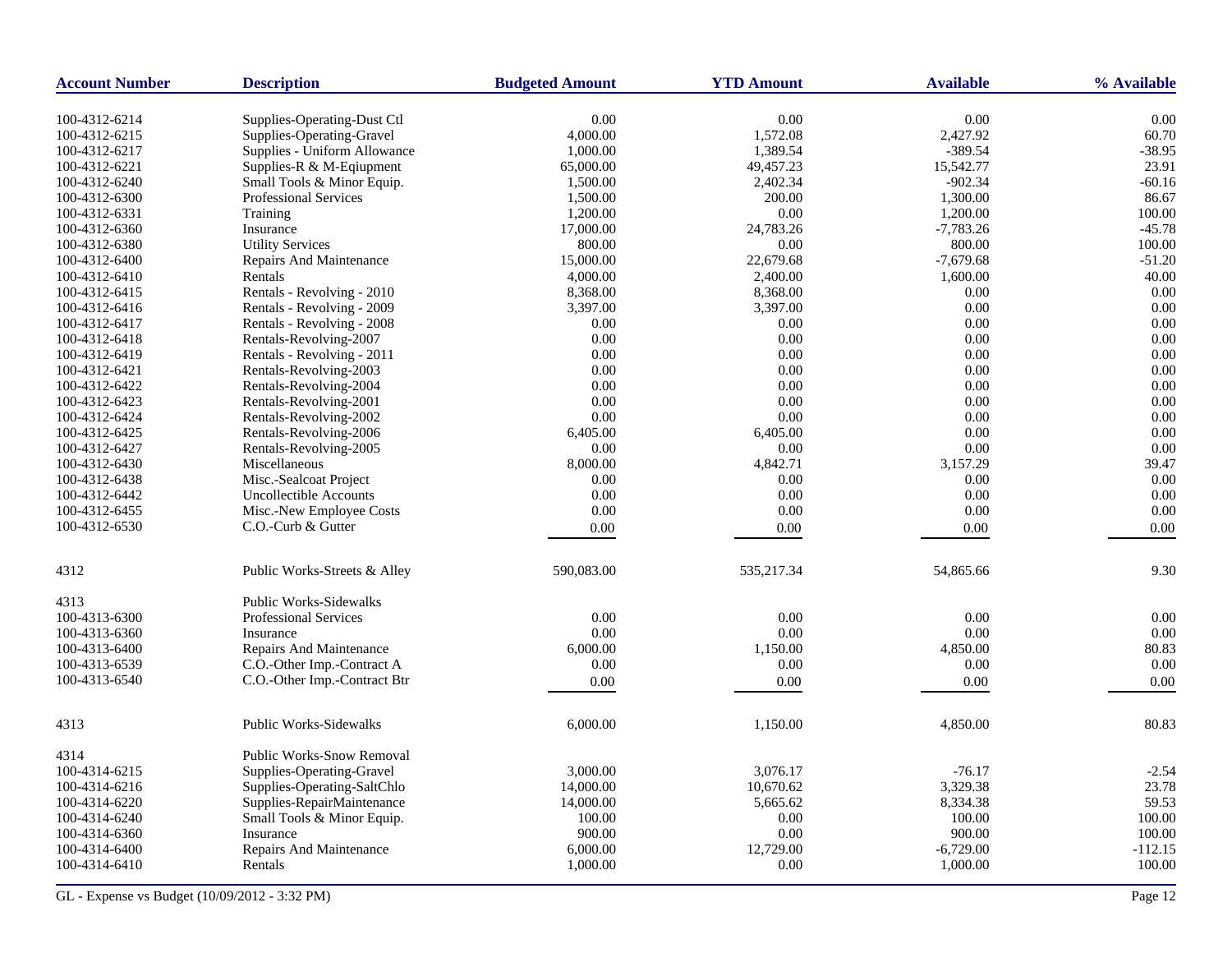| <b>Account Number</b> | <b>Description</b>                  | <b>Budgeted Amount</b> | <b>YTD Amount</b> | <b>Available</b> | % Available |
|-----------------------|-------------------------------------|------------------------|-------------------|------------------|-------------|
| 100-4314-6418         | Rentals-Revolving-2007              | 0.00                   | 0.00              | 0.00             | 0.00        |
| 100-4314-6423         | Rentals-Revolving-1994              | 0.00                   | 0.00              | 0.00             | 0.00        |
| 100-4314-6424         | Rentals-Revolving-2002              | 0.00                   | 0.00              | 0.00             | 0.00        |
| 100-4314-6425         | Rentals-Revolving-2006              | 0.00                   | $0.00\,$          | 0.00             | 0.00        |
| 100-4314-6427         | Rentals-Revolving-2005              | 0.00                   | 0.00              | 0.00             | 0.00        |
| 100-4314-6430         | Miscellaneous                       | 1,000.00               | 0.00              | 1,000.00         | 100.00      |
|                       |                                     |                        |                   |                  |             |
| 4314                  | <b>Public Works-Snow Removal</b>    | 40,000.00              | 32,141.41         | 7,858.59         | 19.65       |
| 4315                  | Public Works-Storm Drainage         |                        |                   |                  |             |
| 100-4315-6220         | Supplies-RepairMaintenance          | 8,000.00               | 3,103.81          | 4,896.19         | 61.20       |
| 100-4315-6240         | Small Tools & Minor Equip.          | 0.00                   | 0.00              | 0.00             | 0.00        |
| 100-4315-6300         | <b>Professional Services</b>        | 0.00                   | 0.00              | 0.00             | 0.00        |
| 100-4315-6360         | Insurance                           | 0.00                   | 0.00              | 0.00             | 0.00        |
| 100-4315-6400         | Repairs And Maintenance             | 4,000.00               | 12,834.90         | $-8,834.90$      | $-220.87$   |
| 100-4315-6430         | Miscellaneous                       | 0.00                   | 0.00              | 0.00             | 0.00        |
| 100-4315-6510         | C.O.-Land                           | 0.00                   | 0.00              | 0.00             | 0.00        |
| 100-4315-6530         | C.O.-Other Imp.                     | 0.00                   | 0.00              | 0.00             | 0.00        |
|                       |                                     |                        |                   |                  |             |
| 4315                  | Public Works-Storm Drainage         | 12,000.00              | 15,938.71         | $-3,938.71$      | $-32.82$    |
| 4316                  | Public Works-Street Lighting        |                        |                   |                  |             |
| 100-4316-6360         | Insurance                           | 75.00                  | 69.50             | 5.50             | 7.33        |
| 100-4316-6380         | <b>Utility Services</b>             | 3,000.00               | 2,624.28          | 375.72           | 12.52       |
| 100-4316-6400         | <b>Repairs And Maintenance</b>      | 1,000.00               | 0.00              | 1,000.00         | 100.00      |
| 100-4316-6530         | C.O.-Other Imp.                     | 0.00                   | 0.00              | 0.00             | 0.00        |
|                       |                                     |                        |                   |                  |             |
| 4316                  | <b>Public Works-Street Lighting</b> | 4,075.00               | 2,693.78          | 1,381.22         | 33.89       |
| 4317                  | Public Works-Parking Lots           |                        |                   |                  |             |
| 100-4317-6220         | Supplies-RepairMaintenance          | 0.00                   | 0.00              | 0.00             | 0.00        |
| 100-4317-6360         | Insurance                           | 0.00                   | 0.00              | 0.00             | 0.00        |
| 100-4317-6400         | Repairs And Maintenance             | 0.00                   | 0.00              | 0.00             | 0.00        |
| 100-4317-6410         | Rentals                             | 0.00                   | 0.00              | 0.00             | 0.00        |
| 4317                  | <b>Public Works-Parking Lots</b>    | 0.00                   | 0.00              | 0.00             | 0.00        |
| 4318                  | Public Works-City Garage            |                        |                   |                  |             |
| 100-4318-6103         | Wages-Full-Time-Maintenance         | 46,436.00              | 46,440.11         | $-4.11$          | $-0.01$     |
| 100-4318-6106         | Wages-Full-Time-Overtime            | 2,500.00               | 1,746.18          | 753.82           | 30.15       |
| 100-4318-6111         | Other Pay-Severance Pay             | 0.00                   | 0.00              | 0.00             | 0.00        |
| 100-4318-6112         | Other Pay-Sick Leave Pay            | 0.00                   | 0.00              | 0.00             | 0.00        |
| 100-4318-6116         | Pager Allowance                     | 0.00                   | 44.65             | $-44.65$         | 0.00        |
| 100-4318-6121         | Employer Contributions-Pera         | 3,559.00               | 3,504.25          | 54.75            | 1.54        |
| 100-4318-6122         | <b>Employer Contributions-Fica</b>  | 3,044.00               | 2,714.25          | 329.75           | 10.83       |
|                       |                                     |                        |                   |                  |             |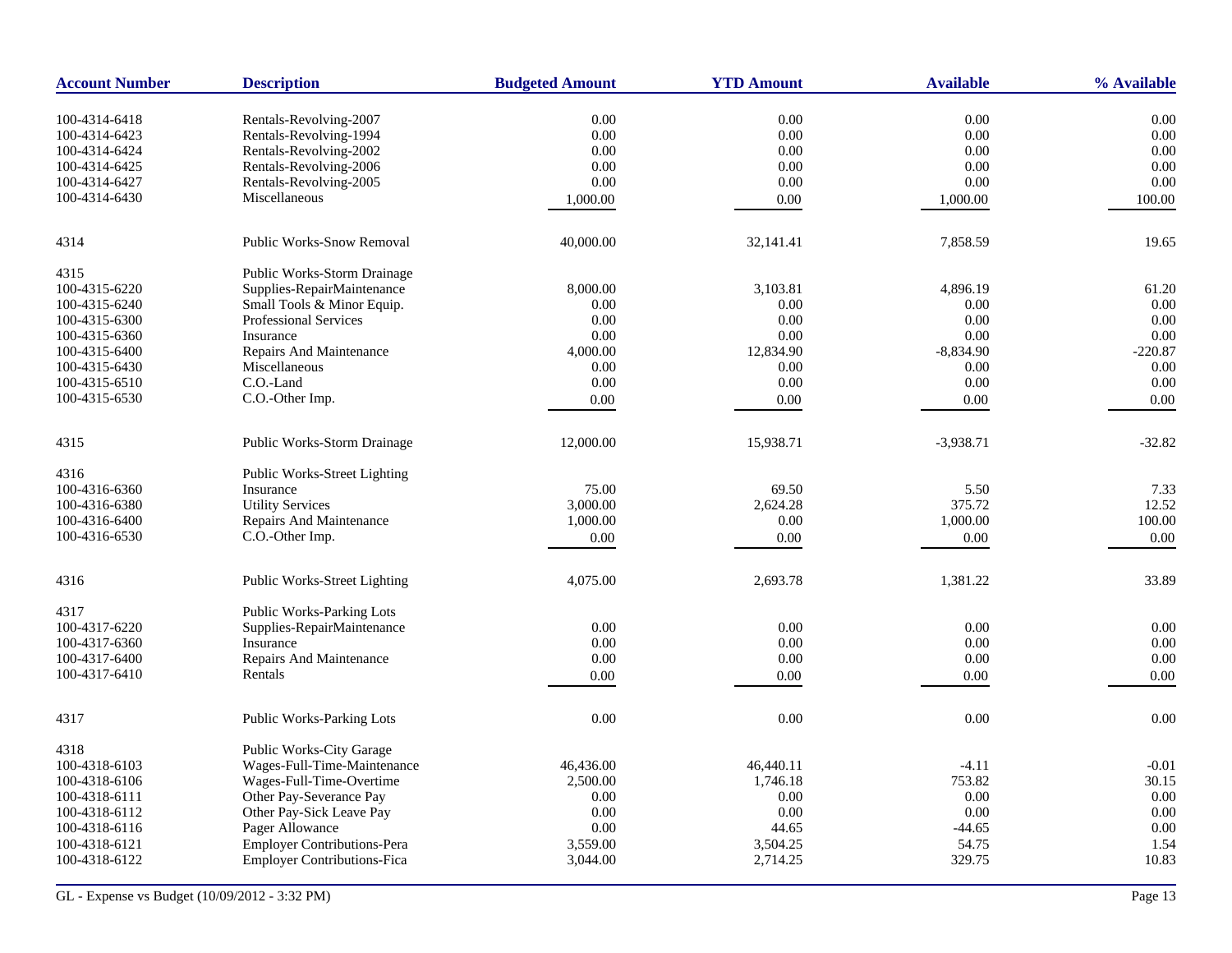| <b>Account Number</b> | <b>Description</b>                  | <b>Budgeted Amount</b> | <b>YTD Amount</b> | <b>Available</b> | % Available |
|-----------------------|-------------------------------------|------------------------|-------------------|------------------|-------------|
|                       |                                     |                        |                   |                  |             |
| 100-4318-6123         | <b>Employer Contributions-Medic</b> | 712.00                 | 634.81            | 77.19            | 10.84       |
| 100-4318-6131         | Employer Paid Ins.-Health           | 16,690.00              | 15,309.30         | 1,380.70         | 8.27        |
| 100-4318-6132         | Employer Paid Ins.-Dental           | 985.00                 | 915.77            | 69.23            | 7.03        |
| 100-4318-6133         | Employer Paid Ins.-Life             | 156.00                 | 149.86            | 6.14             | 3.94        |
| 100-4318-6134         | <b>Employer Paid Ins-Disability</b> | 232.00                 | 223.08            | 8.92             | 3.84        |
| 100-4318-6199         | Wages-Audit Adjustment              | 0.00                   | 0.00              | 0.00             | 0.00        |
| 100-4318-6220         | Supplies-RepairMaintenance          | 20,000.00              | 20,002.84         | $-2.84$          | $-0.01$     |
| 100-4318-6240         | Small Tools & Minor Equip.          | 500.00                 | 3,803.64          | $-3,303.64$      | $-660.73$   |
| 100-4318-6320         | Communication                       | 2,800.00               | 2,782.65          | 17.35            | 0.62        |
| 100-4318-6331         | Training                            | 200.00                 | 0.00              | 200.00           | 100.00      |
| 100-4318-6360         | Insurance                           | 5,000.00               | 3,125.36          | 1,874.64         | 37.49       |
| 100-4318-6380         | <b>Utility Services</b>             | 7,000.00               | 7,456.65          | $-456.65$        | $-6.52$     |
| 100-4318-6383         | <b>Utility Services - Gas</b>       | 13,200.00              | 7,410.13          | 5,789.87         | 43.86       |
| 100-4318-6400         | Repairs And Maintenance             | 20,000.00              | 3,025.64          | 16,974.36        | 84.87       |
| 100-4318-6404         | Repairs & Maint.-Mach. Equip        | 250.00                 | 0.00              | 250.00           | 100.00      |
| 100-4318-6419         | Rentals-Revolving-2000              | 0.00                   | 0.00              | 0.00             | 0.00        |
| 100-4318-6422         | Rentals-Revolving-1998              | 0.00                   | 0.00              | 0.00             | 0.00        |
| 100-4318-6423         | Rentals-Revolving-2001              | 0.00                   | 0.00              | 0.00             | 0.00        |
| 100-4318-6425         | Rentals-Revolving-2006              | 0.00                   | 0.00              | 0.00             | 0.00        |
| 100-4318-6430         | Miscellaneous                       | 500.00                 | 631.24            | $-131.24$        | $-26.25$    |
| 100-4318-6580         | C.O.-Equip.-Other                   | 0.00                   | 0.00              | 0.00             | 0.00        |
|                       |                                     |                        |                   |                  |             |
| 4318                  | <b>Public Works-City Garage</b>     | 143,764.00             | 119,920.41        | 23,843.59        | 16.59       |
| 4319                  | <b>Public Works-Compost Site</b>    |                        |                   |                  |             |
| 100-4319-6107         | Wages-Part-Time                     | 12,000.00              | 13,320.20         | $-1,320.20$      | $-11.00$    |
| 100-4319-6108         | Wages-Part-Time-Overtime            | 200.00                 | 0.00              | 200.00           | 100.00      |
| 100-4319-6122         | <b>Employer Contributions-Fica</b>  | 750.00                 | 825.89            | $-75.89$         | $-10.12$    |
| 100-4319-6123         | <b>Employer Contributions-Medic</b> | 175.00                 | 193.13            | $-18.13$         | $-10.36$    |
| 100-4319-6199         | Wages-Audit Adjustment              | 0.00                   | 0.00              | 0.00             | 0.00        |
| 100-4319-6220         | Supplies-RepairMaintenance          | 300.00                 | 67.99             | 232.01           | 77.34       |
| 100-4319-6360         | Insurance                           | 150.00                 | 151.75            | $-1.75$          | $-1.17$     |
| 100-4319-6380         | <b>Utility Services</b>             | 100.00                 | 88.29             | 11.71            | 11.71       |
| 100-4319-6400         | Repairs And Maintenance             | 5,000.00               | 5,151.77          | $-151.77$        | $-3.04$     |
| 100-4319-6410         | Rentals                             | 500.00                 | 565.63            | $-65.63$         | $-13.13$    |
| 100-4319-6417         | Rentals - Revolving - 2008          | 2,053.00               | 2,053.00          | 0.00             | 0.00        |
| 100-4319-6430         | Miscellaneous                       | 0.00                   | $0.00\,$          | 0.00             | 0.00        |
| 100-4319-6441         | Misc.-Solid Waste Services          | 0.00                   | 0.00              | 0.00             | 0.00        |
|                       |                                     |                        |                   |                  |             |
| 4319                  | Public Works-Compost Site           | 21,228.00              | 22,417.65         | $-1,189.65$      | $-5.60$     |
| 4320                  | <b>Public Works-Storm Damage</b>    |                        |                   |                  |             |
| 100-4320-6220         | Supplies-RepairMaintenance          | 0.00                   | 0.00              | 0.00             | 0.00        |
| 100-4320-6400         | Repairs And Maintenance             | 0.00                   | 0.00              | 0.00             | 0.00        |
| 100-4320-6430         | Miscellaneous                       | 0.00                   | 0.00              | 0.00             | 0.00        |
| 100-4320-6431         | Misc.-Other Than Fema               | 0.00                   | 0.00              | $0.00\,$         | 0.00        |
|                       |                                     |                        |                   |                  |             |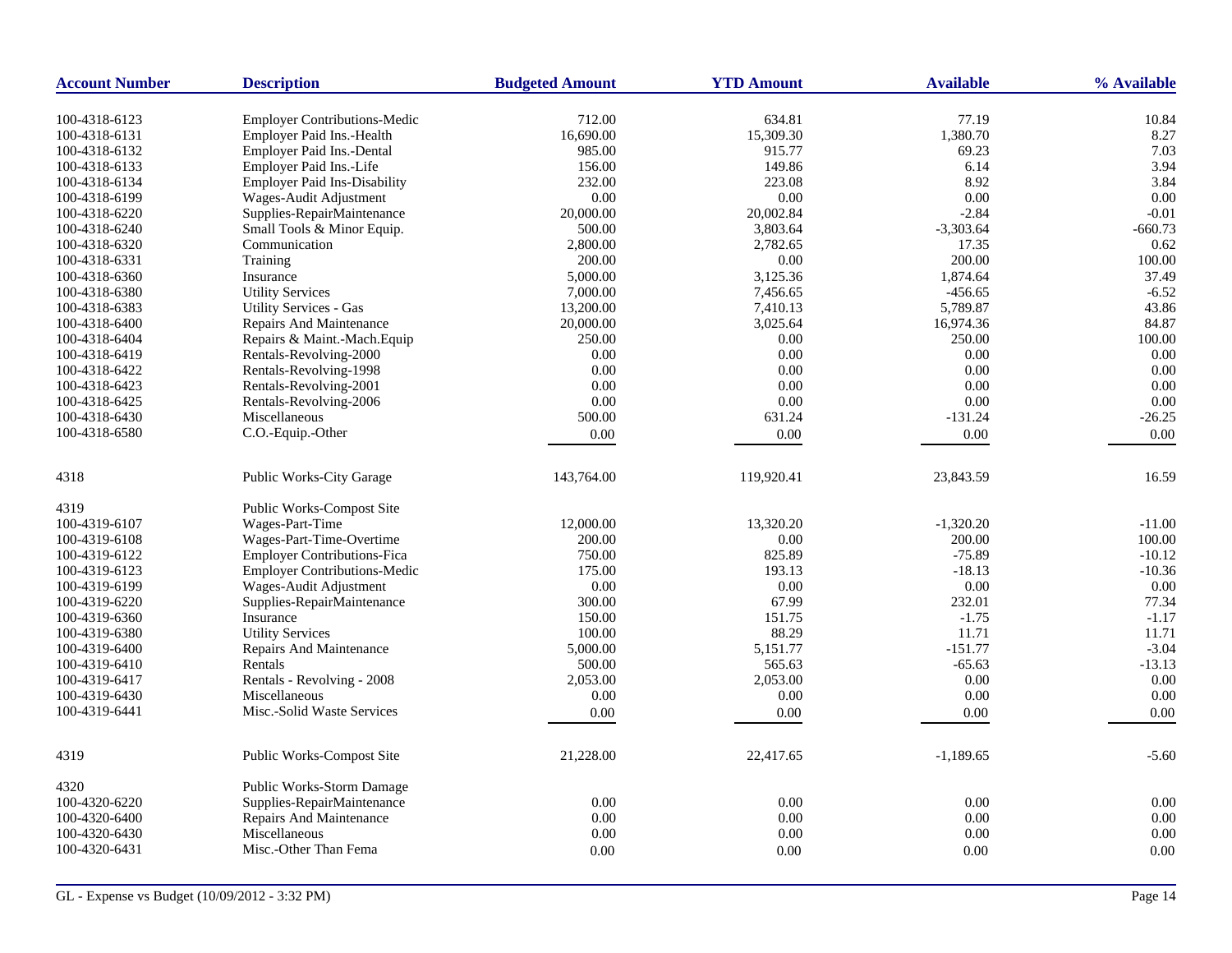| <b>Account Number</b>          | <b>Description</b>                        | <b>Budgeted Amount</b> | <b>YTD Amount</b> | <b>Available</b> | % Available |
|--------------------------------|-------------------------------------------|------------------------|-------------------|------------------|-------------|
|                                |                                           |                        |                   |                  |             |
| 4320                           | <b>Public Works-Storm Damage</b>          | 0.00                   | 0.00              | 0.00             | 0.00        |
| 4322                           | Sanitation-Street Cleaning                |                        |                   |                  |             |
| 100-4322-6210                  | Supplies-Operating Supplies               | 0.00                   | 0.00              | 0.00             | 0.00        |
| 100-4322-6220                  | Supplies-RepairMaintenance                | 8,000.00               | 5,206.14          | 2,793.86         | 34.92       |
| 100-4322-6360                  | Insurance                                 | 600.00                 | 0.00              | 600.00           | 100.00      |
| 100-4322-6380                  | <b>Utility Services</b>                   | 300.00                 | 24.22             | 275.78           | 91.93       |
| 100-4322-6400                  | Repairs And Maintenance                   | 100.00                 | 0.00              | 100.00           | 100.00      |
| 4322                           | <b>Sanitation-Street Cleaning</b>         | 9,000.00               | 5,230.36          | 3,769.64         | 41.88       |
| 4326                           | Sanitation-Weed Control                   |                        |                   |                  |             |
| 100-4326-6220                  | Supplies-RepairMaintenance                | 200.00                 | 15.00             | 185.00           | 92.50       |
| 100-4326-6331                  | Training                                  | 200.00                 | 0.00              | 200.00           | 100.00      |
| 100-4326-6360                  | Insurance                                 | 30.00                  | 0.00              | 30.00            | 100.00      |
| 4326                           | Sanitation-Weed Control                   | 430.00                 | 15.00             | 415.00           | 96.51       |
| 4327                           | Sanitation-Insect & Pest                  |                        |                   |                  |             |
| 100-4327-6220                  | Supplies-RepairMaintenance                | 16,000.00              | 10,586.50         | 5,413.50         | 33.83       |
| 100-4327-6360                  | Insurance                                 | 30.00                  | 0.00              | 30.00            | 100.00      |
| 100-4327-6400                  | Repairs And Maintenance                   | 100.00                 | 0.00              | 100.00           | 100.00      |
| 100-4327-6430                  | Miscellaneous                             | 250.00                 | 0.00              | 250.00           | 100.00      |
| 4327                           | Sanitation-Insect & Pest                  | 16,380.00              | 10,586.50         | 5,793.50         | 35.37       |
| 4411                           | Health & Welfare-Pub. Health              |                        |                   |                  |             |
| 100-4411-6432                  | Misc.-Elected Or Appointed                | 200.00                 | 0.00              | 200.00           | 100.00      |
| 4411                           | Health & Welfare-Pub. Health              | 200.00                 | 0.00              | 200.00           | 100.00      |
| 4511                           | Culture-Rec.-Playgrds-Fields              |                        |                   |                  |             |
| 100-4511-6220                  | Supplies-RepairMaintenance                | 13,000.00              | 3,953.17          | 9,046.83         | 69.59       |
| 100-4511-6320                  | Communication                             | 1,000.00               | 374.49            | 625.51           | 62.55       |
| 100-4511-6360                  | Insurance                                 | 9,000.00               | 9,522.50          | $-522.50$        | $-5.81$     |
| 100-4511-6380                  | <b>Utility Services</b>                   | 5,000.00               | 6,692.57          | $-1,692.57$      | $-33.85$    |
| 100-4511-6400                  | <b>Repairs And Maintenance</b>            | 7,000.00               | 3,896.91          | 3,103.09         | 44.33       |
| 100-4511-6410                  | Rentals                                   | 1,200.00               | 1,181.77          | 18.23            | 1.52        |
| 100-4511-6417                  | Rentals - Revolving - 2008                | 0.00                   | 0.00              | 0.00             | 0.00        |
| 100-4511-6418                  | Rentals-Revolving-2007                    | 0.00                   | 0.00              | 0.00             | 0.00        |
| 100-4511-6421                  | Rentals-Revolving-2003                    | 0.00                   | 0.00              | 0.00             | 0.00        |
| 100-4511-6422<br>100-4511-6530 | Rentals-Revolving-2004<br>C.O.-Other Imp. | 0.00                   | 0.00              | 0.00             | 0.00        |
|                                |                                           | 0.00                   | 0.00              | 0.00             | 0.00        |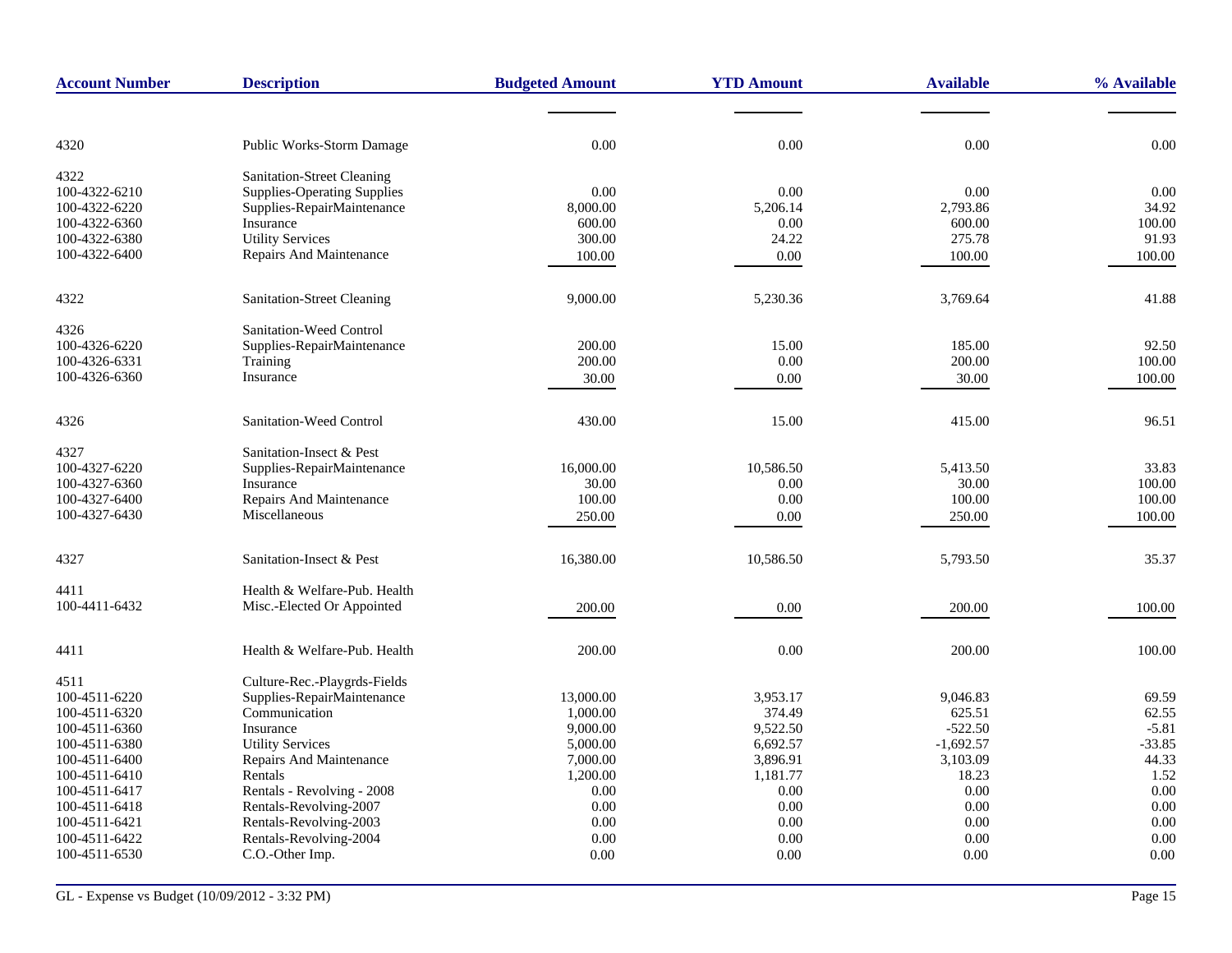| <b>Account Number</b> | <b>Description</b>                            | <b>Budgeted Amount</b> | <b>YTD Amount</b> | <b>Available</b> | % Available |
|-----------------------|-----------------------------------------------|------------------------|-------------------|------------------|-------------|
|                       |                                               |                        |                   |                  |             |
| 4511                  | Culture-Rec.-Playgrds-Fields                  | 36,200.00              | 25,621.41         | 10,578.59        | 29.22       |
|                       |                                               |                        |                   |                  |             |
| 4512<br>100-4512-6107 | Culture-Rec.-Pools & Beach<br>Wages-Part-Time | 0.00                   | 0.00              | 0.00             | 0.00        |
| 100-4512-6108         | Wages-Part Time-Overtime                      | 0.00                   | 0.00              | 0.00             | 0.00        |
| 100-4512-6109         | Wages-Part Time-Supervisor                    | 0.00                   | 0.00              | 0.00             | 0.00        |
| 100-4512-6121         | <b>Employer Contributions-Pera</b>            | 0.00                   | 0.00              | 0.00             | 0.00        |
| 100-4512-6122         | <b>Employer Contributions-Fica</b>            | 0.00                   | 0.00              | 0.00             | 0.00        |
| 100-4512-6123         | <b>Employer Contributions-Medic</b>           | 0.00                   | 0.00              | 0.00             | 0.00        |
| 100-4512-6199         | Wages-Audit Adjustment                        | 0.00                   | 0.00              | 0.00             | 0.00        |
| 100-4512-6219         | Supplies-Op.-Concessions                      | 0.00                   | 0.00              | 0.00             | 0.00        |
| 100-4512-6220         | Supplies-RepairMaintenance                    | 150.00                 | 0.00              | 150.00           | 100.00      |
| 100-4512-6240         | Small Tools & Minor Equip.                    | 0.00                   | 0.00              | 0.00             | 0.00        |
| 100-4512-6320         | Communication                                 | 0.00                   | 0.00              | 0.00             | 0.00        |
| 100-4512-6360         | Insurance                                     | 350.00                 | 0.00              | 350.00           | 100.00      |
| 100-4512-6380         | <b>Utility Services</b>                       | 350.00                 | 0.00              | 350.00           | 100.00      |
| 100-4512-6400         | <b>Repairs And Maintenance</b>                | 2,200.00               | 3,691.31          | $-1,491.31$      | $-67.79$    |
| 100-4512-6410         | Rentals                                       | 2,400.00               | 0.00              | 2,400.00         | 100.00      |
| 100-4512-6430         | Miscellaneous                                 | 0.00                   | 0.00              | 0.00             | 0.00        |
| 100-4512-6441         | Misc.-Taxes                                   | 0.00                   | 0.00              | 0.00             | 0.00        |
| 100-4512-6580         | Lake Ripley Restoration                       | 10,000.00              | 0.00              | 10,000.00        | 100.00      |
| 4512                  | Culture-Rec.-Pools & Beach                    | 15,450.00              | 3,691.31          | 11,758.69        | 76.11       |
| 4514                  | Culture-Rec.-Tennis Courts                    |                        |                   |                  |             |
| 100-4514-6220         | Supplies-RepairMaintenance                    | 1,500.00               | $0.00\,$          | 1,500.00         | 100.00      |
| 100-4514-6360         | Insurance                                     | 400.00                 | 348.50            | 51.50            | 12.88       |
| 100-4514-6380         | <b>Utility Services</b>                       | 2,500.00               | 1,591.43          | 908.57           | 36.34       |
| 100-4514-6400         | Repairs And Maintenance                       | 0.00                   | 0.00              | 0.00             | 0.00        |
| 100-4514-6410         | Rentals                                       | 0.00                   | 0.00              | 0.00             | 0.00        |
| 100-4514-6430         | Miscellaneous                                 | 50.00                  | 0.00              | 50.00            | 100.00      |
| 100-4514-6530         | C.O.-Other Imp.                               | 0.00                   | 0.00              | 0.00             | 0.00        |
| 4514                  | Culture-Rec.-Tennis Courts                    | 4,450.00               | 1,939.93          | 2,510.07         | 56.41       |
| 4515                  | Culture-Rec.-Skating Rinks                    |                        |                   |                  |             |
| 100-4515-6220         | Supplies-RepairMaintenance                    | 1,700.00               | 2,102.54          | $-402.54$        | $-23.68$    |
| 100-4515-6320         | Communication                                 | 0.00                   | 0.00              | 0.00             | 0.00        |
| 100-4515-6360         | Insurance                                     | 800.00                 | 737.50            | 62.50            | 7.81        |
| 100-4515-6380         | <b>Utility Services</b>                       | 5,000.00               | 3,007.59          | 1,992.41         | 39.85       |
| 100-4515-6400         | Repairs And Maintenance                       | 300.00                 | 0.00              | 300.00           | 100.00      |
| 100-4515-6410         | Rentals                                       | 500.00                 | 0.00              | 500.00           | 100.00      |
| 100-4515-6423         | Rentals-Revolving-1994                        | 0.00                   | 0.00              | 0.00             | 0.00        |
| 100-4515-6430         | Miscellaneous                                 | 0.00                   | 0.00              | 0.00             | 0.00        |
| 100-4515-6530         | C.O.-Other Imp.                               | 0.00                   | 0.00              | 0.00             | 0.00        |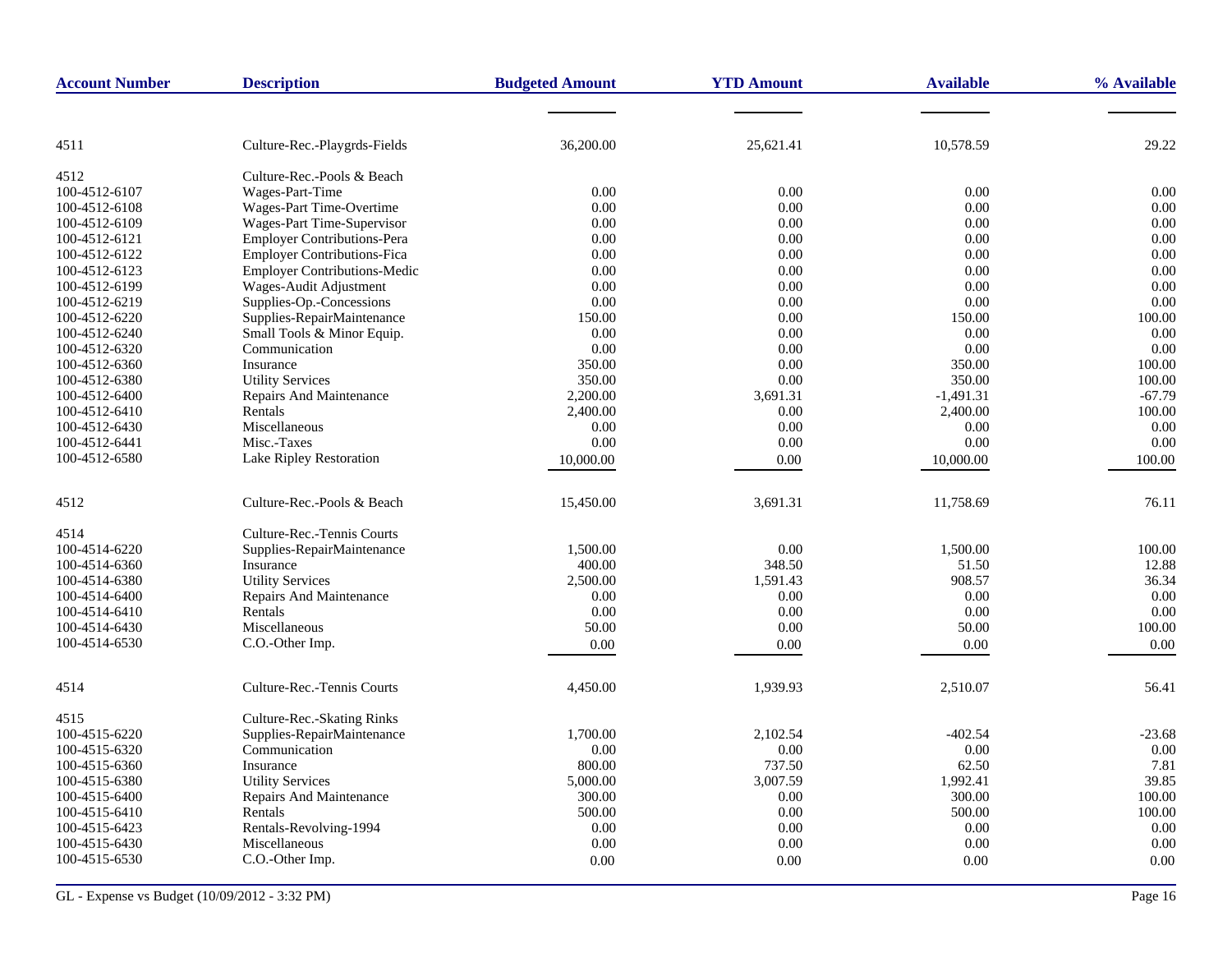| <b>Account Number</b> | <b>Description</b>             | <b>Budgeted Amount</b> | <b>YTD Amount</b> | <b>Available</b> | % Available |
|-----------------------|--------------------------------|------------------------|-------------------|------------------|-------------|
|                       |                                |                        |                   |                  |             |
| 4515                  | Culture-Rec.-Skating Rinks     | 8,300.00               | 5,847.63          | 2,452.37         | 29.55       |
| 4516                  | Culture-Rec.-Comm. Gardens     |                        |                   |                  |             |
| 100-4516-6220         | Supplies-RepairMaintenance     | 0.00                   | 0.00              | 0.00             | 0.00        |
| 100-4516-6360         | Insurance                      | 0.00                   | 0.00              | 0.00             | 0.00        |
| 100-4516-6380         | <b>Utility Services</b>        | 600.00                 | 259.32            | 340.68           | 56.78       |
| 100-4516-6400         | Repairs And Maintenance        | 0.00                   | $0.00\,$          | 0.00             | 0.00        |
| 100-4516-6530         | C.O.-Other Imp.                | 0.00                   | 0.00              | 0.00             | 0.00        |
| 4516                  | Culture-Rec.-Comm. Gardens     | 600.00                 | 259.32            | 340.68           | 56.78       |
| 4517                  | Culture-Rec.-G.A.R. Hall       |                        |                   |                  |             |
| 100-4517-6220         | Supplies-RepairMaintenance     | 700.00                 | 15.93             | 684.07           | 97.72       |
| 100-4517-6325         | Communication - Alarm System   | 200.00                 | 0.00              | 200.00           | 100.00      |
| 100-4517-6360         | Insurance                      | 1,600.00               | 1,730.75          | $-130.75$        | $-8.17$     |
| 100-4517-6380         | <b>Utility Services</b>        | 14,000.00              | 9,735.16          | 4,264.84         | 30.46       |
| 100-4517-6383         | <b>Utility Services - Gas</b>  | 0.00                   | 0.00              | 0.00             | 0.00        |
| 100-4517-6400         | <b>Repairs And Maintenance</b> | 5,000.00               | 2,479.05          | 2,520.95         | 50.42       |
| 100-4517-6430         | Miscellaneous                  | 0.00                   | 0.00              | 0.00             | 0.00        |
| 4517                  | Culture-Rec.-G.A.R. Hall       | 21,500.00              | 13,960.89         | 7,539.11         | 35.07       |
| 4518                  | Culture-Rec.-Band              |                        |                   |                  |             |
| 100-4518-6360         | Insurance                      | 15.00                  | 0.00              | 15.00            | 100.00      |
| 100-4518-6430         | Miscellaneous                  | 250.00                 | 0.00              | 250.00           | 100.00      |
| 100-4518-6431         | Misc.- Music In The Park       | 4,500.00               | 3,600.00          | 900.00           | 20.00       |
| 4518                  | Culture-Rec.-Band              | 4,765.00               | 3,600.00          | 1,165.00         | 24.45       |
| 4519                  | Culture-Rec.-Camping Areas     |                        |                   |                  |             |
| 100-4519-6220         | Supplies-RepairMaintenance     | 5,000.00               | 2,009.15          | 2,990.85         | 59.82       |
| 100-4519-6240         | Small Tools & Minor Equip.     | 0.00                   | 0.00              | 0.00             | 0.00        |
| 100-4519-6300         | <b>Professional Services</b>   | 6,000.00               | 5,550.00          | 450.00           | 7.50        |
| 100-4519-6320         | Communication                  | 1,000.00               | 607.31            | 392.69           | 39.27       |
| 100-4519-6340         | Advertising                    | 0.00                   | 0.00              | 0.00             | 0.00        |
| 100-4519-6360         | Insurance                      | 900.00                 | 925.00            | $-25.00$         | $-2.78$     |
| 100-4519-6380         | <b>Utility Services</b>        | 3,500.00               | 4,332.87          | $-832.87$        | $-23.80$    |
| 100-4519-6400         | Repairs And Maintenance        | 4,500.00               | 10,571.97         | $-6,071.97$      | $-134.93$   |
| 100-4519-6410         | Rentals                        | 1,000.00               | 536.82            | 463.18           | 46.32       |
| 100-4519-6423         | Rentals-Revolving-2001         | 0.00                   | $0.00\,$          | 0.00             | 0.00        |
| 100-4519-6430         | Miscellaneous                  | 3,500.00               | 0.00              | 3,500.00         | 100.00      |
| 100-4519-6441         | Misc.-Sales Taxes              | 2,400.00               | 12.99             | 2,387.01         | 99.46       |
| 100-4519-6530         | C.O.-Other Imp.                | 0.00                   | 0.00              | 0.00             | 0.00        |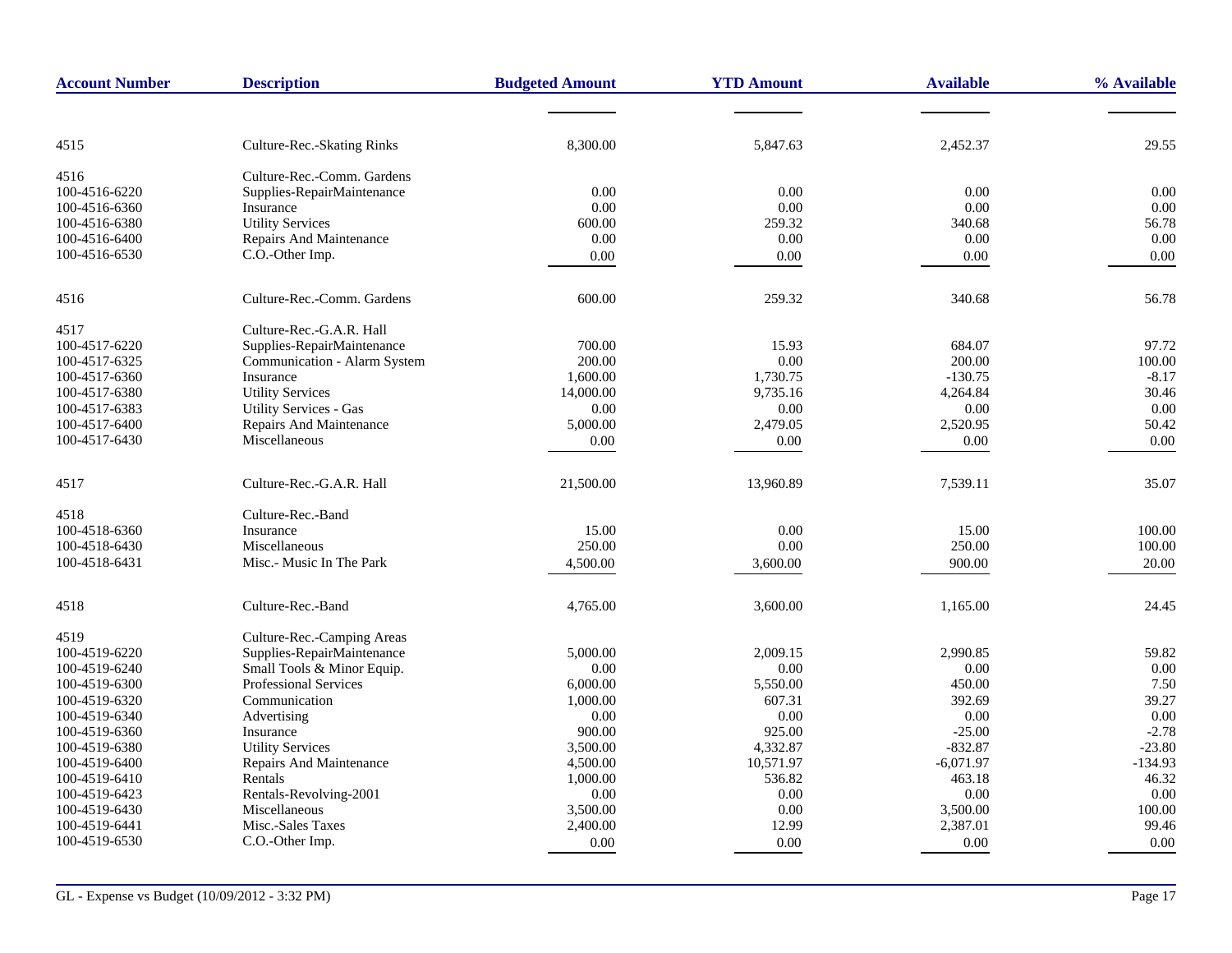| <b>Account Number</b> | <b>Description</b>                  | <b>Budgeted Amount</b> | <b>YTD Amount</b> | <b>Available</b> | % Available |
|-----------------------|-------------------------------------|------------------------|-------------------|------------------|-------------|
| 4519                  | Culture-Rec.-Camping Areas          | 27,800.00              | 24,546.11         | 3,253.89         | 11.70       |
| 4522                  | Culture-Rec.-Park Areas             |                        |                   |                  |             |
| 100-4522-6101         | Wages-Full-Time-Supervisor          | 0.00                   | 46,789.51         | $-46,789.51$     | 0.00        |
| 100-4522-6103         | Wages-Full-Time-Maintenance         | 0.00                   | 0.00              | 0.00             | 0.00        |
| 100-4522-6106         | Wages-Full-Time-Overtime            | 100.00                 | 0.00              | 100.00           | 100.00      |
| 100-4522-6107         | Wages-Part-Time                     | 55,000.00              | 72,221.20         | $-17,221.20$     | $-31.31$    |
| 100-4522-6108         | Wages-Part-Time-Overtime            | 1,500.00               | 3,789.85          | $-2,289.85$      | $-152.66$   |
| 100-4522-6112         | Other Pay-Sick Leave Pay            | 0.00                   | 0.00              | 0.00             | 0.00        |
| 100-4522-6121         | <b>Employer Contributions-Pera</b>  | 1,450.00               | 4,558.14          | $-3,108.14$      | $-214.35$   |
| 100-4522-6122         | <b>Employer Contributions-Fica</b>  | 3,500.00               | 7,208.62          | $-3,708.62$      | $-105.96$   |
| 100-4522-6123         | Employer Contributions-Medic        | 750.00                 | 1,685.92          | $-935.92$        | $-124.79$   |
| 100-4522-6131         | Employer Paid Ins.-Health           | 0.00                   | 15,114.59         | $-15,114.59$     | 0.00        |
| 100-4522-6132         | Employer Paid Ins.-Dental           | 0.00                   | 1,170.60          | $-1,170.60$      | 0.00        |
| 100-4522-6133         | Employer Paid Ins.-Life             | 0.00                   | 130.00            | $-130.00$        | 0.00        |
| 100-4522-6134         | <b>Employer Paid Ins-Disability</b> | 0.00                   | 215.61            | $-215.61$        | 0.00        |
| 100-4522-6148         | Cafeteria Plan Service Charges      | 0.00                   | 42.00             | $-42.00$         | 0.00        |
| 100-4522-6199         | Wages-Audit Adjustment              | 0.00                   | 0.00              | 0.00             | 0.00        |
| 100-4522-6220         | Supplies-RepairMaintenance          | 35,000.00              | 38,784.22         | $-3,784.22$      | $-10.81$    |
| 100-4522-6240         | Small Tools & Minor Equip.          | 1,000.00               | 7,464.48          | $-6,464.48$      | $-646.45$   |
| 100-4522-6320         | Communication                       | 1,000.00               | 176.86            | 823.14           | 82.31       |
| 100-4522-6331         | Training                            | 750.00                 | 40.00             | 710.00           | 94.67       |
| 100-4522-6360         | Insurance                           | 14,000.00              | 11,844.75         | 2,155.25         | 15.39       |
| 100-4522-6380         | <b>Utility Services</b>             | 5,000.00               | 2,345.04          | 2,654.96         | 53.10       |
| 100-4522-6400         | Repairs And Maintenance             | 12,000.00              | 8,039.37          | 3,960.63         | 33.01       |
| 100-4522-6410         | Rentals                             | 7,000.00               | 7,084.89          | $-84.89$         | $-1.21$     |
| 100-4522-6417         | Rentals - Revolving - 2010          | 266.00                 | 266.00            | 0.00             | 0.00        |
| 100-4522-6418         | Rentals - Revolving - 2009          | 3,358.00               | 3,358.00          | 0.00             | 0.00        |
| 100-4522-6419         | Rentals - Revolving - 2011          | 0.00                   | 0.00              | 0.00             | 0.00        |
| 100-4522-6421         | Rentals-Revolving-2003              | 0.00                   | 0.00              | 0.00             | 0.00        |
| 100-4522-6422         | Rentals-Revolving-2004              | 0.00                   | 0.00              | 0.00             | 0.00        |
| 100-4522-6423         | Rentals-Revolving-2001              | 0.00                   | 0.00              | 0.00             | 0.00        |
| 100-4522-6425         | Rentals-Revolving-2006              | 13,685.00              | 13,685.00         | 0.00             | 0.00        |
| 100-4522-6427         | Rentals-Revolving-2005              | 0.00                   | 0.00              | $0.00\,$         | 0.00        |
| 100-4522-6430         | Miscellaneous                       | 2,000.00               | 3,102.51          | $-1,102.51$      | $-55.13$    |
| 100-4522-6510         | C.O.-Land                           | 0.00                   | 0.00              | 0.00             | 0.00        |
| 100-4522-6530         | C.O.-Other Imp.                     | 0.00                   | 0.00              | 0.00             | 0.00        |
|                       |                                     |                        |                   |                  |             |
| 4522                  | Culture-Rec.-Park Areas             | 157,359.00             | 249,117.16        | $-91,758.16$     | $-58.31$    |
| 4524                  | Culture-Rec.-Shade Trees            |                        |                   |                  |             |
| 100-4524-6101         | Wages-Full-Time-Supervisor          | 0.00                   | 0.00              | 0.00             | 0.00        |
| 100-4524-6103         | Wages-Full-Time-Maintenance         | 0.00                   | 0.00              | 0.00             | 0.00        |
| 100-4524-6106         | Wages-Full-Time-Overtime            | 0.00                   | 0.00              | 0.00             | 0.00        |
| 100-4524-6107         | Wages-Part-Time                     | 0.00                   | 0.00              | 0.00             | 0.00        |
| 100-4524-6112         | Other Pay-Sick Leave Pay            | 0.00                   | 0.00              | 0.00             | 0.00        |
| 100-4524-6121         | <b>Employer Contributions-Pera</b>  | 0.00                   | 0.00              | 0.00             | 0.00        |
| 100-4524-6122         | <b>Employer Contributions-Fica</b>  | 0.00                   | 0.00              | 0.00             | 0.00        |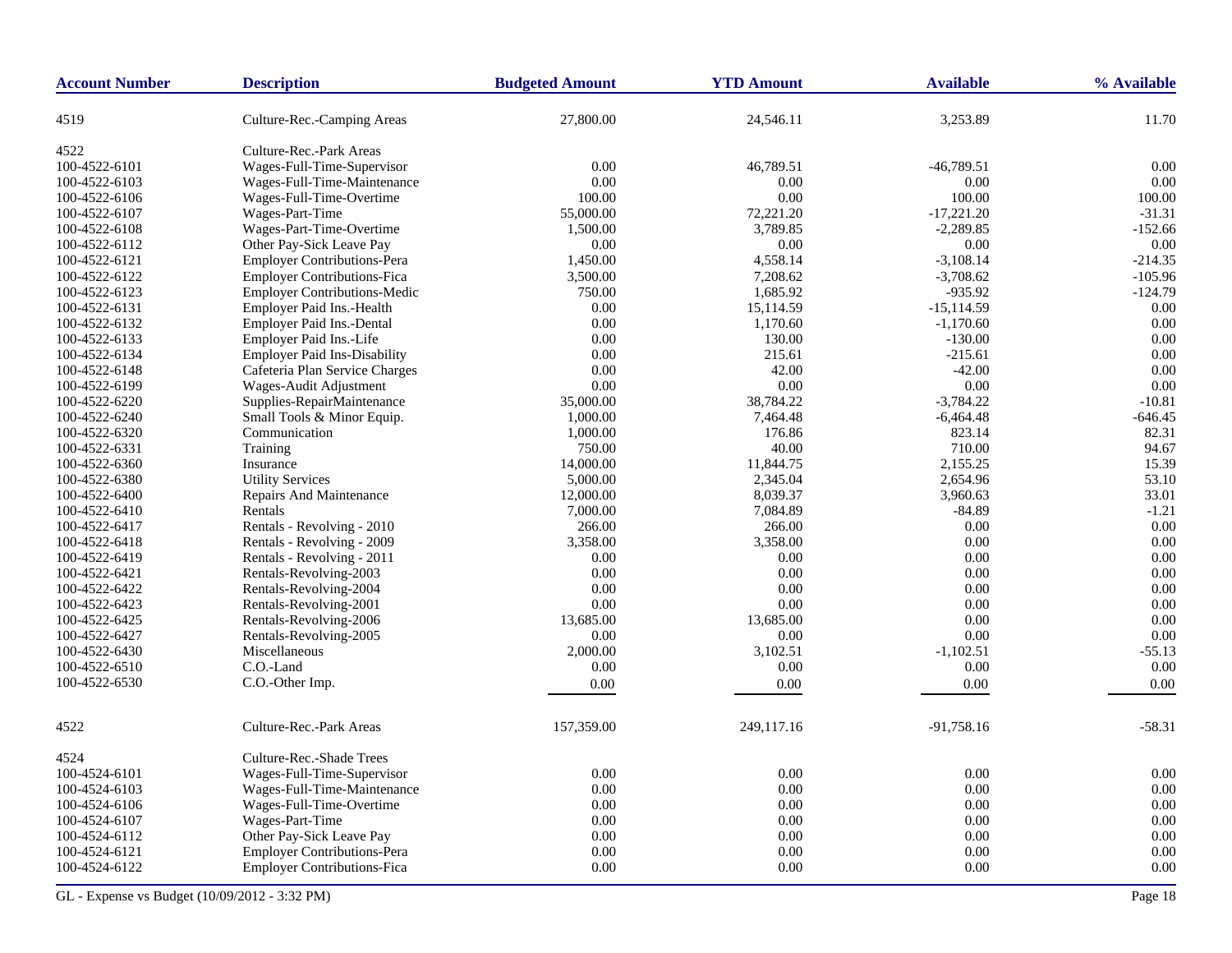| 0.00<br>0.00<br>0.00<br>0.00<br>100-4524-6123<br><b>Employer Contributions-Medic</b><br>0.00<br>0.00<br>0.00<br>0.00<br>Employer Paid Ins.-Health<br>100-4524-6131<br>Employer Paid Ins.-Dental<br>0.00<br>$0.00\,$<br>0.00<br>100-4524-6132<br>0.00<br>Employer Paid Ins.-Life<br>0.00<br>100-4524-6133<br>0.00<br>0.00<br>0.00<br><b>Employer Paid Ins-Disability</b><br>0.00<br>0.00<br>0.00<br>100-4524-6134<br>0.00<br>100-4524-6199<br>Wages-Audit Adjustment<br>0.00<br>0.00<br>0.00<br>0.00<br>0.00<br><b>Supplies-Operating Supplies</b><br>0.00<br>0.00<br>0.00<br>100-4524-6210<br>100-4524-6220<br>Supplies-RepairMaintenance<br>1,025.77<br>3,474.23<br>77.21<br>4,500.00<br>Small Tools & Minor Equip.<br>0.00<br>0.00<br>0.00<br>0.00<br>100-4524-6240<br>$-11,891.80$<br>100-4524-6300<br>Professional Services<br>20,000.00<br>31,891.80<br>-59.46<br>Training<br>300.00<br>165.00<br>135.00<br>45.00<br>100-4524-6331<br>300.00<br>Insurance<br>300.00<br>0.00<br>100.00<br>100-4524-6360<br>$-233.33$<br>1,800.00<br>6,000.00<br>$-4,200.00$<br><b>Repairs And Maintenance</b><br>$-419.06$<br>0.00<br>100-4524-6408<br>Repairs & Maint.-TreeStumps<br>0.00<br>419.06<br>Rentals<br>0.00<br>0.00<br>0.00<br>0.00<br>100-4524-6424<br>Rentals - Revolving - 2009<br>720.00<br>0.00<br>720.00<br>100.00<br>Rentals-Revolving-2006<br>0.00<br>0.00<br>0.00<br>0.00<br>Miscellaneous<br>100.00<br>0.00<br>100.00<br>100.00<br>Culture-Rec.-Shade Trees<br>27,720.00<br>39,501.63<br>$-11,781.63$<br>$-42.50$<br>Culture-Rec.-Forestry<br>0.00<br>0.00<br>0.00<br>0.00<br>Supplies-RepairMaintenance<br>Insurance<br>0.00<br>0.00<br>$0.00\,$<br>0.00<br>Miscellaneous<br>0.00<br>0.00<br>0.00<br>0.00<br>Culture-Rec.-Forestry<br>0.00<br>0.00<br>0.00<br>0.00<br><b>Community Beautification</b><br><b>Supplies-Operating Supplies</b><br>0.00<br>0.00<br>0.00<br>0.00<br>0.00<br>0.00<br><b>Community Beautification</b><br>0.00<br>0.00<br>Culture-Rec.-Library<br>Supplies-Office Supplies<br>0.00<br>0.00<br>0.00<br>0.00<br>0.00<br>0.00<br>0.00<br>0.00<br><b>Supplies-Operating Supplies</b><br>Supplies-RepairMaintenance<br>7,500.00<br>3,416.46<br>4,083.54<br>54.45<br>0.00<br>Small Tools & Minor Equip.<br>0.00<br>0.00<br>0.00<br>100.00<br><b>Professional Services</b><br>3,000.00<br>0.00<br>3,000.00<br>Communication<br>2,500.00<br>203.93<br>8.16<br>2,296.07<br>Training<br>100.00<br>0.00<br>100.00<br>100.00<br>2,369.50<br>Insurance<br>2,000.00<br>$-369.50$<br>$-18.48$<br>8,428.08<br>$-928.08$<br>$-12.37$<br><b>Utility Services</b><br>7,500.00<br>7,000.00<br>2,392.29<br>4,607.71<br>65.82<br><b>Utility Services - Gas</b><br>7,337.66<br>$-22.29$<br>Repairs And Maintenance<br>6,000.00<br>$-1,337.66$ | <b>Account Number</b> | <b>Description</b>     | <b>Budgeted Amount</b> | <b>YTD Amount</b> | <b>Available</b> | % Available |
|-----------------------------------------------------------------------------------------------------------------------------------------------------------------------------------------------------------------------------------------------------------------------------------------------------------------------------------------------------------------------------------------------------------------------------------------------------------------------------------------------------------------------------------------------------------------------------------------------------------------------------------------------------------------------------------------------------------------------------------------------------------------------------------------------------------------------------------------------------------------------------------------------------------------------------------------------------------------------------------------------------------------------------------------------------------------------------------------------------------------------------------------------------------------------------------------------------------------------------------------------------------------------------------------------------------------------------------------------------------------------------------------------------------------------------------------------------------------------------------------------------------------------------------------------------------------------------------------------------------------------------------------------------------------------------------------------------------------------------------------------------------------------------------------------------------------------------------------------------------------------------------------------------------------------------------------------------------------------------------------------------------------------------------------------------------------------------------------------------------------------------------------------------------------------------------------------------------------------------------------------------------------------------------------------------------------------------------------------------------------------------------------------------------------------------------------------------------------------------------------------------------------------------------------------------------------------------------------------------------------------------------------------------------------------------------------------------------------------------------------------------------|-----------------------|------------------------|------------------------|-------------------|------------------|-------------|
|                                                                                                                                                                                                                                                                                                                                                                                                                                                                                                                                                                                                                                                                                                                                                                                                                                                                                                                                                                                                                                                                                                                                                                                                                                                                                                                                                                                                                                                                                                                                                                                                                                                                                                                                                                                                                                                                                                                                                                                                                                                                                                                                                                                                                                                                                                                                                                                                                                                                                                                                                                                                                                                                                                                                                           |                       |                        |                        |                   |                  |             |
|                                                                                                                                                                                                                                                                                                                                                                                                                                                                                                                                                                                                                                                                                                                                                                                                                                                                                                                                                                                                                                                                                                                                                                                                                                                                                                                                                                                                                                                                                                                                                                                                                                                                                                                                                                                                                                                                                                                                                                                                                                                                                                                                                                                                                                                                                                                                                                                                                                                                                                                                                                                                                                                                                                                                                           |                       |                        |                        |                   |                  |             |
|                                                                                                                                                                                                                                                                                                                                                                                                                                                                                                                                                                                                                                                                                                                                                                                                                                                                                                                                                                                                                                                                                                                                                                                                                                                                                                                                                                                                                                                                                                                                                                                                                                                                                                                                                                                                                                                                                                                                                                                                                                                                                                                                                                                                                                                                                                                                                                                                                                                                                                                                                                                                                                                                                                                                                           |                       |                        |                        |                   |                  |             |
|                                                                                                                                                                                                                                                                                                                                                                                                                                                                                                                                                                                                                                                                                                                                                                                                                                                                                                                                                                                                                                                                                                                                                                                                                                                                                                                                                                                                                                                                                                                                                                                                                                                                                                                                                                                                                                                                                                                                                                                                                                                                                                                                                                                                                                                                                                                                                                                                                                                                                                                                                                                                                                                                                                                                                           |                       |                        |                        |                   |                  |             |
|                                                                                                                                                                                                                                                                                                                                                                                                                                                                                                                                                                                                                                                                                                                                                                                                                                                                                                                                                                                                                                                                                                                                                                                                                                                                                                                                                                                                                                                                                                                                                                                                                                                                                                                                                                                                                                                                                                                                                                                                                                                                                                                                                                                                                                                                                                                                                                                                                                                                                                                                                                                                                                                                                                                                                           |                       |                        |                        |                   |                  |             |
|                                                                                                                                                                                                                                                                                                                                                                                                                                                                                                                                                                                                                                                                                                                                                                                                                                                                                                                                                                                                                                                                                                                                                                                                                                                                                                                                                                                                                                                                                                                                                                                                                                                                                                                                                                                                                                                                                                                                                                                                                                                                                                                                                                                                                                                                                                                                                                                                                                                                                                                                                                                                                                                                                                                                                           |                       |                        |                        |                   |                  |             |
|                                                                                                                                                                                                                                                                                                                                                                                                                                                                                                                                                                                                                                                                                                                                                                                                                                                                                                                                                                                                                                                                                                                                                                                                                                                                                                                                                                                                                                                                                                                                                                                                                                                                                                                                                                                                                                                                                                                                                                                                                                                                                                                                                                                                                                                                                                                                                                                                                                                                                                                                                                                                                                                                                                                                                           |                       |                        |                        |                   |                  |             |
|                                                                                                                                                                                                                                                                                                                                                                                                                                                                                                                                                                                                                                                                                                                                                                                                                                                                                                                                                                                                                                                                                                                                                                                                                                                                                                                                                                                                                                                                                                                                                                                                                                                                                                                                                                                                                                                                                                                                                                                                                                                                                                                                                                                                                                                                                                                                                                                                                                                                                                                                                                                                                                                                                                                                                           |                       |                        |                        |                   |                  |             |
|                                                                                                                                                                                                                                                                                                                                                                                                                                                                                                                                                                                                                                                                                                                                                                                                                                                                                                                                                                                                                                                                                                                                                                                                                                                                                                                                                                                                                                                                                                                                                                                                                                                                                                                                                                                                                                                                                                                                                                                                                                                                                                                                                                                                                                                                                                                                                                                                                                                                                                                                                                                                                                                                                                                                                           |                       |                        |                        |                   |                  |             |
|                                                                                                                                                                                                                                                                                                                                                                                                                                                                                                                                                                                                                                                                                                                                                                                                                                                                                                                                                                                                                                                                                                                                                                                                                                                                                                                                                                                                                                                                                                                                                                                                                                                                                                                                                                                                                                                                                                                                                                                                                                                                                                                                                                                                                                                                                                                                                                                                                                                                                                                                                                                                                                                                                                                                                           |                       |                        |                        |                   |                  |             |
|                                                                                                                                                                                                                                                                                                                                                                                                                                                                                                                                                                                                                                                                                                                                                                                                                                                                                                                                                                                                                                                                                                                                                                                                                                                                                                                                                                                                                                                                                                                                                                                                                                                                                                                                                                                                                                                                                                                                                                                                                                                                                                                                                                                                                                                                                                                                                                                                                                                                                                                                                                                                                                                                                                                                                           |                       |                        |                        |                   |                  |             |
|                                                                                                                                                                                                                                                                                                                                                                                                                                                                                                                                                                                                                                                                                                                                                                                                                                                                                                                                                                                                                                                                                                                                                                                                                                                                                                                                                                                                                                                                                                                                                                                                                                                                                                                                                                                                                                                                                                                                                                                                                                                                                                                                                                                                                                                                                                                                                                                                                                                                                                                                                                                                                                                                                                                                                           |                       |                        |                        |                   |                  |             |
|                                                                                                                                                                                                                                                                                                                                                                                                                                                                                                                                                                                                                                                                                                                                                                                                                                                                                                                                                                                                                                                                                                                                                                                                                                                                                                                                                                                                                                                                                                                                                                                                                                                                                                                                                                                                                                                                                                                                                                                                                                                                                                                                                                                                                                                                                                                                                                                                                                                                                                                                                                                                                                                                                                                                                           | 100-4524-6400         |                        |                        |                   |                  |             |
|                                                                                                                                                                                                                                                                                                                                                                                                                                                                                                                                                                                                                                                                                                                                                                                                                                                                                                                                                                                                                                                                                                                                                                                                                                                                                                                                                                                                                                                                                                                                                                                                                                                                                                                                                                                                                                                                                                                                                                                                                                                                                                                                                                                                                                                                                                                                                                                                                                                                                                                                                                                                                                                                                                                                                           |                       |                        |                        |                   |                  |             |
|                                                                                                                                                                                                                                                                                                                                                                                                                                                                                                                                                                                                                                                                                                                                                                                                                                                                                                                                                                                                                                                                                                                                                                                                                                                                                                                                                                                                                                                                                                                                                                                                                                                                                                                                                                                                                                                                                                                                                                                                                                                                                                                                                                                                                                                                                                                                                                                                                                                                                                                                                                                                                                                                                                                                                           | 100-4524-6410         |                        |                        |                   |                  |             |
|                                                                                                                                                                                                                                                                                                                                                                                                                                                                                                                                                                                                                                                                                                                                                                                                                                                                                                                                                                                                                                                                                                                                                                                                                                                                                                                                                                                                                                                                                                                                                                                                                                                                                                                                                                                                                                                                                                                                                                                                                                                                                                                                                                                                                                                                                                                                                                                                                                                                                                                                                                                                                                                                                                                                                           |                       |                        |                        |                   |                  |             |
|                                                                                                                                                                                                                                                                                                                                                                                                                                                                                                                                                                                                                                                                                                                                                                                                                                                                                                                                                                                                                                                                                                                                                                                                                                                                                                                                                                                                                                                                                                                                                                                                                                                                                                                                                                                                                                                                                                                                                                                                                                                                                                                                                                                                                                                                                                                                                                                                                                                                                                                                                                                                                                                                                                                                                           | 100-4524-6425         |                        |                        |                   |                  |             |
|                                                                                                                                                                                                                                                                                                                                                                                                                                                                                                                                                                                                                                                                                                                                                                                                                                                                                                                                                                                                                                                                                                                                                                                                                                                                                                                                                                                                                                                                                                                                                                                                                                                                                                                                                                                                                                                                                                                                                                                                                                                                                                                                                                                                                                                                                                                                                                                                                                                                                                                                                                                                                                                                                                                                                           | 100-4524-6430         |                        |                        |                   |                  |             |
|                                                                                                                                                                                                                                                                                                                                                                                                                                                                                                                                                                                                                                                                                                                                                                                                                                                                                                                                                                                                                                                                                                                                                                                                                                                                                                                                                                                                                                                                                                                                                                                                                                                                                                                                                                                                                                                                                                                                                                                                                                                                                                                                                                                                                                                                                                                                                                                                                                                                                                                                                                                                                                                                                                                                                           |                       |                        |                        |                   |                  |             |
|                                                                                                                                                                                                                                                                                                                                                                                                                                                                                                                                                                                                                                                                                                                                                                                                                                                                                                                                                                                                                                                                                                                                                                                                                                                                                                                                                                                                                                                                                                                                                                                                                                                                                                                                                                                                                                                                                                                                                                                                                                                                                                                                                                                                                                                                                                                                                                                                                                                                                                                                                                                                                                                                                                                                                           | 4524                  |                        |                        |                   |                  |             |
|                                                                                                                                                                                                                                                                                                                                                                                                                                                                                                                                                                                                                                                                                                                                                                                                                                                                                                                                                                                                                                                                                                                                                                                                                                                                                                                                                                                                                                                                                                                                                                                                                                                                                                                                                                                                                                                                                                                                                                                                                                                                                                                                                                                                                                                                                                                                                                                                                                                                                                                                                                                                                                                                                                                                                           | 4525                  |                        |                        |                   |                  |             |
|                                                                                                                                                                                                                                                                                                                                                                                                                                                                                                                                                                                                                                                                                                                                                                                                                                                                                                                                                                                                                                                                                                                                                                                                                                                                                                                                                                                                                                                                                                                                                                                                                                                                                                                                                                                                                                                                                                                                                                                                                                                                                                                                                                                                                                                                                                                                                                                                                                                                                                                                                                                                                                                                                                                                                           | 100-4525-6220         |                        |                        |                   |                  |             |
|                                                                                                                                                                                                                                                                                                                                                                                                                                                                                                                                                                                                                                                                                                                                                                                                                                                                                                                                                                                                                                                                                                                                                                                                                                                                                                                                                                                                                                                                                                                                                                                                                                                                                                                                                                                                                                                                                                                                                                                                                                                                                                                                                                                                                                                                                                                                                                                                                                                                                                                                                                                                                                                                                                                                                           | 100-4525-6360         |                        |                        |                   |                  |             |
|                                                                                                                                                                                                                                                                                                                                                                                                                                                                                                                                                                                                                                                                                                                                                                                                                                                                                                                                                                                                                                                                                                                                                                                                                                                                                                                                                                                                                                                                                                                                                                                                                                                                                                                                                                                                                                                                                                                                                                                                                                                                                                                                                                                                                                                                                                                                                                                                                                                                                                                                                                                                                                                                                                                                                           | 100-4525-6430         |                        |                        |                   |                  |             |
|                                                                                                                                                                                                                                                                                                                                                                                                                                                                                                                                                                                                                                                                                                                                                                                                                                                                                                                                                                                                                                                                                                                                                                                                                                                                                                                                                                                                                                                                                                                                                                                                                                                                                                                                                                                                                                                                                                                                                                                                                                                                                                                                                                                                                                                                                                                                                                                                                                                                                                                                                                                                                                                                                                                                                           |                       |                        |                        |                   |                  |             |
|                                                                                                                                                                                                                                                                                                                                                                                                                                                                                                                                                                                                                                                                                                                                                                                                                                                                                                                                                                                                                                                                                                                                                                                                                                                                                                                                                                                                                                                                                                                                                                                                                                                                                                                                                                                                                                                                                                                                                                                                                                                                                                                                                                                                                                                                                                                                                                                                                                                                                                                                                                                                                                                                                                                                                           | 4525                  |                        |                        |                   |                  |             |
|                                                                                                                                                                                                                                                                                                                                                                                                                                                                                                                                                                                                                                                                                                                                                                                                                                                                                                                                                                                                                                                                                                                                                                                                                                                                                                                                                                                                                                                                                                                                                                                                                                                                                                                                                                                                                                                                                                                                                                                                                                                                                                                                                                                                                                                                                                                                                                                                                                                                                                                                                                                                                                                                                                                                                           | 4526                  |                        |                        |                   |                  |             |
|                                                                                                                                                                                                                                                                                                                                                                                                                                                                                                                                                                                                                                                                                                                                                                                                                                                                                                                                                                                                                                                                                                                                                                                                                                                                                                                                                                                                                                                                                                                                                                                                                                                                                                                                                                                                                                                                                                                                                                                                                                                                                                                                                                                                                                                                                                                                                                                                                                                                                                                                                                                                                                                                                                                                                           | 100-4526-6210         |                        |                        |                   |                  |             |
|                                                                                                                                                                                                                                                                                                                                                                                                                                                                                                                                                                                                                                                                                                                                                                                                                                                                                                                                                                                                                                                                                                                                                                                                                                                                                                                                                                                                                                                                                                                                                                                                                                                                                                                                                                                                                                                                                                                                                                                                                                                                                                                                                                                                                                                                                                                                                                                                                                                                                                                                                                                                                                                                                                                                                           |                       |                        |                        |                   |                  |             |
|                                                                                                                                                                                                                                                                                                                                                                                                                                                                                                                                                                                                                                                                                                                                                                                                                                                                                                                                                                                                                                                                                                                                                                                                                                                                                                                                                                                                                                                                                                                                                                                                                                                                                                                                                                                                                                                                                                                                                                                                                                                                                                                                                                                                                                                                                                                                                                                                                                                                                                                                                                                                                                                                                                                                                           | 4526                  |                        |                        |                   |                  |             |
|                                                                                                                                                                                                                                                                                                                                                                                                                                                                                                                                                                                                                                                                                                                                                                                                                                                                                                                                                                                                                                                                                                                                                                                                                                                                                                                                                                                                                                                                                                                                                                                                                                                                                                                                                                                                                                                                                                                                                                                                                                                                                                                                                                                                                                                                                                                                                                                                                                                                                                                                                                                                                                                                                                                                                           | 4550                  |                        |                        |                   |                  |             |
|                                                                                                                                                                                                                                                                                                                                                                                                                                                                                                                                                                                                                                                                                                                                                                                                                                                                                                                                                                                                                                                                                                                                                                                                                                                                                                                                                                                                                                                                                                                                                                                                                                                                                                                                                                                                                                                                                                                                                                                                                                                                                                                                                                                                                                                                                                                                                                                                                                                                                                                                                                                                                                                                                                                                                           | 100-4550-6200         |                        |                        |                   |                  |             |
|                                                                                                                                                                                                                                                                                                                                                                                                                                                                                                                                                                                                                                                                                                                                                                                                                                                                                                                                                                                                                                                                                                                                                                                                                                                                                                                                                                                                                                                                                                                                                                                                                                                                                                                                                                                                                                                                                                                                                                                                                                                                                                                                                                                                                                                                                                                                                                                                                                                                                                                                                                                                                                                                                                                                                           | 100-4550-6210         |                        |                        |                   |                  |             |
|                                                                                                                                                                                                                                                                                                                                                                                                                                                                                                                                                                                                                                                                                                                                                                                                                                                                                                                                                                                                                                                                                                                                                                                                                                                                                                                                                                                                                                                                                                                                                                                                                                                                                                                                                                                                                                                                                                                                                                                                                                                                                                                                                                                                                                                                                                                                                                                                                                                                                                                                                                                                                                                                                                                                                           | 100-4550-6220         |                        |                        |                   |                  |             |
|                                                                                                                                                                                                                                                                                                                                                                                                                                                                                                                                                                                                                                                                                                                                                                                                                                                                                                                                                                                                                                                                                                                                                                                                                                                                                                                                                                                                                                                                                                                                                                                                                                                                                                                                                                                                                                                                                                                                                                                                                                                                                                                                                                                                                                                                                                                                                                                                                                                                                                                                                                                                                                                                                                                                                           | 100-4550-6240         |                        |                        |                   |                  |             |
|                                                                                                                                                                                                                                                                                                                                                                                                                                                                                                                                                                                                                                                                                                                                                                                                                                                                                                                                                                                                                                                                                                                                                                                                                                                                                                                                                                                                                                                                                                                                                                                                                                                                                                                                                                                                                                                                                                                                                                                                                                                                                                                                                                                                                                                                                                                                                                                                                                                                                                                                                                                                                                                                                                                                                           | 100-4550-6300         |                        |                        |                   |                  |             |
|                                                                                                                                                                                                                                                                                                                                                                                                                                                                                                                                                                                                                                                                                                                                                                                                                                                                                                                                                                                                                                                                                                                                                                                                                                                                                                                                                                                                                                                                                                                                                                                                                                                                                                                                                                                                                                                                                                                                                                                                                                                                                                                                                                                                                                                                                                                                                                                                                                                                                                                                                                                                                                                                                                                                                           | 100-4550-6320         |                        |                        |                   |                  |             |
|                                                                                                                                                                                                                                                                                                                                                                                                                                                                                                                                                                                                                                                                                                                                                                                                                                                                                                                                                                                                                                                                                                                                                                                                                                                                                                                                                                                                                                                                                                                                                                                                                                                                                                                                                                                                                                                                                                                                                                                                                                                                                                                                                                                                                                                                                                                                                                                                                                                                                                                                                                                                                                                                                                                                                           | 100-4550-6331         |                        |                        |                   |                  |             |
|                                                                                                                                                                                                                                                                                                                                                                                                                                                                                                                                                                                                                                                                                                                                                                                                                                                                                                                                                                                                                                                                                                                                                                                                                                                                                                                                                                                                                                                                                                                                                                                                                                                                                                                                                                                                                                                                                                                                                                                                                                                                                                                                                                                                                                                                                                                                                                                                                                                                                                                                                                                                                                                                                                                                                           | 100-4550-6360         |                        |                        |                   |                  |             |
|                                                                                                                                                                                                                                                                                                                                                                                                                                                                                                                                                                                                                                                                                                                                                                                                                                                                                                                                                                                                                                                                                                                                                                                                                                                                                                                                                                                                                                                                                                                                                                                                                                                                                                                                                                                                                                                                                                                                                                                                                                                                                                                                                                                                                                                                                                                                                                                                                                                                                                                                                                                                                                                                                                                                                           | 100-4550-6380         |                        |                        |                   |                  |             |
|                                                                                                                                                                                                                                                                                                                                                                                                                                                                                                                                                                                                                                                                                                                                                                                                                                                                                                                                                                                                                                                                                                                                                                                                                                                                                                                                                                                                                                                                                                                                                                                                                                                                                                                                                                                                                                                                                                                                                                                                                                                                                                                                                                                                                                                                                                                                                                                                                                                                                                                                                                                                                                                                                                                                                           | 100-4550-6383         |                        |                        |                   |                  |             |
|                                                                                                                                                                                                                                                                                                                                                                                                                                                                                                                                                                                                                                                                                                                                                                                                                                                                                                                                                                                                                                                                                                                                                                                                                                                                                                                                                                                                                                                                                                                                                                                                                                                                                                                                                                                                                                                                                                                                                                                                                                                                                                                                                                                                                                                                                                                                                                                                                                                                                                                                                                                                                                                                                                                                                           | 100-4550-6400         |                        |                        |                   |                  |             |
|                                                                                                                                                                                                                                                                                                                                                                                                                                                                                                                                                                                                                                                                                                                                                                                                                                                                                                                                                                                                                                                                                                                                                                                                                                                                                                                                                                                                                                                                                                                                                                                                                                                                                                                                                                                                                                                                                                                                                                                                                                                                                                                                                                                                                                                                                                                                                                                                                                                                                                                                                                                                                                                                                                                                                           | 100-4550-6401         | Repairs & Maint.-Bldgs | 1,000.00               | 0.00              | 1,000.00         | 100.00      |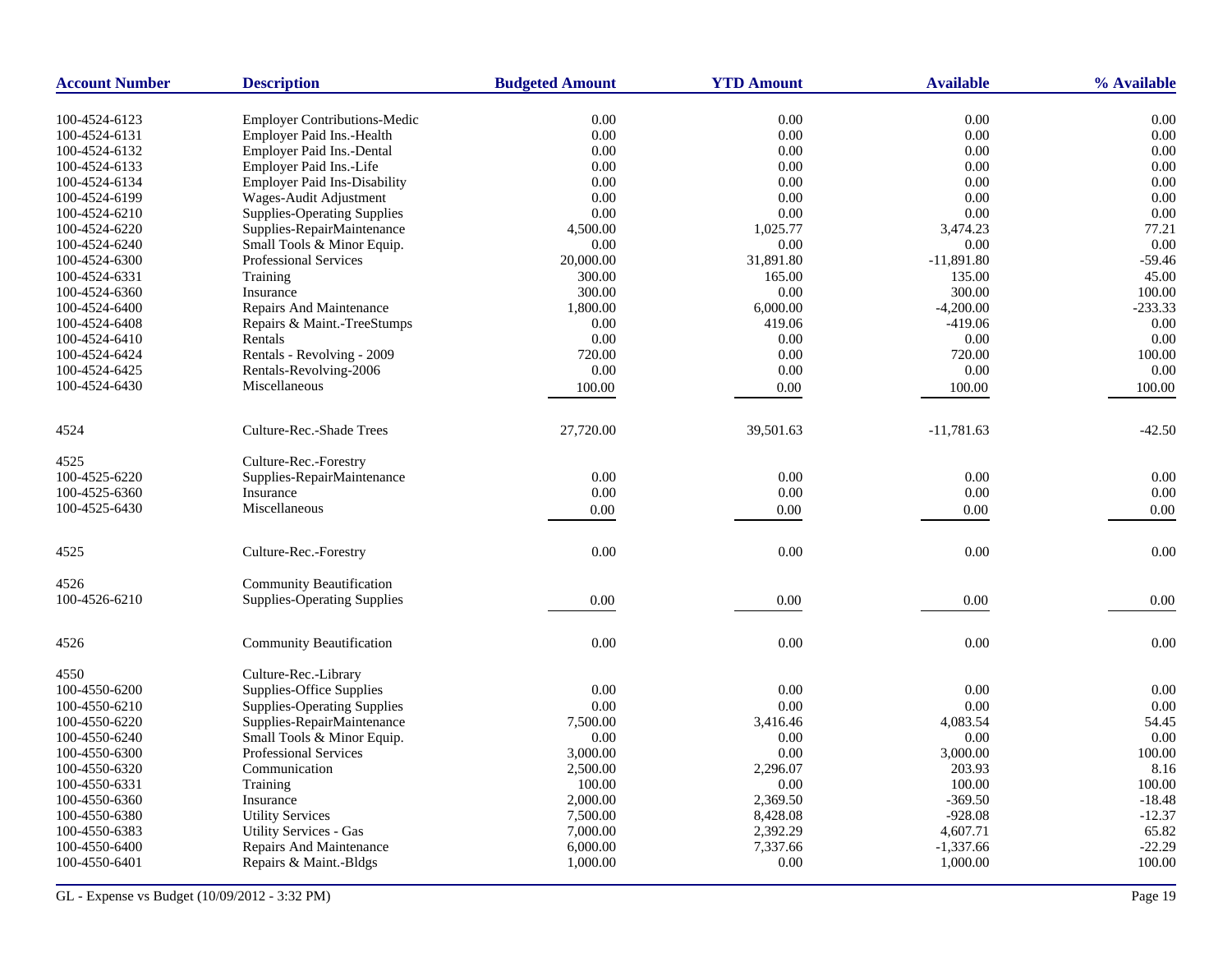| <b>Account Number</b> | <b>Description</b>            | <b>Budgeted Amount</b> | <b>YTD Amount</b> | <b>Available</b> | % Available |
|-----------------------|-------------------------------|------------------------|-------------------|------------------|-------------|
| 100-4550-6407         | Repairs & Maint.-Contractual  | 18,200.00              | 14,686.26         | 3,513.74         | 19.31       |
| 100-4550-6417         | Rentals - Revolving - 2010    | 2,908.00               | 2,908.00          | 0.00             | 0.00        |
| 100-4550-6418         | Rentals-Revolving-2007        | 0.00                   | 0.00              | 0.00             | 0.00        |
| 100-4550-6422         | Rentals-Revolving-1998        | 0.00                   | 0.00              | 0.00             | 0.00        |
| 100-4550-6423         | Rentals-Revolving-1994        | 0.00                   | 0.00              | 0.00             | 0.00        |
| 100-4550-6427         | Rentals-Revolving-1997        | 0.00                   | 0.00              | 0.00             | 0.00        |
| 100-4550-6430         | Miscellaneous                 | 1,600.00               | 304.00            | 1,296.00         | 81.00       |
| 100-4550-6520         | C.O.-Buildings                | 250.00                 | 0.00              | 250.00           | 100.00      |
| 100-4550-6530         | C.O.-Other Imp.               | 0.00                   | 0.00              | 0.00             | 0.00        |
| 100-4550-6560         | C.O.-Pioneerland - Automation | 0.00                   | 0.00              | 0.00             | 0.00        |
| 100-4550-6580         | C.O.-Equip.-Other             | 0.00                   | 0.00              | 0.00             | 0.00        |
| 100-4550-6739         | Transfers-Gov.-Perm.-Library  |                        |                   |                  |             |
|                       |                               | 133,032.00             | 133,032.00        | 0.00             | 0.00        |
| 4550                  | Culture-Rec.-Library          | 192,590.00             | 177,170.32        | 15,419.68        | 8.01        |
| 4551                  | Culture-Rec.-Summer Rec.      |                        |                   |                  |             |
| 100-4551-6746         | Transfer-Gov.-Perm-Dist.#465  | 30,000.00              | 30,000.00         | 0.00             | 0.00        |
| 4551                  | Culture-Rec.-Summer Rec.      | 30,000.00              | 30,000.00         | 0.00             | 0.00        |
| 4924                  | Misc.-Unallocated Insurance   |                        |                   |                  |             |
| 100-4924-6360         | Insurance                     | 36,000.00              | 29,205.36         | 6,794.64         | 18.87       |
| 100-4924-6740         | Transfer-Gov.-Perm.-Pub.U.    | 0.00                   | 0.00              | 0.00             | 0.00        |
| 4924                  | Misc.-Unallocated Insurance   | 36,000.00              | 29,205.36         | 6,794.64         | 18.87       |
| 4925                  | Misc.-Advertising             |                        |                   |                  |             |
| 100-4925-6449         | Misc.-Christmas Garlands      | 2,600.00               | 3,623.46          | $-1,023.46$      | $-39.36$    |
| 100-4925-6450         | Misc.-Watercade               | 12,000.00              | 7.717.71          | 4,282.29         | 35.69       |
| 100-4925-6451         | Misc.-Chamber Of Commerce     | 1,000.00               | 0.00              | 1,000.00         | 100.00      |
| 100-4925-6452         | Misc.-Community Profile       | 0.00                   | 0.00              | 0.00             | 0.00        |
| 100-4925-6453         | Misc.-Adverising              | 0.00                   | 0.00              | 0.00             | 0.00        |
| 100-4925-6454         | Misc.- Music In Central Pk    | 0.00                   | 0.00              | 0.00             | 0.00        |
| 4925                  | Misc.-Advertising             | 15,600.00              | 11,341.17         | 4,258.83         | 27.30       |
| 4926                  | Misc.-Misc. General Expense   |                        |                   |                  |             |
| 100-4926-6300         | Prof. Services-Technology     | 0.00                   | 0.00              | 0.00             | 0.00        |
| 100-4926-6424         | <b>Rentals-Back Hoe</b>       | 0.00                   | 0.00              | 0.00             | 0.00        |
| 100-4926-6430         | Miscellaneous                 | 6,000.00               | 12,086.64         | $-6,086.64$      | $-101.44$   |
| 100-4926-6433         | Misc.-Dues & Subscriptions    | 18,000.00              | 15,486.00         | 2,514.00         | 13.97       |
| 100-4926-6437         | Misc-Retiree Health Insurance | 14,057.00              | 15,299.13         | $-1,242.13$      | $-8.84$     |
| 100-4926-6440         | Misc.-Contingency Funds-A     | 275,925.00             | $0.00\,$          | 275,925.00       | 100.00      |
| 100-4926-6441         | Misc.-S. W. Foundation        | 5,000.00               | 5,000.00          | 0.00             | 0.00        |
| 100-4926-6451         | Misc.-Chamber Of Commerce     | 1,200.00               | 1,162.00          | 38.00            | 3.17        |
|                       |                               |                        |                   |                  |             |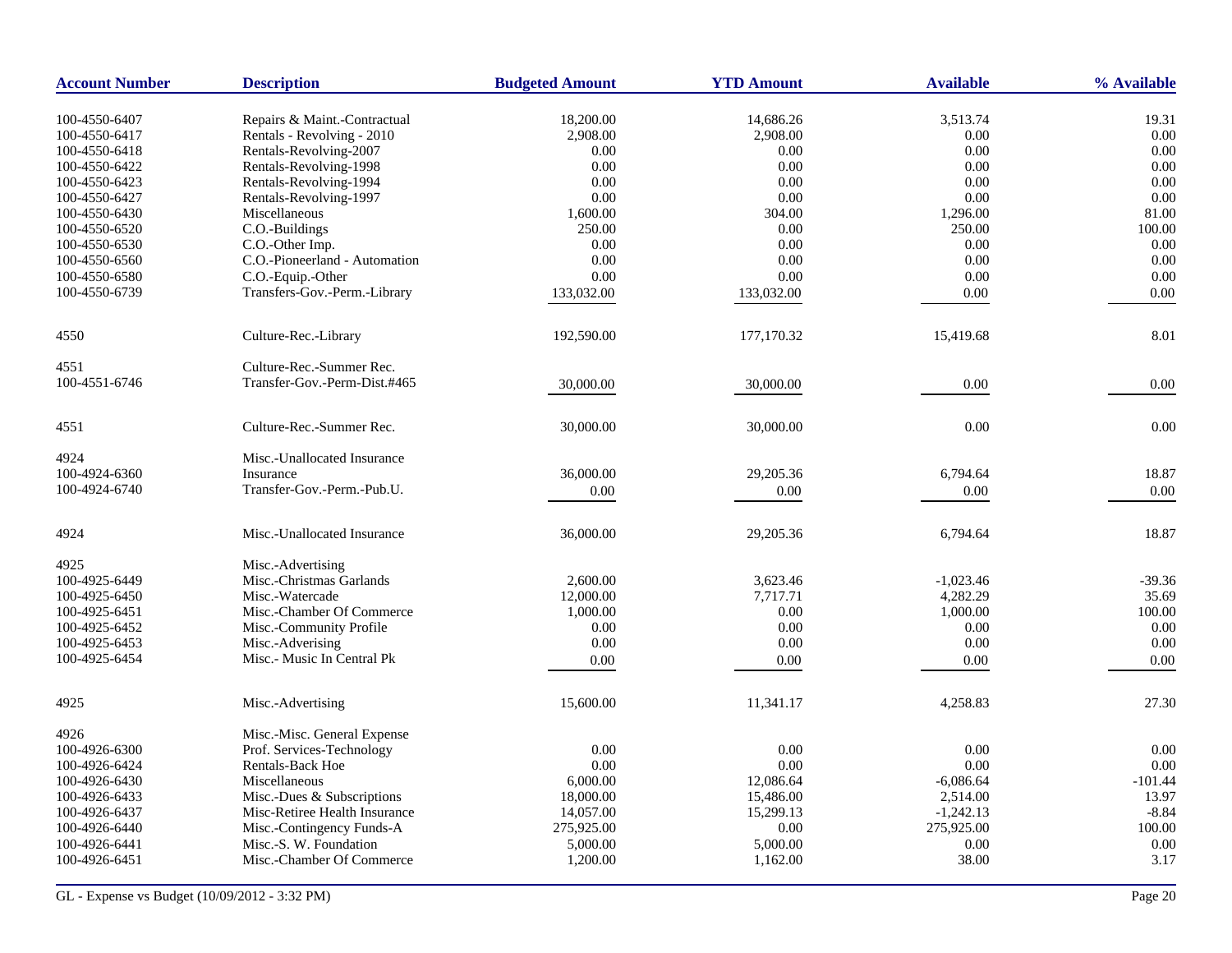| <b>Account Number</b> | <b>Description</b>                  | <b>Budgeted Amount</b> | <b>YTD Amount</b> | <b>Available</b> | % Available |
|-----------------------|-------------------------------------|------------------------|-------------------|------------------|-------------|
| 100-4926-6452         | Misc.-Technology                    | 0.00                   | 0.00              | 0.00             | 0.00        |
| 100-4926-6453         | Misc.-Auditorium                    | 0.00                   | 0.00              | 0.00             | 0.00        |
| 100-4926-6454         | Misc.-Cable Television              | 2,000.00               | 1,142.45          | 857.55           | 42.88       |
| 100-4926-6455         | Cable Franchise                     | 0.00                   | 0.00              | 0.00             | 0.00        |
| 100-4926-6456         | Misc.-Gopher State One Call         | 2,500.00               | 1,483.75          | 1,016.25         | 40.65       |
| 100-4926-6458         | Misc.-Safety Consulting             | 26,500.00              | 25,437.00         | 1,063.00         | 4.01        |
| 100-4926-6461         | Misc.-Tax Abatement(Motel)          | 0.00                   | 0.00              | 0.00             | 0.00        |
| 100-4926-6462         | Misc.-School Counselling            | 0.00                   | 0.00              | 0.00             | 0.00        |
| 100-4926-6463         | Misc.-Library Remodel-Barils        | 0.00                   | 0.00              | 0.00             | 0.00        |
| 100-4926-6464         | Misc.-Contract Services             | 0.00                   | 0.00              | 0.00             | 0.00        |
| 100-4926-6465         | Misc.-New Industrial Park           | 0.00                   | 0.00              | 0.00             | 0.00        |
| 100-4926-6466         | Misc. - Darwin Taxes-Annex          | 0.00                   | 0.00              | 0.00             | 0.00        |
| 100-4926-6467         | Misc.-Habitat For Humanity          | 0.00                   | 0.00              | 0.00             | 0.00        |
| 100-4926-6468         | Misc.-Home Page-Chamber             | 0.00                   | 0.00              | 0.00             | 0.00        |
| 100-4926-6469         | Misc.-Lfd. Township Tax-Annex       | 0.00                   | 0.00              | 0.00             | 0.00        |
| 100-4926-6475         | Misc.- Oil Recycling                | 2,200.00               | 2,522.00          | $-322.00$        | $-14.64$    |
| 100-4926-6476         | Misc.-Vendor Sales Tax              | 0.00                   | 0.00              | 0.00             | 0.00        |
| 100-4926-6477         | Misc.-Vendor Use Tax                | 0.00                   | 3,310.00          | $-3,310.00$      | 0.00        |
| 100-4926-6478         | Misc.-Cable-Local Access            | 12,000.00              | 8,258.40          | 3,741.60         | 31.18       |
| 100-4926-6479         | Misc.-L.P.U.-Energy Grant           | 0.00                   | 0.00              | 0.00             | 0.00        |
| 100-4926-6580         | C.O.-Equip.-Other                   | 0.00                   | 0.00              | 0.00             | 0.00        |
| 100-4926-6624         | Rentals-Rev.Fund-2000-Ding.         | 0.00                   | 0.00              | 0.00             | 0.00        |
|                       |                                     |                        |                   |                  |             |
| 4926                  | Misc.-Misc. General Expense         | 365, 382.00            | 91,187.37         | 274,194.63       | 75.04       |
| 4932                  | Misc.-Transfers                     |                        |                   |                  |             |
| 100-4932-6712         | Transfer-Optimist Park Grand        | 0.00                   | 0.00              | 0.00             | 0.00        |
| 100-4932-6715         | Transfer-Res. For Auditorium        | 0.00                   | 0.00              | 0.00             | 0.00        |
| 100-4932-6718         | <b>Transfer-Operating Revolving</b> | 0.00                   | 0.00              | 0.00             | 0.00        |
| 100-4932-6719         | Transfer-Dial-A-Ride                | 103,000.00             | 103,000.00        | 0.00             | 0.00        |
| 100-4932-6721         | Repay-Int.-Perm-Coi-93              | 0.00                   | 0.00              | 0.00             | 0.00        |
| 100-4932-6722         | Repay-Int.-Perm-Coi-95              | 0.00                   | 0.00              | 0.00             | 0.00        |
| 100-4932-6723         | Repay Coi-99                        | 0.00                   | 0.00              | 0.00             | 0.00        |
| 100-4932-6724         | Repay Coi-2001                      | 0.00                   | $0.00\,$          | 0.00             | 0.00        |
| 100-4932-6725         | Repay-Int.-Perm-Fire Pumper         | 0.00                   | 0.00              | 0.00             | 0.00        |
| 100-4932-6726         | Transfers-C.O.I-2003                | 0.00                   | 0.00              | 0.00             | 0.00        |
| 100-4932-6727         | Transfer - FireRescue Bldg.         | 0.00                   | 0.00              | 0.00             | 0.00        |
| 100-4932-6728         | Transfers-Int.-Perm-Civic.A.        | 0.00                   | 0.00              | 0.00             | 0.00        |
| 100-4932-6747         | Transfer - Operating Rev.           | 0.00                   | 0.00              | 0.00             | 0.00        |
| 100-4932-6748         | Transfer - Gen Fund Revolving       | 0.00                   | 0.00              | 0.00             | 0.00        |
| 100-4932-6749         | Transfer-Capital Imp. Fund          | 0.00                   | 185,031.66        | $-185,031.66$    | 0.00        |
| 100-4932-6750         | Transfer-C of I - 2007              | 0.00                   | 2,782.00          | $-2,782.00$      | 0.00        |
| 100-4932-6751         | Transfer-C of I - 2006              | 0.00                   | 893.00            | $-893.00$        | 0.00        |
| 100-4932-6755         | Transfer-Airport Improvement        | 0.00                   | 33,000.00         | $-33,000.00$     | 0.00        |
| 100-4932-6758         | Transfers-Cemetery                  | 10,000.00              | 43,000.00         | $-33,000.00$     | $-330.00$   |
| 100-4932-6759         | Transfer-Res. Local Match           | 0.00                   | 0.00              | 0.00             | 0.00        |
| 100-4932-6761         | Transfer-Wastewater Imp.            | 0.00                   | 0.00              | 0.00             | 0.00        |
| 100-4932-6762         | Transfer - West Fifth St. Imp.      | 0.00                   | 0.00              | 0.00             | 0.00        |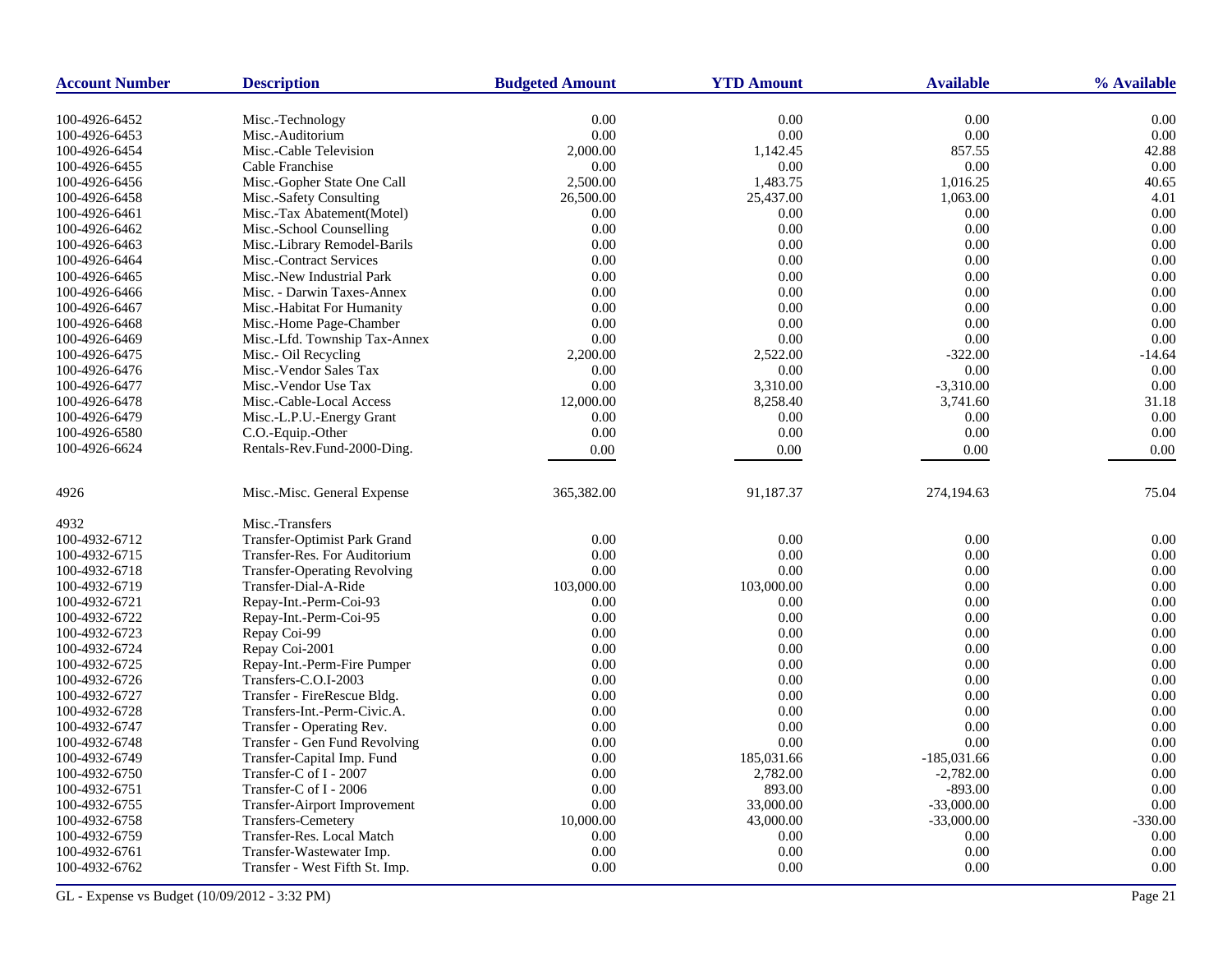| <b>Account Number</b> | <b>Description</b>           | <b>Budgeted Amount</b> | <b>YTD Amount</b> | <b>Available</b> | % Available |
|-----------------------|------------------------------|------------------------|-------------------|------------------|-------------|
| 100-4932-6763         | Transfer-Airport             | 0.00                   | 0.00              | 0.00             | 0.00        |
|                       |                              |                        |                   |                  |             |
| 100-4932-6764         | Transfer-Hazardous Bldg. Rev | 0.00                   | 0.00              | 0.00             | 0.00        |
| 100-4932-6765         | Transfer-EDA Lease Purchase  | 0.00                   | 0.00              | 0.00             | 0.00        |
| 100-4932-6766         | Transfer-TIF                 | 0.00                   | 0.00              | 0.00             | 0.00        |
| 100-4932-6768         | Transfer - G.O. Bonds-2007A  | 0.00                   | 0.00              | 0.00             | 0.00        |
| 100-4932-6769         | Transfer-Reserve for JOBZ    | 0.00                   | 4,132.00          | $-4,132.00$      | 0.00        |
| 100-4932-6770         | Transfer - Res for GAR Hall  | 0.00                   | 100,000.00        | $-100,000.00$    | 0.00        |
| 100-4932-6771         | Transfer - Res for Tree Mgmt | 0.00                   | 50,000.00         | $-50,000.00$     | 0.00        |
| 100-4932-6777         | Transfer-Community           | 0.00                   | 0.00              | 0.00             | 0.00        |
|                       | Development                  |                        |                   |                  |             |
| 100-4932-6778         | <b>Transfer Account</b>      | 0.00                   | 0.00              | 0.00             | $0.00\,$    |
|                       |                              |                        |                   |                  |             |
| 4932                  | Misc.-Transfers              | 113,000.00             | 521,838.66        | -408,838.66      | $-361.80$   |
|                       |                              |                        |                   |                  |             |
| 100                   | <b>General Fund</b>          | 4,335,389.00           | 4,274,682.48      | 60,706.52        | 1.40        |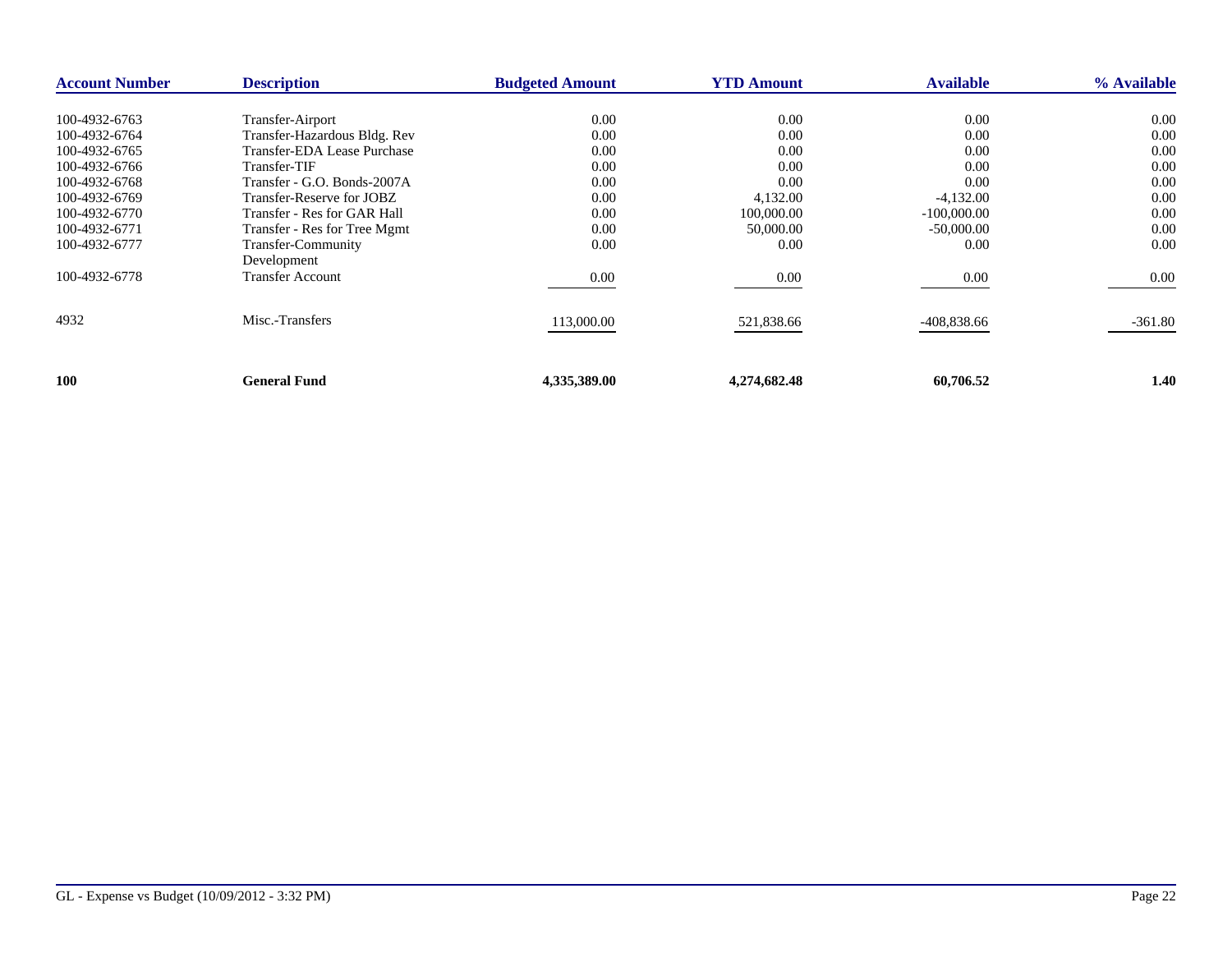User: BethKargas Printed: 10/09/12 15:32:42 Period 01 - 12 Fiscal Year 2011

# $LITCHTFIELD<sub>a</sub>\n $\frac{M-T}{\sqrt{2n}}\frac{1}{2abc}\sum_{k}^{N}E_{k}^{S}D_{k}^{S} + \frac{1}{2}$$

| <b>Account Number</b> | <b>Description</b>                  | <b>Budgeted Amount</b> | <b>YTD Amount</b> | <b>Available</b> | % Available |
|-----------------------|-------------------------------------|------------------------|-------------------|------------------|-------------|
|                       |                                     |                        |                   |                  |             |
| 602                   | <b>Water Fund</b>                   |                        |                   |                  |             |
| 4948                  | Misc.-Admin. & General              |                        |                   |                  |             |
| 602-4948-6428         | Depreciation                        | 0.00                   | 0.00              | 0.00             | 0.00        |
| 4948                  | Misc.-Admin. & General              | 0.00                   | 0.00              | 0.00             | 0.00        |
| 4960                  | Production                          |                        |                   |                  |             |
| 602-4960-6201         | Supplies-Station                    | 3.600.00               | 0.00              | 3.600.00         | 100.00      |
| 602-4960-6210         | <b>Supplies-Operating Supplies</b>  | 40,000.00              | 33,240.93         | 6,759.07         | 16.90       |
| 602-4960-6220         | Supplies-RepairMaintenance          | 8,000.00               | 1,847.89          | 6,152.11         | 76.90       |
| 602-4960-6380         | Utility Services - Electric         | 72,000.00              | 67,807.29         | 4,192.71         | 5.82        |
| 602-4960-6400         | Repairs And Maintenance             | 30,000.00              | 0.00              | 30,000.00        | 100.00      |
| 602-4960-6402         | Repairs & Maint.-Building           | 4,500.00               | 0.00              | 4,500.00         | 100.00      |
| 4960                  | Production                          | 158,100.00             | 102,896.11        | 55,203.89        | 34.92       |
| 4961                  | Distribution                        |                        |                   |                  |             |
| 602-4961-6101         | Wages-Full-Time-Supervisor          | 59,959.00              | 59,958.84         | 0.16             | 0.00        |
| 602-4961-6102         | Wages-Full-Time-Regular             | 46,436.00              | 45,007.55         | 1,428.45         | 3.08        |
| 602-4961-6106         | Wages-Full-Time-Overtime            | 7,000.00               | 10.396.21         | $-3,396.21$      | $-48.52$    |
| 602-4961-6111         | Other Pay-Severance Pay             | 0.00                   | 0.00              | 0.00             | 0.00        |
| 602-4961-6112         | Other Pay-Sick Leave Pay            | 449.00                 | 837.20            | $-388.20$        | $-86.46$    |
| 602-4961-6116         | Pager Allowance                     | 7,962.00               | 6,920.75          | 1,041.25         | 13.08       |
| 602-4961-6121         | <b>Employer Contributions-Pera</b>  | 7,906.00               | 8,937.08          | $-1,031.08$      | $-13.04$    |
| 602-4961-6122         | <b>Employer Contributions-Fica</b>  | 6,789.00               | 7,289.74          | $-500.74$        | $-7.38$     |
| 602-4961-6123         | <b>Employer Contributions-Medic</b> | 1,588.00               | 1,704.84          | $-116.84$        | $-7.36$     |
| 602-4961-6131         | Employer Paid Ins.-Health           | 23,330.00              | 24,821.65         | $-1,491.65$      | $-6.39$     |
| 602-4961-6132         | Employer Paid Ins.-Dental           | 2,799.00               | 2,700.85          | 98.15            | 3.51        |
| 602-4961-6133         | Employer Paid Ins.-Life             | 312.00                 | 322.47            | $-10.47$         | $-3.36$     |
| 602-4961-6134         | <b>Employer Paid Ins-Disability</b> | 532.00                 | 547.64            | $-15.64$         | $-2.94$     |
| 602-4961-6148         | Cafeteria Plan Service Chgs.        | 1,000.00               | 108.00            | 892.00           | 89.20       |
| 602-4961-6199         | Wages-Audit Adjustment              | 0.00                   | $-1,766.88$       | 1,766.88         | 0.00        |
| 602-4961-6210         | <b>Supplies-Operating Supplies</b>  | 5,000.00               | 0.00              | 5,000.00         | 100.00      |
| 602-4961-6212         | Supplies-Operating-Fuel             | 3,200.00               | 4,795.87          | $-1,595.87$      | $-49.87$    |
| 602-4961-6220         | Supplies-RepairMaintenance          | 40,000.00              | 28,618.94         | 11,381.06        | 28.45       |
| 602-4961-6331         | Training                            | 4,000.00               | 2,579.58          | 1,420.42         | 35.51       |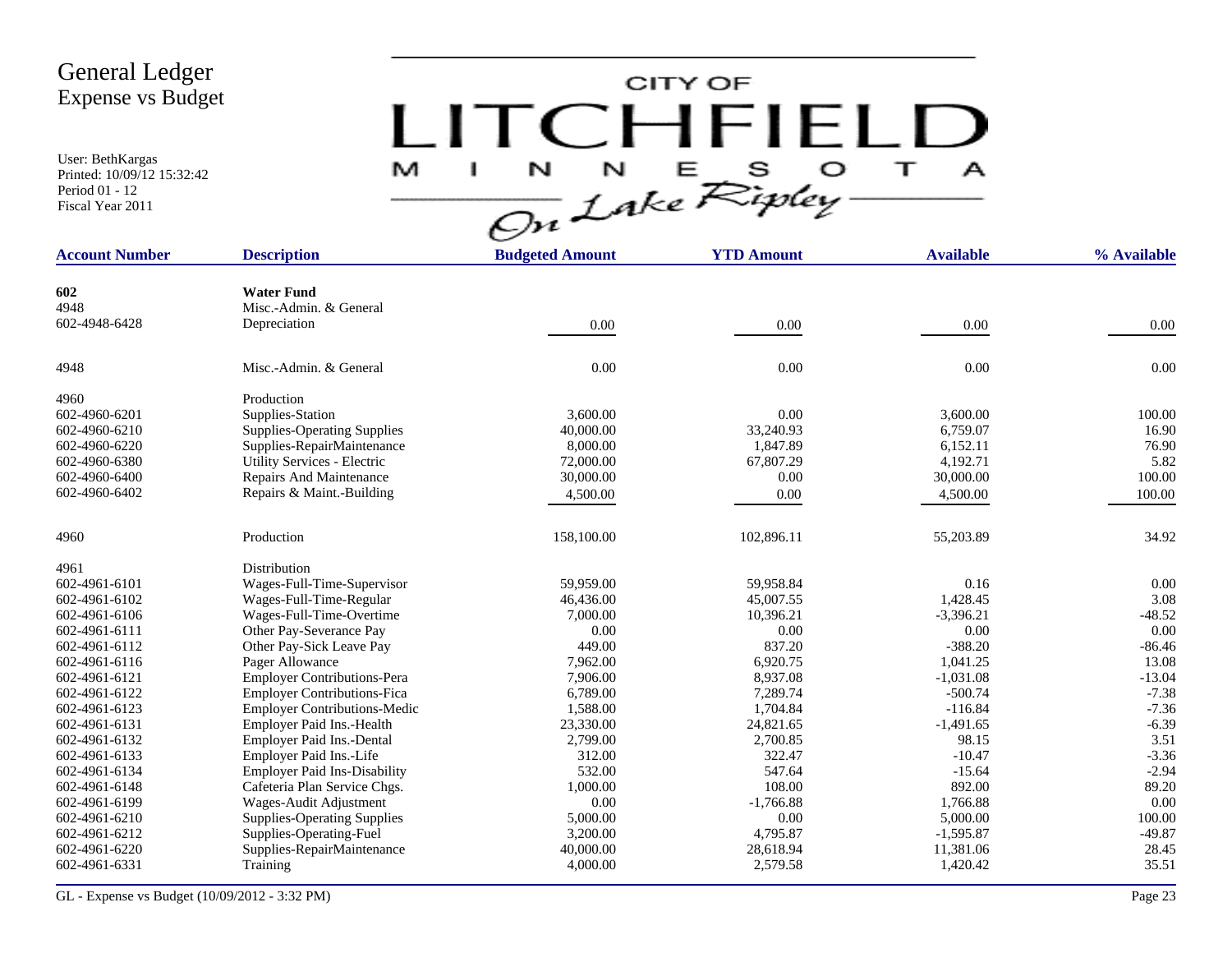| <b>Account Number</b> | <b>Description</b>                        | <b>Budgeted Amount</b> | <b>YTD Amount</b> | <b>Available</b> | % Available        |
|-----------------------|-------------------------------------------|------------------------|-------------------|------------------|--------------------|
| 602-4961-6400         | Repairs And Maintenance                   | 50,000.00              | 94,007.75         | $-44,007.75$     | $-88.02$           |
| 602-4961-6410         | Rentals                                   | 2,500.00               | 2,400.00          | 100.00           | 4.00               |
| 602-4961-6415         | Rentals - Revolving - 2010                | 1,851.00               | 1,851.00          | 0.00             | 0.00               |
| 602-4961-6416         | Rentals - Revolving - 2009                | 642.00                 | 642.00            | 0.00             | 0.00               |
| 602-4961-6417         | Rentals - Revolving - 2008                | 2,232.00               | 2,232.00          | 0.00             | 0.00               |
| 602-4961-6418         | Rentals-Revolving-2007                    | 17,728.00              | 17,728.00         | 0.00             | 0.00               |
| 602-4961-6421         | Rentals-Revolving-2003                    | 0.00                   | 0.00              | 0.00             | 0.00               |
| 602-4961-6422         | Rentals-Revolving-2004                    | 0.00                   | 0.00              | 0.00             | 0.00               |
| 602-4961-6427         | Rentals-Revolving-2005                    | 0.00                   | $0.00\,$          | 0.00             | $0.00\,$           |
| 602-4961-6430         | Miscellaneous                             | 4,900.00               | 5,655.09          | $-755.09$        | $-15.41$           |
|                       |                                           |                        |                   |                  | 35.02              |
| 602-4961-6435         | Misc.-State Surcharge<br>Misc.- Sales Tax | 25,000.00              | 16,244.00         | 8,756.00         |                    |
| 602-4961-6476         | Misc.-Vendor Use Tax                      | 15,000.00              | 0.31              | 14,999.69        | 100.00<br>$-43.00$ |
| 602-4961-6477         |                                           | 200.00                 | 286.00            | $-86.00$         |                    |
| 602-4961-6530         | C.O.-Other Imp.                           | 0.00                   | 0.00              | 0.00             | 0.00               |
| 4961                  | Distribution                              | 338,315.00             | 344,826.48        | $-6,511.48$      | $-1.92$            |
| 4962                  | Administration                            |                        |                   |                  |                    |
| 602-4962-6212         | Supplies-Operating-Fuel                   | 1,000.00               | 0.00              | 1,000.00         | 100.00             |
| 602-4962-6300         | Professional Services                     | 10,000.00              | 24,995.66         | $-14,995.66$     | $-149.96$          |
| 602-4962-6321         | Communication - Telephone                 | 4,000.00               | 4,246.33          | $-246.33$        | $-6.16$            |
| 602-4962-6360         | Insurance                                 | 12,000.00              | 13,236.11         | $-1,236.11$      | $-10.30$           |
| 602-4962-6400         | Repairs And Maintenance                   | 1,000.00               | 437.27            | 562.73           | 56.27              |
| 602-4962-6430         | Miscellaneous                             | 3,000.00               | 300.00            | 2,700.00         | 90.00              |
| 602-4962-6437         | Misc-Retiree Health Insurance             | $0.00\,$               | 0.00              | 0.00             | 0.00               |
|                       |                                           |                        |                   |                  |                    |
| 4962                  | Administration                            | 31,000.00              | 43,215.37         | $-12,215.37$     | $-39.40$           |
| 4966                  | General Financial                         |                        |                   |                  |                    |
| 602-4966-6429         | Depreciation Expense                      | 0.00                   | 314,344.42        | $-314,344.42$    | $0.00\,$           |
| 602-4966-6440         | Misc.-Contingency Funds                   | 77,408.00              | 0.00              | 77,408.00        | 100.00             |
| 602-4966-6444         | Misc.-Accounting                          | 10,000.00              | 10,000.00         | 0.00             | 0.00               |
| 602-4966-6445         | Misc.-Audit                               | 8,000.00               | 8,000.00          | 0.00             | 0.00               |
| 602-4966-6446         | Misc.-Interest                            | 0.00                   | 0.00              | 0.00             | 0.00               |
| 602-4966-6600         | DebtvServ.-Principal                      | 0.00                   | 0.00              | 0.00             | 0.00               |
| 602-4966-6610         | Deb Serv.-Interesr                        | 0.00                   | 1,980.45          | $-1,980.45$      | 0.00               |
| 602-4966-6721         | Transfer - General Fund                   | 0.00                   | 0.00              | 0.00             | 0.00               |
| 602-4966-6722         | Transfer-Gen. Water Serviceman            | 0.00                   | $0.00\,$          | 0.00             | 0.00               |
| 602-4966-6723         | <b>Transfers-Meter Reading</b>            | 0.00                   | $0.00\,$          | 0.00             | 0.00               |
| 602-4966-6724         | Transfer-Receptionist                     | 10,000.00              | 10,000.00         | 0.00             | 0.00               |
| 602-4966-6725         | <b>Transfers-Safety Program</b>           | 5,000.00               | 5,000.00          | $0.00\,$         | $0.00\,$           |
| 602-4966-6726         | Transfer - Technology                     | 10,000.00              | 10,000.00         | 0.00             | 0.00               |
| 602-4966-6729         | Transfer-Gen(2007 C of I)                 | 3,619.00               | 3,619.00          | 0.00             | 0.00               |
| 602-4966-6746         | Transfer-Pfa                              | 298,248.00             | 80,248.00         | 218,000.00       | 73.09              |
| 602-4966-6747         | Transfer-Bonds-5Th Street                 | 19,935.00              | 0.00              | 19,935.00        | 100.00             |
| 602-4966-6756         | Transfer-Sewer<br>WaterServiceman         | 0.00                   | 0.00              | 0.00             | 0.00               |
| 602-4966-6757         | Transfer-Infrastructure-Water             | 0.00                   | 32,611.00         | $-32,611.00$     | 0.00               |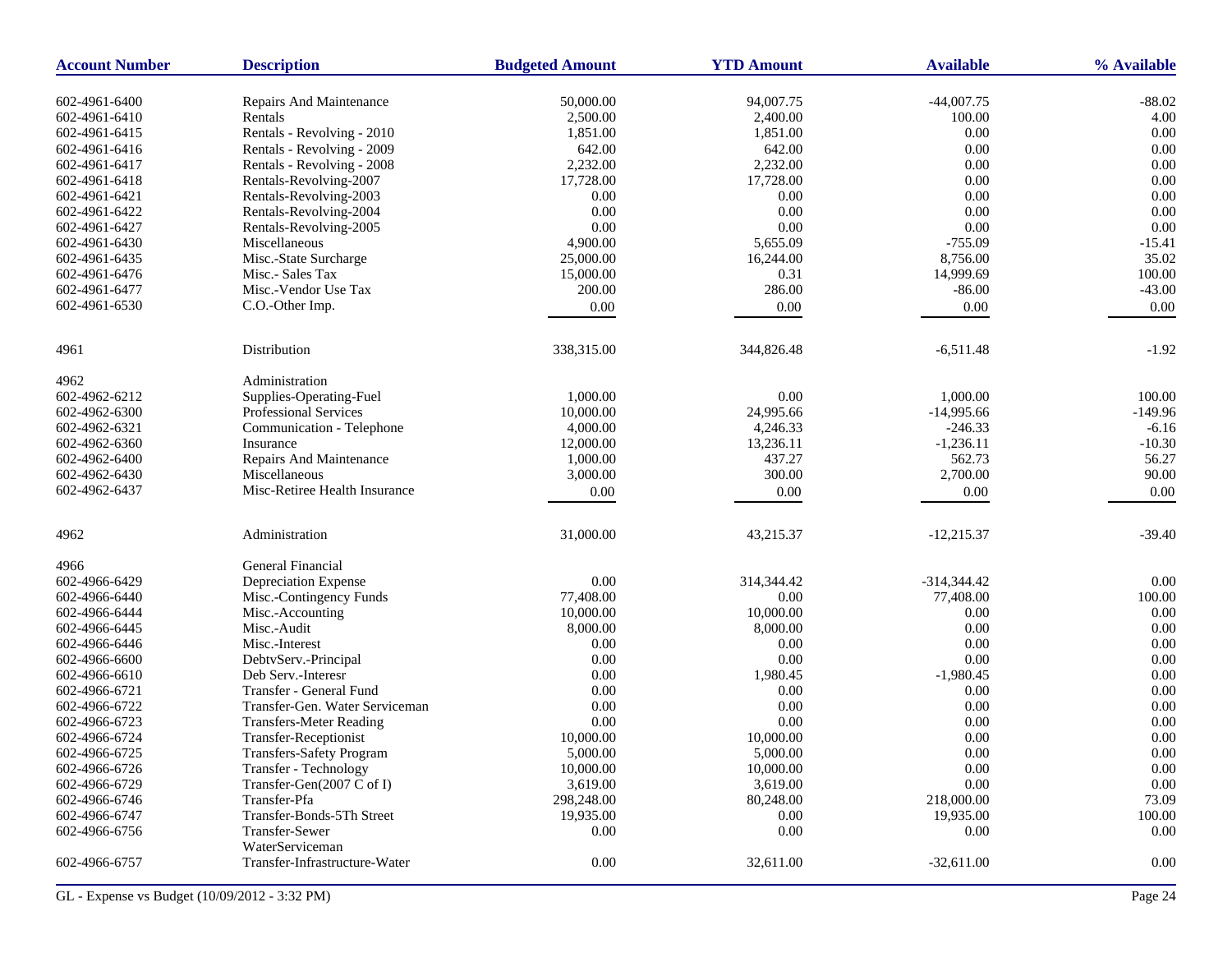| <b>Account Number</b>          | <b>Description</b>                                   | <b>Budgeted Amount</b> | <b>YTD Amount</b> | <b>Available</b> | % Available  |
|--------------------------------|------------------------------------------------------|------------------------|-------------------|------------------|--------------|
| 602-4966-6758                  | Transfer - Water Imp                                 | 0.00                   | 0.00              | 0.00             | 0.00         |
| 602-4966-6759<br>602-4966-6770 | Transfers-P.W. Mgmt Center<br>Loss on Asset Disposal | 3,250.00<br>0.00       | 3,250.00<br>0.00  | 0.00<br>0.00     | 0.00<br>0.00 |
| 4966                           | General Financial                                    | 445,460.00             | 479,052.87        | -33,592.87       | $-7.54$      |
| 602                            | <b>Water Fund</b>                                    | 972,875.00             | 969,990.83        | 2,884.17         | 0.30         |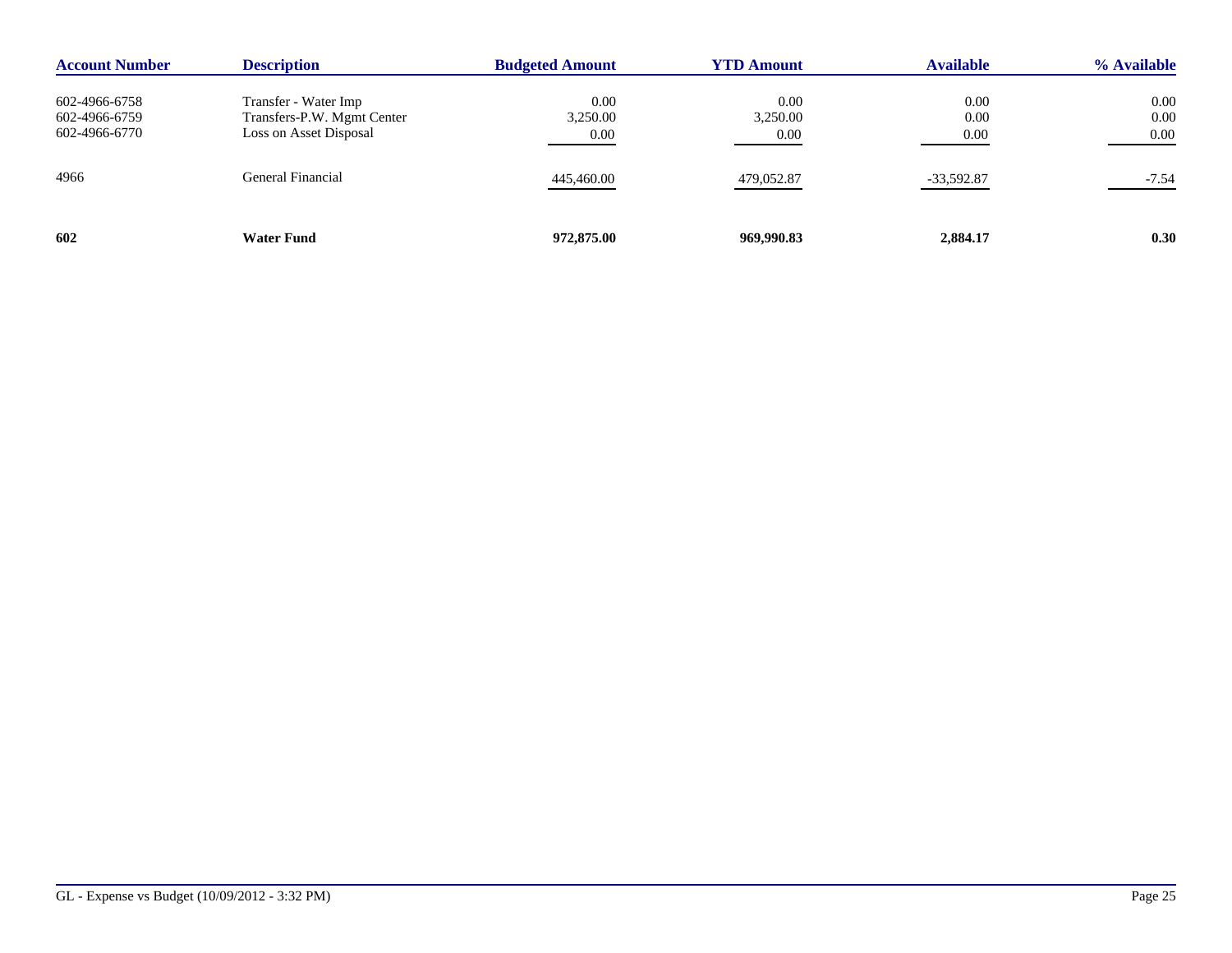User: BethKargas Printed: 10/09/12 15:32:42 Period 01 - 12 Fiscal Year 2011

# $LITCHTFIELD<sub>a</sub>\n $\frac{M-T}{\sqrt{2n}}\frac{1}{2abc}\sum_{k}^{N}E_{k}^{S}D_{k}^{S} + \frac{1}{2}$$

| <b>Account Number</b> | <b>Description</b>                  | <b>Budgeted Amount</b> | <b>YTD Amount</b> | <b>Available</b> | % Available |
|-----------------------|-------------------------------------|------------------------|-------------------|------------------|-------------|
| 604                   | <b>Electric Fund</b>                |                        |                   |                  |             |
| 0000                  |                                     |                        |                   |                  |             |
| 604-0000-5956         | Transfer-Infrastr.-Electric         | 0.00                   | $-14,406.71$      | 14,406.71        | 0.00        |
|                       |                                     |                        |                   |                  |             |
| 0000                  |                                     | 0.00                   | $-14,406.71$      | 14,406.71        | 0.00        |
| 4960                  | Production                          |                        |                   |                  |             |
| 604-4960-6101         | Wages-Full-Time-Supervisor          | 59.959.00              | 59.958.89         | 0.11             | 0.00        |
| 604-4960-6102         | Wages-Full-Time-Regular             | 109,712.00             | 109,711.92        | 0.08             | 0.00        |
| 604-4960-6103         | Wages-Full-Time-Maintenance         | 0.00                   | 0.00              | 0.00             | 0.00        |
| 604-4960-6106         | Wages-Full-Time-Overtime            | 6,000.00               | 15,128.93         | $-9,128.93$      | $-152.15$   |
| 604-4960-6107         | Wages-Part-Time                     | 0.00                   | 0.00              | 0.00             | 0.00        |
| 604-4960-6108         | Wages-Part-Time-Overtime            | 0.00                   | 0.00              | 0.00             | 0.00        |
| 604-4960-6112         | Other Pay-Sick Leave Pay            | 81.00                  | 712.07            | $-631.07$        | $-779.10$   |
| 604-4960-6116         | Pager Allowance                     | 6,270.00               | 6,329.55          | $-59.55$         | $-0.95$     |
| 604-4960-6121         | <b>Employer Contributions-Pera</b>  | 12,756.00              | 13,845.17         | $-1,089.17$      | $-8.54$     |
| 604-4960-6122         | Employer Contributions-Fica         | 10,913.00              | 11,140.53         | $-227.53$        | $-2.08$     |
| 604-4960-6123         | <b>Employer Contributions-Medic</b> | 2,552.00               | 2,605.44          | $-53.44$         | $-2.09$     |
| 604-4960-6131         | Employer Paid Ins.-Health           | 50,070.00              | 38,751.56         | 11,318.44        | 22.61       |
| 604-4960-6132         | Employer Paid Ins.-Dental           | 3,784.00               | 3,796.50          | $-12.50$         | $-0.33$     |
| 604-4960-6133         | Employer Paid Ins.-Life             | 468.00                 | 468.00            | 0.00             | 0.00        |
| 604-4960-6134         | <b>Employer Paid Ins-Disability</b> | 848.00                 | 848.52            | $-0.52$          | $-0.06$     |
| 604-4960-6148         | Cafeteria Plan Service Chgs.        | 200.00                 | 162.00            | 38.00            | 19.00       |
| 604-4960-6199         | Wages-Audit Adjustment              | 0.00                   | 7,940.91          | $-7,940.91$      | 0.00        |
| 604-4960-6201         | Supplies-Station                    | 1,000.00               | 0.00              | 1,000.00         | 100.00      |
| 604-4960-6210         | <b>Supplies-Operating Supplies</b>  | 6,000.00               | 0.00              | 6,000.00         | 100.00      |
| 604-4960-6212         | Supplies-Operating-Fuel             | 3,000.00               | 600.39            | 2,399.61         | 79.99       |
| 604-4960-6217         | Supplies-Operating-Uniforms         | 400.00                 | 754.64            | $-354.64$        | $-88.66$    |
| 604-4960-6220         | Supplies-RepairMaintenance          | 11,000.00              | 15,855.63         | $-4,855.63$      | $-44.14$    |
| 604-4960-6229         | Supplies-Diesels                    | 5,000.00               | 99,152.75         | $-94,152.75$     | $-1,883.06$ |
| 604-4960-6240         | Small Tools & Minor Equip.          | 2,000.00               | 0.00              | 2,000.00         | 100.00      |
| 604-4960-6300         | <b>Professional Services</b>        | 0.00                   | 0.00              | 0.00             | 0.00        |
| 604-4960-6302         | Professional-Legal                  | 0.00                   | 0.00              | 0.00             | 0.00        |
| 604-4960-6320         | Communication                       | 0.00                   | 0.00              | 0.00             | 0.00        |
| 604-4960-6321         | Communication - Telephone           | 200.00                 | 0.00              | 200.00           | 100.00      |
| 604-4960-6322         | Communication - Postage             | 0.00                   | 0.00              | 0.00             | 0.00        |
| 604-4960-6325         | Communication - Alarm System        | 0.00                   | 0.00              | 0.00             | 0.00        |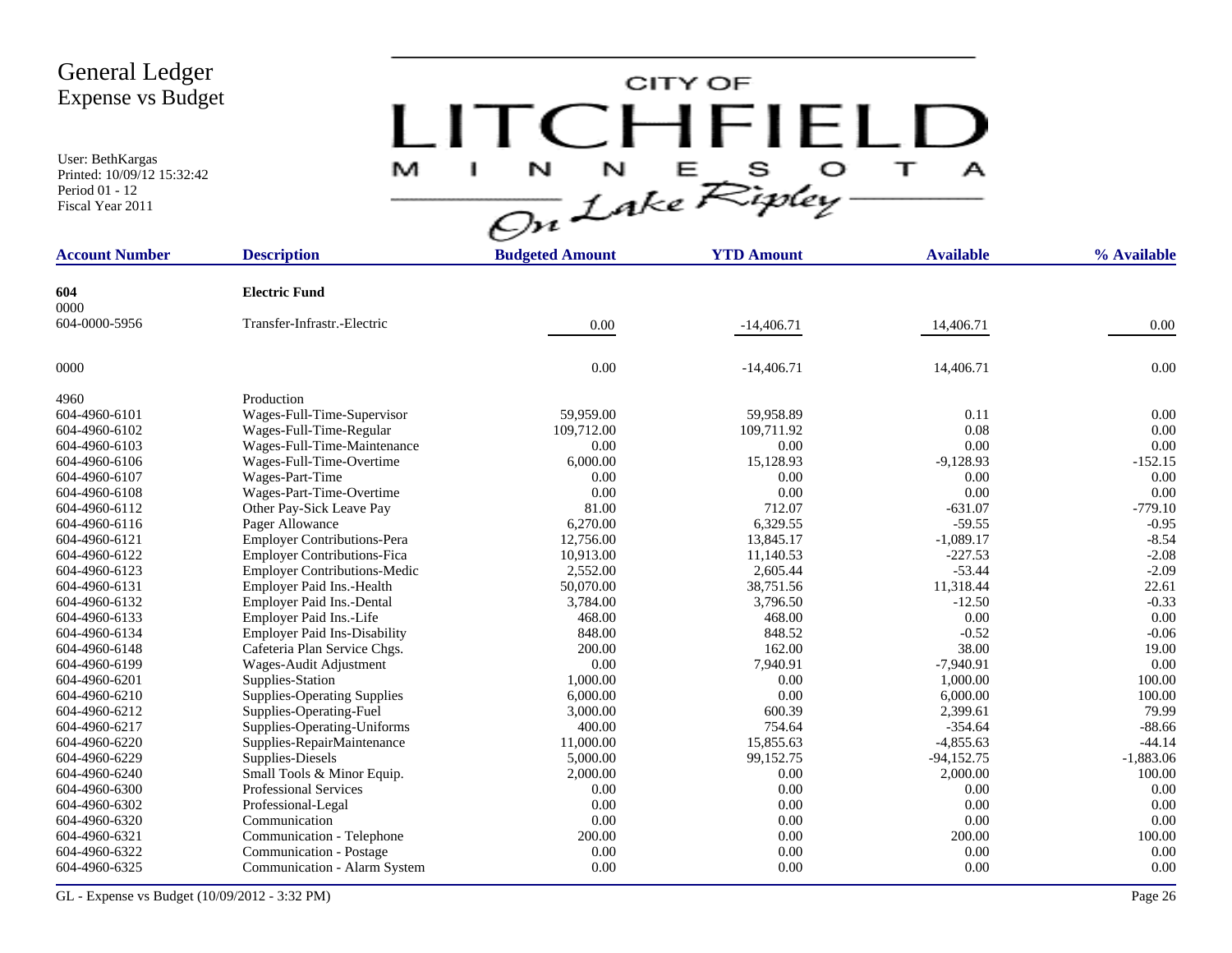| <b>Account Number</b> | <b>Description</b>                  | <b>Budgeted Amount</b> | <b>YTD Amount</b> | <b>Available</b> | % Available |
|-----------------------|-------------------------------------|------------------------|-------------------|------------------|-------------|
| 604-4960-6331         | Training                            | 3,000.00               | 624.53            | 2,375.47         | 79.18       |
| 604-4960-6333         | Transportation - Freight            | 4,000.00               | $0.00\,$          | 4,000.00         | 100.00      |
| 604-4960-6355         | Load Management Demand              | 5,000.00               | 0.00              | 5,000.00         | 100.00      |
| 604-4960-6360         | Insurance                           | 22,000.00              | 12,159.72         | 9,840.28         | 44.73       |
| 604-4960-6380         | Utility Services - Electric         | $0.00\,$               | 0.00              | 0.00             | 0.00        |
| 604-4960-6383         | <b>Utility Services - Gas</b>       | 35,000.00              | 23,826.72         | 11,173.28        | 31.92       |
| 604-4960-6400         | Repairs And Maintenance             | 9,000.00               | 13,520.52         | $-4,520.52$      | $-50.23$    |
| 604-4960-6402         | Repairs & Maint.-Buildings          | 2,000.00               | $0.00\,$          | 2,000.00         | 100.00      |
| 604-4960-6430         | Miscellaneous                       | 15,000.00              | 15,449.24         | $-449.24$        | $-2.99$     |
| 604-4960-6477         | Misc.-Vendor Use Tax                | 0.00                   | 0.00              | 0.00             | 0.00        |
|                       |                                     |                        |                   |                  |             |
| 4960                  | Production                          | 387,213.00             | 453,344.13        | $-66, 131.13$    | $-17.08$    |
| 4961                  | Distribution                        |                        |                   |                  |             |
| 604-4961-6101         | Wages-Full-Time-Supervisor          | 70,165.00              | 70,164.74         | 0.26             | 0.00        |
| 604-4961-6102         | Wages-Full-Time-Regular             | 114,815.00             | 114,814.78        | 0.22             | 0.00        |
| 604-4961-6103         | Wages-Full-Time-Maintenance         | 0.00                   | 0.00              | 0.00             | 0.00        |
| 604-4961-6106         | Wages-Full-Time-Overtime            | 5,000.00               | 5,558.11          | $-558.11$        | $-11.16$    |
| 604-4961-6107         | Wages-Part-Time                     | 20,000.00              | 11,695.75         | 8,304.25         | 41.52       |
| 604-4961-6108         | Wages - Part-Time Overtime          | 1,000.00               | 832.89            | 167.11           | 16.71       |
| 604-4961-6111         | Other Pay-Severance Pay             | 0.00                   | $0.00\,$          | $0.00\,$         | 0.00        |
| 604-4961-6112         | Other Pay-Sick Leave Pay            | 1,845.00               | 2,763.12          | $-918.12$        | $-49.76$    |
| 604-4961-6116         | Pager Allowance                     | 6,562.00               | 4,837.92          | 1,724.08         | 26.27       |
| 604-4961-6121         | <b>Employer Contributions-Pera</b>  | 13,887.00              | 15,171.34         | $-1,284.34$      | $-9.25$     |
| 604-4961-6122         | <b>Employer Contributions-Fica</b>  | 11,990.00              | 12,392.83         | $-402.83$        | $-3.36$     |
| 604-4961-6123         | Employer Contributions-Medic        | 2,804.00               | 2,898.37          | $-94.37$         | $-3.37$     |
| 604-4961-6131         | Employer Paid Ins.-Health           | 50,070.00              | 49,516.26         | 553.74           | 1.11        |
| 604-4961-6132         | Employer Paid Ins.-Dental           | 4,287.00               | 4,211.70          | 75.30            | 1.76        |
| 604-4961-6133         | Employer Paid Ins.-Life             | 468.00                 | 468.00            | 0.00             | 0.00        |
| 604-4961-6134         | <b>Employer Paid Ins-Disability</b> | 925.00                 | 925.08            | $-0.08$          | $-0.01$     |
| 604-4961-6148         | Cafeteria Plan Service Chgs.        | 225.00                 | 162.00            | 63.00            | 28.00       |
| 604-4961-6199         | Wages-Audit Adjustment              | 0.00                   | 5,548.89          | $-5,548.89$      | 0.00        |
| 604-4961-6201         | Supplies-Station                    | 1,000.00               | 0.00              | 1,000.00         | 100.00      |
| 604-4961-6210         | <b>Supplies-Operating Supplies</b>  | 1,000.00               | 0.00              | 1,000.00         | 100.00      |
| 604-4961-6211         | Supplies-Transformers               | 1,000.00               | 10,889.75         | $-9,889.75$      | -988.98     |
| 604-4961-6212         | Supplies-Operating-Fuel             | 9,000.00               | 8,619.94          | 380.06           | 4.22        |
| 604-4961-6213         | Supplies-Line                       | 30,000.00              | 0.00              | 30,000.00        | 100.00      |
| 604-4961-6217         | Supplies-Operating-Uniforms         | 1,000.00               | 563.24            | 436.76           | 43.68       |
| 604-4961-6220         | Supplies-Street Lights              | 20,000.00              | 3,067.39          | 16,932.61        | 84.66       |
| 604-4961-6221         | Supplies-Repairs & Main.            | 50,000.00              | 21,987.50         | 28,012.50        | 56.03       |
| 604-4961-6240         | Small Tools & Minor Equip.          | 5,000.00               | 1,480.24          | 3,519.76         | 70.40       |
| 604-4961-6300         | <b>Professional Services</b>        | 1,000.00               | 0.00              | 1,000.00         | 100.00      |
| 604-4961-6331         | Training                            | 4,000.00               | 2,402.57          | 1,597.43         | 39.94       |
| 604-4961-6400         | Repairs And Maintenance             | 50,000.00              | 76,852.07         | $-26,852.07$     | $-53.70$    |
| 604-4961-6416         | Rentals - Revolving - 2009          | 642.00                 | 642.00            | 0.00             | 0.00        |
| 604-4961-6417         | Rentals - Revolving - 2008          | 2,729.00               | 2,729.00          | 0.00             | $0.00\,$    |
| 604-4961-6418         | Rentals-Revolving-2007              | 0.00                   | $0.00\,$          | 0.00             | $0.00\,$    |
| 604-4961-6419         | Rentals - Revolving - 2011          | 0.00                   | $0.00\,$          | 0.00             | 0.00        |
| 604-4961-6421         | Rentals-Revolving-2003              | $0.00\,$               | $0.00\,$          | 0.00             | $0.00\,$    |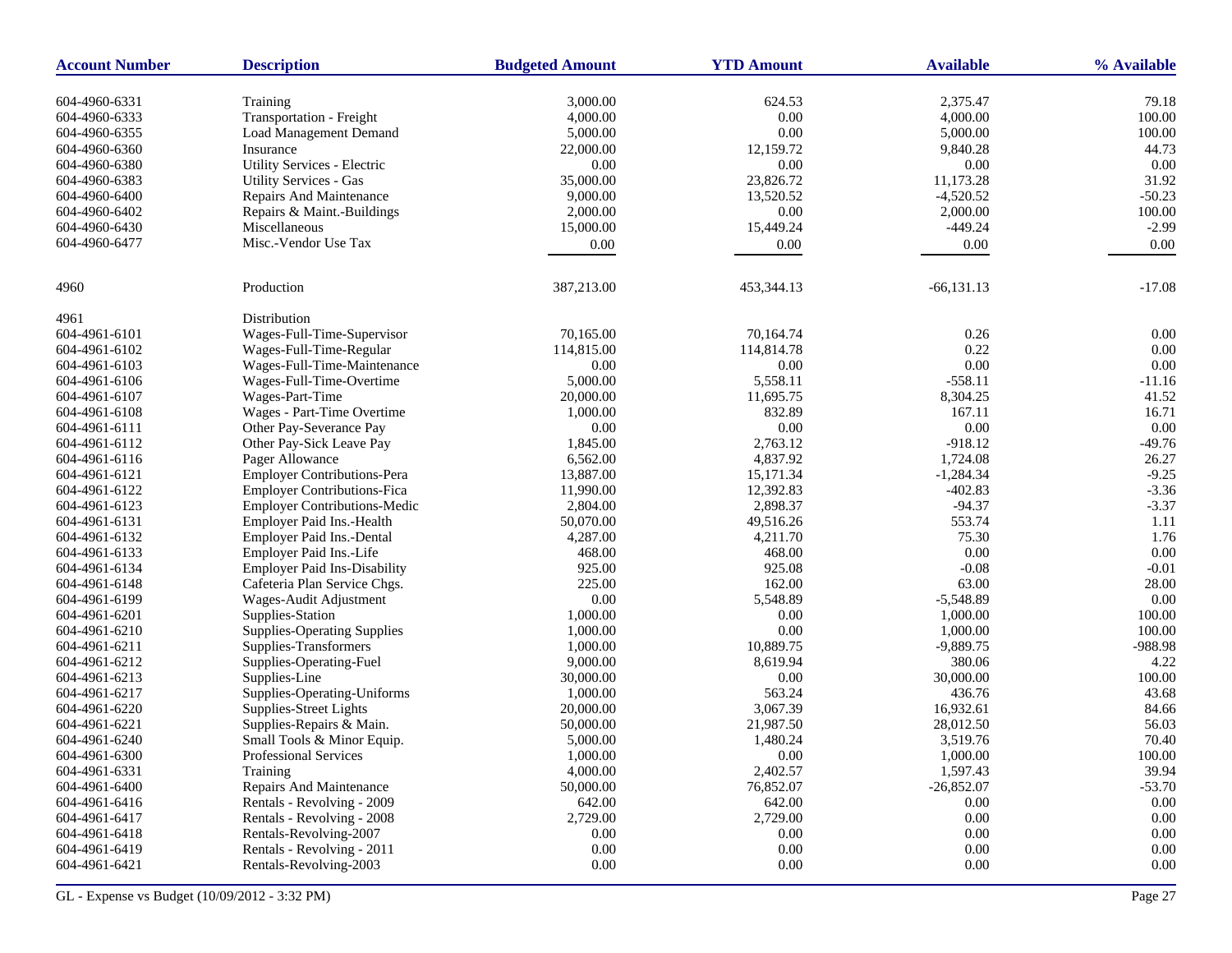| <b>Account Number</b> | <b>Description</b>                  | <b>Budgeted Amount</b> | <b>YTD Amount</b> | <b>Available</b> | % Available |
|-----------------------|-------------------------------------|------------------------|-------------------|------------------|-------------|
|                       |                                     |                        |                   |                  |             |
| 604-4961-6422         | Rentals-Revolving-2004              | 0.00                   | 0.00              | 0.00             | 0.00        |
| 604-4961-6425         | Rentals-Revolving-2006              | 0.00                   | 0.00              | 0.00             | 0.00        |
| 604-4961-6427         | Rentals-Revolving-2005              | 0.00                   | 0.00              | 0.00             | 0.00        |
| 604-4961-6430         | Miscellaneous                       | 5,000.00               | 1,083.98          | 3,916.02         | 78.32       |
| 604-4961-6476         | Misc.- Sales Tax                    | 0.00                   | 0.00              | 0.00             | 0.00        |
| 604-4961-6477         | Misc.-Vendor Use Tax                | 0.00                   | 0.00              | 0.00             | 0.00        |
| 4961                  | Distribution                        | 485,414.00             | 432,279.46        | 53,134.54        | 10.95       |
| 4962                  | Administration                      |                        |                   |                  |             |
| 604-4962-6101         | Wages-Full-Time-Supervisor          | 59,959.00              | 59,958.90         | 0.10             | 0.00        |
| 604-4962-6102         | Wages-Full-Time-Regular             | 92,872.00              | 92,872.79         | $-0.79$          | 0.00        |
| 604-4962-6106         | Wages-Full-Time-Overtime            | 200.00                 | 133.95            | 66.05            | 33.03       |
| 604-4962-6107         | Wages-Part-Time                     | 0.00                   | 0.00              | 0.00             | 0.00        |
| 604-4962-6111         | Other Pay-Severance Pay             | 0.00                   | 0.00              | 0.00             | 0.00        |
| 604-4962-6112         | Other Pay-Sick Leave Pay            | 1,612.00               | 792.42            | 819.58           | 50.84       |
| 604-4962-6121         | <b>Employer Contributions-Pera</b>  | 11,080.00              | 11,081.78         | $-1.78$          | $-0.02$     |
| 604-4962-6122         | <b>Employer Contributions-Fica</b>  | 9,575.00               | 8,799.02          | 775.98           | 8.10        |
| 604-4962-6123         | Employer Contributions-Medic        | 2,239.00               | 2,057.92          | 181.08           | 8.09        |
| 604-4962-6131         | Employer Paid Ins.-Health           | 50,070.00              | 49,516.26         | 553.74           | 1.11        |
| 604-4962-6132         | Employer Paid Ins.-Dental           | 3,370.00               | 3,381.30          | $-11.30$         | $-0.34$     |
| 604-4962-6133         | Employer Paid Ins.-Life             | 468.00                 | 468.00            | 0.00             | 0.00        |
| 604-4962-6134         | <b>Employer Paid Ins-Disability</b> | 764.00                 | 764.28            | $-0.28$          | $-0.04$     |
| 604-4962-6148         | Cafeteria Plan Service Chgs.        | 200.00                 | 162.00            | 38.00            | 19.00       |
| 604-4962-6199         | Wages-Audit Adjustment              | 0.00                   | 5,548.89          | $-5,548.89$      | 0.00        |
| 604-4962-6200         | Supplies-Office Supplies            | 2,000.00               | 0.00              | 2,000.00         | 100.00      |
| 604-4962-6212         | Supplies-Operating-Fuel             | 100.00                 | 0.00              | 100.00           | 100.00      |
| 604-4962-6214         | Supplies-Billing                    | 10,000.00              | 4,678.96          | 5,321.04         | 53.21       |
| 604-4962-6220         | Supplies-RepairMaintenance          | 200.00                 | 0.00              | 200.00           | 100.00      |
| 604-4962-6228         | Supplies-R & M-Vehicle              | 0.00                   | 0.00              | 0.00             | 0.00        |
| 604-4962-6300         | <b>Professional Services</b>        | 8,000.00               | 432.00            | 7,568.00         | 94.60       |
| 604-4962-6303         | <b>Outside Services</b>             | 20,000.00              | 11,835.66         | 8,164.34         | 40.82       |
| 604-4962-6320         | Communication                       | 9,000.00               | 8,177.91          | 822.09           | 9.13        |
| 604-4962-6322         | Communication - Postage             | 20,000.00              | 16,173.18         | 3,826.82         | 19.13       |
| 604-4962-6331         | Training                            | 500.00                 | 0.00              | 500.00           | 100.00      |
| 604-4962-6340         | Advertising                         | 0.00                   | 0.00              | 0.00             | 0.00        |
| 604-4962-6360         | Insurance                           | 57,000.00              | 64,105.76         | $-7,105.76$      | $-12.47$    |
| 604-4962-6384         | Safety Program                      | 0.00                   | 0.00              | 0.00             | 0.00        |
| 604-4962-6400         | <b>Repairs And Maintenance</b>      | 8,000.00               | 5,721.00          | 2,279.00         | 28.49       |
| 604-4962-6430         | Miscellaneous                       | 1,000.00               | 0.00              | 1,000.00         | 100.00      |
| 604-4962-6433         | Misc.-Dues & Subscriptions          | 23,000.00              | 22,655.46         | 344.54           | 1.50        |
| 604-4962-6437         | Misc-Retire Health Insurance        | 26,379.00              | 25,304.04         | 1,074.96         | 4.08        |
| 604-4962-6446         | <b>Interest Expense</b>             | 0.00                   | 0.00              | 0.00             | 0.00        |
| 604-4962-6455         | Misc. New Employee Costs            | 0.00                   | 0.00              | 0.00             | 0.00        |
| 604-4962-6458         | Misc.-Safety Consulting             | 0.00                   | 0.00              | 0.00             | 0.00        |
| 604-4962-6476         | Misc.-Sales Tax                     | 300,000.00             | 318,846.00        | $-18,846.00$     | $-6.28$     |
| 604-4962-6477         | Misc.-Vendor Use Tax                | 1,500.00               | $-314,734.56$     | 316,234.56       | 21,082.30   |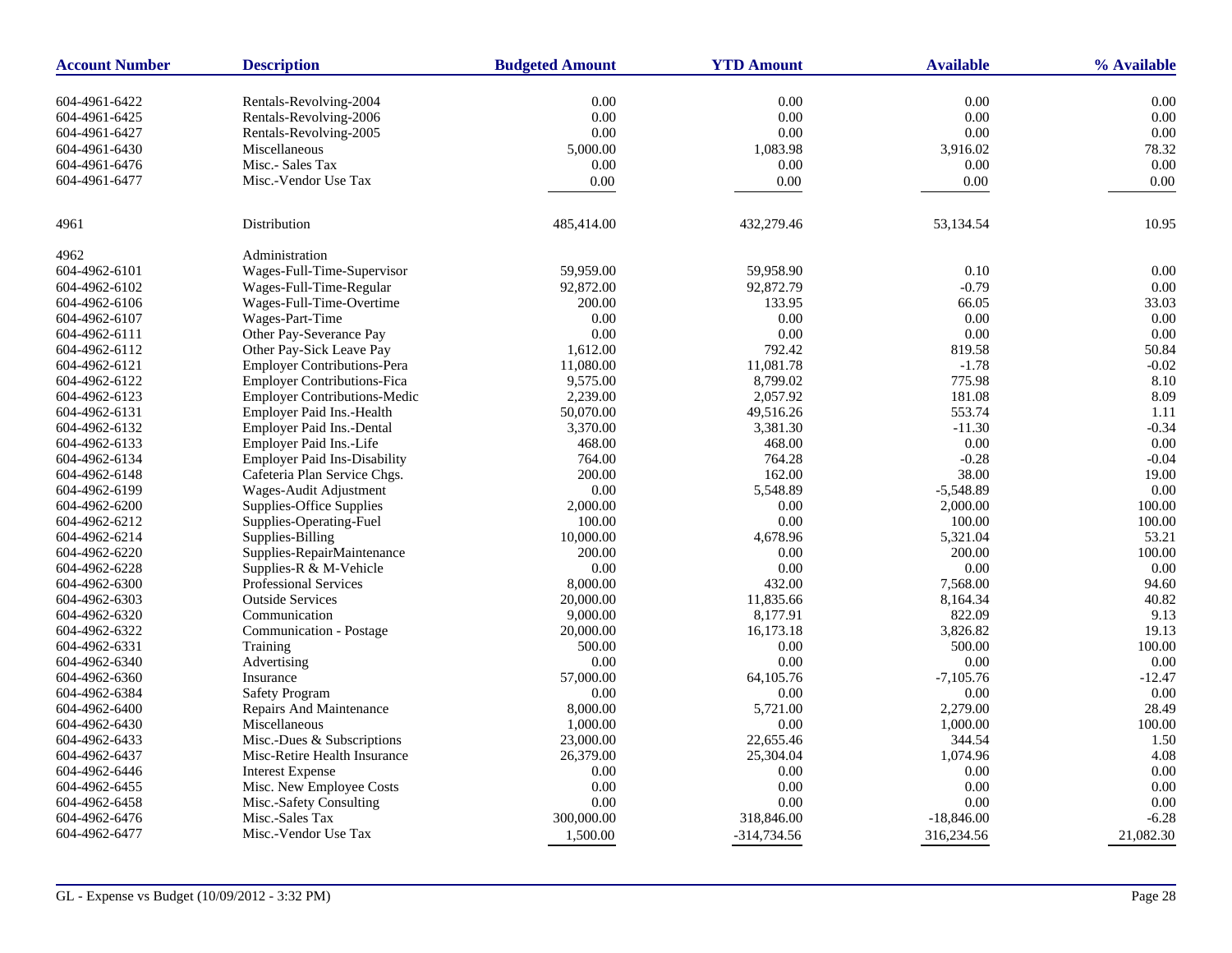| <b>Account Number</b> | <b>Description</b>                  | <b>Budgeted Amount</b> | <b>YTD Amount</b> | <b>Available</b> | % Available |
|-----------------------|-------------------------------------|------------------------|-------------------|------------------|-------------|
| 4962                  | Administration                      | 719,088.00             | 398,732.92        | 320, 355.08      | 44.55       |
| 4963                  | Engineering                         |                        |                   |                  |             |
| 604-4963-6102         | Wages-Full-Time-Regular             | 0.00                   | 0.00              | 0.00             | 0.00        |
| 604-4963-6107         | Wages-Part-Time                     | 0.00                   | 0.00              | 0.00             | 0.00        |
| 604-4963-6108         | Wages-Part-Time-Overtime            | 0.00                   | 0.00              | 0.00             | 0.00        |
| 604-4963-6111         | Other Pay-Severance Pay             | 0.00                   | $0.00\,$          | 0.00             | 0.00        |
| 604-4963-6112         | Other Pay-Sick Leave Pay            | 0.00                   | 0.00              | 0.00             | 0.00        |
| 604-4963-6121         | <b>Employer Contributions-Pera</b>  | 0.00                   | 0.00              | 0.00             | 0.00        |
| 604-4963-6122         | <b>Employer Contributions-Fica</b>  | 0.00                   | $0.00\,$          | 0.00             | 0.00        |
| 604-4963-6123         | <b>Employer Contributions-Medic</b> | 0.00                   | 0.00              | 0.00             | 0.00        |
| 604-4963-6131         | Employer Paid Ins.-Health           | 0.00                   | 0.00              | 0.00             | 0.00        |
| 604-4963-6132         | Employer Paid Ins.-Dental           | 0.00                   | 0.00              | 0.00             | 0.00        |
| 604-4963-6133         | Employer Paid Ins.-Life             | 0.00                   | 0.00              | 0.00             | 0.00        |
| 604-4963-6134         | <b>Employer Paid Ins-Disability</b> | 0.00                   | 0.00              | 0.00             | 0.00        |
| 604-4963-6148         | Cafeteria Plan Service Chgs.        | 0.00                   | 0.00              | 0.00             | 0.00        |
| 604-4963-6199         | Wages-Audit Adjustment              | 0.00                   | 0.00              | 0.00             | 0.00        |
| 604-4963-6203         | Supplies-Line                       | 3,000.00               | 0.00              | 3,000.00         | 100.00      |
| 604-4963-6210         | Supplies-Operating                  | 1,500.00               | 841.85            | 658.15           | 43.88       |
| 604-4963-6212         | Supplies-Operating-Fuel             | 700.00                 | 1,501.57          | $-801.57$        | $-114.51$   |
| 604-4963-6300         | Professional Services               | 30,000.00              | 28,077.00         | 1,923.00         | 6.41        |
| 604-4963-6331         | Training                            | 500.00                 | 0.00              | 500.00           | 100.00      |
| 604-4963-6400         | Repairs And Maintenance             | 2,500.00               | 1,405.28          | 1,094.72         | 43.79       |
| 604-4963-6430         | Miscellaneous                       | 6,000.00               | 0.00              | 6,000.00         | 100.00      |
|                       |                                     |                        |                   |                  |             |
| 4963                  | Engineering                         | 44,200.00              | 31,825.70         | 12,374.30        | 28.00       |
| 4964                  | Meter Reading                       |                        |                   |                  |             |
| 604-4964-6101         | Wages-Full-Time-Supervisor          | 0.00                   | 0.00              | 0.00             | 0.00        |
| 604-4964-6102         | Wages-Full-Time-Regular             | 40,823.00              | 40,352.07         | 470.93           | 1.15        |
| 604-4964-6106         | Wages-Full-Time-Overtime            | 4,000.00               | 7,419.34          | $-3,419.34$      | $-85.48$    |
| 604-4964-6107         | Wages-Part-Time                     | 0.00                   | 0.00              | 0.00             | 0.00        |
| 604-4964-6112         | Other Pay-Sick Leave Pay            | 0.00                   | $0.00\,$          | 0.00             | 0.00        |
| 604-4964-6116         | Pager Allowance                     | 2,333.00               | 353.27            | 1,979.73         | 84.86       |
| 604-4964-6121         | <b>Employer Contributions-Pera</b>  | 3,129.00               | 3,511.78          | $-382.78$        | $-12.23$    |
| 604-4964-6122         | <b>Employer Contributions-Fica</b>  | 2,676.00               | 2,740.80          | $-64.80$         | $-2.42$     |
| 604-4964-6123         | <b>Employer Contributions-Medic</b> | 626.00                 | 640.99            | $-14.99$         | $-2.39$     |
| 604-4964-6131         | Employer Paid Ins.-Health           | 16,690.00              | 16,478.28         | 211.72           | 1.27        |
| 604-4964-6132         | Employer Paid Ins.-Dental           | 1,399.00               | 1,401.62          | $-2.62$          | $-0.19$     |
| 604-4964-6133         | Employer Paid Ins.-Life             | 156.00                 | 156.00            | 0.00             | 0.00        |
| 604-4964-6134         | <b>Employer Paid Ins-Disability</b> | 204.00                 | 204.12            | $-0.12$          | $-0.06$     |
| 604-4964-6148         | Cafeteria Plan Service Chgs.        | 125.00                 | 54.00             | 71.00            | 56.80       |
| 604-4964-6199         | Wages-Audit Adjustment              | 0.00                   | 5,548.89          | $-5,548.89$      | $0.00\,$    |
| 604-4964-6204         | Supplies-Meters                     | 5,000.00               | 0.00              | 5,000.00         | 100.00      |
| 604-4964-6212         | Supplies-Operating-Fuel             | 1,700.00               | $0.00\,$          | 1,700.00         | 100.00      |
| 604-4964-6217         | Supplies-Operating-Uniforms         | 500.00                 | 219.90            | 280.10           | 56.02       |
| 604-4964-6220         | Supplies-Repair & Maintenance       | 4,700.00               | 257.30            | 4,442.70         | 94.53       |
| 604-4964-6400         | Repairs And Maintenance             | 3,000.00               | 2,507.22          | 492.78           | 16.43       |
| 604-4964-6430         | Miscellaneous                       | 100.00                 | 71.52             | 28.48            | 28.48       |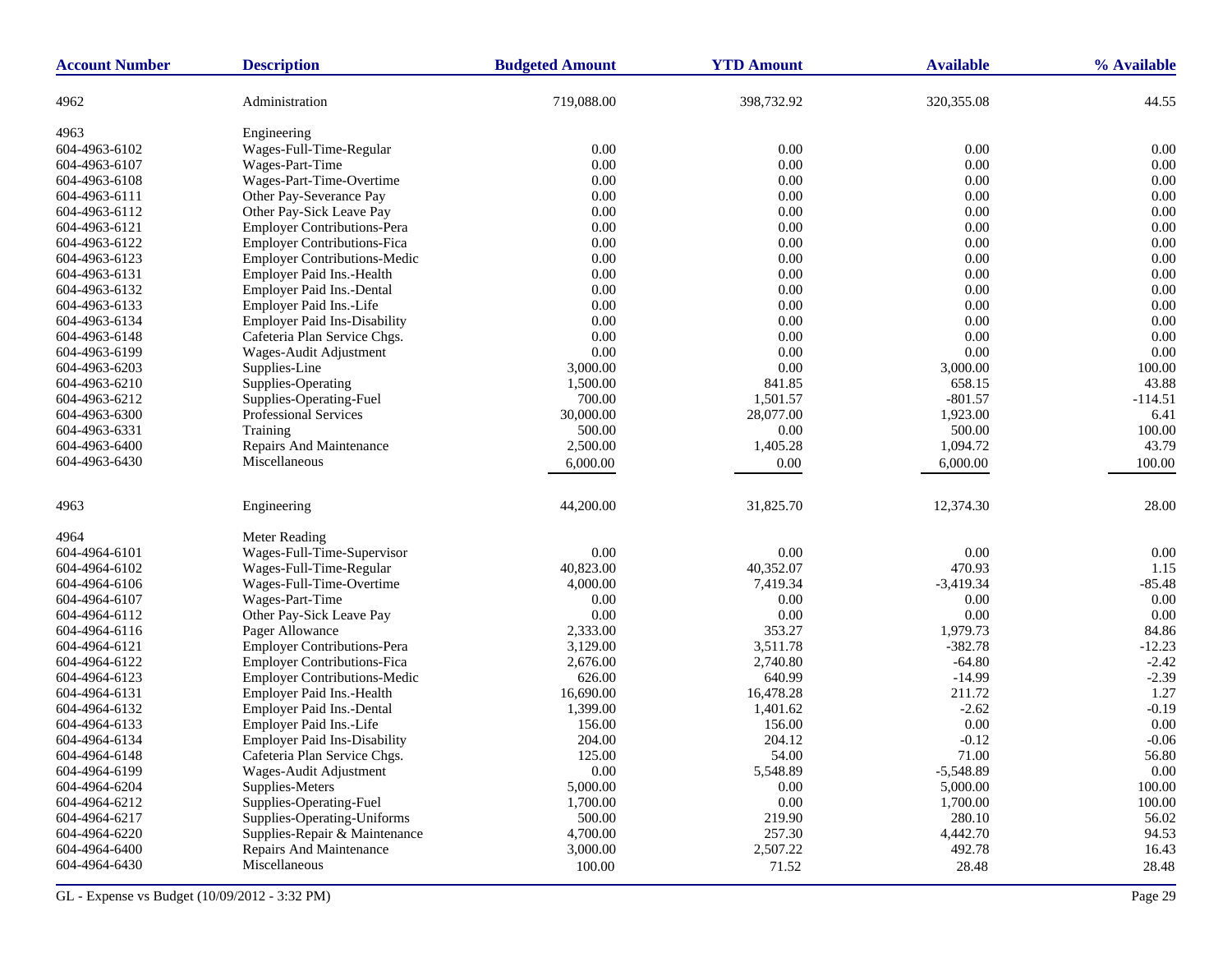| <b>Account Number</b>                         | <b>Description</b>                   | <b>Budgeted Amount</b> | <b>YTD Amount</b> | <b>Available</b> | % Available |
|-----------------------------------------------|--------------------------------------|------------------------|-------------------|------------------|-------------|
|                                               |                                      |                        |                   |                  |             |
|                                               |                                      |                        |                   |                  | 6.02        |
| 4964                                          | Meter Reading                        | 87,161.00              | 81,917.10         | 5,243.90         |             |
| 4965                                          | <b>Purchased Power</b>               |                        |                   |                  |             |
| 604-4965-6256                                 | Wapa                                 | 2,140,141.00           | 2,178,051.32      | $-37,910.32$     | $-1.77$     |
| 604-4965-6257                                 | Smmpa                                | 3,625,205.00           | 3,749,724.66      | $-124,519.66$    | $-3.43$     |
| 604-4965-6258                                 | Other                                | 0.00                   | 0.00              | 0.00             | 0.00        |
| 4965                                          | <b>Purchased Power</b>               | 5,765,346.00           | 5,927,775.98      | $-162,429.98$    | $-2.82$     |
|                                               |                                      |                        |                   |                  |             |
| 4966                                          | General Financial                    |                        |                   |                  |             |
| 604-4966-6428                                 | Depreciation - Local                 | 0.00                   | 306,660.21        | $-306,660.21$    | 0.00        |
| 604-4966-6440                                 | Misc.-Contingency Funds              | 702,064.00             | 0.00              | 702,064.00       | 100.00      |
| 604-4966-6445                                 | Misc.-Audit                          | 8,000.00               | 8,000.00          | 0.00             | 0.00        |
| 604-4966-6446                                 | Misc.-Interest                       | 3,000.00               | 0.00              | 3,000.00         | 100.00      |
| 604-4966-6721                                 | Transfers-Genera Fund                | 260,000.00             | 260,000.00        | 0.00             | 0.00        |
| 604-4966-6722                                 | Transfers - General Fund (LGA)       | 85,000.00              | 85,000.00         | 0.00             | 0.00        |
| 604-4966-6725                                 | Transfers-Safety                     | 10,000.00              | 10,000.00         | 0.00             | 0.00        |
| 604-4966-6726                                 | Transfer - Technology                | 20,000.00              | 20,000.00         | 0.00             | 0.00        |
| 604-4966-6727                                 | Transfers - Infrastructure           | 0.00                   | 137,079.00        | $-137,079.00$    | 0.00        |
| 604-4966-6728                                 | Transfer - Elec Impr                 | 0.00                   | 859,935.00        | $-859,935.00$    | 0.00        |
| 604-4966-6729                                 | Transfer Gen(2007                    | 27,228.00              | 27,228.00         | 0.00             | 0.00        |
| 604-4966-6730                                 | Transfer - Cap Imp Bonds             | 0.00                   | 0.00              | 0.00             | 0.00        |
| 604-4966-6733                                 | <b>Transfer - Rate Stabilization</b> | 200,000.00             | 200,000.00        | 0.00             | 0.00        |
| 604-4966-6734                                 | Transfer-2008 Electric Rev. Bd       | 1,020,000.00           | 1,020,000.00      | 0.00             | 0.00        |
| 604-4966-6735                                 | Transfers-P.W. Mgmt Center           | 3,250.00               | 3,250.00          | 0.00             | 0.00        |
| 4966                                          | General Financial                    | 2,338,542.00           | 2,937,152.21      | $-598,610.21$    | $-25.60$    |
|                                               |                                      |                        |                   |                  |             |
| 4967                                          | Load Management                      |                        |                   |                  |             |
| 604-4967-6220                                 | Supplies-RepairMaintenance           | 7,000.00               | 6,480.36          | 519.64           | 7.42        |
| 604-4967-6300                                 | Professional Services                | 0.00                   | 0.00              | 0.00             | 0.00        |
| 604-4967-6400                                 | Repairs and Maintenance              | 5,000.00               | 5,080.38          | $-80.38$         | $-1.61$     |
| 604-4967-6438                                 | Heater-Customer Rebates              | 0.00                   | 0.00              | 0.00             | 0.00        |
| 604-4967-6439                                 | <b>Energy Star-Customer Rebates</b>  | 1,000.00               | 1,919.69          | $-919.69$        | $-91.97$    |
| 604-4967-6447                                 | Recycling                            | 5,000.00               | 4,262.91          | 737.09           | 14.74       |
| 604-4967-6448                                 | <b>Water Heaters</b>                 | 60,000.00              | 55,830.90         | 4,169.10         | 6.95        |
| 604-4967-6745                                 | Transfers-Electric-Bonds             | 0.00                   | 0.00              | $0.00\,$         | 0.00        |
| 604-4967-6749                                 | Transfer-Capital Imp.                | 0.00                   | 0.00              | 0.00             | 0.00        |
| 604-4967-6757                                 | Transfer Infrast. Repl.              | 0.00                   | 0.00              | 0.00             | $0.00\,$    |
| 604-4967-6770                                 | Loss on Asset Disposal               | 0.00                   | 166,213.84        | $-166,213.84$    | 0.00        |
|                                               |                                      |                        |                   |                  |             |
| 4967                                          | Load Management                      | 78,000.00              | 239,788.08        | $-161,788.08$    | $-207.42$   |
| 604                                           | <b>Electric Fund</b>                 | 9,904,964.00           | 10,488,408.87     | $-583,444.87$    | $-5.89$     |
| GL - Expense vs Budget (10/09/2012 - 3:32 PM) |                                      |                        |                   |                  | Page 30     |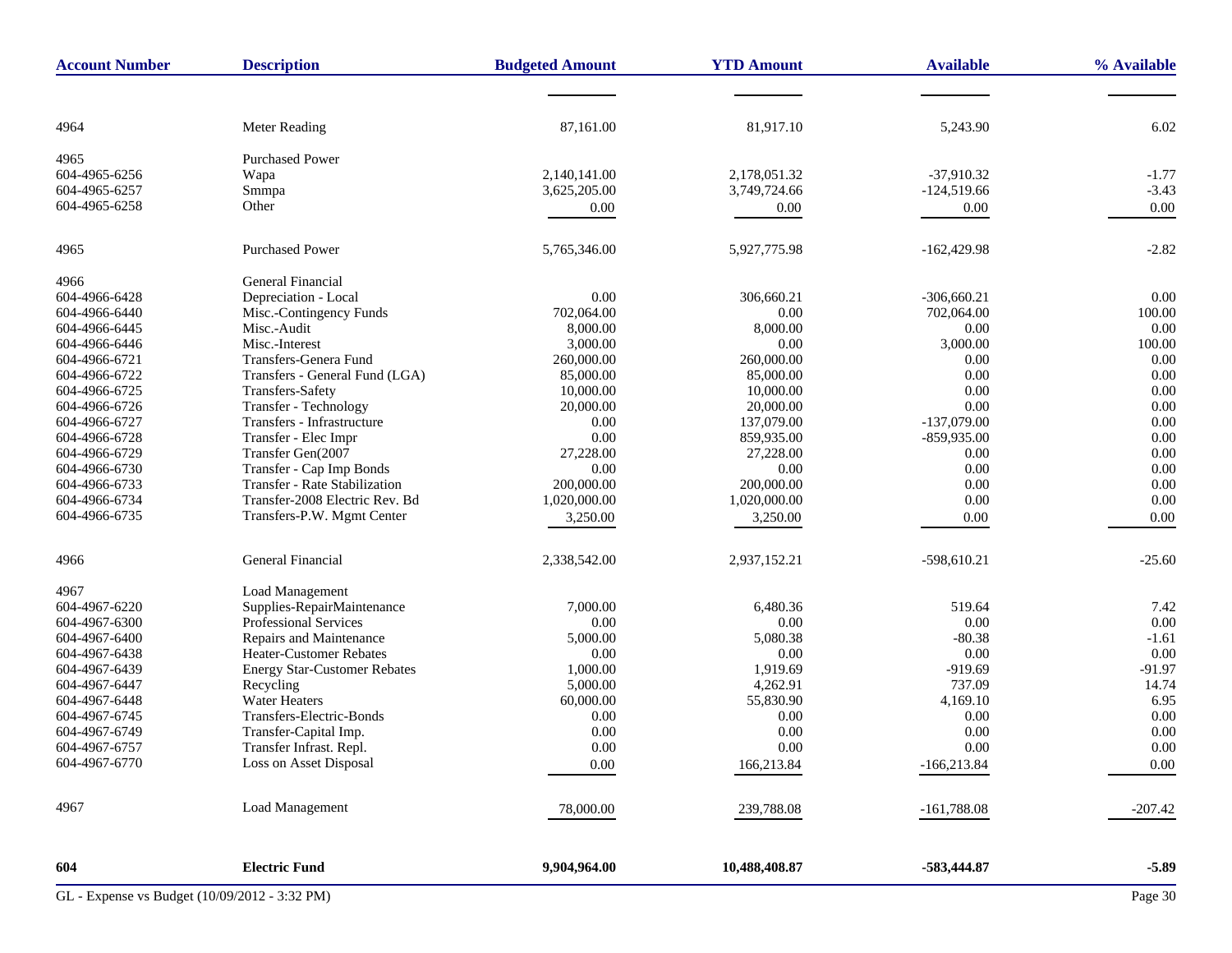| Aumber -<br>сонп | `*IDHON<br>1ac | A mount<br>-sudgeter | moun | . <del>. .</del><br>niable | able<br>au |
|------------------|----------------|----------------------|------|----------------------------|------------|
|                  |                |                      |      |                            |            |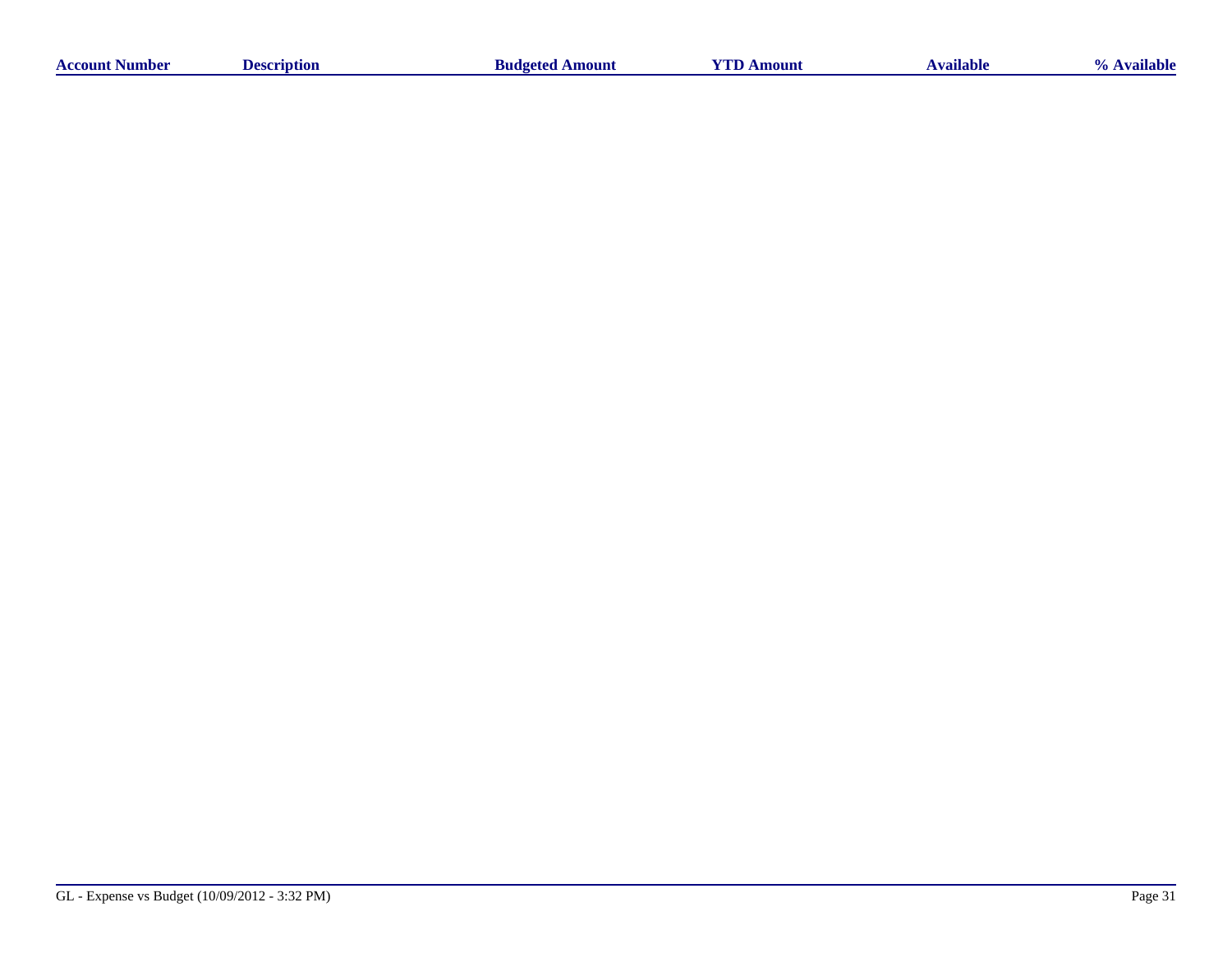User: BethKargas Printed: 10/09/12 15:32:43 Period 01 - 12 Fiscal Year 2011

LITCHFIELD

| <b>Account Number</b> | <b>Description</b>                  | <b>Budgeted Amount</b> | <b>YTD Amount</b> | <b>Available</b> | % Available |
|-----------------------|-------------------------------------|------------------------|-------------------|------------------|-------------|
|                       |                                     |                        |                   |                  |             |
| 611                   | <b>Civic Arena</b>                  |                        |                   |                  |             |
| 4985                  | Misc.-Main Arena                    |                        |                   |                  |             |
| 611-4985-6101         | Wages-Full-Time-Supervisor          | 59,959.00              | 59,958.91         | 0.09             | 0.00        |
| 611-4985-6103         | Wages-Full-Time-Maintenance         | 0.00                   | 0.00              | 0.00             | 0.00        |
| 611-4985-6106         | Wages-Full-Time-Overtime            | 0.00                   | 0.00              | 0.00             | 0.00        |
| 611-4985-6107         | Wages-Part-Time                     | 17,000.00              | 17,071.83         | $-71.83$         | $-0.42$     |
| 611-4985-6108         | Wages-Part-Time-Overtime            | 200.00                 | 0.00              | 200.00           | 100.00      |
| 611-4985-6112         | Other Pay-Sick Leave Pay            | 1,357.00               | 1,383.67          | $-26.67$         | $-1.97$     |
| 611-4985-6121         | <b>Employer Contributions-Pera</b>  | 4,347.00               | 4,343.67          | 3.33             | 0.08        |
| 611-4985-6122         | <b>Employer Contributions-Fica</b>  | 3,802.00               | 4,648.41          | $-846.41$        | $-22.26$    |
| 611-4985-6123         | <b>Employer Contributions-Medic</b> | 889.00                 | 1,087.19          | $-198.19$        | $-22.29$    |
| 611-4985-6131         | Employer Paid Ins.-Health           | 16,690.00              | 16,505.42         | 184.58           | 1.11        |
| 611-4985-6132         | Employer Paid Ins.-Dental           | 985.00                 | 988.70            | $-3.70$          | $-0.38$     |
| 611-4985-6133         | Employer Paid Ins.-Life             | 156.00                 | 156.00            | 0.00             | 0.00        |
| 611-4985-6134         | <b>Employer Paid Ins-Disability</b> | 300.00                 | 299.88            | 0.12             | 0.04        |
| 611-4985-6148         | Cafeteria Plan Service Chgs.        | 50.00                  | 54.00             | $-4.00$          | $-8.00$     |
| 611-4985-6199         | Wages-Audit Adjustment              | 0.00                   | 0.00              | 0.00             | 0.00        |
| 611-4985-6200         | Supplies-Office Supplies            | 100.00                 | 0.00              | 100.00           | 100.00      |
| 611-4985-6210         | <b>Supplies-Operating Supplies</b>  | 0.00                   | 0.00              | 0.00             | 0.00        |
| 611-4985-6212         | Supplies-Operating-Fuel             | 600.00                 | 798.37            | $-198.37$        | $-33.06$    |
| 611-4985-6219         | Supplies-Operating-Conc.Pop         | 0.00                   | 0.00              | 0.00             | 0.00        |
| 611-4985-6220         | Supplies-RepairMaintenance          | 14,000.00              | 12,170.31         | 1,829.69         | 13.07       |
| 611-4985-6240         | Small Tools & Minor Equip.          | 500.00                 | 276.81            | 223.19           | 44.64       |
| 611-4985-6300         | <b>Professional Services</b>        | 250.00                 | 0.00              | 250.00           | 100.00      |
| 611-4985-6320         | Communication                       | 2,400.00               | 2,231.96          | 168.04           | 7.00        |
| 611-4985-6331         | Training                            | 1,000.00               | 469.07            | 530.93           | 53.09       |
| 611-4985-6340         | Advertising                         | 200.00                 | 99.99             | 100.01           | 50.01       |
| 611-4985-6360         | Insurance                           | 9,000.00               | 8,872.43          | 127.57           | 1.42        |
| 611-4985-6380         | Utility Services - Electric         | 30,000.00              | 30,683.31         | $-683.31$        | $-2.28$     |
| 611-4985-6383         | <b>Utility Services - Gas</b>       | 17,000.00              | 7,453.95          | 9,546.05         | 56.15       |
| 611-4985-6400         | Repairs And Maintenance             | 11,000.00              | 22,607.43         | $-11,607.43$     | $-105.52$   |
| 611-4985-6410         | Rentals                             | 0.00                   | 0.00              | 0.00             | 0.00        |
| 611-4985-6417         | Rentals - Revolving - 2008          | 2,562.00               | 2,562.00          | 0.00             | 0.00        |
| 611-4985-6418         | Rentals-Revolving-2007              | 0.00                   | 0.00              | $0.00\,$         | 0.00        |
| 611-4985-6423         | Rentals-Revolving-1994              | 0.00                   | 0.00              | 0.00             | 0.00        |
| 611-4985-6428         | Depreciation - Local                | 0.00                   | 0.00              | 0.00             | 0.00        |
| 611-4985-6429         | Depreciation Expense                | 0.00                   | 0.00              | 0.00             | 0.00        |
| 611-4985-6430         | Miscellaneous                       | 500.00                 | 1,042.46          | $-542.46$        | $-108.49$   |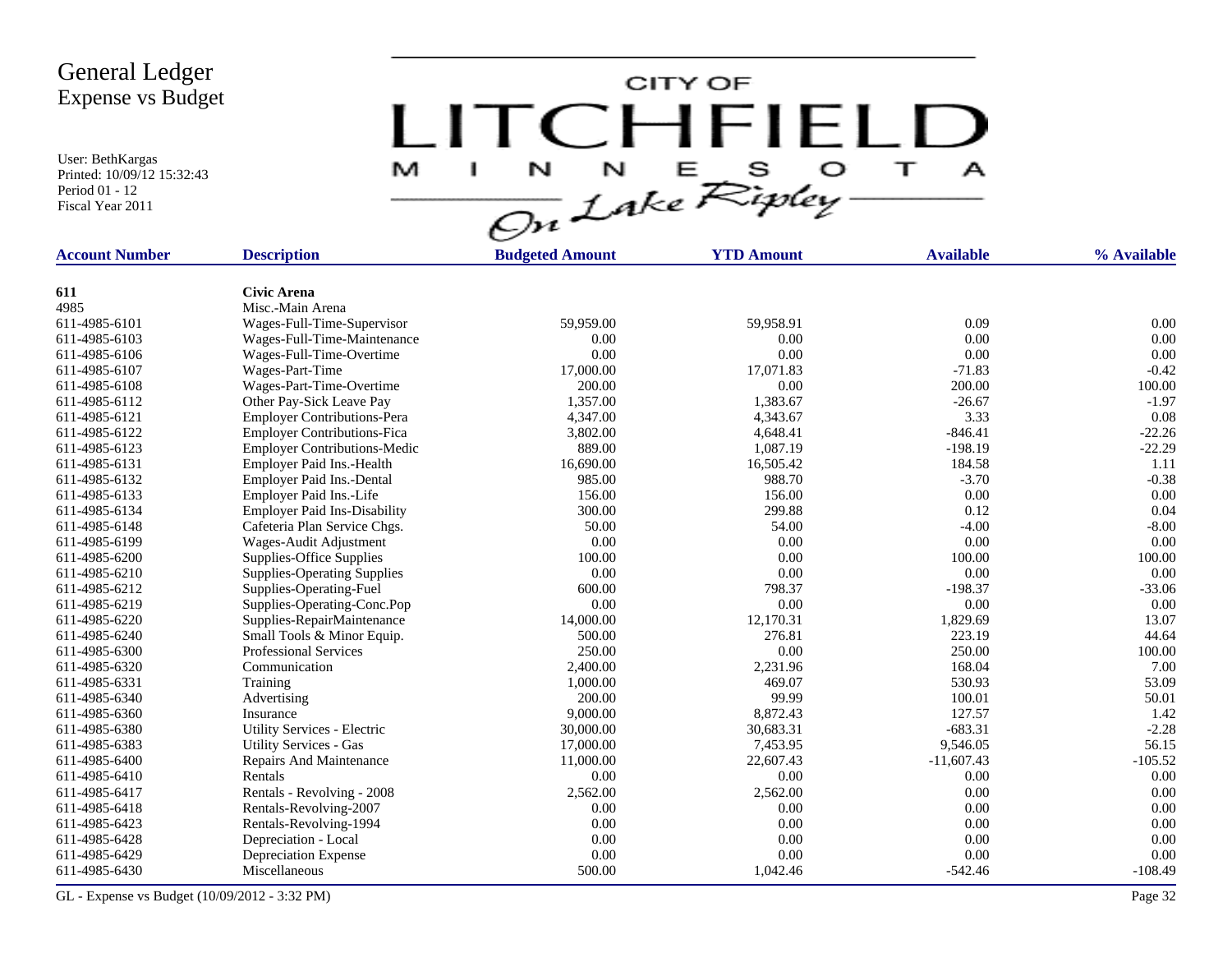| <b>Account Number</b> | <b>Description</b>            | <b>Budgeted Amount</b> | <b>YTD Amount</b> | <b>Available</b> | % Available |
|-----------------------|-------------------------------|------------------------|-------------------|------------------|-------------|
| 611-4985-6440         | Misc.-Contingency Funds       | 2,678.00               | 0.00              | 2,678.00         | 100.00      |
| 611-4985-6441         | Misc.-Taxes                   | 250.00                 | $-0.12$           | 250.12           | 100.05      |
| 611-4985-6446         | Misc.-Interest                | 0.00                   | 0.00              | 0.00             | 0.00        |
| 611-4985-6447         | Misc.-Roller Skating          | 0.00                   | 0.00              | 0.00             | 0.00        |
| 611-4985-6455         | Misc.-New Employee Costs      | 0.00                   | 0.00              | 0.00             | 0.00        |
| 611-4985-6476         | Misc.-Vendor Sales Tax        | 0.00                   | 0.00              | 0.00             | 0.00        |
| 611-4985-6477         | Misc.-Vendor Use Tax          | 200.00                 | 0.00              | 200.00           | 100.00      |
| 611-4985-6580         | C.O.-Equip.-Other             | 0.00                   | 0.00              | 0.00             | 0.00        |
| 611-4985-6729         | Transfer Gen(2007 C of I)     | 10,678.00              | 10,678.00         | 0.00             | 0.00        |
| 611-4985-6747         | Transfer - Insurance Rev.     | 0.00                   | 0.00              | 0.00             | 0.00        |
| 611-4985-6749         | Transfer-Capital Imp. Fund    | 0.00                   | 0.00              | 0.00             | 0.00        |
|                       |                               |                        |                   |                  |             |
| 4985                  | Misc.-Main Arena              | 208,653.00             | 206,443.65        | 2,209.35         | 1.06        |
| 4986                  | Misc.-Community Room          |                        |                   |                  |             |
| 611-4986-6220         | Supplies-RepairMaintenance    | 1,200.00               | 0.00              | 1,200.00         | 100.00      |
| 611-4986-6240         | Small Tools & Minor Equip.    | 1,700.00               | 0.00              | 1,700.00         | 100.00      |
| 611-4986-6300         | Professional Services         | 200.00                 | 0.00              | 200.00           | 100.00      |
| 611-4986-6320         | Communication                 | 550.00                 | 0.00              | 550.00           | 100.00      |
| 611-4986-6340         | Advertising                   | 0.00                   | 0.00              | 0.00             | 0.00        |
| 611-4986-6360         | Insurance                     | 0.00                   | $0.00\,$          | 0.00             | 0.00        |
| 611-4986-6380         | Utility Services - Electric   | 4,600.00               | 4,167.84          | 432.16           | 9.39        |
| 611-4986-6383         | <b>Utility Services - Gas</b> | 2,000.00               | 1,231.48          | 768.52           | 38.43       |
| 611-4986-6400         | Repairs And Maintenance       | 700.00                 | 3,591.97          | $-2,891.97$      | $-413.14$   |
| 611-4986-6430         | Miscellaneous                 | 1,147.00               | 0.00              | 1,147.00         | 100.00      |
| 611-4986-6446         | Misc.-Interest                | 0.00                   | 0.00              | 0.00             | 0.00        |
| 611-4986-6476         | Misc.-Vendor Sales Tax        | 0.00                   | 0.00              | 0.00             | 0.00        |
| 611-4986-6477         | Misc.-Vendor Use Tax          | 0.00                   | 0.00              | 0.00             | 0.00        |
| 611-4986-6521         | C.O.-Buildings                | 500.00                 | 0.00              | 500.00           | 100.00      |
| 611-4986-6580         | C.O.-Equip.-Other             | 0.00                   | 0.00              | 0.00             | 0.00        |
|                       |                               |                        |                   |                  |             |
| 4986                  | Misc.-Community Room          | 12,597.00              | 8,991.29          | 3,605.71         | 28.62       |
|                       |                               |                        |                   |                  |             |
| 611                   | <b>Civic Arena</b>            | 221,250.00             | 215,434.94        | 5,815.06         | 2.63        |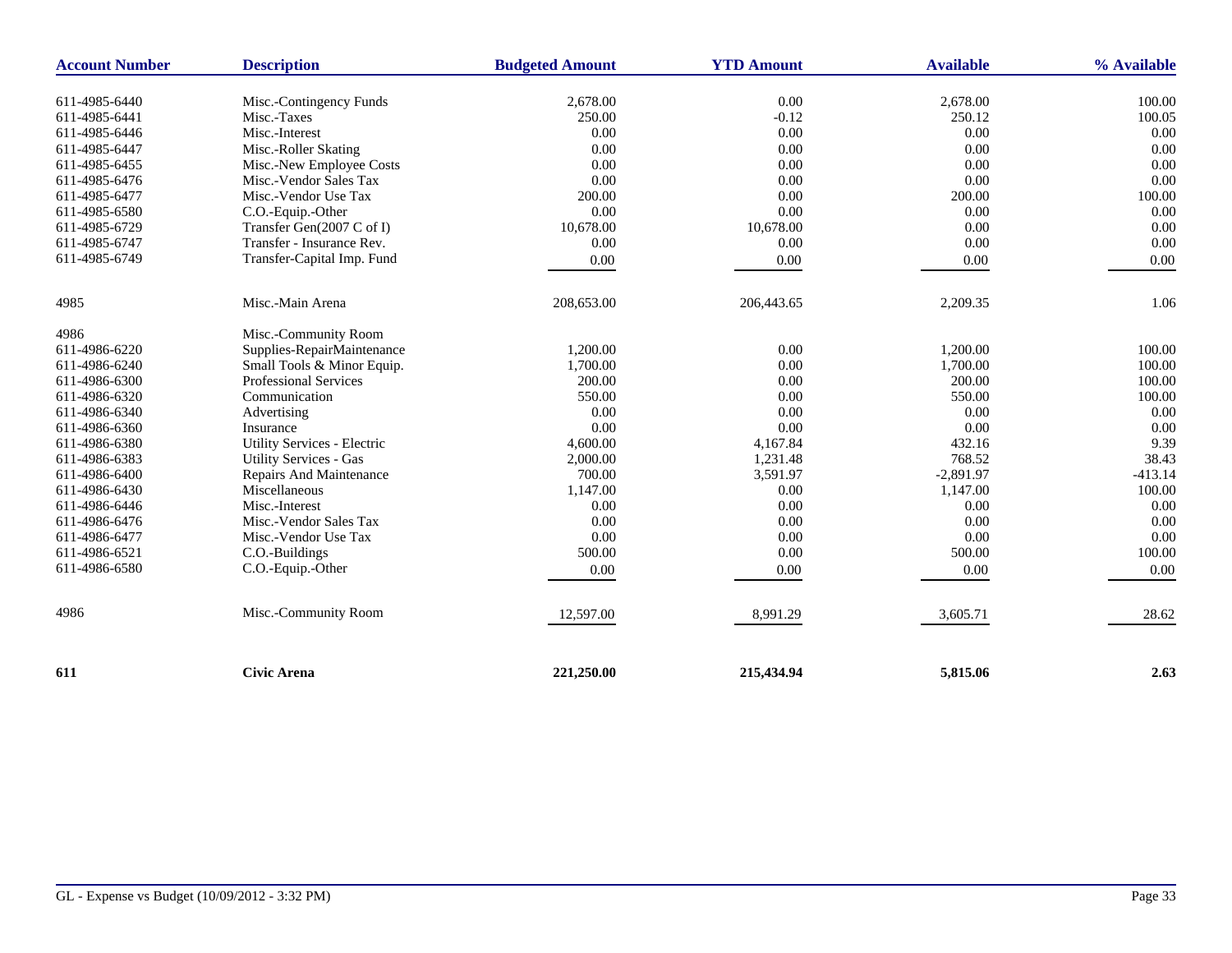User: BethKargas Printed: 10/09/12 15:32:43 Period 01 - 12 Fiscal Year 2011

LITCHFIELD

| <b>Account Number</b> | <b>Description</b>                           | <b>Budgeted Amount</b> | <b>YTD Amount</b> | <b>Available</b> | % Available |
|-----------------------|----------------------------------------------|------------------------|-------------------|------------------|-------------|
|                       | <b>Sewer</b>                                 |                        |                   |                  |             |
| 614<br>4945           | Misc.-Collection System                      |                        |                   |                  |             |
| 614-4945-6102         | Wages-Full-Time-Regular                      | 0.00                   | 0.00              | 0.00             | 0.00        |
| 614-4945-6103         | Wages-Full-Time-Maintenance                  | 0.00                   | 0.00              | 0.00             | 0.00        |
| 614-4945-6106         | Wages-Full-Time-Overtime                     | 0.00                   | 0.00              | 0.00             | 0.00        |
| 614-4945-6107         | Wages-Part-Time                              | 0.00                   | 0.00              | 0.00             | 0.00        |
| 614-4945-6112         | Other Pay-Sick Leave Pay                     | 0.00                   | 0.00              | 0.00             | 0.00        |
| 614-4945-6121         | <b>Employer Contributions-Pera</b>           | 0.00                   | 0.00              | 0.00             | 0.00        |
| 614-4945-6122         | <b>Employer Contributions-Fica</b>           | 0.00                   | 0.00              | 0.00             | 0.00        |
| 614-4945-6123         | <b>Employer Contributions-Medic</b>          | 0.00                   | $0.00\,$          | 0.00             | 0.00        |
| 614-4945-6131         | Employer Paid Ins.-Health                    | 0.00                   | 0.00              | 0.00             | 0.00        |
| 614-4945-6132         | Employer Paid Ins.-Dental                    | 0.00                   | 0.00              | 0.00             | 0.00        |
| 614-4945-6133         | Employer Paid Ins.-Life                      | 0.00                   | 0.00              | 0.00             | 0.00        |
| 614-4945-6134         | <b>Employer Paid Ins-Disability</b>          | 0.00                   | 0.00              | 0.00             | 0.00        |
| 614-4945-6148         | Cafeteria Plan Service Chgs.                 | 0.00                   | 0.00              | 0.00             | 0.00        |
| 614-4945-6199         | Wages-Audit Adjustment                       | 0.00                   | 0.00              | 0.00             | 0.00        |
| 614-4945-6210         | <b>Supplies-Operating Supplies</b>           | 0.00                   | 0.00              | 0.00             | 0.00        |
| 614-4945-6212         | Supplies-Operating-Fuel                      | 1,000.00               | 0.00              | 1,000.00         | 100.00      |
| 614-4945-6220         | Supplies-RepairMaintenance                   | 5,000.00               | 0.00              | 5,000.00         | 100.00      |
| 614-4945-6240         | Small Tools & Minor Equip.                   | 5,500.00               | 0.00              | 5,500.00         | 100.00      |
| 614-4945-6300         | <b>Professional Services</b>                 | 250.00                 | 0.00              | 250.00           | 100.00      |
| 614-4945-6325         | Communication - Alarm System                 | 1,100.00               | 0.00              | 1,100.00         | 100.00      |
| 614-4945-6331         | Training                                     | 300.00                 | 0.00              | 300.00           | 100.00      |
| 614-4945-6360         | Insurance                                    | 500.00                 | 0.00              | 500.00           | 100.00      |
| 614-4945-6380         | Utility Services - Electric                  | 3,600.00               | 4,449.23          | $-849.23$        | $-23.59$    |
| 614-4945-6400         | Repairs And Maintenance                      | 1,000.00               | 10,355.80         | $-9,355.80$      | $-935.58$   |
| 614-4945-6402         | Repairs & Maint.-Vehicles                    | 1,000.00               | 0.00              | 1,000.00         | 100.00      |
| 614-4945-6404         | Repairs & Maint.-Mach.Equip                  | 0.00                   | 0.00              | 0.00             | 0.00        |
| 614-4945-6405         |                                              | 24,000.00              |                   | $-406.82$        | $-1.70$     |
| 614-4945-6430         | RepairMaint - Sewer Backups<br>Miscellaneous | 0.00                   | 24,406.82<br>0.00 | 0.00             | 0.00        |
| 614-4945-6520         | C.O.-Buildings                               | 0.00                   | 0.00              | 0.00             | 0.00        |
| 614-4945-6580         |                                              |                        |                   |                  |             |
|                       | C.O.-Equip.-Other                            | 1,000.00               | 0.00              | 1,000.00         | 100.00      |
| 4945                  | Misc.-Collection System                      | 44,250.00              | 39,211.85         | 5,038.15         | 11.39       |
| 4946                  | Misc.-Lift Stations                          |                        |                   |                  |             |
| 614-4946-6220         | Supplies-RepairMaintenance                   | 9,000.00               | 1,414.74          | 7,585.26         | 84.28       |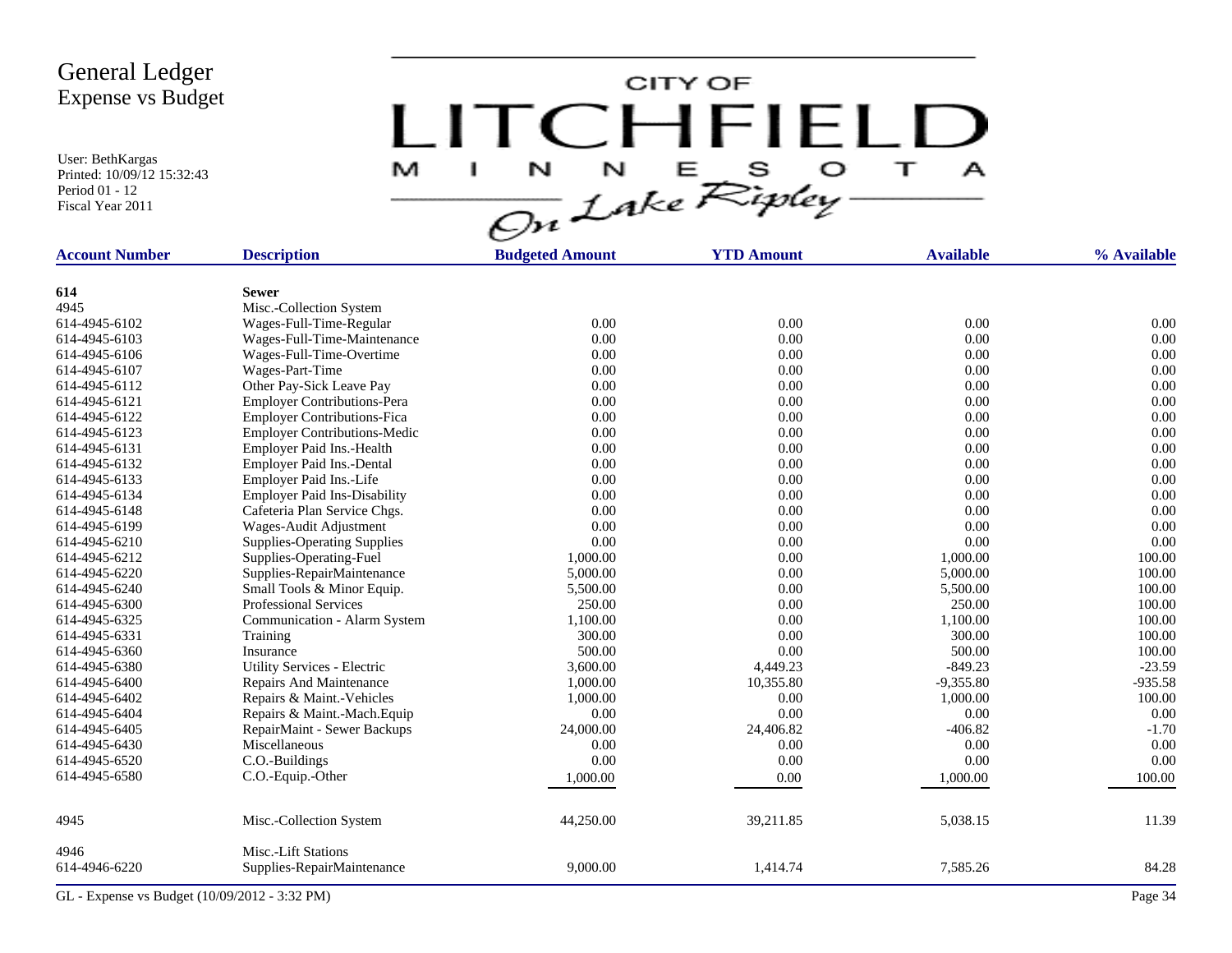| <b>Account Number</b> | <b>Description</b>                  | <b>Budgeted Amount</b> | <b>YTD Amount</b> | <b>Available</b> | % Available |
|-----------------------|-------------------------------------|------------------------|-------------------|------------------|-------------|
| 614-4946-6300         | <b>Professional Services</b>        | 0.00                   | 0.00              | 0.00             | 0.00        |
| 614-4946-6403         | Repairs & Maint.-Imp. Other         | 7,000.00               | $0.00\,$          | 7,000.00         | 100.00      |
| 614-4946-6530         | C.O.-Other Imp.                     | 0.00                   | 0.00              | 0.00             | 0.00        |
|                       |                                     |                        |                   |                  |             |
| 4946                  | Misc.-Lift Stations                 | 16,000.00              | 1,414.74          | 14,585.26        | 91.16       |
| 4947                  | Misc.-Treatment Plant               |                        |                   |                  |             |
| 614-4947-6101         | Wages-Full-Time-Supervisor          | 70,165.00              | 70,164.74         | 0.26             | 0.00        |
| 614-4947-6102         | Wages-Full-Time-Regular             | 182,504.00             | 182,505.37        | $-1.37$          | 0.00        |
| 614-4947-6103         | Wages-Full-Time-Maintenance         | 0.00                   | 0.00              | 0.00             | 0.00        |
| 614-4947-6106         | Wages-Full-Time-Overtime            | 22,000.00              | 37,964.67         | $-15,964.67$     | $-72.57$    |
| 614-4947-6107         | Wages-Part-Time                     | 5,000.00               | 0.00              | 5,000.00         | 100.00      |
| 614-4947-6108         | Wages-Part-Time-Overtime            | 0.00                   | 0.00              | 0.00             | 0.00        |
| 614-4947-6111         | Other Pay-Severance Pay             | 0.00                   | 0.00              | 0.00             | 0.00        |
| 614-4947-6112         | Other Pay-Sick Leave Pay            | 1,638.00               | 1,248.13          | 389.87           | 23.80       |
| 614-4947-6116         | Pager Allowance                     | 7,777.00               | 4,236.56          | 3,540.44         | 45.52       |
| 614-4947-6121         | <b>Employer Contributions-Pera</b>  | 19,075.00              | 21,326.16         | $-2,251.16$      | $-11.80$    |
| 614-4947-6122         | <b>Employer Contributions-Fica</b>  | 16,414.00              | 16,920.99         | $-506.99$        | $-3.09$     |
| 614-4947-6123         | <b>Employer Contributions-Medic</b> | 3,839.00               | 3,957.35          | $-118.35$        | $-3.08$     |
| 614-4947-6131         | Employer Paid Ins.-Health           | 73,400.00              | 71,841.66         | 1,558.34         | 2.12        |
| 614-4947-6132         | Employer Paid Ins.-Dental           | 6,168.00               | 6,144.32          | 23.68            | 0.38        |
| 614-4947-6133         | Employer Paid Ins.-Life             | 780.00                 | 775.67            | 4.33             | 0.56        |
| 614-4947-6134         | <b>Employer Paid Ins-Disability</b> | 1,263.00               | 1,257.04          | 5.96             | 0.47        |
| 614-4947-6148         | Cafeteria Plan Service Chgs.        | 300.00                 | 270.00            | 30.00            | 10.00       |
| 614-4947-6199         | Wages-Audit Adjustment              | 0.00                   | $-20,176.45$      | 20,176.45        | 0.00        |
| 614-4947-6200         | Supplies-Office Supplies            | 1,000.00               | 979.45            | 20.55            | 2.06        |
| 614-4947-6209         | Supplies-Operating-Fuels-Sld        | 1,000.00               | 0.00              | 1,000.00         | 100.00      |
| 614-4947-6210         | <b>Supplies-Operating Supplies</b>  | 0.00                   | 0.00              | 0.00             | 0.00        |
| 614-4947-6212         | Supplies-Operating-Fuel             | 20,000.00              | 16,469.91         | 3,530.09         | 17.65       |
| 614-4947-6216         | Supplies-Operating-SaltChlo         | 260,000.00             | 192,203.87        | 67,796.13        | 26.08       |
| 614-4947-6218         | Supplies-Operating-Lab              | 9,000.00               | 7,535.72          | 1,464.28         | 16.27       |
| 614-4947-6220         | Supplies-RepairMaintenance          | 78,000.00              | 62,597.35         | 15,402.65        | 19.75       |
| 614-4947-6240         | Small Tools & Minor Equip.          | 10,000.00              | 0.00              | 10,000.00        | 100.00      |
| 614-4947-6300         | <b>Professional Services</b>        | 125,000.00             | 113,663.20        | 11,336.80        | 9.07        |
| 614-4947-6321         | Communication - Telephone           | 11,000.00              | 11,509.35         | $-509.35$        | $-4.63$     |
| 614-4947-6322         | Communication - Postage             | 350.00                 | 0.00              | 350.00           | 100.00      |
| 614-4947-6331         | Training                            | 4,200.00               | 3,938.96          | 261.04           | 6.22        |
| 614-4947-6333         | Transportation - Freight            | 500.00                 | 249.08            | 250.92           | 50.18       |
| 614-4947-6350         | Printing, Publish, & Record         | 100.00                 | 0.00              | 100.00           | 100.00      |
| 614-4947-6360         | Insurance                           | 56,000.00              | 61,205.44         | $-5,205.44$      | $-9.30$     |
| 614-4947-6380         | Utility Services - Electric         | 200,000.00             | 191,183.91        | 8,816.09         | 4.41        |
| 614-4947-6383         | Utility Services - Gas              | 55,000.00              | 39,801.47         | 15,198.53        | 27.63       |
| 614-4947-6400         | Repairs And Maintenance             | 50,000.00              | 34,331.60         | 15,668.40        | 31.34       |
| 614-4947-6402         | Repairs & Maint.-Vehicles           | 1,000.00               | 0.00              | 1,000.00         | 100.00      |
| 614-4947-6405         | Repair & Maintenance-Tank           | 0.00                   | $0.00\,$          | 0.00             | $0.00\,$    |
| 614-4947-6410         | Rentals                             | 1,500.00               | $0.00\,$          | 1,500.00         | 100.00      |
| 614-4947-6416         | Rentals - Revolving - 2010          | 20,202.00              | 20,202.00         | 0.00             | $0.00\,$    |
| 614-4947-6417         | Rentals - Revolving - 2009          | 5,389.00               | 5,389.00          | 0.00             | 0.00        |
| 614-4947-6418         | Rentals-Revolving-2007              | 6,680.00               | 6,680.00          | 0.00             | $0.00\,$    |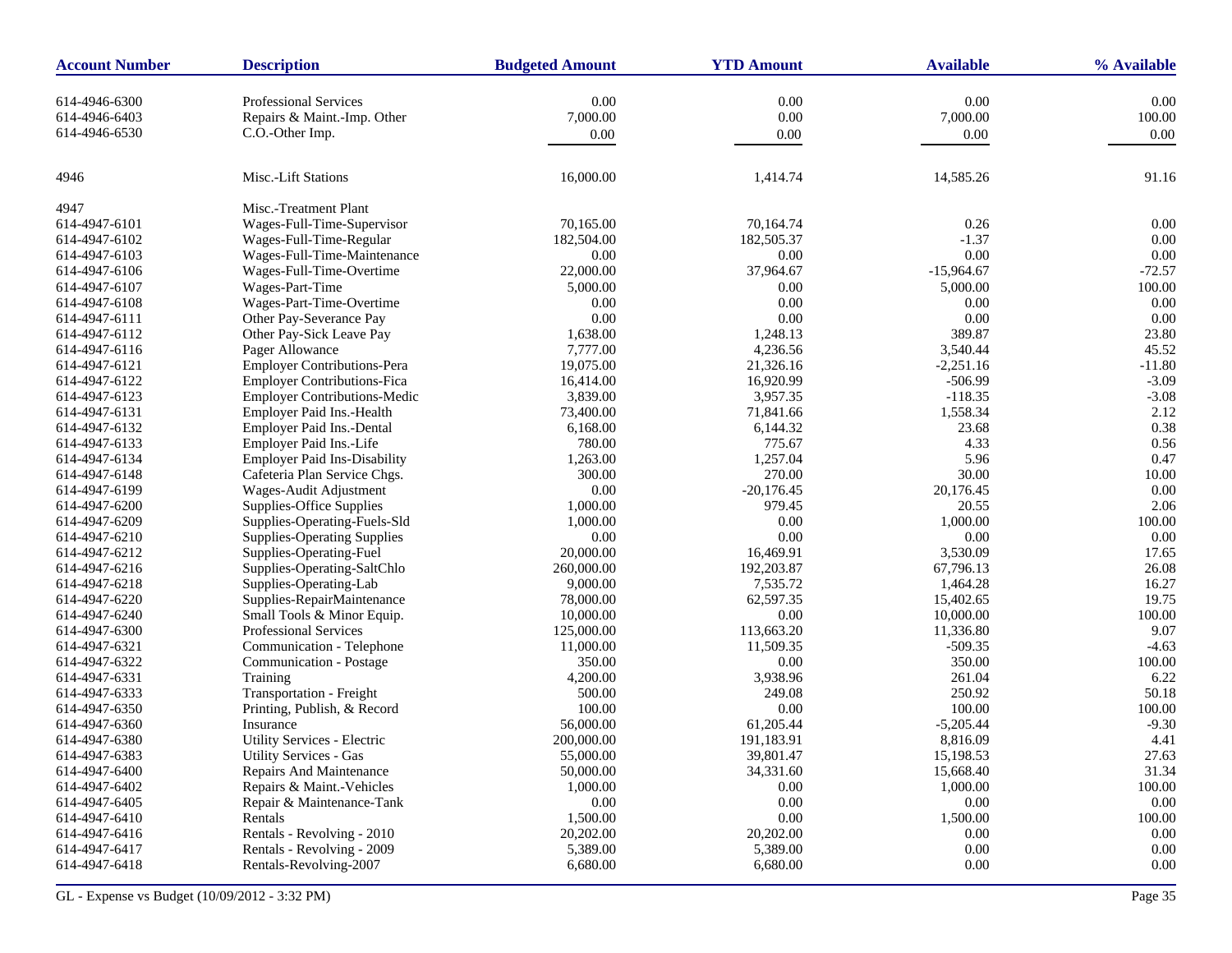| <b>Account Number</b> | <b>Description</b>             | <b>Budgeted Amount</b> | <b>YTD Amount</b> | <b>Available</b> | % Available |
|-----------------------|--------------------------------|------------------------|-------------------|------------------|-------------|
| 614-4947-6419         | Rentals - Revolving - 2011     | 0.00                   | 0.00              | 0.00             | 0.00        |
| 614-4947-6421         | Rentals-Revolving-2003         | 0.00                   | $0.00\,$          | 0.00             | 0.00        |
| 614-4947-6422         | Rentals-Revolving-2004         | 0.00                   | 0.00              | 0.00             | 0.00        |
| 614-4947-6425         | Rentals-Revolving-2006         | 5,623.00               | 5,623.00          | 0.00             | 0.00        |
| 614-4947-6426         | Rentals - Uniforms             | 10,000.00              | 7,936.01          | 2,063.99         | 20.64       |
| 614-4947-6427         | Rentals-Revolving-2005         | 0.00                   | 0.00              | 0.00             | 0.00        |
| 614-4947-6428         | Depreciation - Local           | 0.00                   | 0.00              | 0.00             | 0.00        |
| 614-4947-6429         | Depreciation Expense           | 0.00                   | $0.00\,$          | 0.00             | 0.00        |
| 614-4947-6430         | Miscellaneous                  | 5,500.00               | 5,560.65          | $-60.65$         | $-1.10$     |
| 614-4947-6431         | Miscellaneous - Mpca - Annua   | 6,000.00               | 0.00              | 6,000.00         | 100.00      |
| 614-4947-6432         | Misc.-Elected Or Appointed     | 500.00                 | $0.00\,$          | 500.00           | 100.00      |
| 614-4947-6433         | Misc.-Wwtp Engineering Study   | 0.00                   | 0.00              | 0.00             | 0.00        |
| 614-4947-6436         | Misc.-Creek Study              | 0.00                   | $0.00\,$          | 0.00             | 0.00        |
| 614-4947-6455         | Misc.-New Employee Costs       | 0.00                   | $0.00\,$          | 0.00             | 0.00        |
| 614-4947-6456         | Misc.-Gopher State One Call    | 500.00                 | 0.00              | 500.00           | 100.00      |
| 614-4947-6476         | Misc.-Vendor Sales Tax         | 0.00                   | 0.00              | 0.00             | 0.00        |
| 614-4947-6477         | Misc.-Vendor Use Tax           | 0.00                   | 206.00            | $-206.00$        | 0.00        |
| 614-4947-6510         | C.O.-Land                      | 0.00                   | 0.00              | 0.00             | 0.00        |
| 614-4947-6520         | C.O.-Buildings                 | 0.00                   | 0.00              | 0.00             | 0.00        |
| 614-4947-6530         | C.O.-Other Imp.                | 0.00                   | 0.00              | 0.00             | 0.00        |
| 614-4947-6544         | C.O.-Heavy Equip.              | 0.00                   | $0.00\,$          | 0.00             | 0.00        |
| 614-4947-6550         | C.O.-Vehicles                  | 0.00                   | 0.00              | 0.00             | 0.00        |
| 614-4947-6560         | C.O.-Furniture & Fixtures      | 0.00                   | 0.00              | 0.00             | 0.00        |
| 614-4947-6580         | C.O.-Equip.-Other              | 0.00                   | 0.00              | 0.00             | 0.00        |
|                       |                                |                        |                   |                  |             |
| 4947                  | Misc.-Treatment Plant          | 1,354,367.00           | 1,185,702.18      | 168,664.82       | 12.45       |
| 4948                  | Misc.-Admin. & General         |                        |                   |                  |             |
| 614-4948-6300         | Professional Services          | 0.00                   | 0.00              | 0.00             | 0.00        |
| 614-4948-6425         | Rentals-Revolving-2006         | 0.00                   | $0.00\,$          | 0.00             | 0.00        |
| 614-4948-6428         | Depreciation - Local           | 0.00                   | 533,388.18        | -533,388.18      | 0.00        |
| 614-4948-6430         | Miscellaneous                  | 0.00                   | 0.00              | 0.00             | 0.00        |
| 614-4948-6437         | Misc.-Retiree Health Insurance | 15,335.00              | 16,689.96         | $-1,354.96$      | $-8.84$     |
| 614-4948-6440         | Misc.-Contingency Funds        | 375,078.00             | 0.00              | 375,078.00       | 100.00      |
| 614-4948-6442         | <b>Uncollectible Accounts</b>  | 0.00                   | 0.00              | 0.00             | 0.00        |
| 614-4948-6444         | Misc.-Bookkeeping              | 10,000.00              | 10,000.00         | 0.00             | 0.00        |
| 614-4948-6445         | Misc.-Audit                    | 8,000.00               | 8,000.00          | 0.00             | 0.00        |
| 614-4948-6446         | <b>Interest Expense</b>        | 0.00                   | $-4,955.21$       | 4,955.21         | 0.00        |
| 614-4948-6460         | Misc.-Sewer                    | 0.00                   | 0.00              | 0.00             | 0.00        |
| 614-4948-6530         | C.O.-Locally Fund Construct.   | 0.00                   | 0.00              | 0.00             | 0.00        |
| 614-4948-6600         | Debt Ser.-Principal            | 0.00                   | 0.00              | 0.00             | 0.00        |
| 614-4948-6610         | Debt Ser.-Interest             | 0.00                   | $0.00\,$          | 0.00             | 0.00        |
| 614-4948-6620         | Debt Serv.-Agent Fee           | 0.00                   | 0.00              | 0.00             | 0.00        |
| 614-4948-6624         | <b>Bond Discount</b>           | 0.00                   | 4,624.92          | $-4,624.92$      | $0.00\,$    |
| 614-4948-6625         | <b>Bonds East Side Trunk</b>   | 0.00                   | 0.00              | 0.00             | 0.00        |
| 614-4948-6713         | Rentals Rev. Fund-2003         | $0.00\,$               | $0.00\,$          | 0.00             | $0.00\,$    |
| 614-4948-6721         | Transfers-Int.-Perm.-General   | 0.00                   | $0.00\,$          | 0.00             | $0.00\,$    |
| 614-4948-6724         | Transfer-Receptionist          | 10,000.00              | 10,000.00         | 0.00             | 0.00        |
| 614-4948-6725         | <b>Transfers-Safety</b>        | 5,000.00               | 5,000.00          | 0.00             | $0.00\,$    |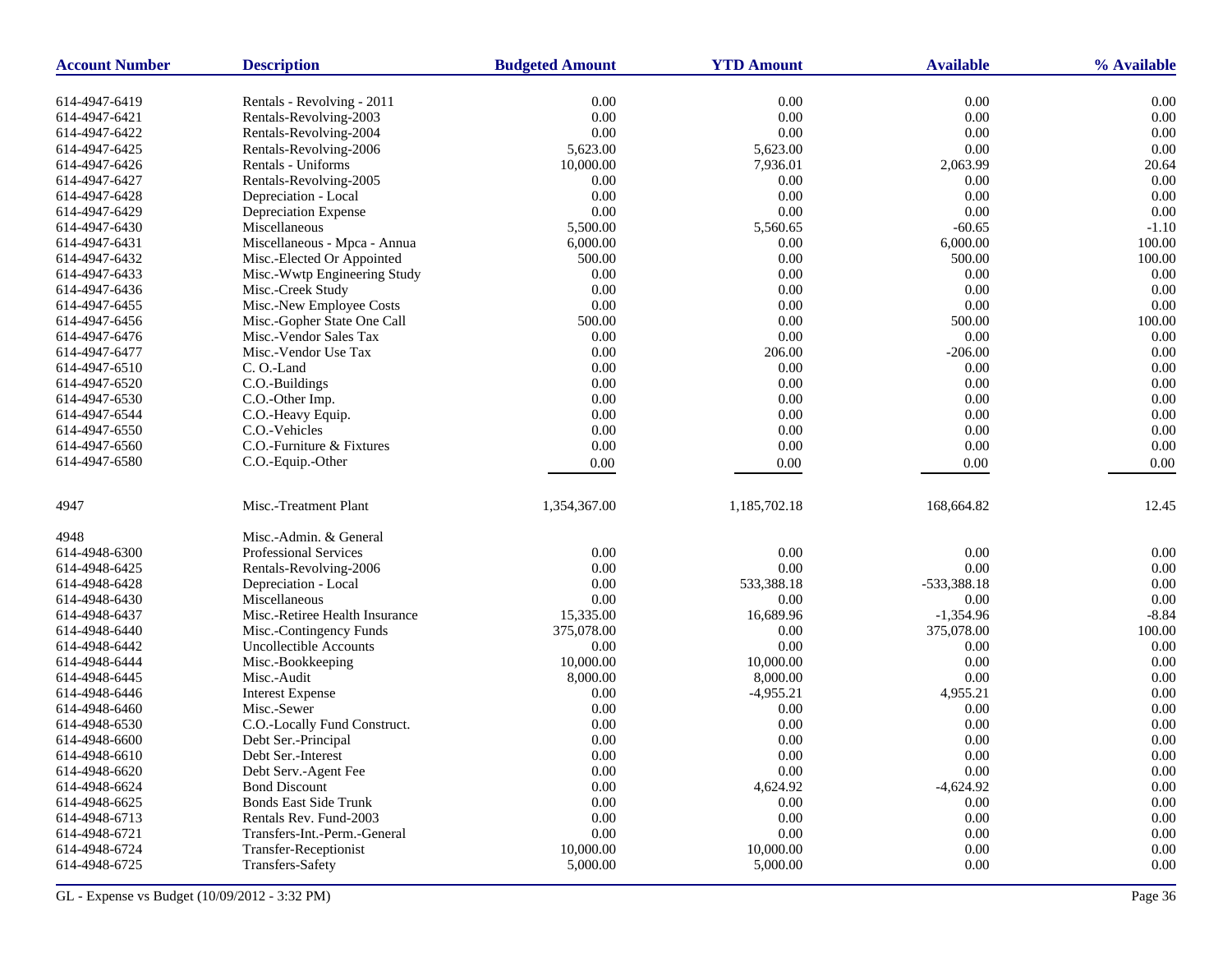| <b>Account Number</b> | <b>Description</b>            | <b>Budgeted Amount</b> | <b>YTD Amount</b> | <b>Available</b> | % Available |
|-----------------------|-------------------------------|------------------------|-------------------|------------------|-------------|
| 614-4948-6726         |                               |                        |                   |                  |             |
|                       | Transfer - Technology         | 10,000.00              | 10,000.00         | 0.00             | 0.00        |
| 614-4948-6728         | Transfer - Sewer Impr         | 0.00                   | 178,959.00        | $-178,959.00$    | 0.00        |
| 614-4948-6735         | Transfer-P.W. Mgmt. Center    | 3,250.00               | 3,250.00          | 0.00             | 0.00        |
| 614-4948-6743         | Transfer-General Fund         | 65,000.00              | 65,000.00         | 0.00             | 0.00        |
| 614-4948-6745         | Transfer - General Fund (LGA) | 60,000.00              | 60,000.00         | 0.00             | 0.00        |
| 614-4948-6747         | Transfer - Insurance Rev.     | 0.00                   | 0.00              | 0.00             | 0.00        |
| 614-4948-6749         | Transfer-Capital Imp. Fund    | 0.00                   | 0.00              | 0.00             | 0.00        |
| 614-4948-6753         | Transfer-2002 W.W. Treat. Bd  | 126,200.00             | $-208,800.00$     | 335,000.00       | 265.45      |
| 614-4948-6754         | Transfer-2001 W.W. Treat. Bd  | 732,000.00             | 732,000.00        | 0.00             | 0.00        |
| 614-4948-6755         | Transfer-2009 W.W. P.F.A.     | 240,000.00             | 240,000.00        | 0.00             | 0.00        |
| 614-4948-6757         | Transfer-Infrastructure       | 0.00                   | 0.00              | 0.00             | 0.00        |
| 614-4948-6759         | Transfer-93B Ww Fac. Ref.     | 0.00                   | 0.00              | 0.00             | 0.00        |
| 614-4948-6761         | Transfer-Ww Imp. Pfa Loan O1  | 0.00                   | 0.00              | 0.00             | 0.00        |
| 614-4948-6770         | Loss on Asset Disposal        | 0.00                   | 0.00              | 0.00             | 0.00        |
| 4948                  | Misc.-Admin. & General        | 1,659,863.00           | 1,663,156.85      | $-3,293.85$      | $-0.20$     |
| 614                   | <b>Sewer</b>                  | 3,074,480.00           | 2,889,485.62      | 184,994.38       | 6.02        |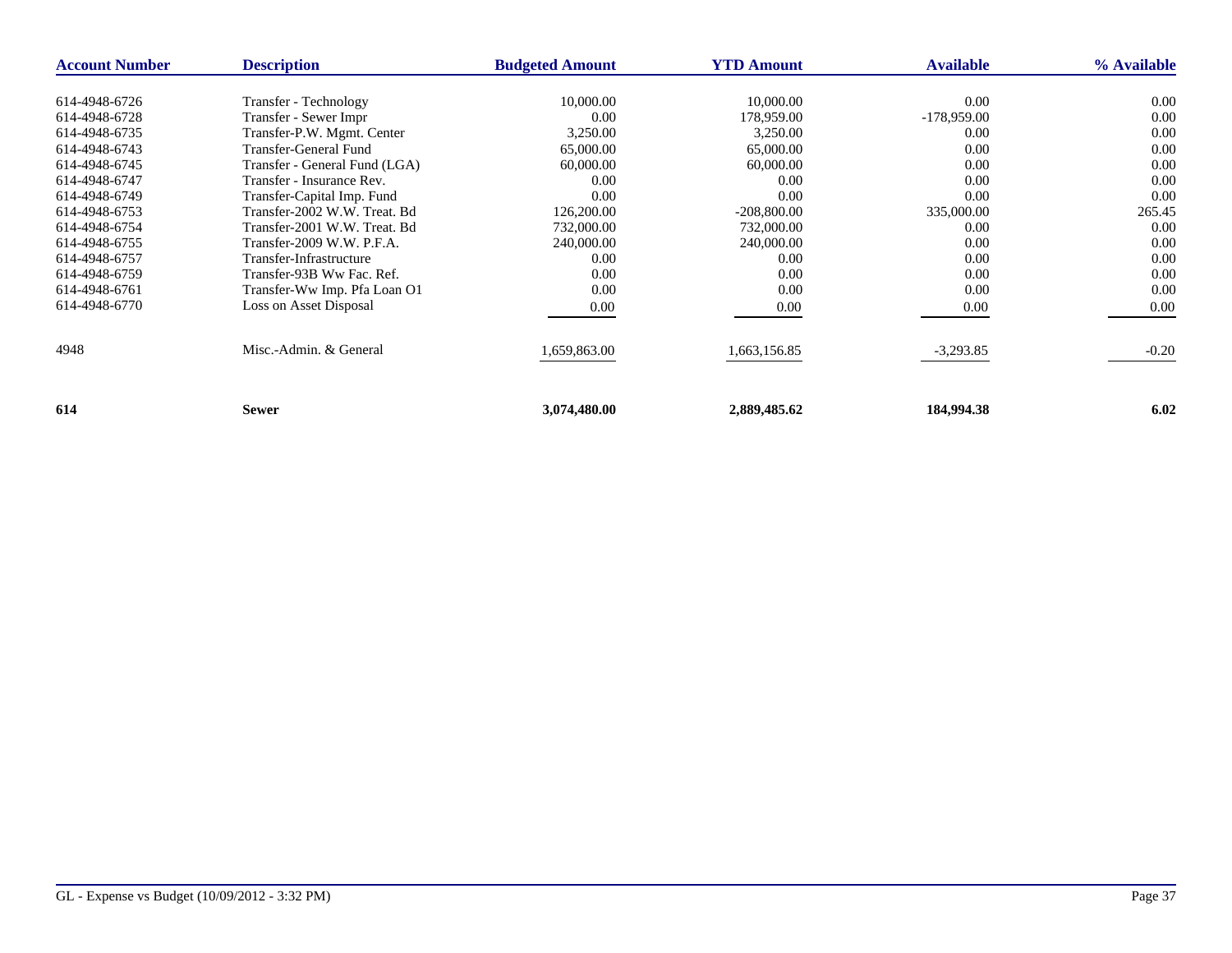User: BethKargas Printed: 10/09/12 15:32:43 Period 01 - 12 Fiscal Year 2011

 $LITCHTFIELD<sub>a</sub>  
\n $\frac{M-T}{\sqrt{2n}}\frac{1}{2abc}\sum_{k}^{N}E_{k}^{S}D_{k}^{S} + \frac{1}{2}$$ 

| <b>Account Number</b> | <b>Description</b>                  | <b>Budgeted Amount</b> | <b>YTD Amount</b> | <b>Available</b> | % Available |
|-----------------------|-------------------------------------|------------------------|-------------------|------------------|-------------|
|                       |                                     |                        |                   |                  |             |
| 620                   | Liquor                              |                        |                   |                  |             |
| 4975                  | Misc.-Purchases-Off-Sale            |                        |                   |                  |             |
| 620-4975-6250         | Merchandise-Resale-Ice              | 0.00                   | 0.00              | 0.00             | 0.00        |
| 620-4975-6251         | Merchandise-Resale-Liquor           | 492,000.00             | 489,919.46        | 2.080.54         | 0.42        |
| 620-4975-6252         | Merchandise-Resale-Beer             | 823,000.00             | 777,648.77        | 45,351.23        | 5.51        |
| 620-4975-6253         | Merchandise-Resale-Wine             | 149,000.00             | 169,650.33        | $-20.650.33$     | $-13.86$    |
| 620-4975-6254         | Merchandise-Resale-Taxable          | 19,000.00              | 20,324.68         | $-1,324.68$      | $-6.97$     |
| 620-4975-6255         | Merchandise-Resale-Non-Tax          | 12,000.00              | 13,658.96         | $-1,658.96$      | $-13.82$    |
| 620-4975-6333         | Transportation - Freight            | 10,500.00              | 11,771.98         | $-1,271.98$      | $-12.11$    |
| 620-4975-6452         | Misc.-Beer Cases                    | 2,600.00               | $-496.00$         | 3,096.00         | 119.08      |
| 620-4975-6742         | Transfer-Gov.-Perm.-Sales Tx        | 161,000.00             | $-13.94$          | 161,013.94       | 100.01      |
|                       |                                     |                        |                   |                  |             |
| 4975                  | Misc.-Purchases-Off-Sale            | 1.669.100.00           | 1,482,464.24      | 186,635.76       | 11.18       |
| 4976                  | Misc.-Operate Exp.-Off-Sale         |                        |                   |                  |             |
| 620-4976-6101         | Wages-Full-Time-Supervisor          | 59.959.00              | 59,958.88         | 0.12             | 0.00        |
| 620-4976-6102         | Wages-Full-Time-Regular             | 40,823.00              | 40,823.11         | $-0.11$          | 0.00        |
| 620-4976-6103         | Wages-Full-Time-Maintenance         | 0.00                   | 0.00              | 0.00             | 0.00        |
| 620-4976-6106         | Wages-Full-Time-Overtime            | 400.00                 | 0.00              | 400.00           | 100.00      |
| 620-4976-6107         | Wages-Part-Time                     | 48,000.00              | 52,569.62         | $-4,569.62$      | $-9.52$     |
| 620-4976-6108         | Wages-Part-Time-Overtime            | 0.00                   | 0.00              | 0.00             | 0.00        |
| 620-4976-6111         | Other Pay-Severance Pay             | 0.00                   | 0.00              | 0.00             | 0.00        |
| 620-4976-6112         | Other Pay-Sick Leave Pay            | 1,275.00               | 1,230.34          | 44.66            | 3.50        |
| 620-4976-6121         | <b>Employer Contributions-Pera</b>  | 7,807.00               | 8,861.55          | $-1,054.55$      | $-13.51$    |
| 620-4976-6122         | <b>Employer Contributions-Fica</b>  | 6,828.00               | 8,963.84          | $-2,135.84$      | $-31.28$    |
| 620-4976-6123         | <b>Employer Contributions-Medic</b> | 1,600.00               | 2,096.52          | $-496.52$        | $-31.03$    |
| 620-4976-6131         | Employer Paid Ins.-Health           | 33,380.00              | 33,010.84         | 369.16           | 1.11        |
| 620-4976-6132         | <b>Employer Paid Ins.-Dental</b>    | 2,799.00               | 2,807.80          | $-8.80$          | $-0.31$     |
| 620-4976-6133         | Employer Paid Ins.-Life             | 312.00                 | 312.00            | 0.00             | 0.00        |
| 620-4976-6134         | <b>Employer Paid Ins-Disability</b> | 504.00                 | 504.00            | 0.00             | 0.00        |
| 620-4976-6148         | Cafeteria Plan Service Chgs.        | 100.00                 | 108.00            | $-8.00$          | $-8.00$     |
| 620-4976-6199         | Wages-Audit Adjustment              | 0.00                   | 1,051.17          | $-1,051.17$      | 0.00        |
| 620-4976-6200         | Supplies-Office Supplies            | 300.00                 | 1,225.12          | $-925.12$        | $-308.37$   |
| 620-4976-6210         | <b>Supplies-Operating Supplies</b>  | 6,200.00               | 4,719.17          | 1,480.83         | 23.88       |
| 620-4976-6215         | Supplies - Wine Club                | 200.00                 | 513.14            | $-313.14$        | $-156.57$   |
| 620-4976-6240         | Small Tools & Minor Equip.          | 50.00                  | 0.00              | 50.00            | 100.00      |
| 620-4976-6300         | <b>Professional Services</b>        | 100.00                 | 0.00              | 100.00           | 100.00      |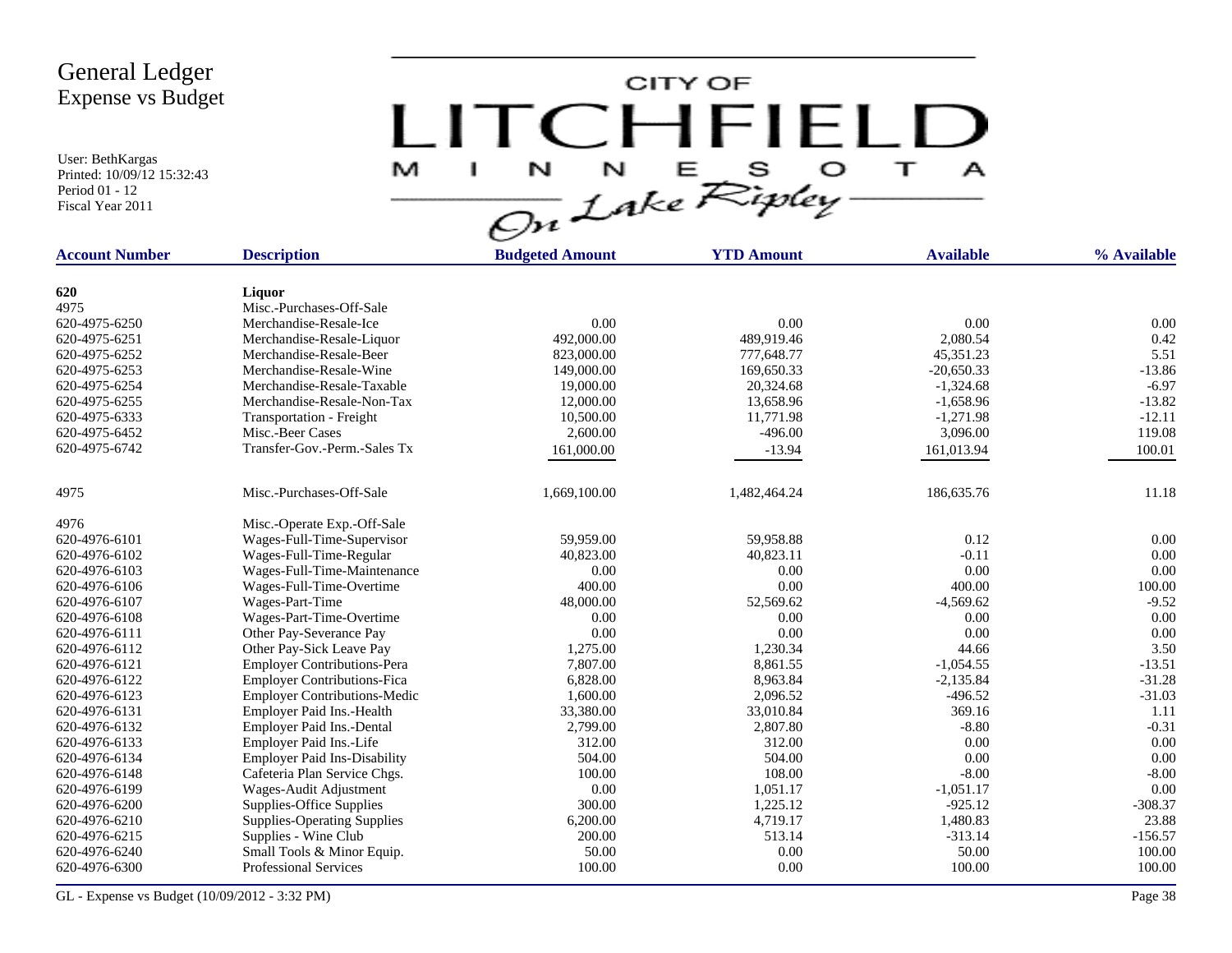| <b>Account Number</b> | <b>Description</b>                    | <b>Budgeted Amount</b> | <b>YTD Amount</b> | <b>Available</b> | % Available |
|-----------------------|---------------------------------------|------------------------|-------------------|------------------|-------------|
| 620-4976-6321         | Communication - Telephone             | 2,800.00               | 2,764.20          | 35.80            | 1.28        |
| 620-4976-6325         | Communication - Alarm System          | 800.00                 | 92.06             | 707.94           | 88.49       |
| 620-4976-6331         | Training                              | 1,600.00               | 2,187.33          | $-587.33$        | $-36.71$    |
| 620-4976-6340         | Advertising                           | 7,000.00               | 6,732.70          | 267.30           | 3.82        |
| 620-4976-6360         | Insurance                             | 8,500.00               | 8,923.92          | $-423.92$        | $-4.99$     |
| 620-4976-6400         | Repairs And Maintenance               | 500.00                 | 1,504.24          | $-1,004.24$      | $-200.85$   |
| 620-4976-6428         |                                       | 0.00                   | 0.00              | 0.00             | 0.00        |
|                       | Depreciation - Local<br>Miscellaneous |                        | 3,908.04          | 3,091.96         | 44.17       |
| 620-4976-6430         | Misc.-Charge Card Fees                | 7,000.00<br>20,000.00  | 25,078.94         | $-5,078.94$      | $-25.39$    |
| 620-4976-6431         |                                       |                        |                   |                  |             |
| 620-4976-6432         | Misc.-Uncollected Checks              | 0.00                   | 13.26             | $-13.26$         | 0.00        |
| 620-4976-6440         | Contingency                           | 53,164.00              | 0.00              | 53,164.00        | 100.00      |
| 620-4976-6444         | Misc.-Bookkeeping                     | 10,000.00              | 10,000.00         | 0.00             | 0.00        |
| 620-4976-6445         | Misc.-Audit                           | 4,000.00               | 4,000.00          | 0.00             | 0.00        |
| 620-4976-6455         | Misc.-New Employee Costs              | 0.00                   | 0.00              | 0.00             | 0.00        |
| 620-4976-6476         | Misc.-Vendor Sales Tax                | 500.00                 | 0.00              | 500.00           | 100.00      |
| 620-4976-6742         | Transfer-Gov.-Perm.-Sales Tx          | $0.00\,$               | 0.00              | $0.00\,$         | 0.00        |
| 4976                  | Misc.-Operate Exp.-Off-Sale           | 326,501.00             | 283,959.79        | 42,541.21        | 13.03       |
| 4977                  | Misc.-Bldg & Maint-Off-Sale           |                        |                   |                  |             |
| 620-4977-6220         | Supplies-RepairMaintenance            | 0.00                   | 41.84             | $-41.84$         | 0.00        |
| 620-4977-6380         | <b>Utility Services</b>               | 14,000.00              | 14,280.33         | $-280.33$        | $-2.00$     |
| 620-4977-6400         | Repairs And Maintenance               | 4,500.00               | 10,662.65         | $-6,162.65$      | $-136.95$   |
| 620-4977-6401         | Repairs & Maint - Building            | 0.00                   | 0.00              | 0.00             | 0.00        |
|                       |                                       |                        |                   |                  |             |
| 4977                  | Misc.-Bldg & Maint-Off-Sale           | 18,500.00              | 24,984.82         | $-6,484.82$      | $-35.05$    |
| 4978                  | Misc.-Non-Operate-Off-Sale            |                        |                   |                  |             |
| 620-4978-6429         | Depreciation Expense                  | 0.00                   | 5,827.21          | $-5,827.21$      | 0.00        |
| 620-4978-6440         | Misc.-Contingency Funds               | 0.00                   | 0.00              | 0.00             | 0.00        |
| 620-4978-6476         | Misc.-Vendor Sales Tax                | 0.00                   | 0.00              | 0.00             | 0.00        |
| 620-4978-6477         | Misc.-Vendor Use Tax                  | 0.00                   | 34.00             | $-34.00$         | 0.00        |
| 620-4978-6520         | C.O.-Buildings                        | 0.00                   | 0.00              | 0.00             | 0.00        |
| 620-4978-6580         | C.O.-Equip.-Other                     | 0.00                   | 0.00              | 0.00             | 0.00        |
| 620-4978-6721         | Transfers-Int.-Perm.                  | 0.00                   | 0.00              | 0.00             | 0.00        |
| 620-4978-6722         | Transfers-Int.-Perm.-General          | 0.00                   | 0.00              | 0.00             | 0.00        |
| 620-4978-6723         | Transfers-Int.-Perm-Gen.Side          | 0.00                   | 0.00              | 0.00             | 0.00        |
| 620-4978-6724         | Transfer - Personal Study             | 0.00                   | 0.00              | 0.00             | 0.00        |
| 620-4978-6728         | Transfers-Int.-Perm-Civic A.          | 59,000.00              | 59,000.00         | 0.00             | 0.00        |
| 620-4978-6747         | Transfer - Insurance Rev.             | 0.00                   | 0.00              | 0.00             | 0.00        |
| 620-4978-6757         | Transfer-Infrastructure               | 0.00                   | 90,000.00         | $-90,000.00$     | 0.00        |
| 620-4978-6770         | Loss on Asset Disposal                | 0.00                   | 0.00              | 0.00             | 0.00        |
| 4978                  | Misc.-Non-Operate-Off-Sale            |                        |                   |                  |             |
|                       |                                       | 59,000.00              | 154,861.21        | $-95,861.21$     | $-162.48$   |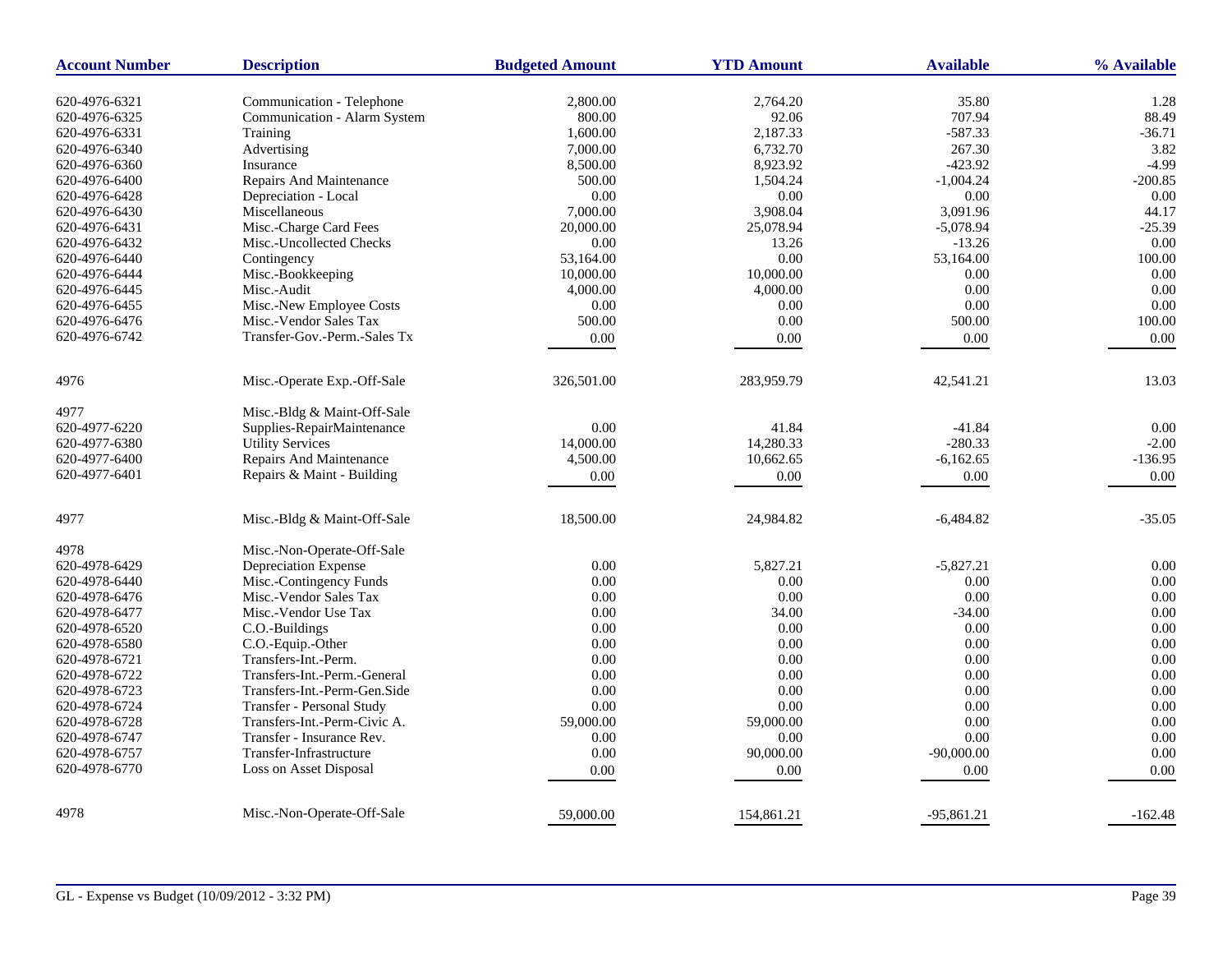| <b>Account Number</b> | <b>Description</b> | <b>Budgeted Amount</b> | YTD A<br><b>Amount</b> |            | Available |
|-----------------------|--------------------|------------------------|------------------------|------------|-----------|
| 620                   | Liquor             | 2,073,101.00           | 1,946,270.06           | 126,830.94 | 6.12      |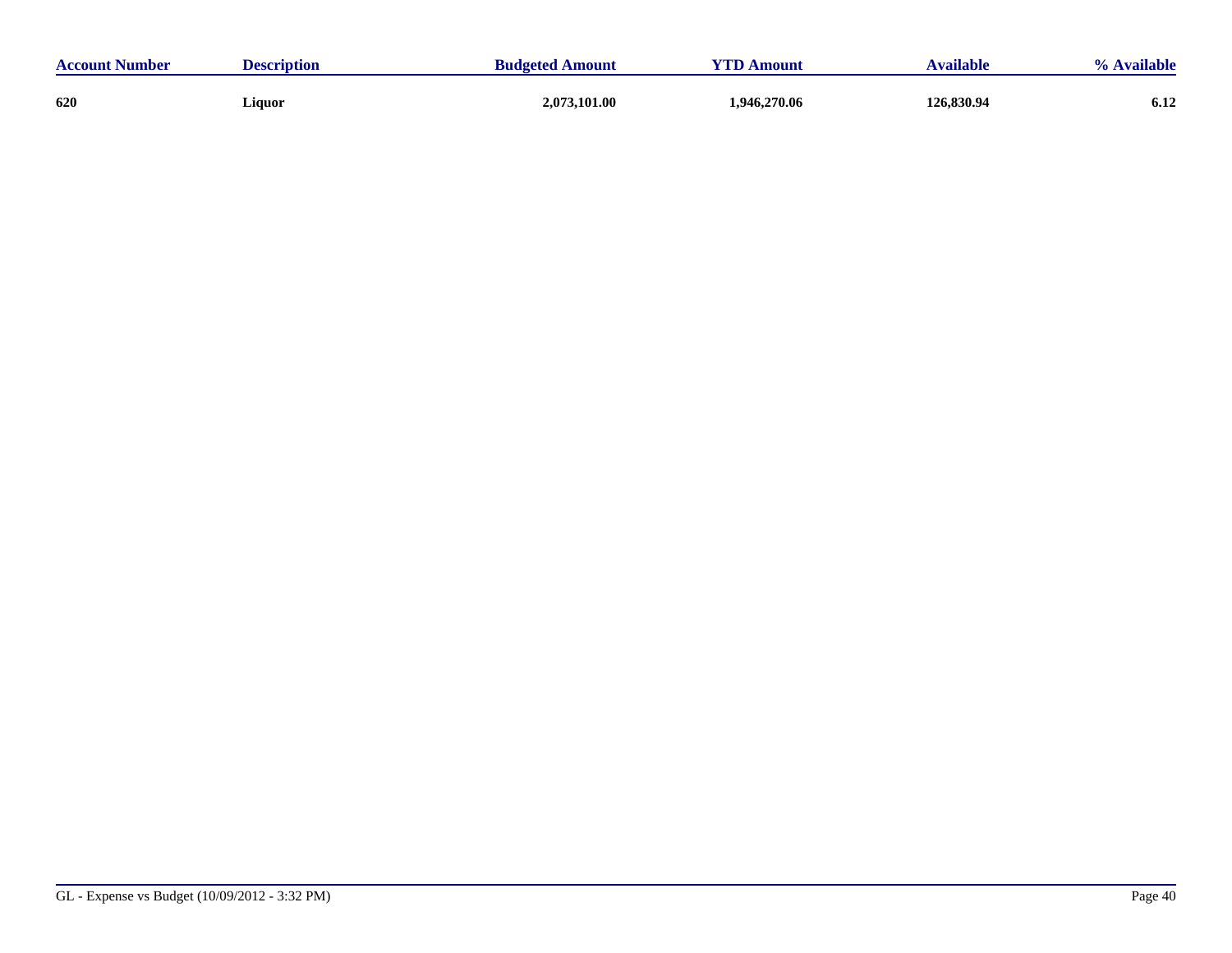User: BethKargas Printed: 10/09/12 15:32:44 Period 01 - 12 Fiscal Year 2011

LITCHFIELD

| <b>Account Number</b> | <b>Description</b>                  | <b>Budgeted Amount</b> | <b>YTD Amount</b> | <b>Available</b> | % Available |
|-----------------------|-------------------------------------|------------------------|-------------------|------------------|-------------|
|                       |                                     |                        |                   |                  |             |
| 623                   | <b>Golf Course</b>                  |                        |                   |                  |             |
| 4983                  | Misc.-Golf Course                   |                        |                   |                  |             |
| 623-4983-6101         | Wages-Full-Time-Supervisor          | 0.00                   | 0.00              | 0.00             | 0.00        |
| 623-4983-6103         | Wages-Full-Time-Maintenance         | 0.00                   | 0.00              | 0.00             | 0.00        |
| 623-4983-6106         | Wages-Full-Time-Overtime            | 0.00                   | 0.00              | 0.00             | 0.00        |
| 623-4983-6107         | Wages-Part-Time                     | 35,000.00              | 87,125.00         | $-52,125.00$     | $-148.93$   |
| 623-4983-6108         | Wages-Part-Time-Overtime            | 0.00                   | 0.00              | 0.00             | 0.00        |
| 623-4983-6109         | Wages-Part-Time-Supervisor          | 32,500.00              | 30,654.52         | 1,845.48         | 5.68        |
| 623-4983-6121         | <b>Employer Contributions-Pera</b>  | 4,558.00               | 3,484.57          | 1,073.43         | 23.55       |
| 623-4983-6122         | <b>Employer Contributions-Fica</b>  | 5,961.00               | 7,300.96          | $-1,339.96$      | $-22.48$    |
| 623-4983-6123         | <b>Employer Contributions-Medic</b> | 1,400.00               | 1,707.64          | $-307.64$        | $-21.97$    |
| 623-4983-6131         | Employer Paid Ins.-Health           | 0.00                   | 0.00              | 0.00             | 0.00        |
| 623-4983-6132         | Employer Paid Ins.-Dental           | 0.00                   | 0.00              | 0.00             | 0.00        |
| 623-4983-6133         | Employer Paid Ins.-Life             | 0.00                   | 0.00              | 0.00             | 0.00        |
| 623-4983-6134         | <b>Employer Paid Ins-Disability</b> | 0.00                   | 0.00              | 0.00             | 0.00        |
| 623-4983-6199         | Wages-Audit Adjustment              | 0.00                   | 0.00              | 0.00             | 0.00        |
| 623-4983-6210         | <b>Supplies-Operating Supplies</b>  | 0.00                   | 0.00              | 0.00             | 0.00        |
| 623-4983-6212         | Supplies-Operating-Fuel             | 10,000.00              | 18,351.20         | $-8,351.20$      | $-83.51$    |
| 623-4983-6220         | Supplies-RepairMaintenance          | 30,000.00              | 38,214.81         | $-8,214.81$      | $-27.38$    |
| 623-4983-6240         | Small Tools & Minor Equip.          | 500.00                 | 228.67            | 271.33           | 54.27       |
| 623-4983-6300         | <b>Professional Services</b>        | 0.00                   | 0.00              | 0.00             | 0.00        |
| 623-4983-6309         | Professional-Computer Hdcap         | 0.00                   | 0.00              | 0.00             | 0.00        |
| 623-4983-6320         | Communication                       | 3,000.00               | 1,331.79          | 1,668.21         | 55.61       |
| 623-4983-6331         | Training                            | 200.00                 | 190.00            | 10.00            | 5.00        |
| 623-4983-6340         | Advertising                         | 0.00                   | 0.00              | 0.00             | 0.00        |
| 623-4983-6360         | Insurance                           | 24,000.00              | 27,604.62         | $-3,604.62$      | $-15.02$    |
| 623-4983-6380         | <b>Utility Services</b>             | 6,000.00               | 2,468.47          | 3,531.53         | 58.86       |
| 623-4983-6400         | Repairs And Maintenance             | 5,000.00               | 24,857.38         | $-19,857.38$     | $-397.15$   |
| 623-4983-6410         | Rentals                             | 500.00                 | 1,881.73          | $-1,381.73$      | $-276.35$   |
| 623-4983-6411         | Rentals - Land                      | 0.00                   | 0.00              | 0.00             | 0.00        |
| 623-4983-6416         | Rentals - Revolving - 2010          | 30,349.00              | 0.00              | 30,349.00        | 100.00      |
| 623-4983-6417         | Rentals - Revolving - 2009          | 4,215.00               | 4,215.00          | 0.00             | 0.00        |
|                       |                                     |                        | 12,115.00         | 0.00             | 0.00        |
| 623-4983-6418         | Rentals-Revolving-2007              | 12,115.00              |                   |                  |             |
| 623-4983-6419         | Rentals - Revolving - 2011          | 0.00                   | 0.00              | 0.00             | 0.00        |
| 623-4983-6423         | Rentals-Revolving-2003              | 0.00                   | 0.00              | 0.00             | 0.00        |
| 623-4983-6425         | Rentals-Revolving - 2006            | 4,640.00               | 4,640.00          | 0.00             | 0.00        |
| 623-4983-6430         | Miscellaneous                       | 911.00                 | 5,886.77          | $-4,975.77$      | $-546.19$   |
| 623-4983-6432         | Misc.-Elected Or Appointed          | 0.00                   | 0.00              | 0.00             | 0.00        |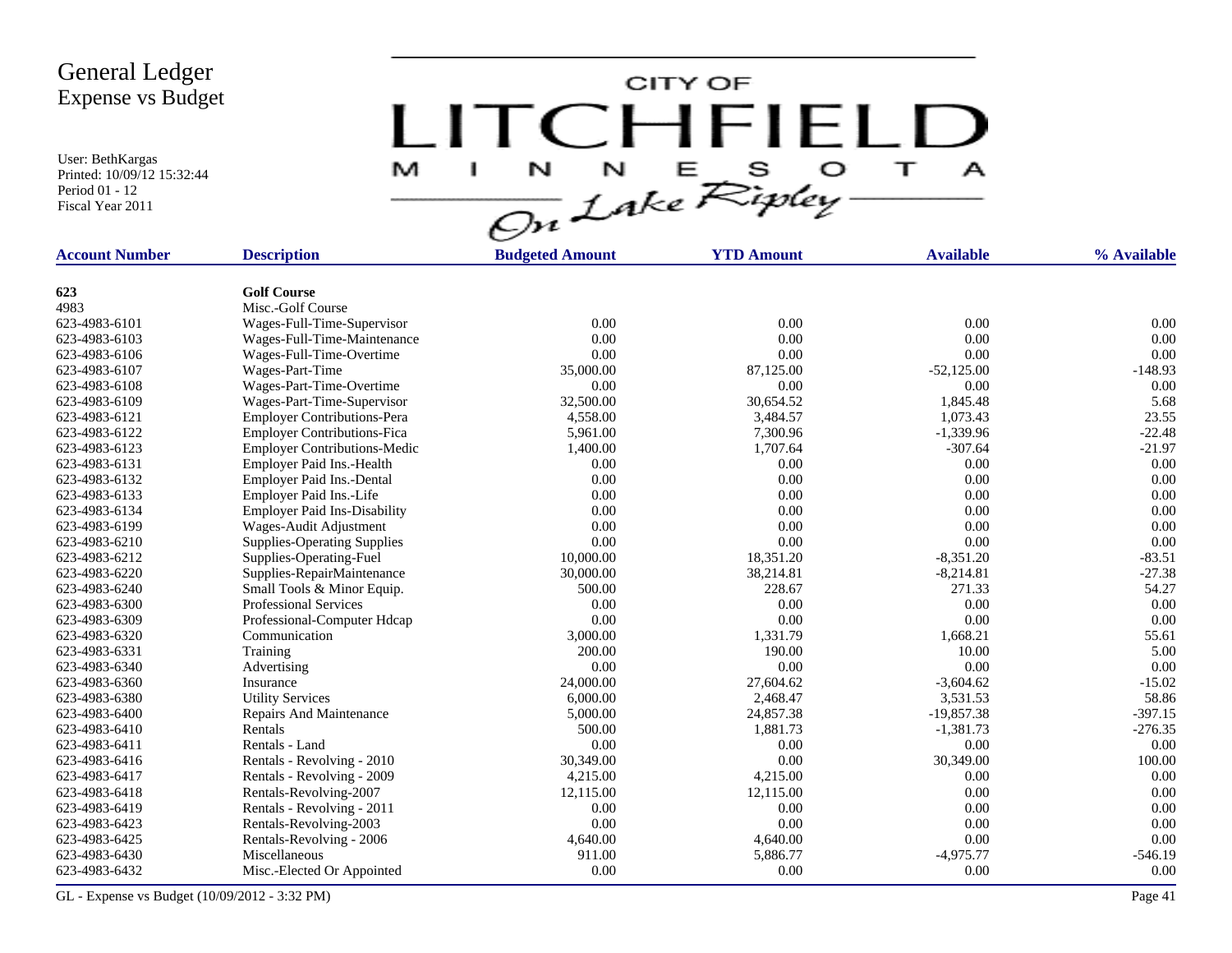| <b>Description</b><br><b>Account Number</b> |                           | <b>Budgeted Amount</b> | <b>YTD Amount</b> | <b>Available</b> | % Available |  |
|---------------------------------------------|---------------------------|------------------------|-------------------|------------------|-------------|--|
|                                             |                           |                        |                   |                  |             |  |
| 623-4983-6441                               | Misc.-Taxes               | 0.00                   | $0.00\,$          | $0.00\,$         | 0.00        |  |
| 623-4983-6446                               | Misc.-Interest            | 0.00                   | 0.00              | 0.00             | 0.00        |  |
| 623-4983-6476                               | Misc.-Vendor Sales Tax    | 0.00                   | 0.00              | 0.00             | 0.00        |  |
| 623-4983-6477                               | Misc.-Vendor Use Tax      | 0.00                   | 88.00             | $-88.00$         | 0.00        |  |
| 623-4983-6510                               | C.O.-Land                 | 0.00                   | 0.00              | 0.00             | 0.00        |  |
| 623-4983-6520                               | C.O.-Buildings            | 0.00                   | 0.00              | 0.00             | 0.00        |  |
| 623-4983-6530                               | C.O.-Other Imp.           | 0.00                   | 0.00              | 0.00             | 0.00        |  |
| 623-4983-6580                               | C.O.-Equip.-Other         | 0.00                   | 0.00              | 0.00             | 0.00        |  |
| 623-4983-6600                               | Debt Ser.-Principal       | 0.00                   | 0.00              | 0.00             | 0.00        |  |
| 623-4983-6610                               | Debt Ser.-Interest        | 0.00                   | 0.00              | 0.00             | 0.00        |  |
| 623-4983-6721                               | Transfers-G.O. Imp. 2007A | 0.00                   | 0.00              | 0.00             | 0.00        |  |
| 623-4983-6747                               | Transfer - Insurance Rev. | 0.00                   | 0.00              | 0.00             | 0.00        |  |
| 623-4983-6749                               | Misc. - Contingency       | 5,151.00               | 0.00              | 5,151.00         | 100.00      |  |
| 623-4983-6772                               | Transfer-Golf Course Imp. | 0.00                   | 0.00              | 0.00             | 0.00        |  |
| 4983                                        | Misc.-Golf Course         | 216,000.00             | 272,346.13        | $-56,346.13$     | $-26.09$    |  |
|                                             |                           |                        |                   |                  |             |  |
| 4986                                        | Misc.-Community Room      |                        |                   |                  |             |  |
| 623-4986-6425                               | Rentals-Revolving-2006    | 0.00                   | 0.00              | $0.00\,$         | 0.00        |  |
|                                             |                           |                        |                   |                  |             |  |
| 4986                                        | Misc.-Community Room      | $0.00\,$               | 0.00              | $0.00\,$         | 0.00        |  |
|                                             |                           |                        |                   |                  |             |  |
|                                             |                           |                        |                   |                  |             |  |
| 623                                         | <b>Golf Course</b>        | 216,000.00             | 272,346.13        | $-56,346.13$     | $-26.09$    |  |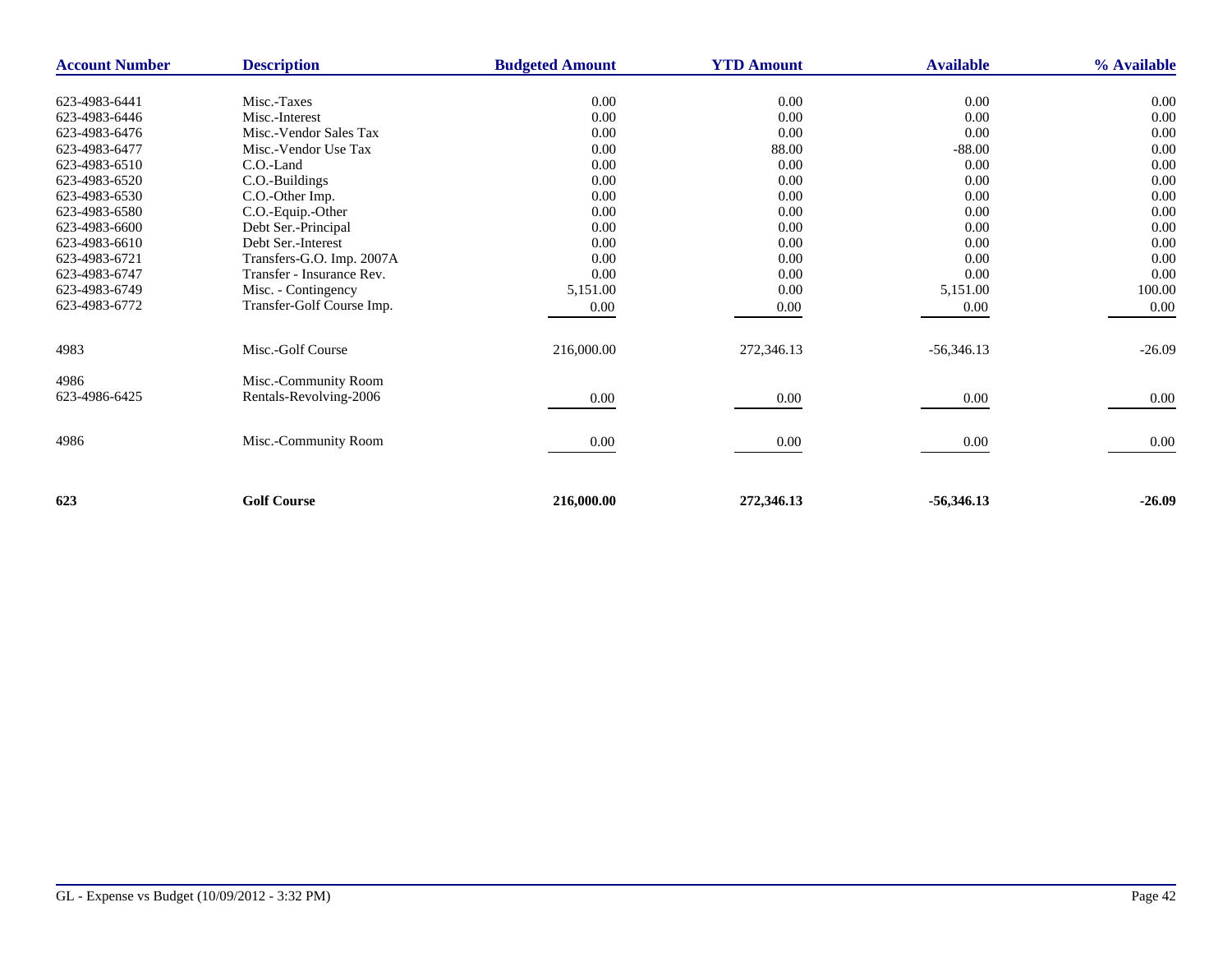User: BethKargas Printed: 10/09/12 15:32:44 Period 01 - 12 Fiscal Year 2011



| <b>Account Number</b> | <b>Description</b>                  | <b>Budgeted Amount</b> | <b>YTD Amount</b> | <b>Available</b> | % Available |
|-----------------------|-------------------------------------|------------------------|-------------------|------------------|-------------|
| 626                   | <b>Airport</b>                      |                        |                   |                  |             |
| 4953                  | Misc.-Airport                       |                        |                   |                  |             |
| 626-4953-6103         | Wages-Full-Time-Maintenance         | 0.00                   | 0.00              | 0.00             | 0.00        |
| 626-4953-6106         | Wages-Full-Time-Overtime            | 0.00                   | 0.00              | 0.00             | 0.00        |
| 626-4953-6107         | Wages-Part-Time                     | 300.00                 | 300.00            | 0.00             | 0.00        |
| 626-4953-6108         | Wages-Part-Time-Overtime            | 0.00                   | 0.00              | 0.00             | 0.00        |
| 626-4953-6121         | <b>Employer Contributions-Pera</b>  | 0.00                   | 0.00              | 0.00             | 0.00        |
| 626-4953-6122         | <b>Employer Contributions-Fica</b>  | 20.00                  | 18.60             | 1.40             | 7.00        |
| 626-4953-6123         | <b>Employer Contributions-Medic</b> | 5.00                   | 4.32              | 0.68             | 13.60       |
| 626-4953-6131         | Employer Paid Ins.-Health           | 0.00                   | 0.00              | 0.00             | 0.00        |
| 626-4953-6132         | Employer Paid Ins.-Dental           | 0.00                   | 0.00              | 0.00             | 0.00        |
| 626-4953-6133         | Employer Paid Ins.-Life             | 0.00                   | 0.00              | 0.00             | 0.00        |
| 626-4953-6134         | <b>Employer Paid Ins-Disability</b> | 0.00                   | 0.00              | 0.00             | 0.00        |
| 626-4953-6199         | Wages-Audit Adjustment              | 0.00                   | 0.00              | 0.00             | 0.00        |
| 626-4953-6210         | <b>Supplies-Operating Supplies</b>  | 0.00                   | 0.00              | 0.00             | 0.00        |
| 626-4953-6212         | Supplies-Operating-Fuel             | 59,000.00              | 98,335.90         | $-39,335.90$     | $-66.67$    |
| 626-4953-6220         | Supplies-RepairMaintenance          | 10,000.00              | 2,505.11          | 7,494.89         | 74.95       |
| 626-4953-6300         | <b>Professional Services</b>        | 500.00                 | 0.00              | 500.00           | 100.00      |
| 626-4953-6320         | Communication                       | 2,100.00               | 1,585.07          | 514.93           | 24.52       |
| 626-4953-6331         | Training                            | 750.00                 | 546.20            | 203.80           | 27.17       |
| 626-4953-6360         | Insurance                           | 18,000.00              | 15,686.41         | 2,313.59         | 12.85       |
| 626-4953-6380         | Utility Services - Electric         | 8,000.00               | 6,862.17          | 1,137.83         | 14.22       |
| 626-4953-6383         | Utility Services - Gas              | 2,000.00               | 663.12            | 1,336.88         | 66.84       |
| 626-4953-6400         | <b>Repairs And Maintenance</b>      | 5,300.00               | 5,149.25          | 150.75           | 2.84        |
| 626-4953-6415         | Repay-Sinking-1988                  | 0.00                   | 0.00              | 0.00             | 0.00        |
| 626-4953-6417         | Repay-Sinking-1990                  | 0.00                   | 0.00              | 0.00             | 0.00        |
| 626-4953-6430         | Miscellaneous                       | 8,375.00               | 4,398.23          | 3,976.77         | 47.48       |
| 626-4953-6432         | Misc.-Elected Or Appointed          | 0.00                   | 0.00              | 0.00             | 0.00        |
| 626-4953-6441         | Misc.-Taxes                         | 2,750.00               | 4,440.00          | $-1,690.00$      | $-61.45$    |
| 626-4953-6446         | Misc.-Interest                      | 0.00                   | 0.00              | 0.00             | 0.00        |
| 626-4953-6476         | Misc.-Vendor Sales Tax              | 0.00                   | 0.00              | 0.00             | 0.00        |
| 626-4953-6477         | Misc.-Vendor Use Tax                | 0.00                   | 9.00              | $-9.00$          | 0.00        |
| 626-4953-6520         | C.O.-Buildings                      | 0.00                   | 0.00              | 0.00             | 0.00        |
| 626-4953-6530         | C.O.-Other Imp.                     | 0.00                   | 0.00              | 0.00             | 0.00        |
| 626-4953-6625         | Hangar Loan-Principal-Only          | 0.00                   | 0.00              | 0.00             | 0.00        |
| 626-4953-6721         | Transfers-Airport                   | 0.00                   | 0.00              | 0.00             | 0.00        |
| 626-4953-6747         | Transfer - Insurance Rev.           | 0.00                   | 0.00              | 0.00             | 0.00        |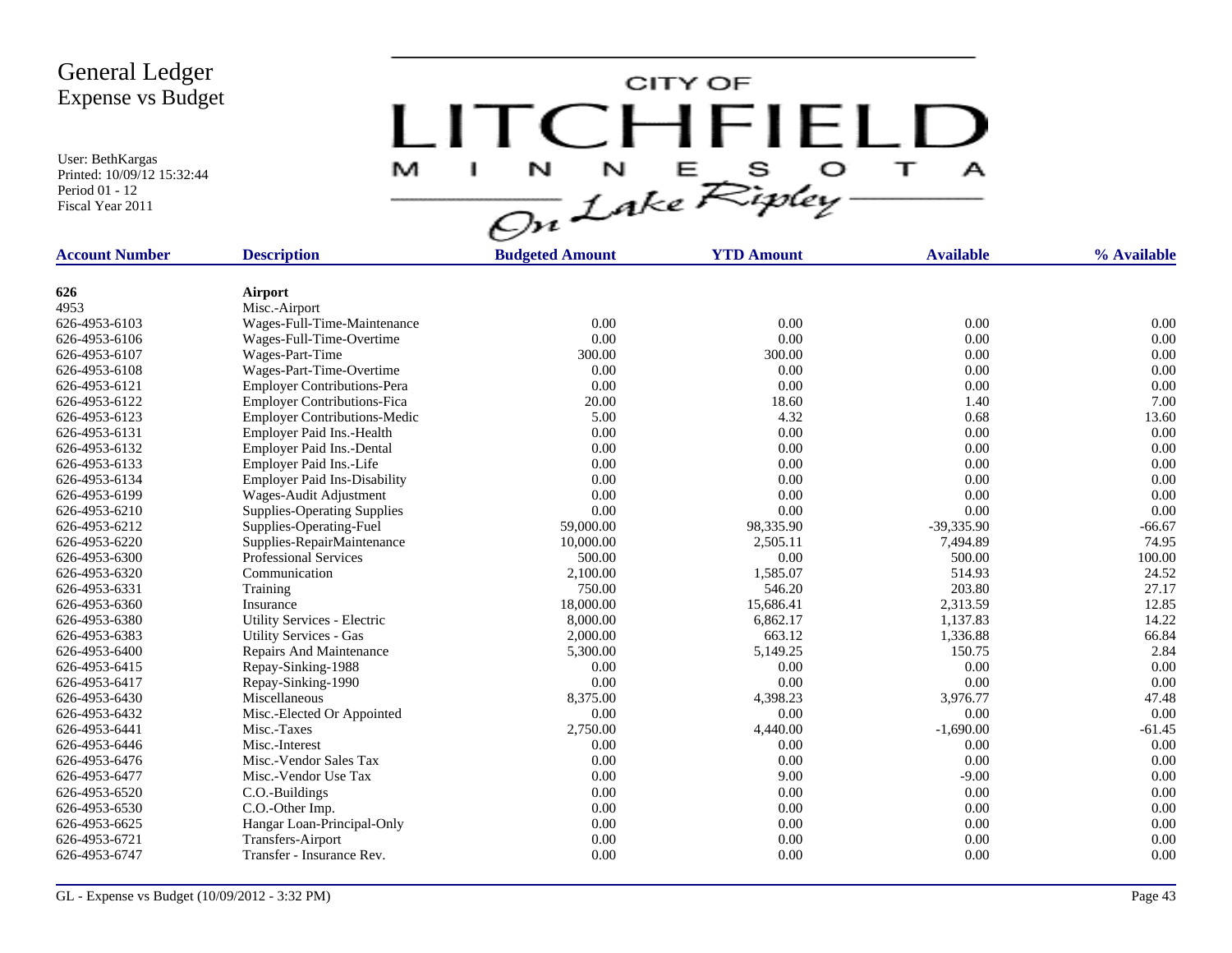| <b>Account Number</b> | <b>Description</b>         | <b>Budgeted Amount</b> | <b>YTD Amount</b> | <b>Available</b> | % Available |
|-----------------------|----------------------------|------------------------|-------------------|------------------|-------------|
| 626-4953-6749         | Transfer-Capital Imp. Fund | 0.00                   | 0.00              | 0.00             | 0.00        |
| 4953                  | Misc.-Airport              | 117,100.00             | 140,503.38        | $-23,403.38$     | $-19.99$    |
| 626                   | Airport                    | 117,100.00             | 140,503.38        | $-23,403.38$     | $-19.99$    |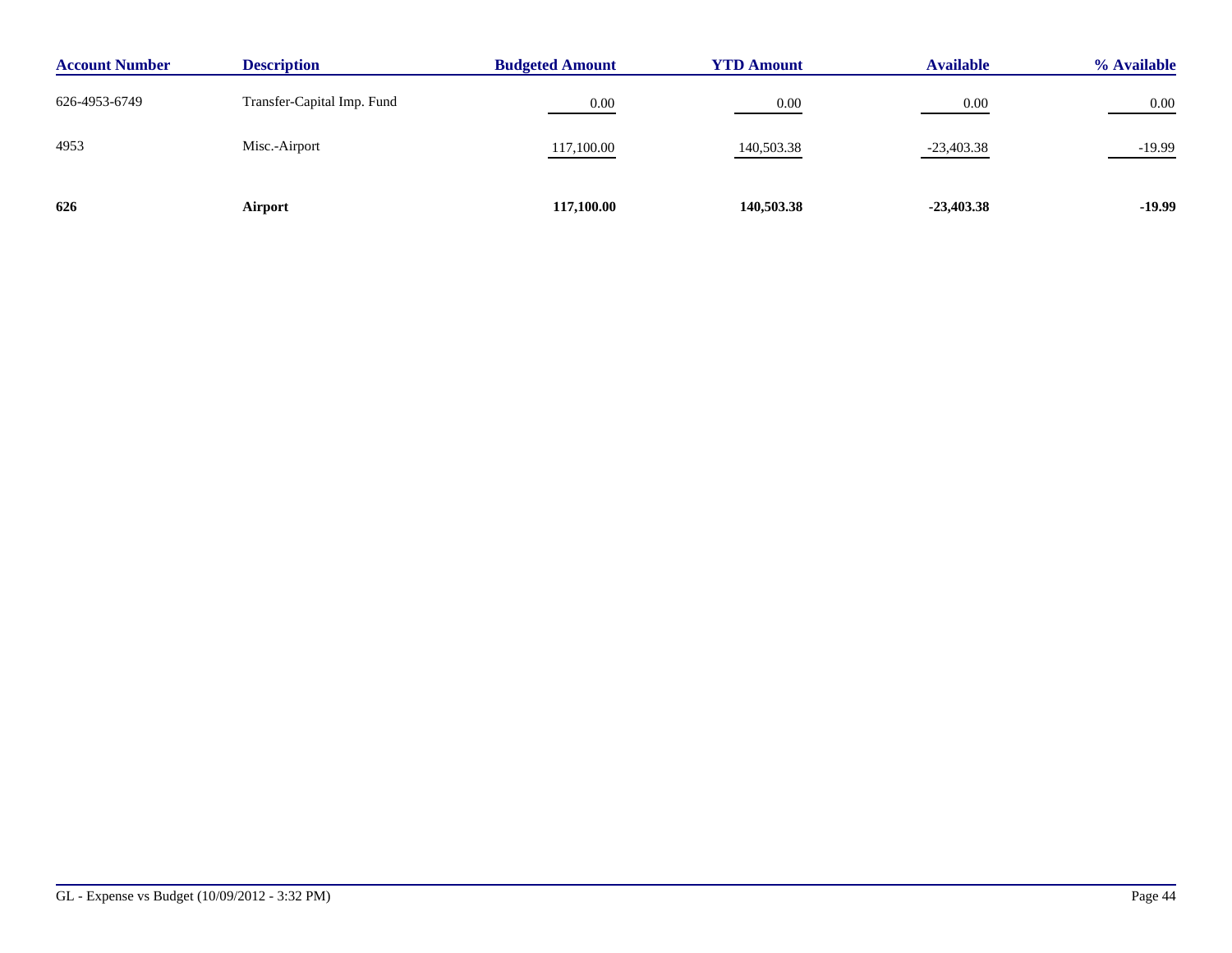User: BethKargas Printed: 10/09/12 15:32:44 Period 01 - 12 Fiscal Year 2011

LITCHFIELD

| <b>Account Number</b> | <b>Description</b>                                      | <b>Budgeted Amount</b> | <b>YTD Amount</b>  | <b>Available</b>      | % Available |
|-----------------------|---------------------------------------------------------|------------------------|--------------------|-----------------------|-------------|
|                       |                                                         |                        |                    |                       |             |
| 629<br>4956           | Cemetery<br>Misc.-Cemetery                              |                        |                    |                       |             |
| 629-4956-6101         | Wages-Full-Time-Supervisor                              | 0.00                   | 0.00               | 0.00                  | 0.00        |
| 629-4956-6102         |                                                         | 0.00                   | 0.00               | 0.00                  | 0.00        |
| 629-4956-6103         | Wages-Full-Time-Regular                                 | 0.00                   | 0.00               | 0.00                  | 0.00        |
| 629-4956-6106         | Wages-Full-Time-Maintenance<br>Wages-Full-Time-Overtime | 0.00                   | 0.00               | 0.00                  | 0.00        |
| 629-4956-6107         |                                                         | 17,000.00              |                    |                       | $-32.26$    |
| 629-4956-6108         | Wages-Part-Time                                         | 200.00                 | 22,484.95<br>60.01 | $-5,484.95$<br>139.99 | 70.00       |
|                       | Wages-Part-Time-Overtime                                |                        |                    |                       |             |
| 629-4956-6109         | Wages-Part-Time-Supervisor                              | 0.00                   | 0.00               | 0.00                  | 0.00        |
| 629-4956-6112         | Other Pay-Sick Leave Pay                                | 0.00                   | 0.00               | 0.00                  | 0.00        |
| 629-4956-6121         | <b>Employer Contributions-Pera</b>                      | 0.00                   | 0.00               | 0.00                  | 0.00        |
| 629-4956-6122         | <b>Employer Contributions-Fica</b>                      | 1,200.00               | 1,397.79           | $-197.79$             | $-16.48$    |
| 629-4956-6123         | <b>Employer Contributions-Medic</b>                     | 300.00                 | 326.90             | $-26.90$              | $-8.97$     |
| 629-4956-6131         | Employer Paid Ins.-Health                               | 0.00                   | 0.00               | 0.00                  | 0.00        |
| 629-4956-6132         | Employer Paid Ins.-Dental                               | 0.00                   | 0.00               | 0.00                  | 0.00        |
| 629-4956-6133         | Employer Paid Ins.-Life                                 | 0.00                   | 0.00               | 0.00                  | 0.00        |
| 629-4956-6134         | <b>Employer Paid Ins-Disability</b>                     | 0.00                   | 0.00               | 0.00                  | 0.00        |
| 629-4956-6199         | Wages-Audit Adjustment                                  | 0.00                   | 0.00               | 0.00                  | 0.00        |
| 629-4956-6212         | Supplies-Operating-Fuel                                 | 4,500.00               | 6,923.52           | $-2,423.52$           | $-53.86$    |
| 629-4956-6220         | Supplies-RepairMaintenance                              | 6,600.00               | 13,279.50          | $-6,679.50$           | $-101.20$   |
| 629-4956-6240         | Small Tools & Minor Equip.                              | 0.00                   | 755.40             | $-755.40$             | 0.00        |
| 629-4956-6300         | <b>Professional Services</b>                            | 0.00                   | 0.00               | 0.00                  | 0.00        |
| 629-4956-6360         | Insurance                                               | 1,000.00               | 1,615.20           | $-615.20$             | $-61.52$    |
| 629-4956-6380         | Utility Services - Electric                             | 5,000.00               | 1,918.59           | 3,081.41              | 61.63       |
| 629-4956-6400         | Repairs And Maintenance                                 | 5,000.00               | 1,318.91           | 3,681.09              | 73.62       |
| 629-4956-6410         | Rentals                                                 | 500.00                 | 527.36             | $-27.36$              | $-5.47$     |
| 629-4956-6417         | Rentals - Revolving - 2008                              | 6,758.00               | 6,758.00           | 0.00                  | 0.00        |
| 629-4956-6418         | Rentals-Revolving-2007                                  | 4,130.00               | 4,130.00           | 0.00                  | 0.00        |
| 629-4956-6419         | Rentals - Revolving - 2011                              | 0.00                   | 0.00               | 0.00                  | 0.00        |
| 629-4956-6421         | Rentals-Revolving-2003                                  | 0.00                   | 0.00               | 0.00                  | 0.00        |
| 629-4956-6424         | Rentals-Revolving-1995                                  | 0.00                   | 0.00               | 0.00                  | 0.00        |
| 629-4956-6430         | Miscellaneous                                           | 812.00                 | 657.40             | 154.60                | 19.04       |
| 629-4956-6440         | Contingency                                             | 0.00                   | 0.00               | 0.00                  | 0.00        |
| 629-4956-6446         | Misc.-Interest                                          | 0.00                   | 0.00               | 0.00                  | 0.00        |
| 629-4956-6476         | Misc.-Vendor Sales Tax                                  | 0.00                   | 0.00               | 0.00                  | 0.00        |
| 629-4956-6477         | Misc.-Vendor Use Tax                                    | 0.00                   | 254.00             | $-254.00$             | 0.00        |
| 629-4956-6530         | C.O.-Other Imp.                                         | 0.00                   | 0.00               | 0.00                  | 0.00        |
| 629-4956-6539         | C.O. Imp.-Project A                                     | 0.00                   | 0.00               | 0.00                  | 0.00        |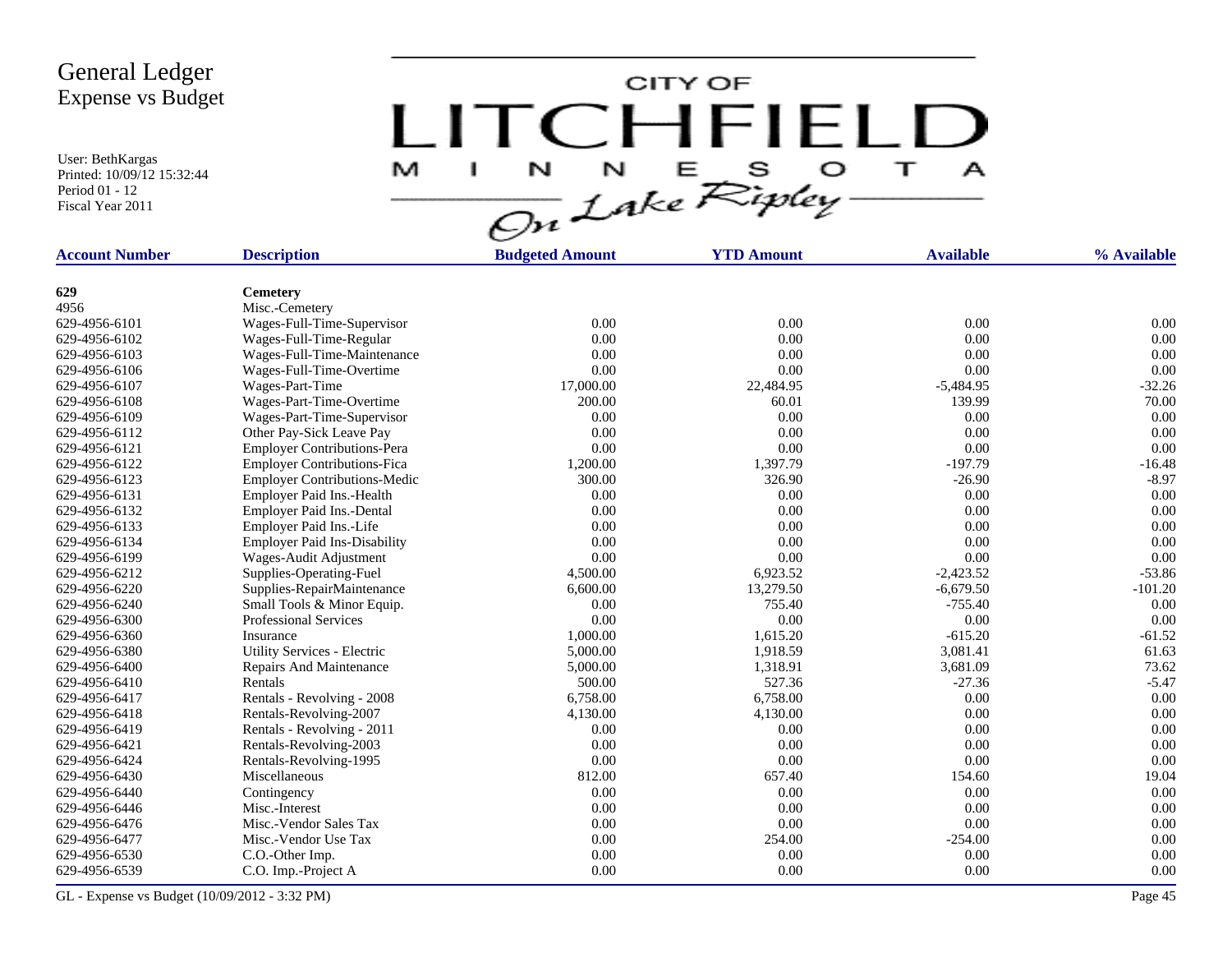| <b>Account Number</b>          | <b>Description</b>                              | <b>Budgeted Amount</b> | <b>YTD Amount</b> | <b>Available</b> | % Available  |
|--------------------------------|-------------------------------------------------|------------------------|-------------------|------------------|--------------|
| 629-4956-6722<br>629-4956-6747 | Transfer - General<br>Transfer - Insurance Rev. | 0.00<br>0.00           | 0.00<br>0.00      | 0.00<br>0.00     | 0.00<br>0.00 |
| 4956                           | Misc.-Cemetery                                  | 53,000.00              | 62,407.53         | $-9,407.53$      | -17.75       |
| 629                            | Cemetery                                        | 53,000.00              | 62,407.53         | $-9,407.53$      | $-17.75$     |